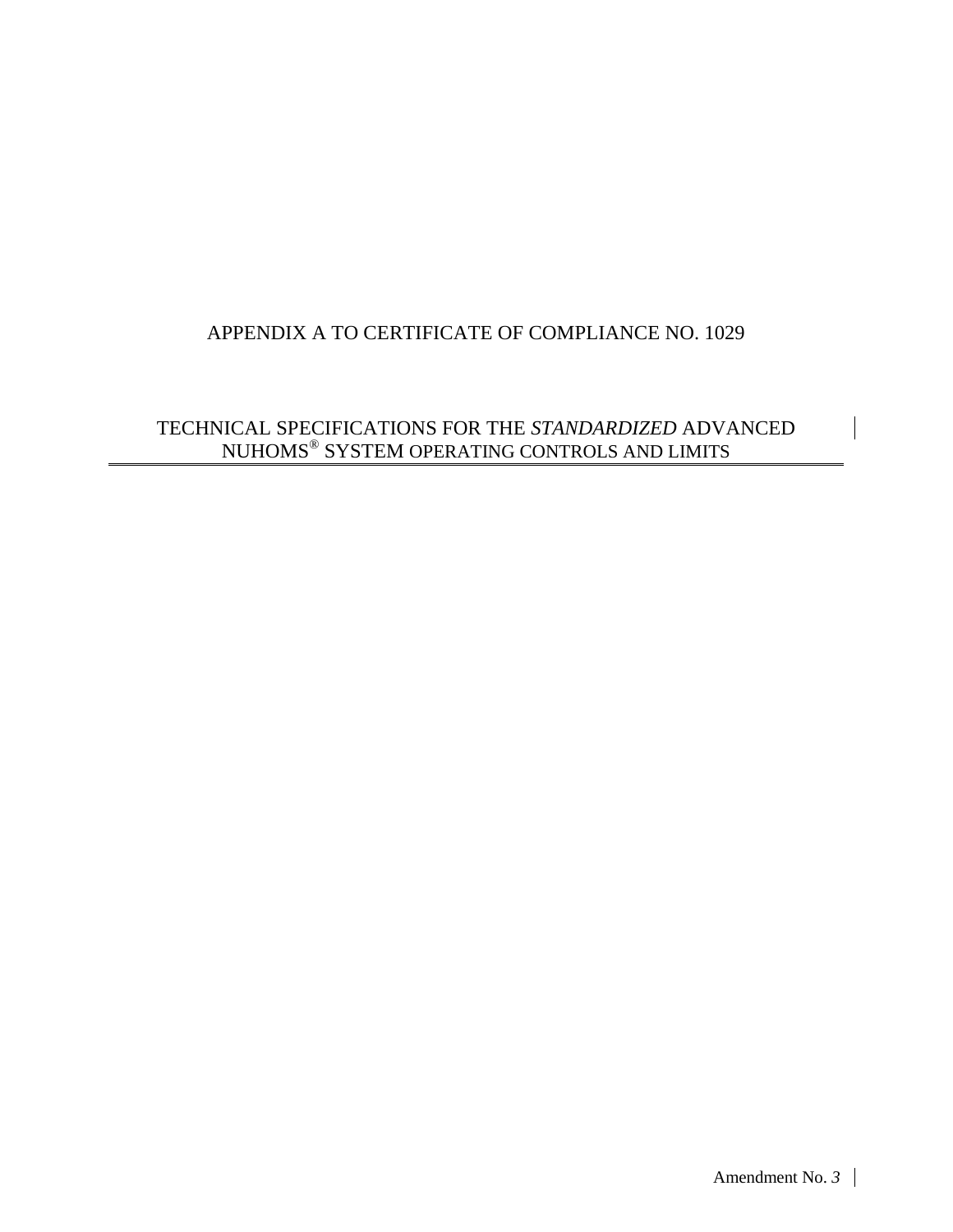|       | <u> 21110 - De la Branchet de la Branchet de la Branchet de la Branchet de la Branchet de la Branchet de la Branchet de la Branchet de la Branchet de la Branchet de la Branchet de la Branchet de la Branchet de la Branchet de</u> |  |
|-------|--------------------------------------------------------------------------------------------------------------------------------------------------------------------------------------------------------------------------------------|--|
|       |                                                                                                                                                                                                                                      |  |
| 1.0   |                                                                                                                                                                                                                                      |  |
| 1.1   |                                                                                                                                                                                                                                      |  |
| 1.2   |                                                                                                                                                                                                                                      |  |
| 1.3   |                                                                                                                                                                                                                                      |  |
| 1.4   |                                                                                                                                                                                                                                      |  |
| 2.0   |                                                                                                                                                                                                                                      |  |
| 2.1   |                                                                                                                                                                                                                                      |  |
| 2.2   |                                                                                                                                                                                                                                      |  |
| 2.3   |                                                                                                                                                                                                                                      |  |
| 2.4   |                                                                                                                                                                                                                                      |  |
| 3.0   | Limiting Condition for Operation (LCO) and Surveillance Requirement (SR)                                                                                                                                                             |  |
|       |                                                                                                                                                                                                                                      |  |
| 3.1   |                                                                                                                                                                                                                                      |  |
| 3.2   |                                                                                                                                                                                                                                      |  |
| 4.0   |                                                                                                                                                                                                                                      |  |
| 4.1   |                                                                                                                                                                                                                                      |  |
| 4.1.1 |                                                                                                                                                                                                                                      |  |
| 4.2   |                                                                                                                                                                                                                                      |  |
| 4.2.1 |                                                                                                                                                                                                                                      |  |
| 4.2.2 |                                                                                                                                                                                                                                      |  |
| 4.2.3 |                                                                                                                                                                                                                                      |  |
|       |                                                                                                                                                                                                                                      |  |
| 4.2.4 |                                                                                                                                                                                                                                      |  |
| 4.2.5 |                                                                                                                                                                                                                                      |  |
| 4.3   |                                                                                                                                                                                                                                      |  |
| 4.3.1 | Advanced Horizontal Storage Module (AHSM and AHSM-HS) 4-4                                                                                                                                                                            |  |
| 4.3.2 |                                                                                                                                                                                                                                      |  |
| 4.3.3 |                                                                                                                                                                                                                                      |  |
| 4.3.4 |                                                                                                                                                                                                                                      |  |
| 4.4   |                                                                                                                                                                                                                                      |  |
| 4.4.1 |                                                                                                                                                                                                                                      |  |
| 4.4.2 | Concrete Storage Pad Properties to Limit DSC Gravitational Loadings Due                                                                                                                                                              |  |
| 4.4.3 |                                                                                                                                                                                                                                      |  |
| 5.0   |                                                                                                                                                                                                                                      |  |
| 5.1   |                                                                                                                                                                                                                                      |  |
| 5.2   |                                                                                                                                                                                                                                      |  |
| 5.2.1 |                                                                                                                                                                                                                                      |  |
| 5.2.2 |                                                                                                                                                                                                                                      |  |
| 5.2.3 |                                                                                                                                                                                                                                      |  |
| 5.2.4 |                                                                                                                                                                                                                                      |  |
| 5.2.5 |                                                                                                                                                                                                                                      |  |
| 5.2.6 |                                                                                                                                                                                                                                      |  |
|       |                                                                                                                                                                                                                                      |  |
| 5.3   |                                                                                                                                                                                                                                      |  |
| 5.3.1 |                                                                                                                                                                                                                                      |  |
| 5.3.2 |                                                                                                                                                                                                                                      |  |

## **TABLE OF CONTENTS**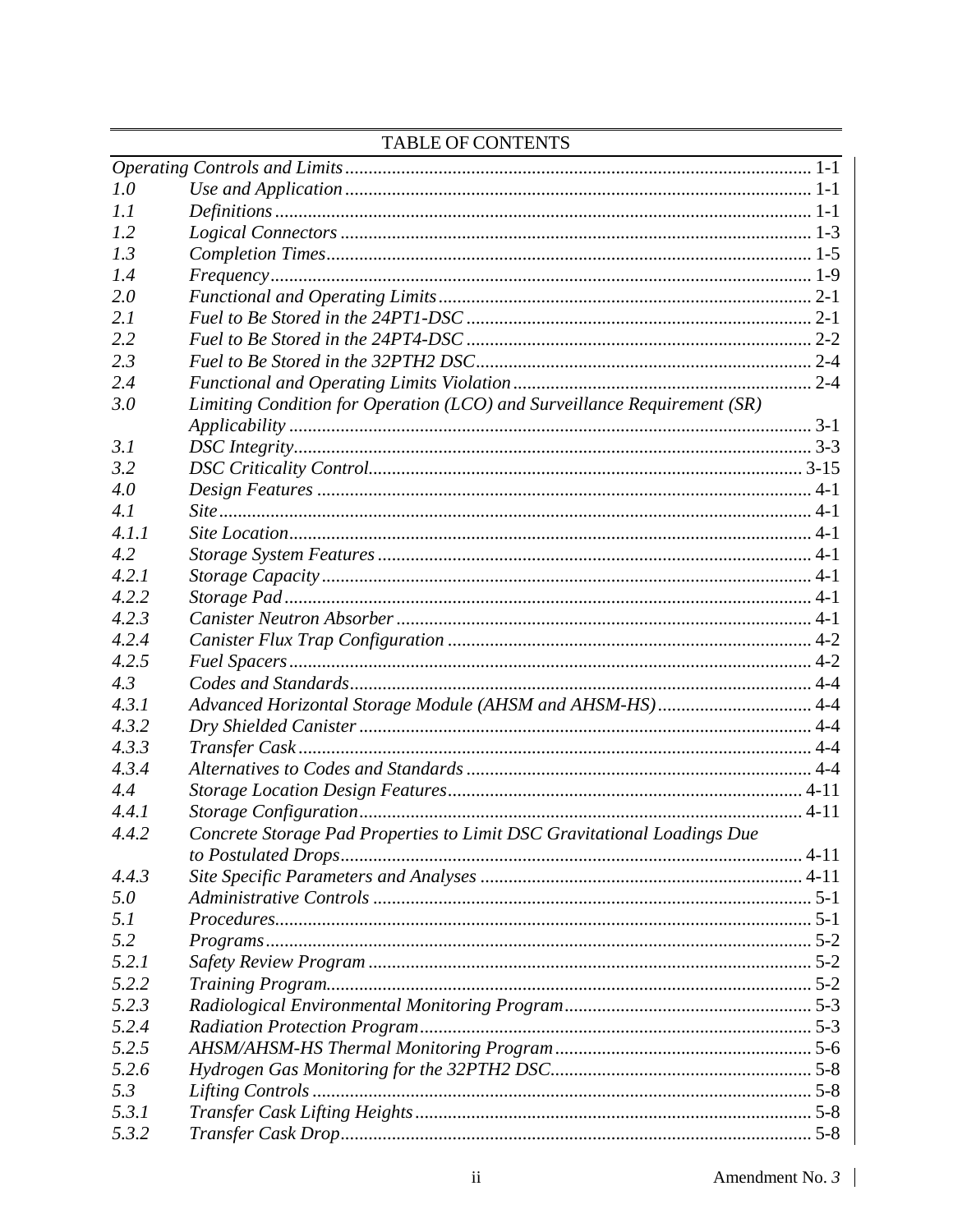| 5.4   |  |
|-------|--|
| 5.4.1 |  |
| 5.4.2 |  |
| 5.4.3 |  |
| 5.5   |  |
| 5.6   |  |

## LIST OF TABLES

| Table 2-1   |                                                                             |          |
|-------------|-----------------------------------------------------------------------------|----------|
| Table 2-2   |                                                                             |          |
| Table 2-3   | Maximum Neutron and Gamma Source Terms (24PT1-DSC)2-7                       |          |
| Table 2-4   |                                                                             | $ 2-8$   |
| Table 2-5   | PWR Fuel Specification of Intact Fuel to be stored in NUHOMS $^{\circledR}$ |          |
|             | $24PT4-DSC$                                                                 | $2 - 9$  |
| Table 2-6   | PWR Fuel Specifications of DAMAGED FUEL to be Stored in                     |          |
|             |                                                                             | $2 - 10$ |
| Table 2-7   | PWR Fuel Assembly Design Characteristics (24PT4-DSC)                        | $2 - 11$ |
| Table 2-8   | Maximum Fuel Enrichment v/s Neutron Poison Requirements for                 |          |
|             | $24PT4-DSC$                                                                 | $2 - 12$ |
| Table 2-9   | PWR Fuel Qualification Table for 1.26 kW per Assembly for the               |          |
|             |                                                                             | $2 - 13$ |
| Table 2-10  | PWR Fuel Qualification Table for 1.2 kW per Assembly for the                |          |
|             |                                                                             | $2 - 14$ |
| Table 2-11  | PWR Fuel Qualification Table for 1.0 kW per Assembly for the                |          |
|             | $NUHOMS^{\circledR}$ 24PT4-DSC.                                             | $2 - 15$ |
| Table 2-12  | PWR Fuel Qualification Table for 0.9 kW per Assembly for the                |          |
|             |                                                                             | $2 - 16$ |
| Table 2-13  | PWR Fuel Qualification Table for 1.26 kW per Assembly for the               |          |
|             | NUHOMS <sup>®</sup> 24PT4-DSC, Reconstituted Fuel with Stainless Steel Rods | $2 - 17$ |
| Table 2-14  | PWR Fuel Qualification Table for 1.2 kW per Assembly for the                |          |
|             | NUHOMS <sup>®</sup> 24PT4-DSC, Reconstituted Fuel with Stainless Steel Rods | $2 - 18$ |
| Table 2-15  | PWR Fuel Qualification Table for 1.0 kW per Assembly for the                |          |
|             | NUHOMS <sup>®</sup> 24PT4-DSC, Reconstituted Fuel with Stainless Steel Rods | $2 - 19$ |
| Table 2-16  | PWR Fuel Qualification Table for 0.9 kW per Assembly for the                |          |
|             | NUHOMS <sup>®</sup> 24PT4-DSC, Reconstituted Fuel with Stainless Steel Rods | $2 - 20$ |
| Table $3-1$ | PWR Fuel Specification for the Fuel to be Stored in the 32PTH2 DSC  2-25    |          |
| Table $3-2$ | Thermal and Radiological Characteristics for Control Components             |          |
|             |                                                                             | $2 - 27$ |
| Table $3-3$ | PWR Fuel Assembly Design Characteristics for the 32PTH2 DSC 2-28            |          |
| Table 3-4   | Maximum Planar Average Initial Enrichment versus Neutron Poison             |          |
|             | Plate Requirements for the 32PTH2 DSC (INTACT FUEL ASSEMBLY) 2-29           |          |
| Table $3-5$ | Maximum Planar Average Initial Enrichment versus Neutron Poison             |          |
|             | Plate Requirements for the 32PTH2 DSC (DAMAGED FUEL                         |          |
|             |                                                                             |          |
| Table 3–6   | Allowable Fuel Assembly Burnup and Enrichment Combinations for the          |          |
|             | 32PTH2 DSC.                                                                 |          |
| Table $3-7$ |                                                                             |          |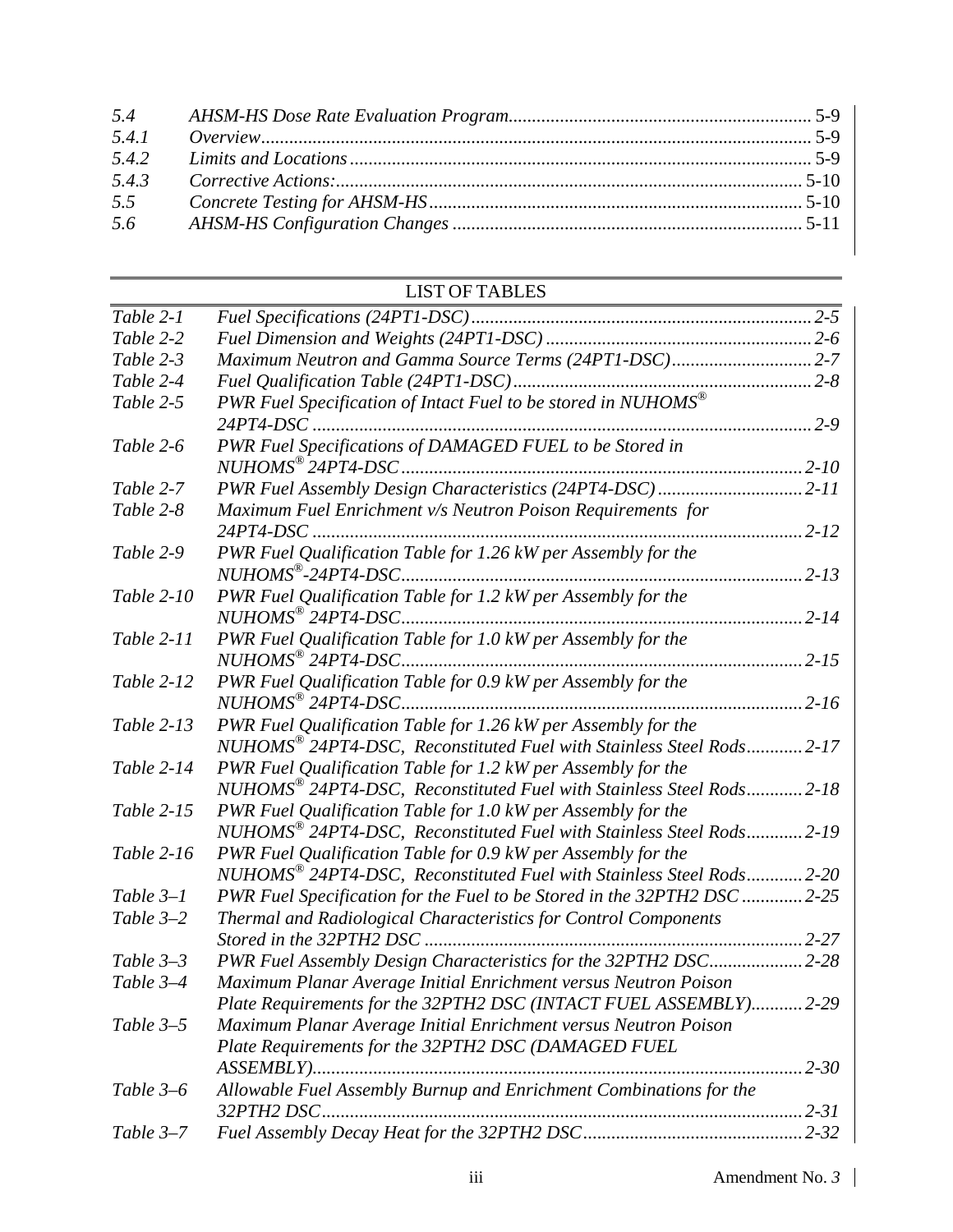| Table 3-8   | Additional Cooling Times $(\Delta T)$ in Years for RECONSTITUTED FUEL |  |
|-------------|-----------------------------------------------------------------------|--|
|             | ASSEMBLIES with up to 7 Fuel Rods Reconstituted with Irradiated       |  |
|             |                                                                       |  |
| Table $3-9$ |                                                                       |  |

## LIST OF FIGURES

| Figure 2-1 |                                                                             |  |
|------------|-----------------------------------------------------------------------------|--|
| Figure 2-2 |                                                                             |  |
|            |                                                                             |  |
|            |                                                                             |  |
|            |                                                                             |  |
|            | Figure 4-1 Minimum Spacer Disc Ligament Widths for 24PT1 and 24PT4-DSCs 4-3 |  |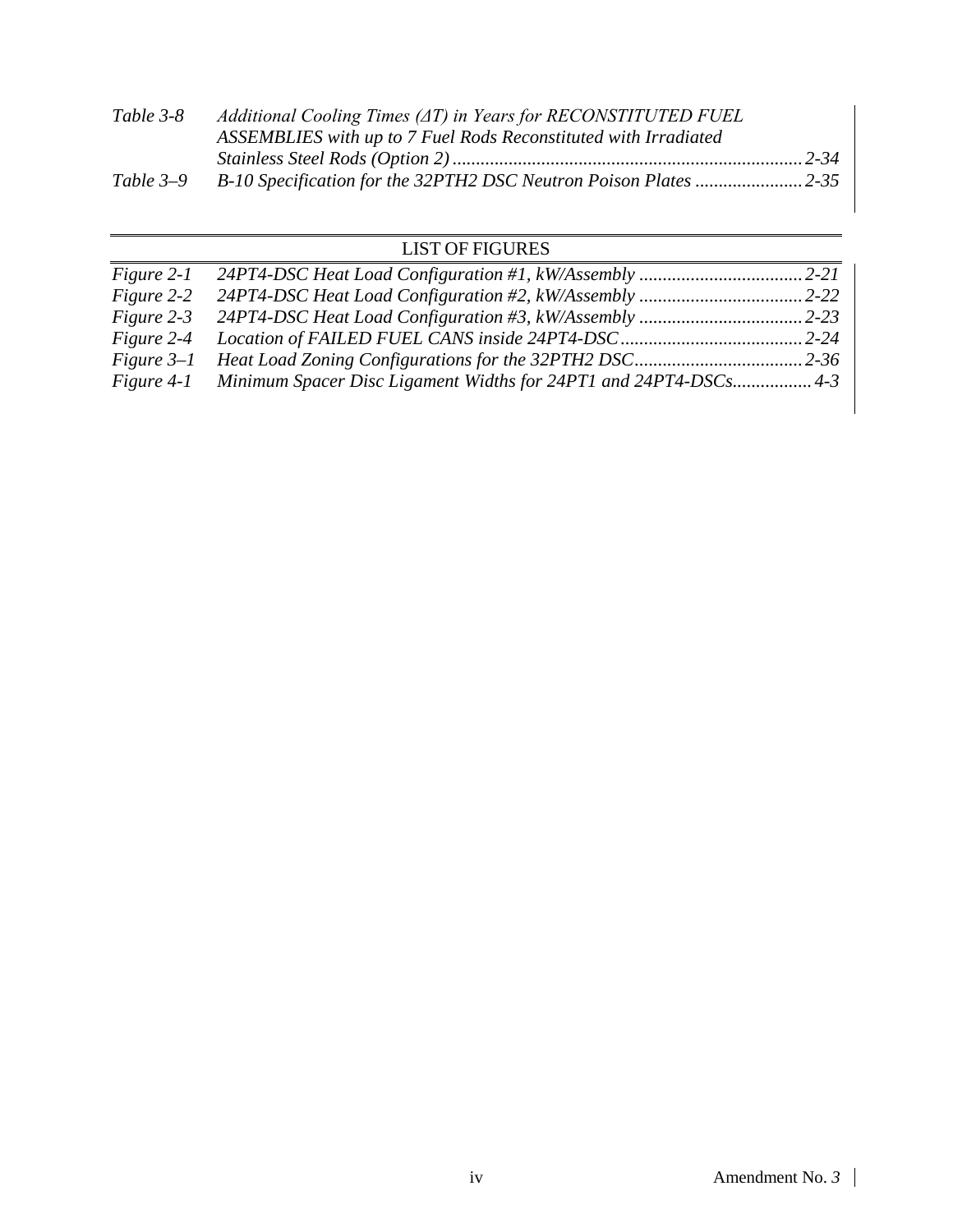## OPERATING CONTROLS AND LIMITS

#### 1.0 Use and Application

## <span id="page-4-2"></span><span id="page-4-1"></span><span id="page-4-0"></span>1.1 Definitions

-------------------------------------------------------NOTE ----------------------------------------------------- *The defined terms of this section appear in capitalized type and are applicable throughout these Technical Specifications and Bases.* ---------------------------------------------------------------------------------------------------------------------

| Term                                                                         | Definition                                                                                                                                                                                                                                                                                                                |
|------------------------------------------------------------------------------|---------------------------------------------------------------------------------------------------------------------------------------------------------------------------------------------------------------------------------------------------------------------------------------------------------------------------|
| <b>ACTIONS</b>                                                               | ACTIONS shall be that part of a Specification that<br>prescribes Required ACTIONS to be taken under<br>designated Conditions within specified Completion<br>Times.                                                                                                                                                        |
| ADVANCED HORIZONTAL<br><b>STORAGE MODULE</b><br>(AHSM/AHSM-HS)               | The AHSM is a reinforced concrete structure for storage<br>of a loaded 24PT1-DSC or 24PT4-DSC (DSC) at a spent<br>fuel storage facility. The AHSM-HS is a modified version<br>of the AHSM for storage of a loaded 32PTH2 DSC at a<br>spent fuel storage facility.                                                         |
| DAMAGED FUEL ASSEMBLY<br>(for $24PT1$ -DSC and $24PT4$ -DSC<br><i>only</i> ) | A DAMAGED FUEL ASSEMBLY is a fuel assembly<br>with known or suspected cladding defects greater than<br>pinhole leaks or hairline cracks or an assembly with<br>partial or missing rods.                                                                                                                                   |
| <b>DAMAGED FUEL ASSEMBLY</b><br>(for 32PTH2 DSC only)                        | A DAMAGED FUEL ASSEMBLY is a fuel assembly with<br>known or suspected cladding defects greater than pinhole<br>leaks or hairline cracks or an assembly with partial or<br>missing rods. The extent of damage in the fuel assembly<br>is to be limited such that a fuel assembly is able to be<br>handled by normal means. |
| DRY SHIELDED CANISTER<br>(DSC)                                               | A 24PT1-DSC, 24PT4-DSC, or 32PTH2 DSC is a welded<br>pressure vessel that provides confinement of INTACT or<br>DAMAGED FUEL ASSEMBLIES in an inert<br>atmosphere.                                                                                                                                                         |
| <b>FAILED FUEL CAN</b>                                                       | A FAILED FUEL CAN confines any loose material and<br>gross fuel particles to a known, subcritical volume during<br>normal, off-normal and accident conditions and facilitates<br>handling and retrievability.                                                                                                             |
| <b>FUEL DEBRIS</b>                                                           | An intact or partial fuel rod not contained in a fuel<br>assembly grid or an individual intact or partial fuel pellet<br>not contained in a fuel rod. FUEL DEBRIS may be<br>inserted in a ROD STORAGE BASKET.                                                                                                             |
| <b>INDEPENDENT SPENT FUEL</b><br>STORAGE INSTALLATION<br>(ISFSI)             | The facility within a perimeter fence licensed for storage<br>of spent fuel within AHSMs or AHSM-HSs.                                                                                                                                                                                                                     |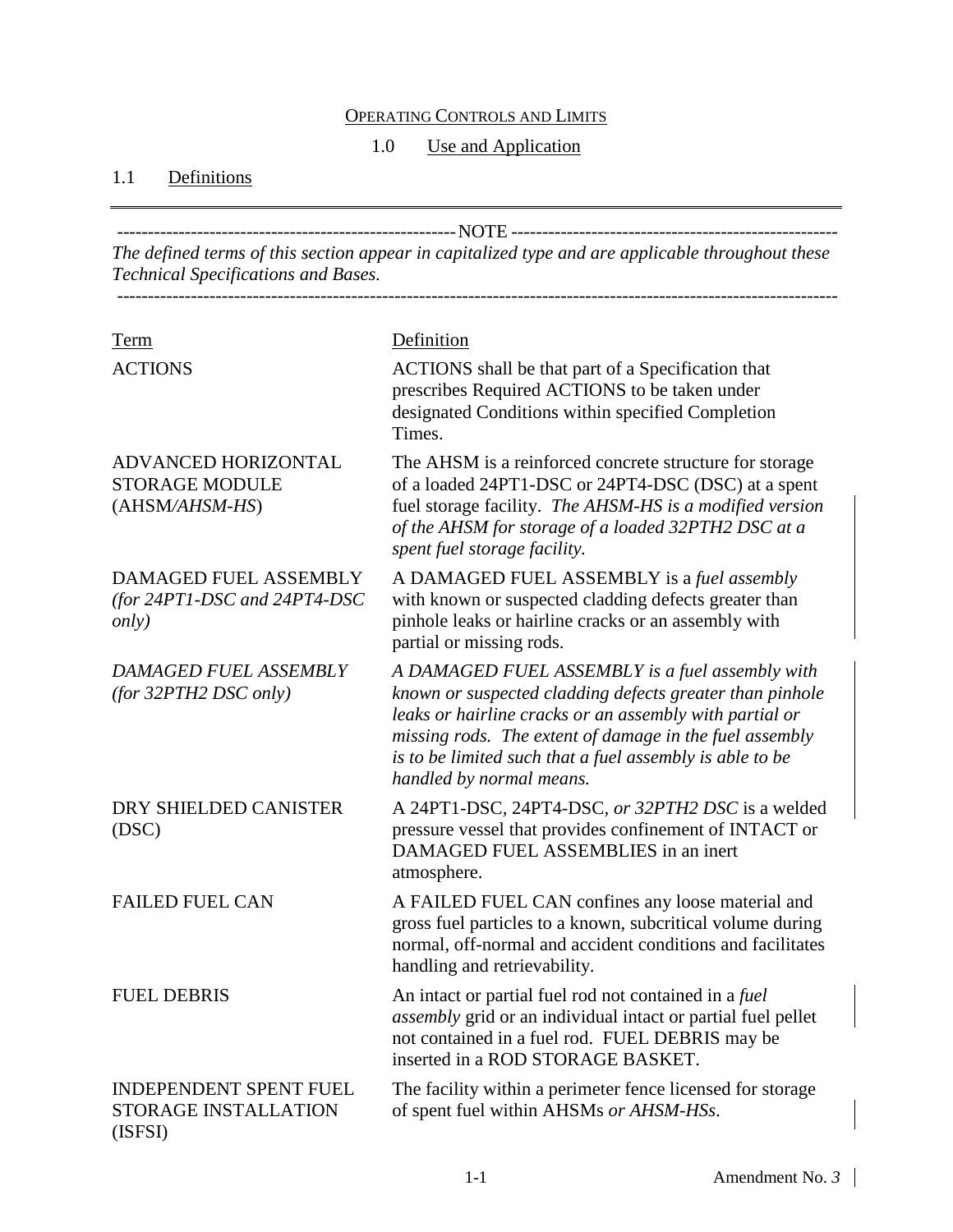| <b>INTACT FUEL ASSEMBLY</b>           | Spent nuclear fuel assemblies without known or suspected<br>cladding defects greater than pinhole leaks or hairline<br>cracks and which can be handled by normal means.                                                                                                                                                                                                                      |
|---------------------------------------|----------------------------------------------------------------------------------------------------------------------------------------------------------------------------------------------------------------------------------------------------------------------------------------------------------------------------------------------------------------------------------------------|
| <b>LOADING OPERATIONS</b>             | <b>LOADING OPERATIONS include all licensed activities</b><br>on a DSC while it is being loaded with <i>fuel assemblies</i> ,<br>and on a TRANSFER CASK while it is loaded with a<br>DSC containing fuel assemblies. LOADING<br>OPERATIONS begin when the first fuel assembly is<br>placed in the DSC and end when the TRANSFER CASK<br>is ready for TRANSFER OPERATIONS.                     |
| RECONSTITUTED FUEL<br><b>ASSEMBLY</b> | RECONSTITUTED FUEL ASSEMBLIES include<br>assemblies in which leaking fuel rods are replaced with<br>either stainless steel rods or intact fuel rods, and which<br>could undergo further irradiation.                                                                                                                                                                                         |
| <b>ROD STORAGE BASKET</b>             | A 9x9 array of tubes in a lattice that has approximately<br>the same dimensions as a standard fuel assembly.                                                                                                                                                                                                                                                                                 |
| <b>STORAGE OPERATIONS</b>             | STORAGE OPERATIONS include all licensed activities<br>that are performed at the ISFSI while a DSC containing<br><b>INTACT or DAMAGED FUEL ASSEMBLIES is located</b><br>in an AHSM or AHSM-HS on the storage pad within the<br>ISFSI perimeter.                                                                                                                                               |
| <b>TRANSFER CASK (TC)</b>             | The TRANSFER CASK will consist of a licensed<br>NUHOMS <sup>®</sup> OS197, OS197H, or OS200FC onsite<br>transfer cask. The TRANSFER CASK will be placed on<br>a transfer trailer for movement of a DSC to the AHSM or<br>the AHSM-HS.                                                                                                                                                        |
| <b>TRANSFER OPERATIONS</b>            | <b>TRANSFER OPERATIONS include all licensed activities</b><br>involving the movement of a TRANSFER CASK loaded<br>with a DSC containing fuel assemblies. TRANSFER<br>OPERATIONS begin when the TRANSFER CASK is<br>placed on the transfer trailer following LOADING<br>OPERATIONS and end when the DSC is located in an<br>AHSM or AHSM-HS on the storage pad within the ISFSI<br>perimeter. |
| UNLOADING OPERATIONS                  | UNLOADING OPERATIONS include all licensed<br>activities on a DSC to unload fuel assemblies.<br>UNLOADING OPERATIONS begin when the DSC is<br>removed from the AHSM or the AHSM-HS and end when<br>the last <i>fuel assembly</i> has been removed from the DSC.                                                                                                                               |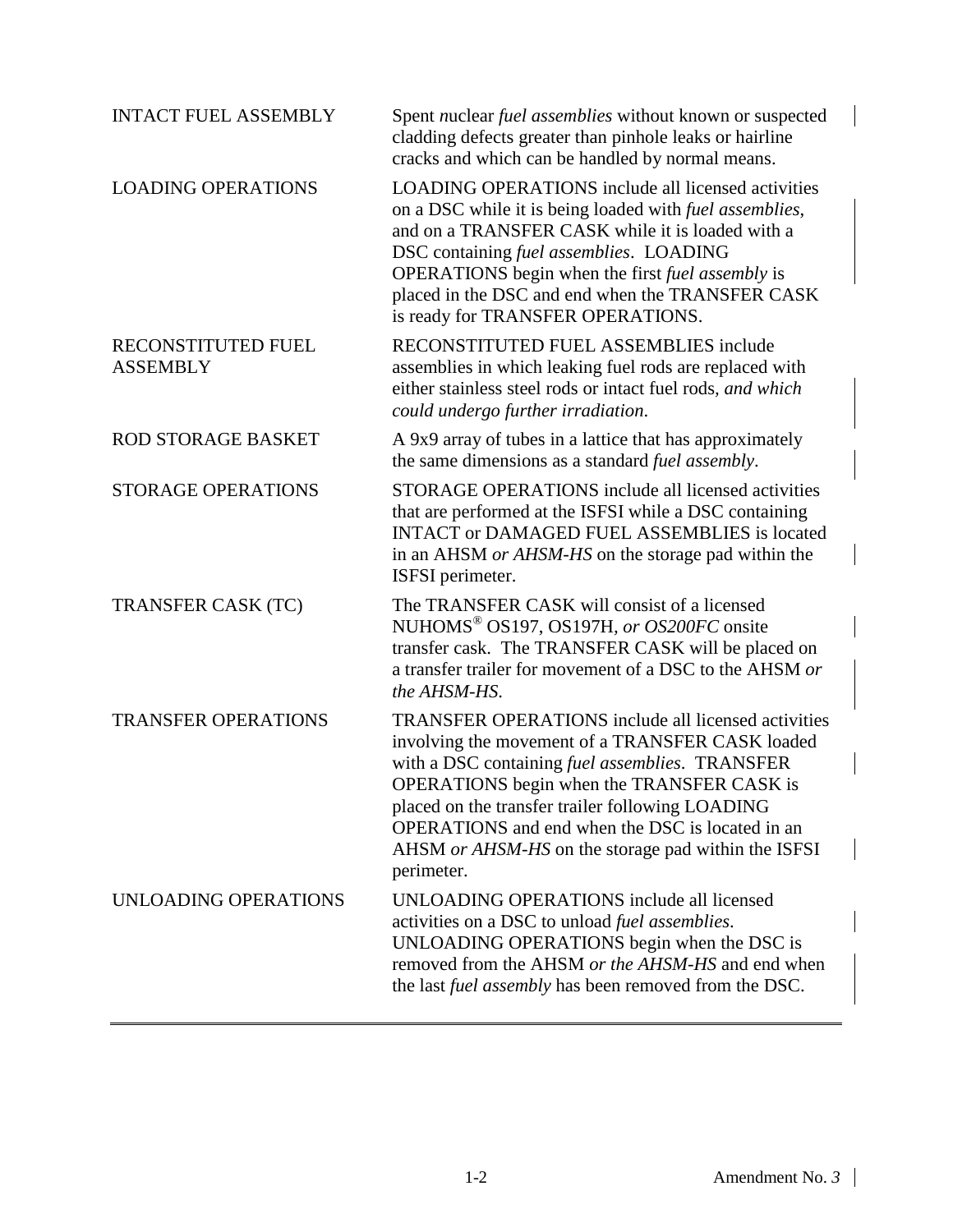## <span id="page-6-0"></span>1.2 Logical Connectors

| <b>PURPOSE</b>    | The purpose of this section is to explain the meaning of logical<br>connectors.<br>Logical connectors are used in Technical Specifications (TS) to<br>discriminate between, and yet connect, discrete Conditions, Required<br>Actions, Completion Times, Surveillances, and Frequencies. The only<br>logical connectors that appear in TS are AND and OR. The physical<br>arrangement of these connectors constitutes logical conventions with<br>specific meanings.                                                                                                                                                                                                                                                                                                                                                                                                                                                       |  |
|-------------------|----------------------------------------------------------------------------------------------------------------------------------------------------------------------------------------------------------------------------------------------------------------------------------------------------------------------------------------------------------------------------------------------------------------------------------------------------------------------------------------------------------------------------------------------------------------------------------------------------------------------------------------------------------------------------------------------------------------------------------------------------------------------------------------------------------------------------------------------------------------------------------------------------------------------------|--|
| <b>BACKGROUND</b> | Several levels of logic may be used to state Required Actions. These<br>levels are identified by the placement (or nesting) of the logical<br>connectors and by the number assigned to each Required Action. The<br>first level of logic is identified by the first digit of the number assigned<br>to a Required Action and the placement of the logical connector in the<br>first level of nesting (i.e., left justified with the number of the<br>Required Action). The successive levels of logic are identified by<br>additional digits of the Required Action number and by successive<br>indentions of the logical connectors.<br>When logical connectors are used to state a Condition, Completion<br>Time, Surveillance, or Frequency, only the first level of logic is used,<br>and the logical connector is left justified with the statement of the<br>Condition, Completion Time, Surveillance, or Frequency. |  |
| <b>EXAMPLES</b>   | The following examples illustrate the use of logical connectors:<br><b>EXAMPLE 1.2-1:</b><br><b>ACTIONS</b>                                                                                                                                                                                                                                                                                                                                                                                                                                                                                                                                                                                                                                                                                                                                                                                                                |  |
|                   | <b>REQUIRED ACTION</b><br>COMPLETION<br>CONDITION                                                                                                                                                                                                                                                                                                                                                                                                                                                                                                                                                                                                                                                                                                                                                                                                                                                                          |  |

|    | <b>CONDITION</b> | <b>REQUIRED ACTION</b> | <b>COMPLETION</b><br>TIME |
|----|------------------|------------------------|---------------------------|
| A. | LCO not met.     | A.1 Verify $\ldots$    |                           |
|    |                  | AND                    |                           |
|    |                  | A.2 Restore            |                           |

In this example the logical connector AND is used to indicate that when in Condition A, both Required Actions A.1 and A.2 must be completed.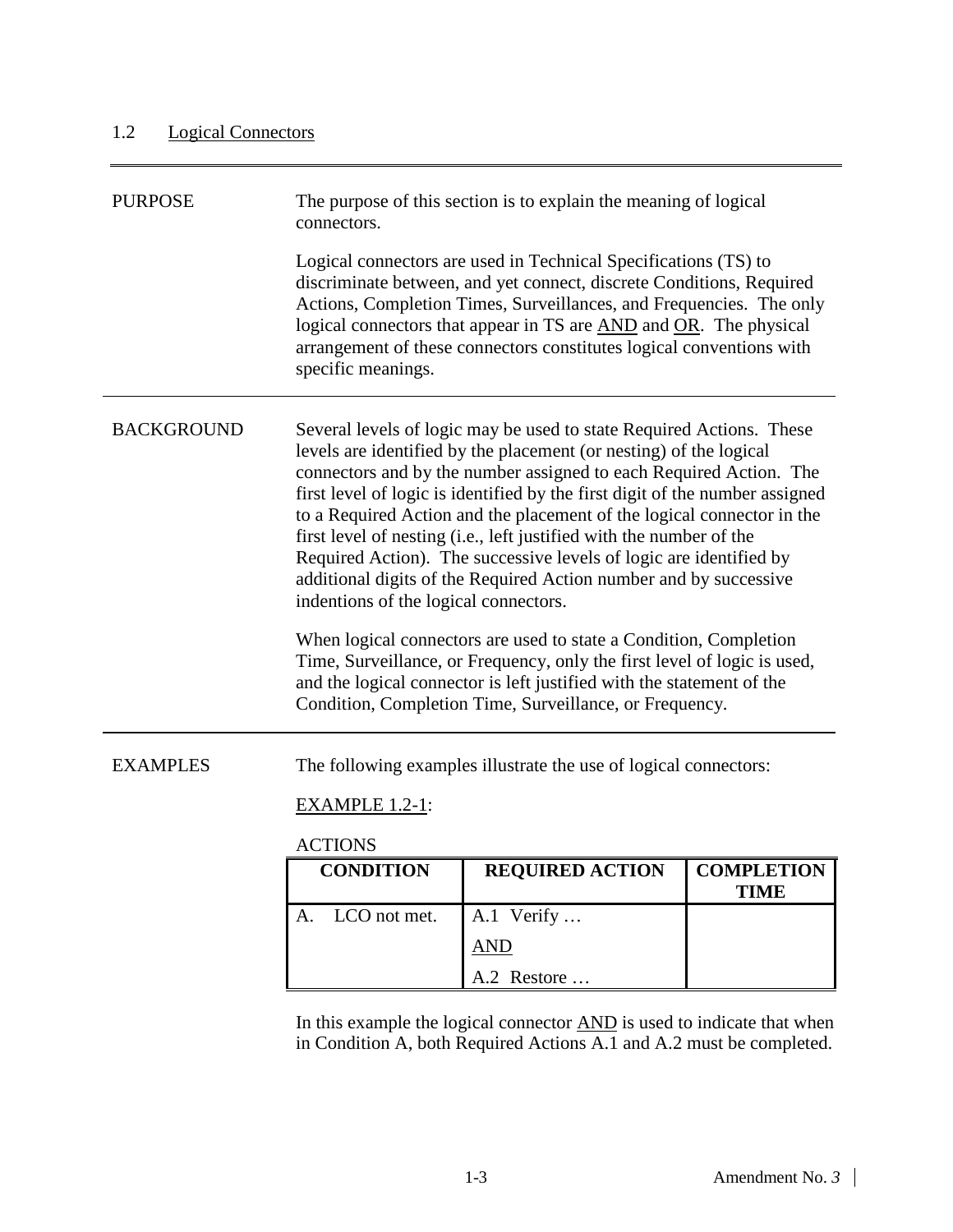#### [1.2](#page-6-0) [Logical Connectors](#page-6-0)

## EXAMPLES

#### EXAMPLE 1.2-2:

(continued)

**ACTIONS** 

| <b>CONDITION</b> | <b>REQUIRED ACTION</b> | <b>COMPLETION</b><br><b>TIME</b> |
|------------------|------------------------|----------------------------------|
| A. LCO not met.  | A.1<br>$Stop \dots$    |                                  |
|                  | $\overline{\text{OR}}$ |                                  |
|                  | A.2                    |                                  |
|                  | A.2.1 Verify           |                                  |
|                  | <b>AND</b>             |                                  |
|                  | A.2.2                  |                                  |
|                  | A.2.2.1 Reduce         |                                  |
|                  | OR                     |                                  |
|                  | A.2.2.2 Perform        |                                  |
|                  | $OR$                   |                                  |
|                  | A.3<br>Remove          |                                  |

This example represents a more complicated use of logical connectors. Required Actions A.1, A.2, and A.3 are alternative choices, only one of which must be performed as indicated by the use of the logical connector OR and the left justified placement. Any one of these three Actions may be chosen. If A.2 is chosen, then both A.2.1 and A.2.2 must be performed as indicated by the logical connector AND. Required Action A.2.2 is met by performing A.2.2.1 or A.2.2.2. The indented position of the logical connector OR indicates that A.2.2.1 and A.2.2.2 are alternative choices, only one of which must be performed.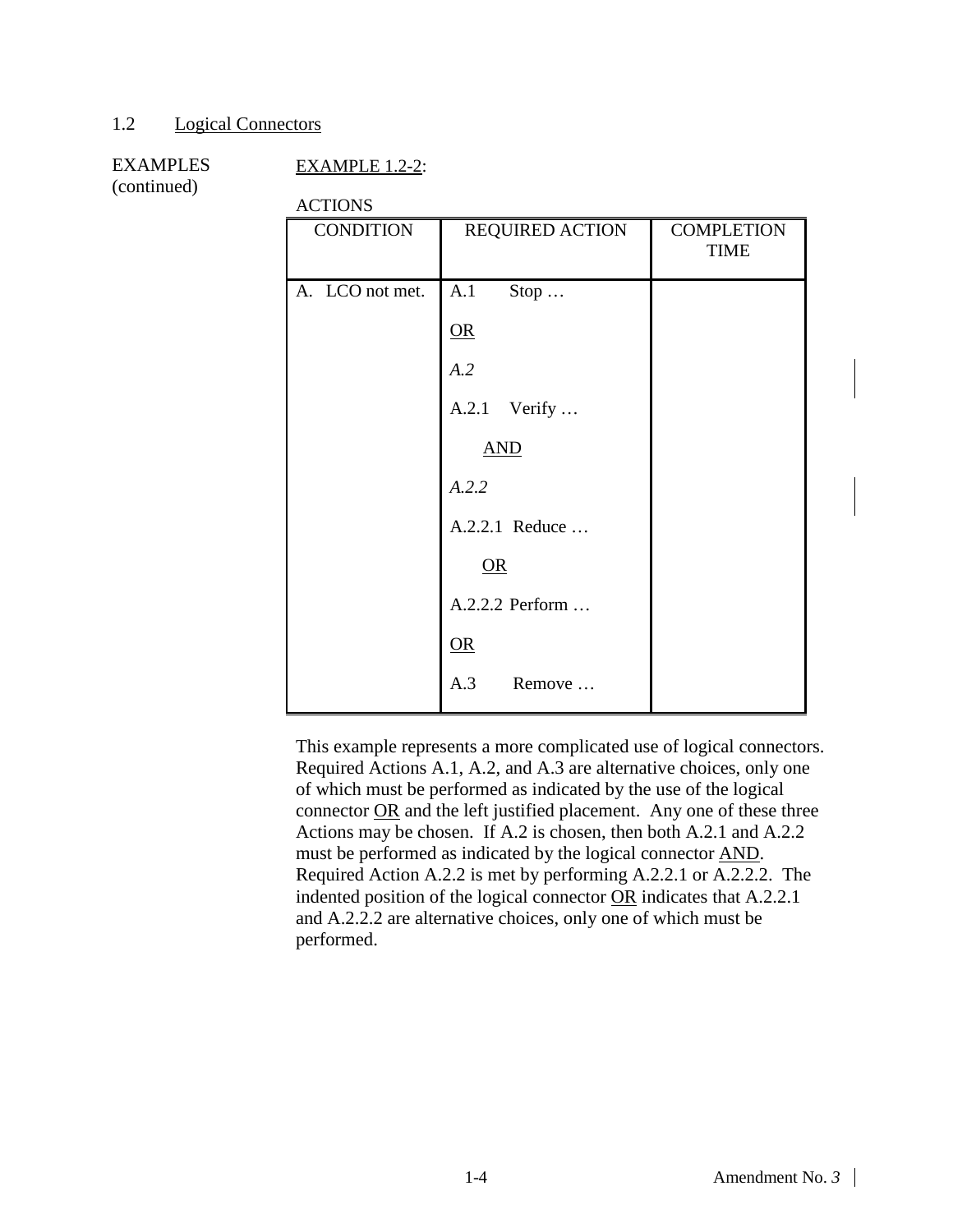## <span id="page-8-0"></span>1.3 Completion Times

| <b>PURPOSE</b>     | The purpose of this section is to establish the Completion Time<br>convention and to provide guidance for its use.                                                                                                                                                                                                                                                                                                                                                                                                                                                                                                                                      |
|--------------------|---------------------------------------------------------------------------------------------------------------------------------------------------------------------------------------------------------------------------------------------------------------------------------------------------------------------------------------------------------------------------------------------------------------------------------------------------------------------------------------------------------------------------------------------------------------------------------------------------------------------------------------------------------|
| <b>BACKGROUND</b>  | Limiting Conditions for Operation (LCOs) specify the lowest<br>functional capability or performance levels of equipment required for<br>safe operation of the facility. The ACTIONS associated with an LCO<br>state Conditions that typically describe the ways in which the<br>requirements of the LCO are not met. Specified with each stated<br>Condition are Required Action(s) and Completion Times(s).                                                                                                                                                                                                                                            |
| <b>DESCRIPTION</b> | The Completion Time is the amount of time allowed for completing a<br>Required Action. It is referenced to the time of discovery of a<br>situation (e.g., equipment or variable not within limits) that requires<br>entering an ACTIONS Condition unless otherwise specified,<br>providing the facility is in a specified condition stated in the<br>Applicability of the LCO. Required Actions must be completed prior<br>to the expiration of the specified Completion Time. An ACTIONS<br>Condition remains in effect and the Required Actions apply until the<br>Condition no longer exists or the facility is not within the LCO<br>Applicability. |
|                    | Once a Condition has been entered, subsequent subsystems,<br>components, or variables expressed in the Condition, discovered to be<br>not within limits, will not result in separate entry into the Condition<br>unless specifically stated. The Required Actions of the Condition<br>continue to apply to each additional failure, with Completion Times<br>based on initial entry into the Condition.                                                                                                                                                                                                                                                 |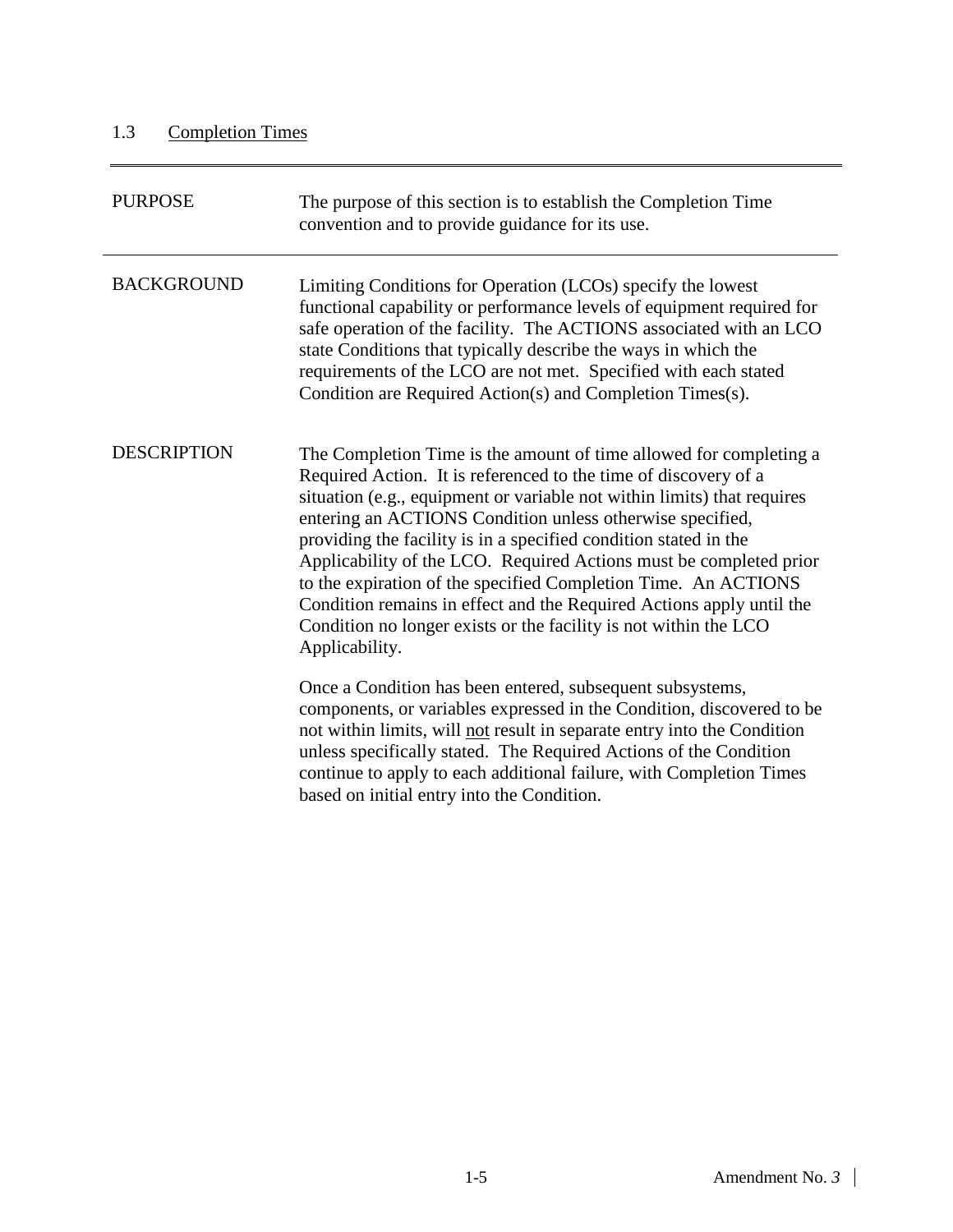#### [1.3](#page-8-0) [Completion Times](#page-8-0)

EXAMPLES *(continued)* The following examples illustrate the use of Completion Times with different types of Conditions and changing Conditions.

#### EXAMPLE 1.3-1:

#### ACTIONS

| <b>CONDITION</b>                                                           |                                                    |                           |
|----------------------------------------------------------------------------|----------------------------------------------------|---------------------------|
|                                                                            | <b>REQUIRED ACTION</b>                             | <b>COMPLETION</b><br>TIME |
| Required<br>Action and<br>associated<br>AND<br>Completion<br>Time not met. | B.1 Perform Action B.1.<br>B.2 Perform Action B.2. | 12 hours<br>36 hours      |

Condition B has two Required Actions. Each Required Action has its own separate Completion Time. Each Completion Time is referenced to the time that Condition B is entered.

The Required Actions of Condition B are to complete action B.1 within 12 hours AND complete action B.2 within 36 hours. A total of 12 hours is allowed for completing action B.1 and a total of 36 hours (not 48 hours) is allowed for completing action B.2 from the time that Condition B was entered. If action B.1 is completed within 6 hours, the time allowed for completing action B.2 is the next 30 hours because the total time allowed for completing action B.2 is 36 hours.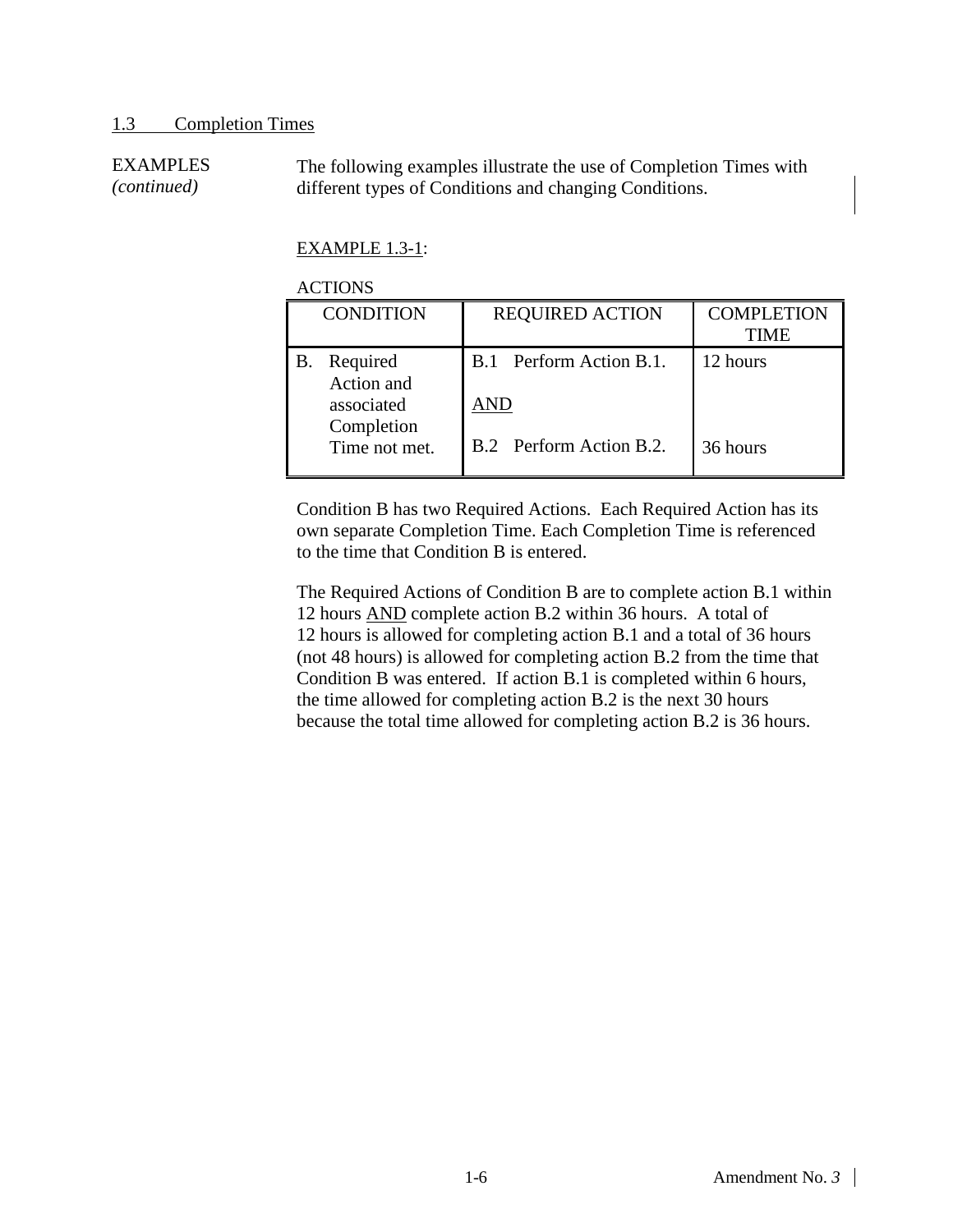#### [1.3](#page-8-0) [Completion Times](#page-8-0)

#### EXAMPLES (continued)

## EXAMPLE 1.3-2:

#### ACTIONS

| <b>CONDITION</b> |                                                        | <b>REQUIRED ACTION</b> |                                        | <b>COMPLETION</b><br><b>TIME</b> |
|------------------|--------------------------------------------------------|------------------------|----------------------------------------|----------------------------------|
|                  | A. One system not<br>within limit                      |                        | A.1 Restore system to<br>within limit. | 7 days                           |
| В.               | <b>Required Action</b><br>and associated<br>Completion | AND                    | B.1 Perform Action B.1.                | 12 hours                         |
|                  | Time not met.                                          |                        | B.2 Perform Action B.2.                | 36 hours                         |

When a system is determined to not meet the LCO, Condition A is entered. If the system is not restored within 7 days, Condition B is also entered and the Completion Time clocks for Required Actions B.1 and B.2 start. If the system is restored after Condition B is entered, Condition A and B are exited, and therefore, the Required Actions of Condition B may be terminated.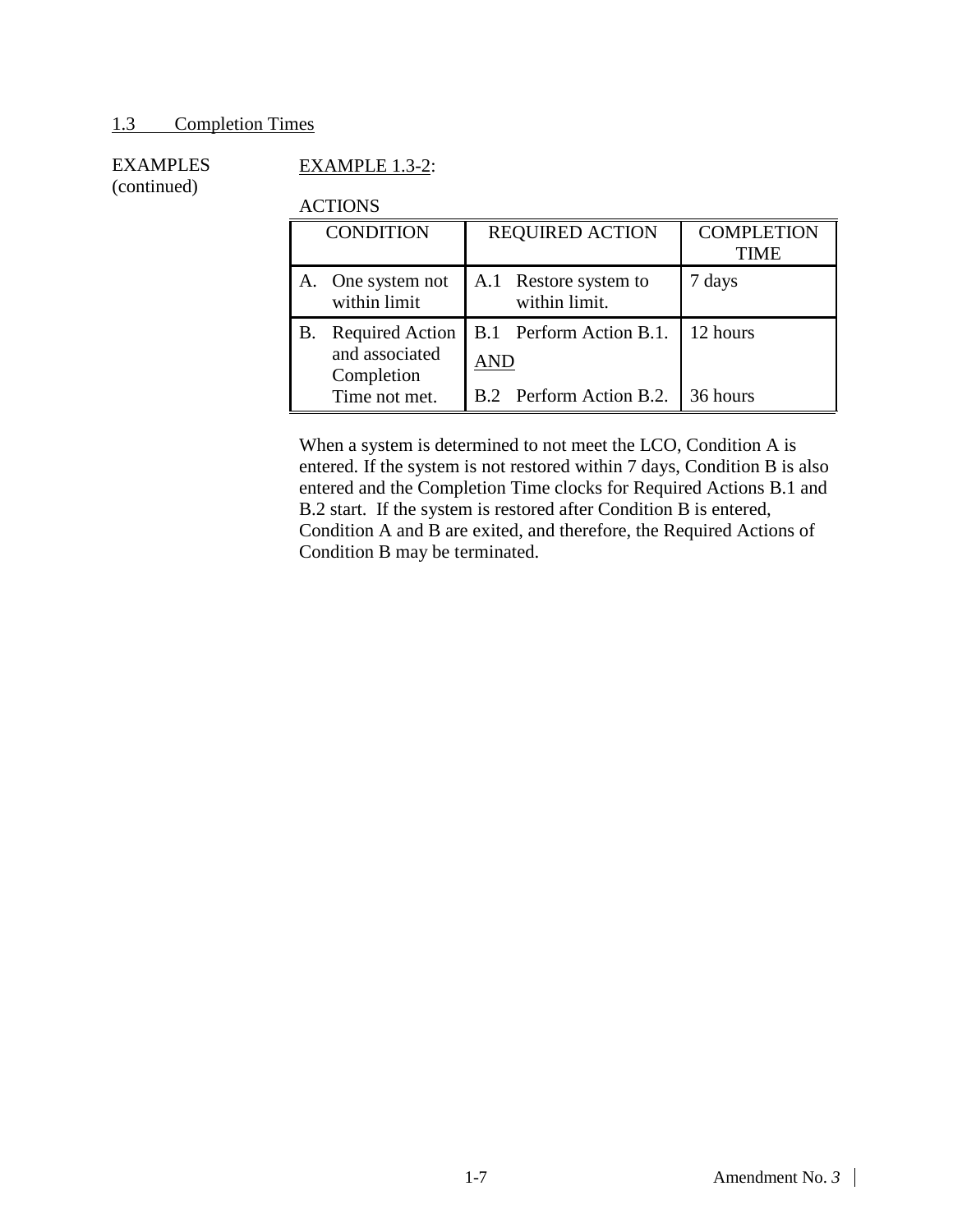#### EXAMPLE 1.3-3:

ACTIONS

------------------------------------- NOTE--------------------------------------- *Separate Condition entry is allowed for each component.*

-------------------------------------------------------------------------------------

| <b>CONDITION</b>                                         | <b>REQUIRED ACTION</b>              | <b>COMPLETION</b><br><b>TIME</b> |
|----------------------------------------------------------|-------------------------------------|----------------------------------|
| A. LCO not met.                                          | A.1 Restore compliance<br>with LCO. | 4 hours                          |
| Required<br>В.<br>Action and<br>associated<br>Completion | Perform Action B.1.<br>B.1<br>AND   | 6 hours                          |
| Time not met.                                            | B.2 Perform Action B.2.             | 12 hours                         |

The Note above the ACTIONS Table is a method of modifying how the Completion Time is tracked. If this method of modifying how the Completion Time is tracked was applicable only to a specific Condition, the Note would appear in that Condition rather than at the top of the ACTIONS Table.

The Note allows Condition A to be entered separately for each component, and Completion Times tracked on a per component basis. When a component is determined to not meet the LCO, Condition A is entered and its Completion Time starts. If subsequent components are determined to not meet the LCO, Condition A is entered for each component and separate Completion Times start and are tracked for each component.

| <b>IMMEDIATE</b><br>When "Immediately" is used as a Completion Time, the Required<br><b>COMPLETION</b><br>Action should be pursued without delay and in a controlled manner.<br><b>TIME</b> |  |
|---------------------------------------------------------------------------------------------------------------------------------------------------------------------------------------------|--|
|---------------------------------------------------------------------------------------------------------------------------------------------------------------------------------------------|--|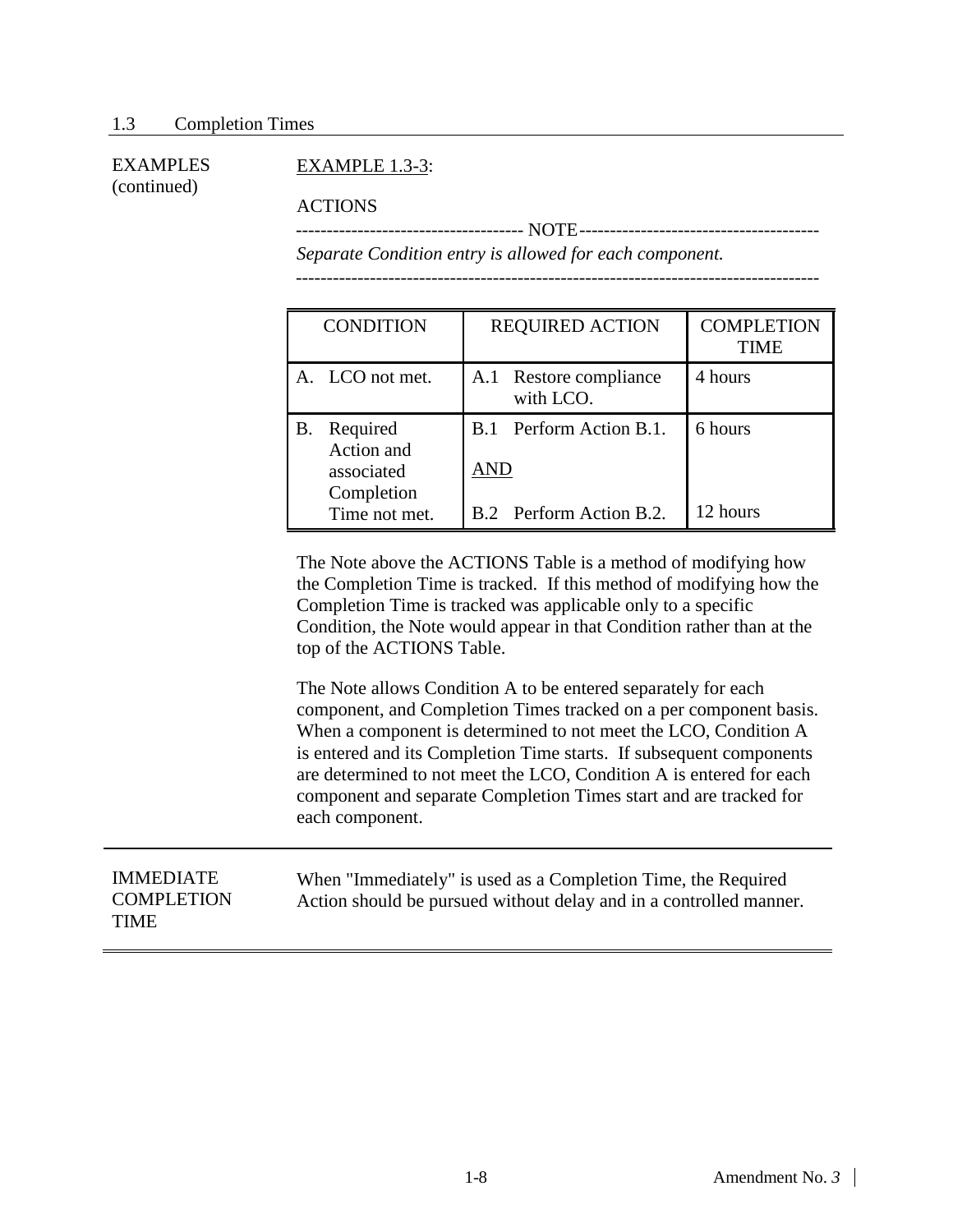<span id="page-12-0"></span>

| <b>PURPOSE</b>     | The purpose of this section is to define the proper use and application<br>of Frequency requirements.                                                                                                                                                                                                                                                                                                                                                                                                             |
|--------------------|-------------------------------------------------------------------------------------------------------------------------------------------------------------------------------------------------------------------------------------------------------------------------------------------------------------------------------------------------------------------------------------------------------------------------------------------------------------------------------------------------------------------|
| <b>DESCRIPTION</b> | Each Surveillance Requirement (SR) has a specified Frequency in<br>which the Surveillance must be met in order to meet the associated<br>Limiting Condition for Operation (LCO). An understanding of the<br>correct application of the specified Frequency is necessary for<br>compliance with the SR.                                                                                                                                                                                                            |
|                    | The "Specified Frequency" is referred to throughout this section and<br>each of the Specifications of Section 3.0, Surveillance Requirement<br>(SR) Applicability. The "Specified Frequency" consists of the<br>requirements of the Frequency column of each SR, as well as certain<br>Notes in the Surveillance column that modify performance<br>requirements.                                                                                                                                                  |
|                    | Situations where a Surveillance could be required ( <i>i.e.</i> , its Frequency<br>could expire), but where it is not possible or not desired that it be<br>performed until sometime after the associated LCO is within its<br>Applicability, represent potential SR 3.0.4 conflicts. To avoid these<br>conflicts, the SR (i.e., the Surveillance or the Frequency) is stated such<br>that it is only "required" when it can be and should be performed.<br>With a SR satisfied, SR 3.0.4 imposes no restriction. |

 $\overline{\phantom{a}}$ 

 $\overline{\phantom{a}}$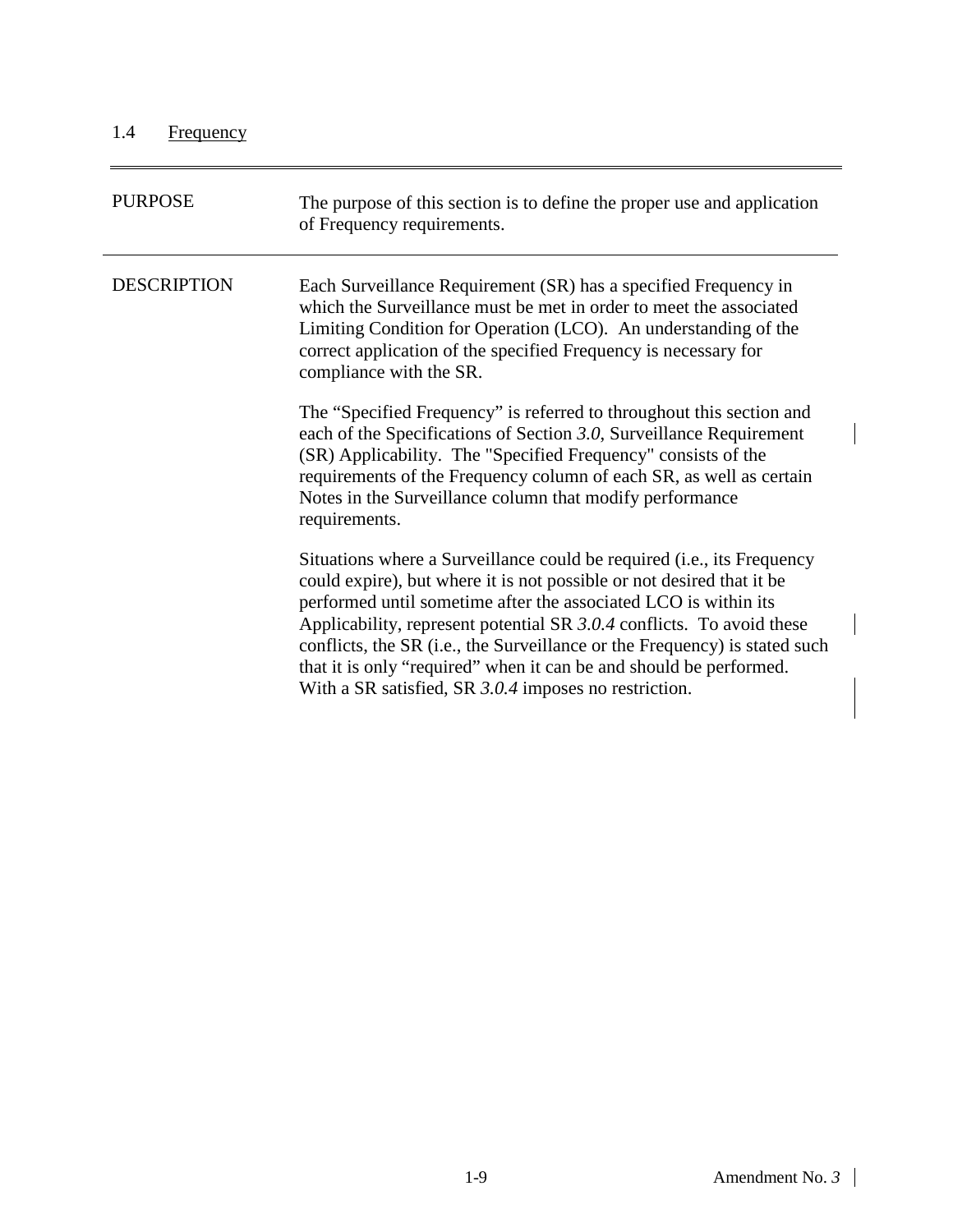The following examples illustrate the various ways that Frequencies are specified:

#### EXAMPLE 1.4-1:

#### SURVEILLANCE REQUIREMENTS

| <b>SURVEILLANCE</b>           | <b>FREQUENCY</b> |  |
|-------------------------------|------------------|--|
| Verify Pressure within limit. | 12 hours         |  |

Example 1.4-1 contains the type of SR most often encountered in the Technical Specifications (TS). The Frequency specifies an interval (12 hours) during which the associated Surveillance must be performed at least one time. Performance of the Surveillance initiates the subsequent interval. Although the Frequency is stated as 12 hours, an extension of the time interval to 1.25 times the stated Frequency is allowed by SR *3.0.2* for operational flexibility. The measurement of this interval continues at all times, even when the SR is not required to be met per SR *3.0.1* (such as when the equipment is determined to not meet the LCO, a variable is outside specified limits, or the unit is outside the Applicability of the LCO). If the interval specified by SR *3.0.2* is exceeded while the facility is in a condition specified in the Applicability of the LCO, the LCO is not met in accordance with SR *3.0.1*.

If the interval as specified by SR *3.0.2* is exceeded while the facility is not in a condition specified in the Applicability of the LCO for which performance of the SR is required, the Surveillance must be performed within the Frequency requirements of SR *3.0.2* prior to entry into the specified condition. Failure to do so would result in a violation of SR *3.0.4*.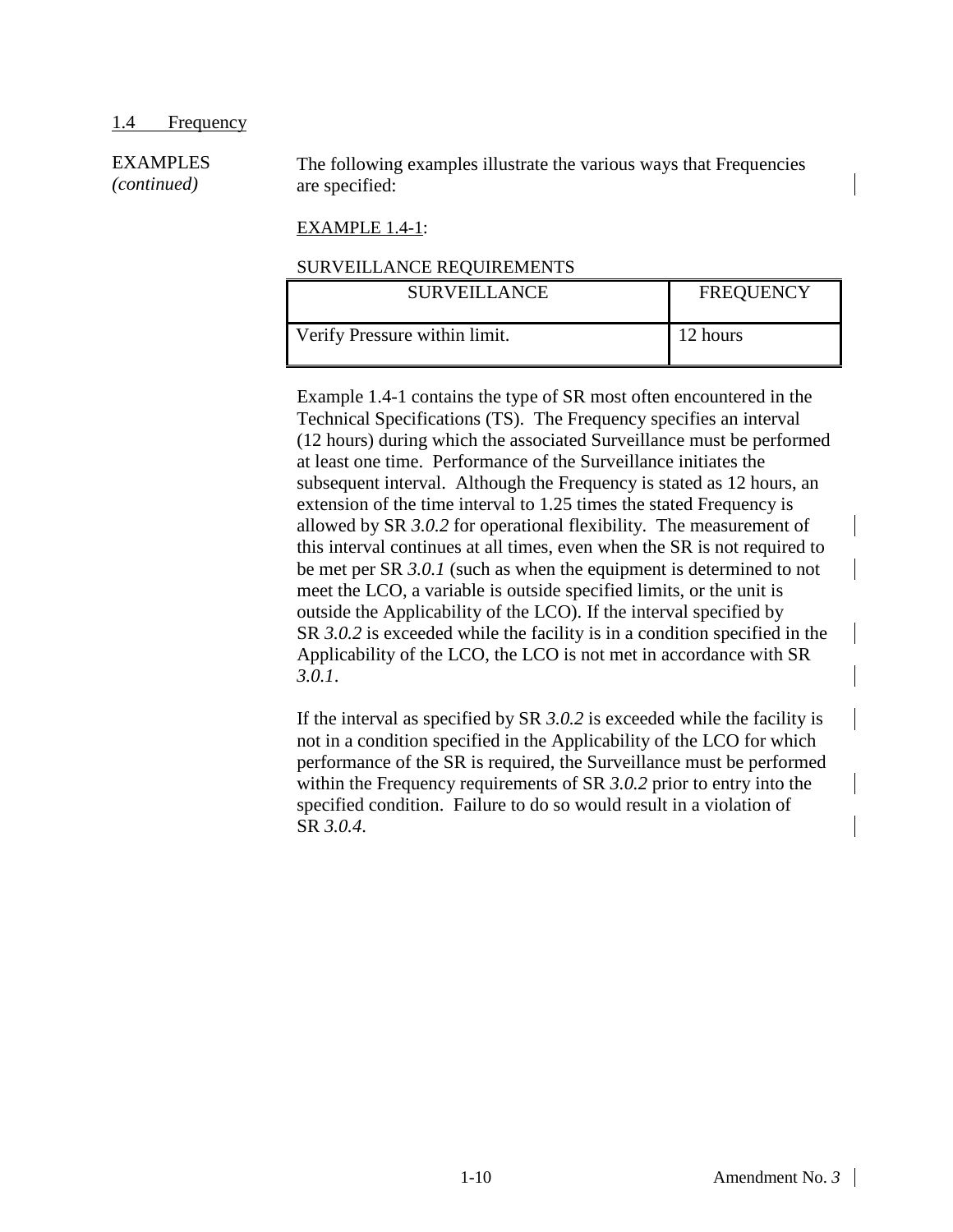#### EXAMPLE 1.4-2:

#### SURVEILLANCE REQUIREMENTS

| <b>SURVEILLANCE</b>        | <b>FREQUENCY</b>                                      |
|----------------------------|-------------------------------------------------------|
| Verify flow within limits. | Once within 12<br>hours prior to<br>starting activity |
|                            | AND                                                   |
|                            | 24 hours thereafter                                   |

Example 1.4-2 has two Frequencies. The first is a one-time performance Frequency, and the second is of the type shown in Example 1.4-1. The logical connector "AND" indicates that both Frequency requirements must be met. Each time the example activity is to be performed, the Surveillance must be performed prior to starting the activity.

The use of "once" indicates a single performance will satisfy the specified Frequency (assuming no other Frequencies are connected by "AND"). This type of Frequency does not qualify for the 25% extension allowed by SR *3.0.2*.

"Thereafter" indicates future performances must be established per SR 3.0.2, but only after a specified condition is first met (i.e., the "once" performance in this example). If the specified activity is canceled or not performed, the measurement of both intervals stops. New intervals start upon preparing to restart the specified activity.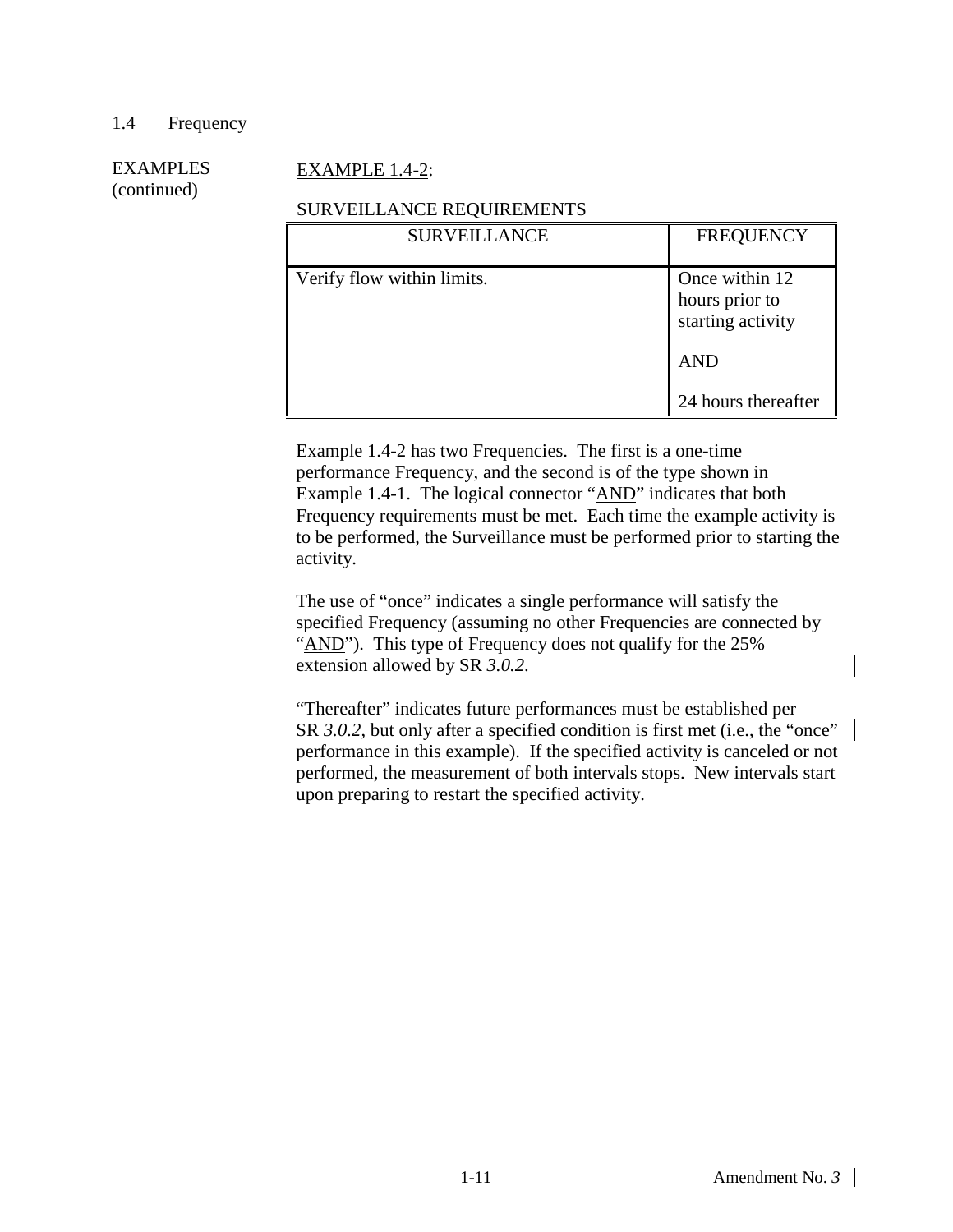#### EXAMPLE 1.4-3:

#### SURVEILLANCE REQUIREMENTS

| <b>SURVEILLANCE</b>                                                                                                                                                                  | <b>FREQUENCY</b>                                                 |
|--------------------------------------------------------------------------------------------------------------------------------------------------------------------------------------|------------------------------------------------------------------|
| --NOTE-------<br>Not required to be met<br>until 96 hours after<br>verifying the helium leak<br>rate is within limit.<br>Verify 24PT1-DSC vacuum drying pressure is<br>within limit. | Once after verifying<br>the helium leak rate<br>is within limit. |

As the Note modifies the required performance of the Surveillance, it is construed to be part of the "specified Frequency." Should the vacuum drying pressure not be met immediately following verification of the helium leak rate while in LOADING OPERATIONS, this Note allows 96 hours to perform the Surveillance. The Surveillance is still considered to be performed within the "specified Frequency."

Once the helium leak rate has been verified to be acceptable, 96 hours, plus the extension allowed by SR *3.0.2*, would be allowed for completing the Surveillance for the vacuum drying pressure. If the Surveillance was not performed within this 96 hour interval, there would then be a failure to perform the Surveillance within the specified Frequency, and the provisions of SR *3.0.3* would apply.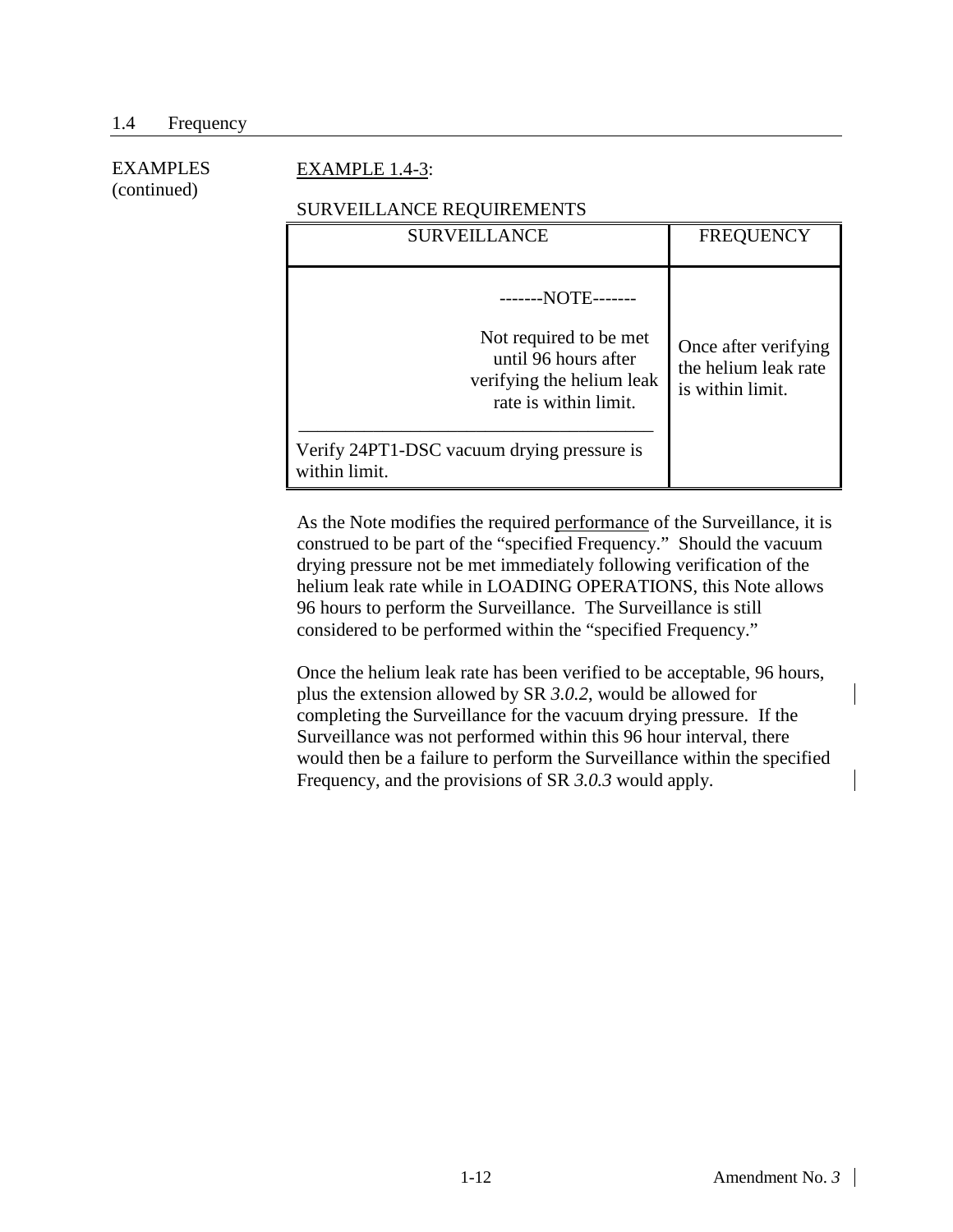#### 2.0 Functional and Operating Limits

#### <span id="page-16-1"></span><span id="page-16-0"></span>2.1 Fuel to Be Stored in the 24PT1-DSC

The spent nuclear fuel to be stored in each 24PT1-DSC/AHSM at the ISFSI shall meet the following requirements:

- a. Fuel shall be INTACT FUEL ASSEMBLIES or DAMAGED FUEL ASSEMBLIES. DAMAGED FUEL ASSEMBLIES shall be placed in screened confinement cans (FAILED FUEL CANS) inside the 24PT1-DSC guidesleeves. DAMAGED FUEL ASSEMBLIES shall be stored in outermost guidesleeves located at the 45, 135, 225 and 315 degree azimuth locations.
- b. Fuel types shall be limited to the following:

UO2 Westinghouse 14x14 (WE 14x14) Assemblies (with or without IFBA fuel rods), as specified in Table 2-1.

WE 14x14 Mixed Oxide (MOX) Assemblies, as specified in Table 2-1.

Fuel burnup and cooling time is to be consistent with the limitations specified in Table 2-4 for  $UO<sub>2</sub>$  fuel.

Control Components stored integral to WE 14x14 Assemblies in a 24PT1-DSC, shall be limited to Rod Cluster Control Assemblies (RCCAs), Thimble Plug Assemblies (TPAs), and Neutron Source Assemblies (NSAs). Location of control components within a 24PT1-DSC shall be selected based on criteria which does not change the radial center of gravity by more than 0.1 inches.

- c. The maximum heat load for a single *fuel assembly*, including control components, is 0.583 kW for SC *fuel assemblies* and 0.294 kW for MOX *fuel assemblies*. The maximum heat load per 24PT1-DSC, including any integral Control Components, shall not exceed 14 kW when loaded with all SC *fuel assemblies* and 13.706 kW when loaded with MOX *fuel assemblies*.
- d. Fuel can be stored in the 24PT1-DSC in any of the following configurations:
	- 1) A maximum of 24 INTACT WE 14x14 MOX or SC FUEL ASSEMBLIES; or
	- 2) Up to four WE 14x14 SC DAMAGED FUEL ASSEMBLIES, with the balance INTACT WE 14x14 SC FUEL ASSEMBLIES; or
	- 3) One MOX DAMAGED FUEL ASSEMBLY with the balance INTACT WE 14x14 SC FUEL ASSEMBLIES.

A 24PT1-DSC containing less than 24 *fuel assemblies* may contain dummy *fuel assemblies* in *fuel assembly* slots. The dummy FUEL assemblies are unirradiated, stainless steel encased structures that approximate the weight and center of gravity of a *fuel assembly*. The effect of dummy assemblies or empty *fuel assembly* slots on the radial center of gravity of the DSC must meet the requirements of Section  $2.1.h.$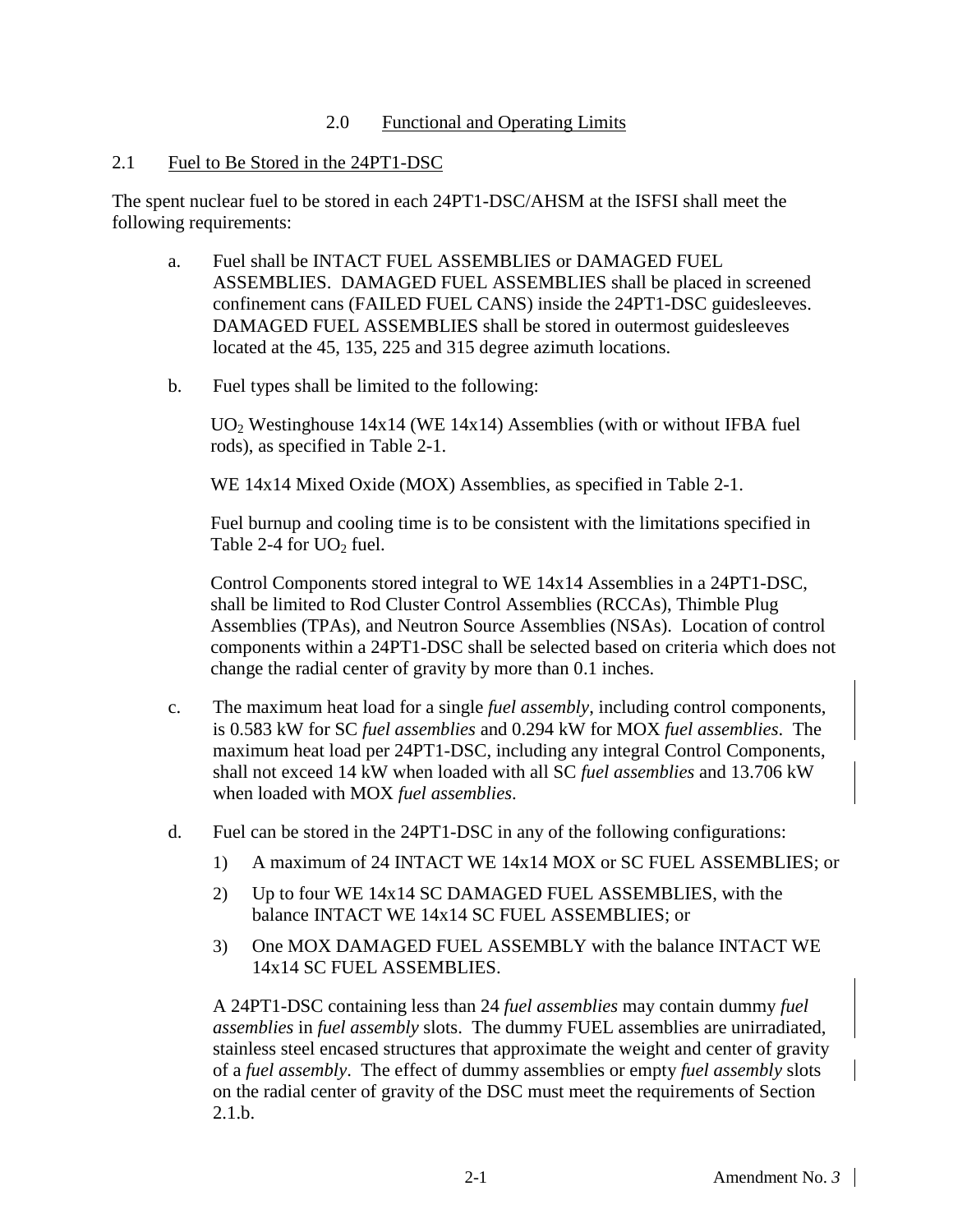No more than two empty *fuel assembly* slots are allowed in each DSC. They must be located at symmetrical locations about the 0-180° and 90-270° axes.

No more than 14 fuel pins in each assembly may exhibit damage. A visual inspection of assemblies will be performed prior to placement of the fuel in the 24PT1-DSC, which may then be placed in storage or transported anytime thereafter without further fuel inspection.

- e. Fuel dimensions and weights are provided in Table 2-2.
- f. The maximum neutron and gamma source terms are provided in Table 2-3.

#### <span id="page-17-0"></span>2.2 Fuel to Be Stored in the 24PT4-DSC

- a. The spent fuel to be stored in the NUHOMS<sup>®</sup> 24PT4-DSC consists of INTACT (including RECONSTITUTED) Westinghouse-CENP 16x16 (CE 16x16) and/or DAMAGED CE 16x16 FUEL ASSEMBLIES with Zircaloy or ZIRLO<sup>TM</sup> cladding and  $UO_2$ , (U, Er) $O_2$  or (U, Gd) $O_2$  fuel pellets. Assemblies are with or without integral burnable poison rods or integral fuel burnable absorber (IFBA) rods.
- b. Each 24PT4-DSC can accommodate a maximum of 12 DAMAGED FUEL ASSEMBLIES, with the remaining assemblies being intact.

RECONSTITUTED ASSEMBLIES containing up to eight replacement stainless steel rods in place of DAMAGED FUEL Rods or replacement Zircaloy clad uranium rods (any number per assembly) are acceptable for storage in the 24PT4- DSC as either INTACT or DAMAGED ASSEMBLIES.

DAMAGED FUEL may include assemblies with known or suspected cladding defects greater than pinhole leaks or hairline cracks or an assembly with partial and/or missing rods (i.e., extra water holes). DAMAGED FUEL ASSEMBLIES shall be encapsulated in individual FAILED FUEL CANS placed in locations as shown in Figure 2-4.

FUEL DEBRIS and DAMAGED FUEL Rods that have been removed from a DAMAGED FUEL ASSEMBLY and placed in a ROD STORAGE BASKET are also considered as DAMAGED FUEL. A ROD STORAGE BASKET is a 9x9 array of tubes in a lattice that has approximately the same dimensions as a standard *fuel assembly*. ROD STORAGE BASKETS may also include IFBA and Integral Burnable Poison Rods. Loose FUEL DEBRIS not contained in a ROD STORAGE BASKET may be placed in a FAILED FUEL CAN for storage provided the size of the debris is larger than the FAILED FUEL CAN screen mesh opening. FUEL DEBRIS may be associated with any type of  $UO<sub>2</sub>$  fuel provided that the maximum uranium content and enrichment limits are met.

c. The INTACT and/or DAMAGED CE 16x16 FUEL ASSEMBLIES acceptable for storage in 24PT4-DSC are specified in Table 2-5, Table 2-6, and Table 2-7. The fuel to be stored in the 24PT4-DSC is limited to a maximum *planar average* initial enrichment of 4.85 wt. % *U-235*. The maximum allowable assembly burnup is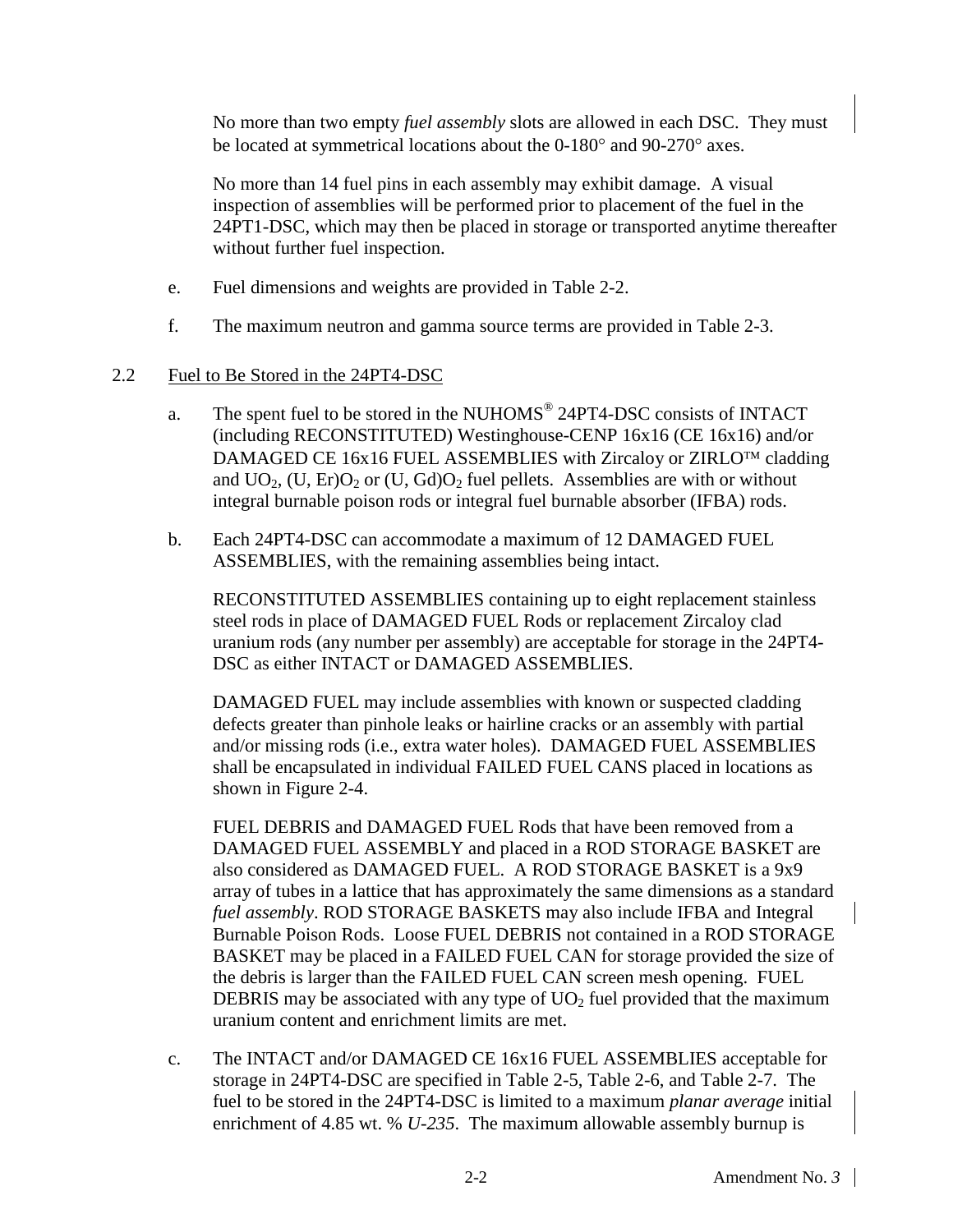given as a function of *assembly average* initial fuel enrichment but does not exceed 60,000 MWd/MTU. The minimum cooling time is 5 years.

- d. A 24PT4-DSC containing less than 24 *fuel assemblies* may contain dummy *fuel assemblies* in *fuel assembly* slots, or empty slots. The dummy *fuel assemblies* are unirradiated, stainless steel encased structures that approximate the weight and center of gravity of a *fuel assembly*.
- e. The 24PT4-DSC may store PWR assemblies in any one of the three alternate configurations shown in Figure 2-1 through Figure 2-3 with a maximum heat load of 1.26 kW per assembly and a maximum heat load of 24 kW per DSC. Table 2-9 through Table 2-12 define the *fuel assembly* cooling time (in years) based on *fuel assembly* burnup and initial fuel enrichment for the assembly, assuming that no reconstituted fuel with stainless steel rods is present. The fuel qualification tables to be used for reconstituted assemblies with stainless steel rods are provided in Table 2-13 through Table 2-16. These tables ensure that the *fuel assembly* decay heat load is less than that specified for each table and that the corresponding radiation source term is bounded by that analyzed in Chapter A.5.
- f. Two different 24PT4-DSC basket configurations are provided, as shown in Table 2-8. These configurations differ in the boron loading in the Boral<sup>®</sup> plates. The minimum areal boron –10 (*B-10*) concentrations for the standard (Type A basket) and high (Type B basket) loadings are 0.025 and 0.068  $g/cm^2$ , respectively. Fuel to be stored in the standard *B-10* loading 24PT4-DSC is limited to a *maximum planar average* initial enrichment of 4.1 wt. % *U-235*. Fuel to be stored in the high *B-10* loading 24PT4-DSC is limited to *a maximum planar average* initial enrichment of 4.85 wt. % *U-235*.
- g. Up to four DAMAGED FUEL ASSEMBLIES may be stored in a 24PT4-DSC of either *B-10* loading without impact upon the allowed *maximum planar average U-235* enrichment and without the use of additional poison rodlets. The DAMAGED *FUEL* ASSEMBLIES shall be stored in FAILED FUEL CANS located at the 45, 135, 225 and 315 degree azimuth locations (Zone A of Figure 2-4).

Five to twelve DAMAGED FUEL ASSEMBLIES may be stored in a 24PT4-DSC of either *B-10* loading without the use of poison rodlets if the maximum allowed *U-235* enrichment is reduced for the DAMAGED *FUEL* ASSEMBLIES. The intact assembly enrichment limits remain at their *maximum planar average* values of 4.1 and 4.85 wt. % for the standard and high *B-10* loadings, respectively. DAMAGED FUEL to be stored in the standard *B-10* loading 24PT4-DSC is limited to a *maximum planar average* initial enrichment of 3.7 wt. % *U-235*, and DAMAGED FUEL to be stored in the high *B-10* loading 24PT4-DSC is limited to a *maximum planar average* initial enrichment of 4.1 wt. % *U-235*. All DAMAGED *FUEL*  ASSEMBLIES shall be stored in FAILED FUEL CANS located in Zones A and B of Figure 2-4.

Five to twelve DAMAGED FUEL ASSEMBLIES may be stored in a 24PT4-DSC of either *B-10* loading without impact upon the allowed *maximum planar average U-235* enrichment if poison rodlets are utilized. For the standard *B-10* loading, a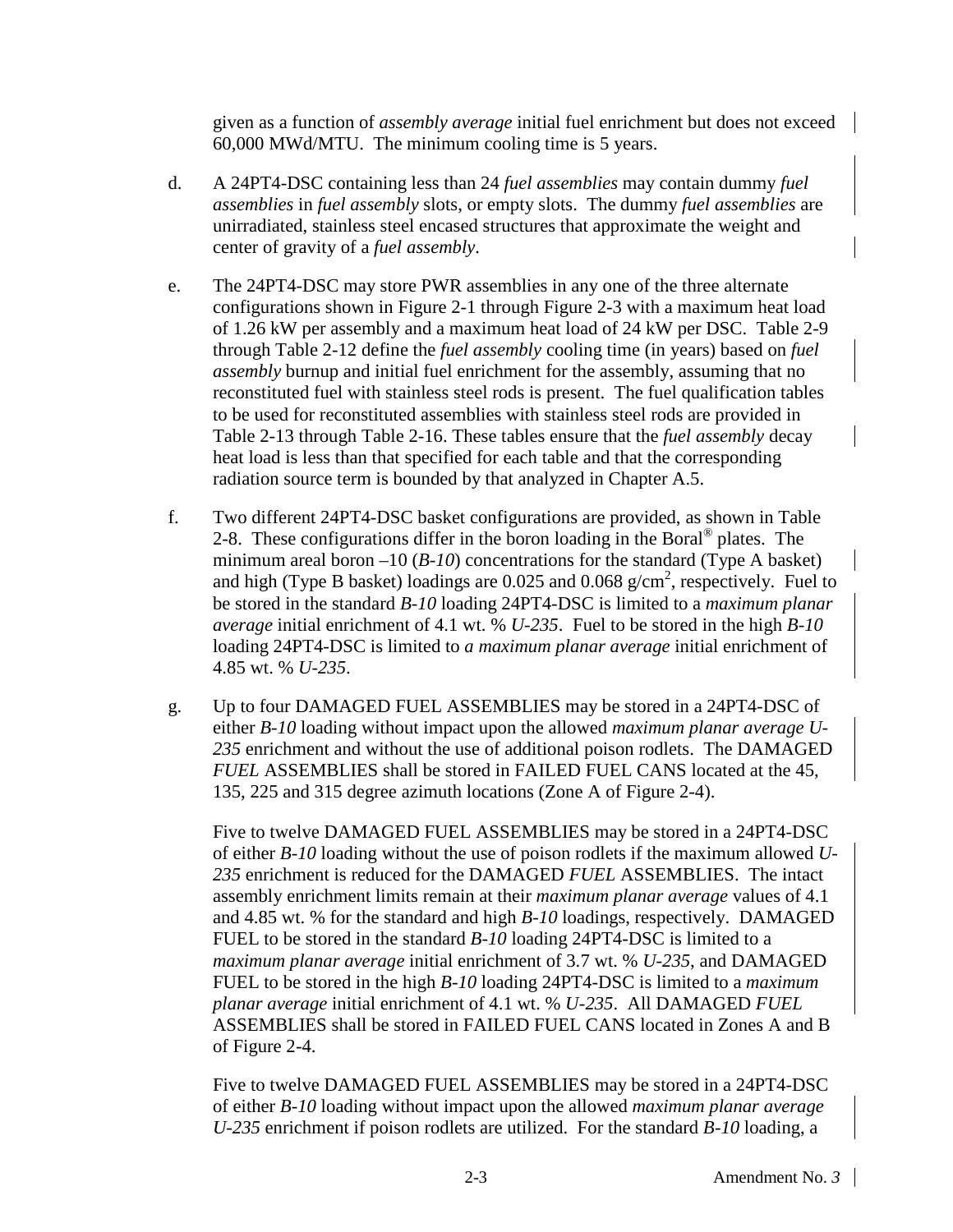single poison rodlet is inserted into the center guide tube of each INTACT FUEL ASSEMBLY located in Zone C of Figure 2-4. For the high *B-10* loading, a poison rodlet is inserted into each of the five guide tubes in each INTACT FUEL ASSEMBLY located in Zone C of Figure 2-4. All DAMAGED *FUEL*  ASSEMBLIES shall be stored in FAILED FUEL CANS located in Zones A and B of Figure 2-4.

The poison rodlets consist of B4C (pellets or powder) encased in a 0.75 *inches* nominal OD stainless steel tube with a wall thickness of 0.035 *inches*. The minimum linear  $B_4C$  content is 0.70 g/cm with sufficient length to cover the active fuel length.

Fuel Assembly poison rods installed within the guide tubes for criticality control in the spent fuel pool racks may be stored with any INTACT FUEL ASSEMBLY or DAMAGED FUEL ASSEMBLIES as long as the total assembly weight is less than that specified in Table 2-5. Each poison rodlet may include a lifting mechanism to allow insertion into the selected SFA guide tube.

A summary of the storage configurations analyzed is presented in Table 2-8.

### <span id="page-19-0"></span>*2.3 Fuel to Be Stored in the 32PTH2 DSC*

<span id="page-19-1"></span>*As specified in Table 3-1.*

#### *2.4* Functional and Operating Limits Violation

If any Functional and Operating Limit of 2.*0* is violated, the following actions shall be completed:

- a. The affected *fuel assemblies* shall be placed in a safe condition.
- b. Within 24 hours, notify the NRC Operations Center.
- c. Within 30 days, submit a special report which describes the cause of the violation and the actions taken to restore compliance and prevent recurrence.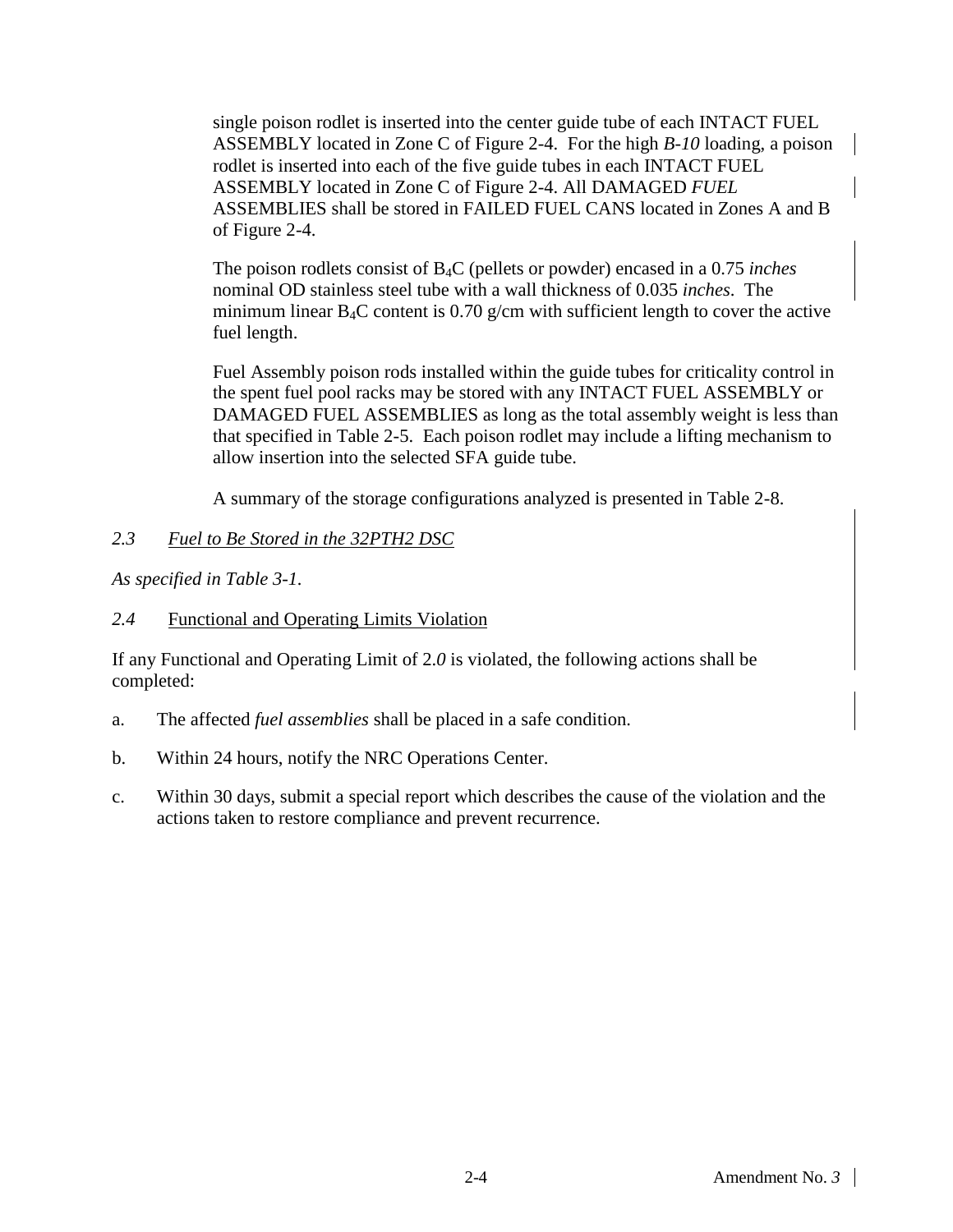<span id="page-20-0"></span>

| Fuel Type                                                       | Maximum Planar<br>Average Initial<br>Enrichment                                                                                           | Cladding<br>Material                 | <b>Minimum</b><br>Cooling<br>Time | Minimum Assembly<br>Average Initial<br>Enrichment                                                                               | Maximum<br><b>Burnup</b> |
|-----------------------------------------------------------------|-------------------------------------------------------------------------------------------------------------------------------------------|--------------------------------------|-----------------------------------|---------------------------------------------------------------------------------------------------------------------------------|--------------------------|
| UO <sub>2</sub> WE 14x14<br>(with or without<br>IFBA fuel rods) | 4.05 wt. % U-235                                                                                                                          | Type $304$<br><b>Stainless Steel</b> | 10 years                          | See Table 2-4 for Enrichment,<br>Burnup, and Cooling Time Limits.                                                               |                          |
| <b>WE 14x14</b><br><b>MOX</b>                                   | 2.84 <i>wt.</i> % Fissile<br>$Pu - 64$ rods<br>3.10 <i>wt.</i> % Fissile<br>$Pu - 92$ rods<br>3.31 <i>wt.</i> % Fissile<br>$Pu - 24$ rods | Zircalov-4                           | 20 years                          | 2.78 <i>wt.</i> % Fissile<br>$Pu - 64$ rods<br>$3.05$ wt. % Fissile<br>$Pu - 92$ rods<br>$3.25$ wt. % Fissile<br>$Pu - 24$ rods | 25,000<br>MWd/MTU        |
| Integral Control<br>Components                                  | N/A                                                                                                                                       | N/A                                  | 10 years                          | N/A                                                                                                                             | N/A                      |

| Table 2-1 | <b>Fuel Specifications (24PT1-DSC)</b> |  |
|-----------|----------------------------------------|--|
|-----------|----------------------------------------|--|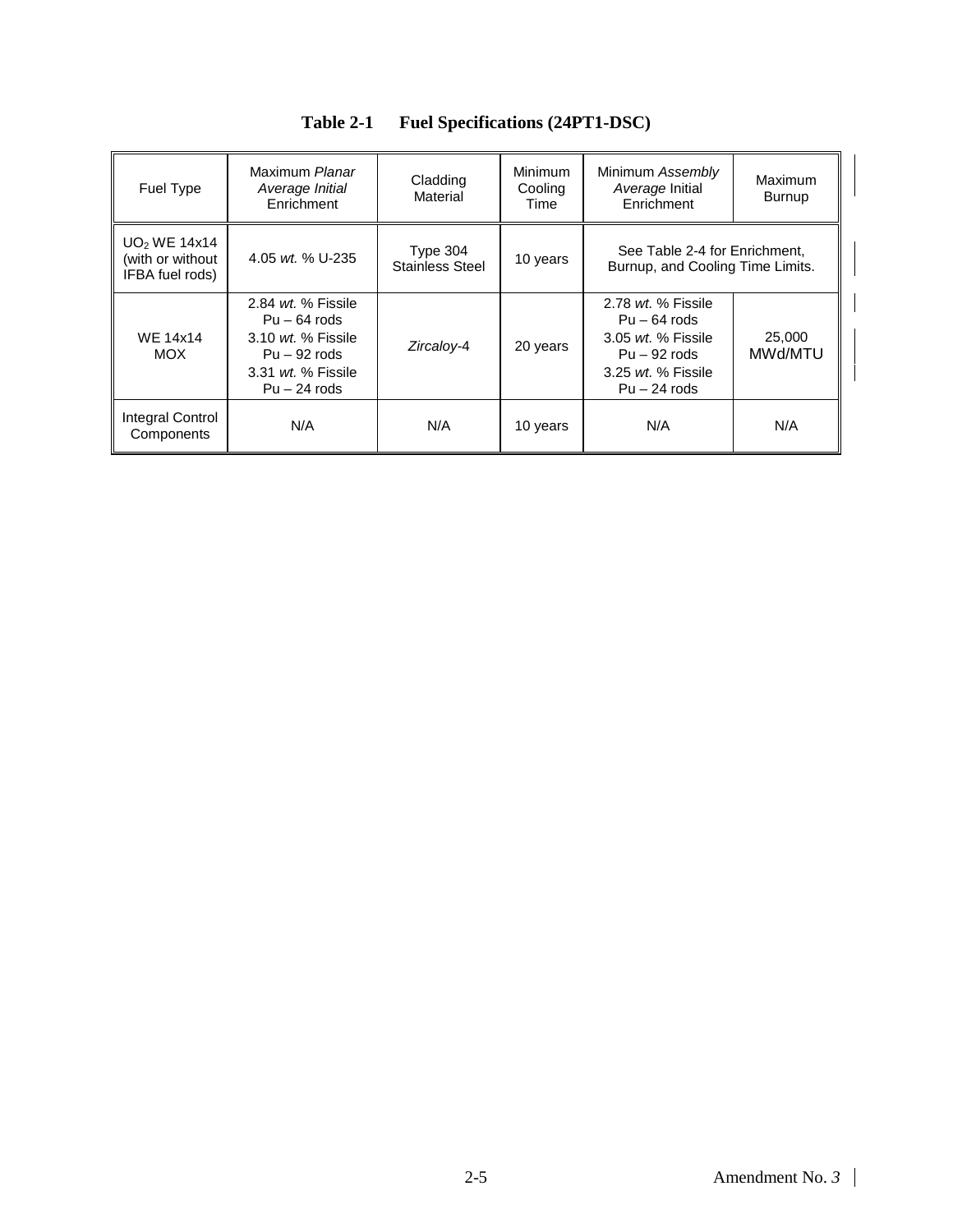<span id="page-21-0"></span>

| Parameters                                                  | <b>WE 14x14</b><br>$SC^{(1)}$ | <b>WE 14x14</b><br>$MOX^{(1)}$ |
|-------------------------------------------------------------|-------------------------------|--------------------------------|
| Number of Rods                                              | 180                           | 180                            |
| Number of Guide Tubes/Instrument Tubes                      | 16                            | 16                             |
| Cross Section ( <i>inches</i> )                             | 7.763                         | 7.763                          |
| Unirradiated Length (inches)                                | 138.5                         | 138.5                          |
| Fuel Rod Pitch (inches)                                     | 0.556                         | 0.556                          |
| Fuel Rod O.D. ( <i>inches</i> )                             | 0.422                         | 0.422                          |
| <b>Clad Material</b>                                        | Type 304 SS                   | Zircaloy-4                     |
| Clad Thickness ( <i>inches</i> )                            | 0.0165                        | 0.0243                         |
| Pellet O.D. (inches)                                        | 0.3835                        | 0.3659                         |
| Maximum Planar Average Initial Enrichment (wt. % U-235)     | 4.05                          | Note 2                         |
| Theoretical Density (%)                                     | 93-95                         | 91                             |
| Active Fuel Length ( <i>inches</i> )                        | 120                           | 119.4                          |
| Maximum U Content (kg)                                      | 375                           | Note 3                         |
| Assembly Weight (lbs)                                       | 1210                          | 1150                           |
| Maximum Assembly Weight including NFAH <sup>(4)</sup> (lbs) | 1320                          | 1320                           |

### **Table 2-2 Fuel Dimension and Weights (24PT1-DSC)**

(1) Nominal values shown unless stated otherwise*.*

- (2) Mixed-Oxide assemblies with 0.71 *wt.* % U-235 and maximum fissile Pu weight of 2.84 *wt.* % (64 rods), 3.10 *wt.* % (92 rods), and 3.31 *wt.* % (24 rods)*.*
- (3) Total weight of Pu is 11.24 kg and the total weight of U is 311.225 kg*.* (4) Weights of TPAs and NSAs are enveloped by RCCAs*.*
-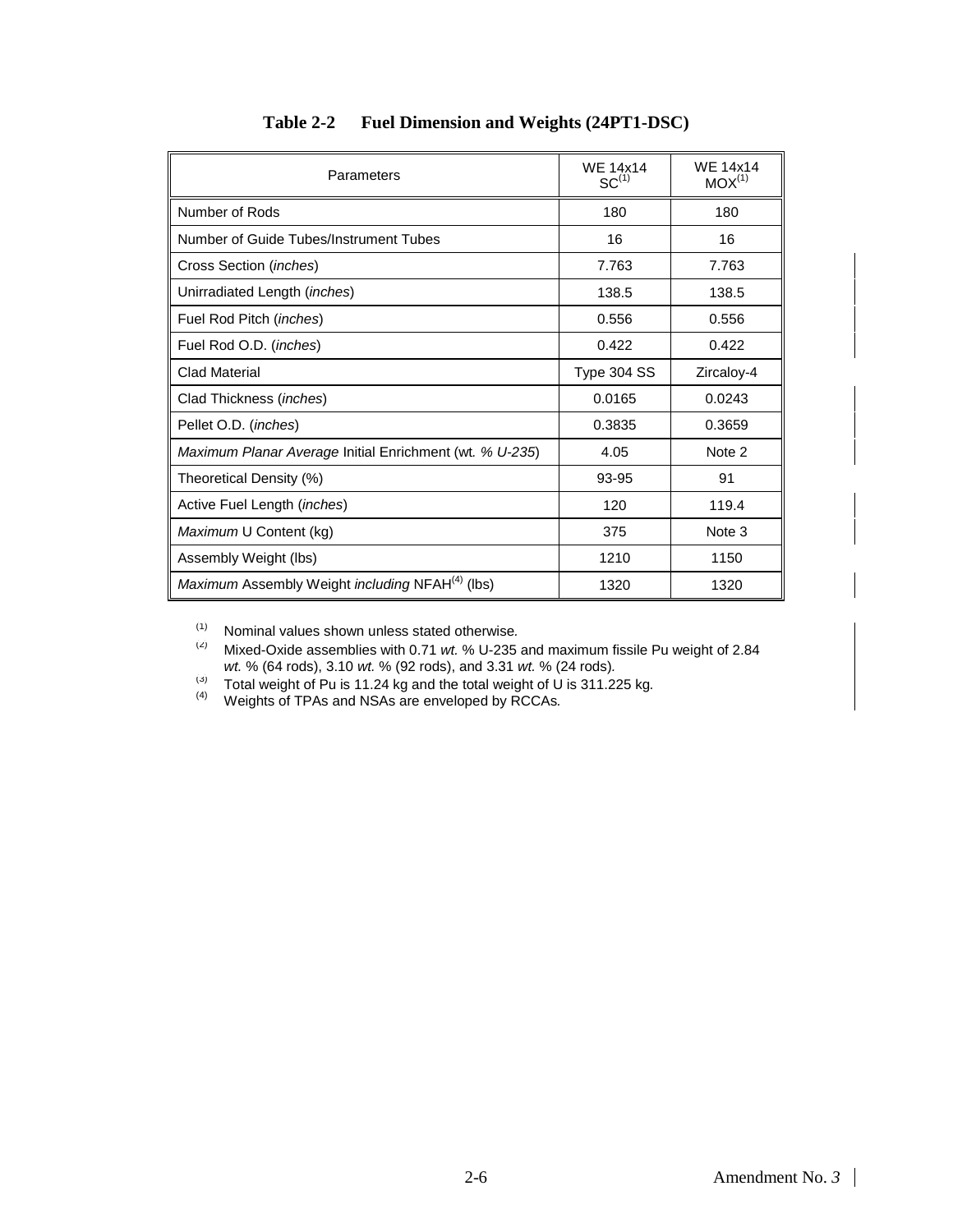|  | Table 2-3 Maximum Neutron and Gamma Source Terms (24PT1-DSC) |  |
|--|--------------------------------------------------------------|--|
|--|--------------------------------------------------------------|--|

<span id="page-22-0"></span>

| Parameter                   | <b>WE 14x14 SC</b> | <b>WE 14x14 MOX</b> |
|-----------------------------|--------------------|---------------------|
| Gamma Source (γ/sec/assy)   | $3.43E+15$         | $9.57E+14$          |
| Neutron Source (n/sec/assy) | 2.84E+08           | 4.90E+07            |

| Parameter                 | RCCA <sub>s</sub> | TPAs       | <b>NSAs</b>  |
|---------------------------|-------------------|------------|--------------|
| Gamma Source (y/sec/assy) | 7.60E+12          | $5.04E+12$ | $1.20E + 13$ |
| Decay heat (Watts)        | 1.90              | 1 ລ        | 1.66         |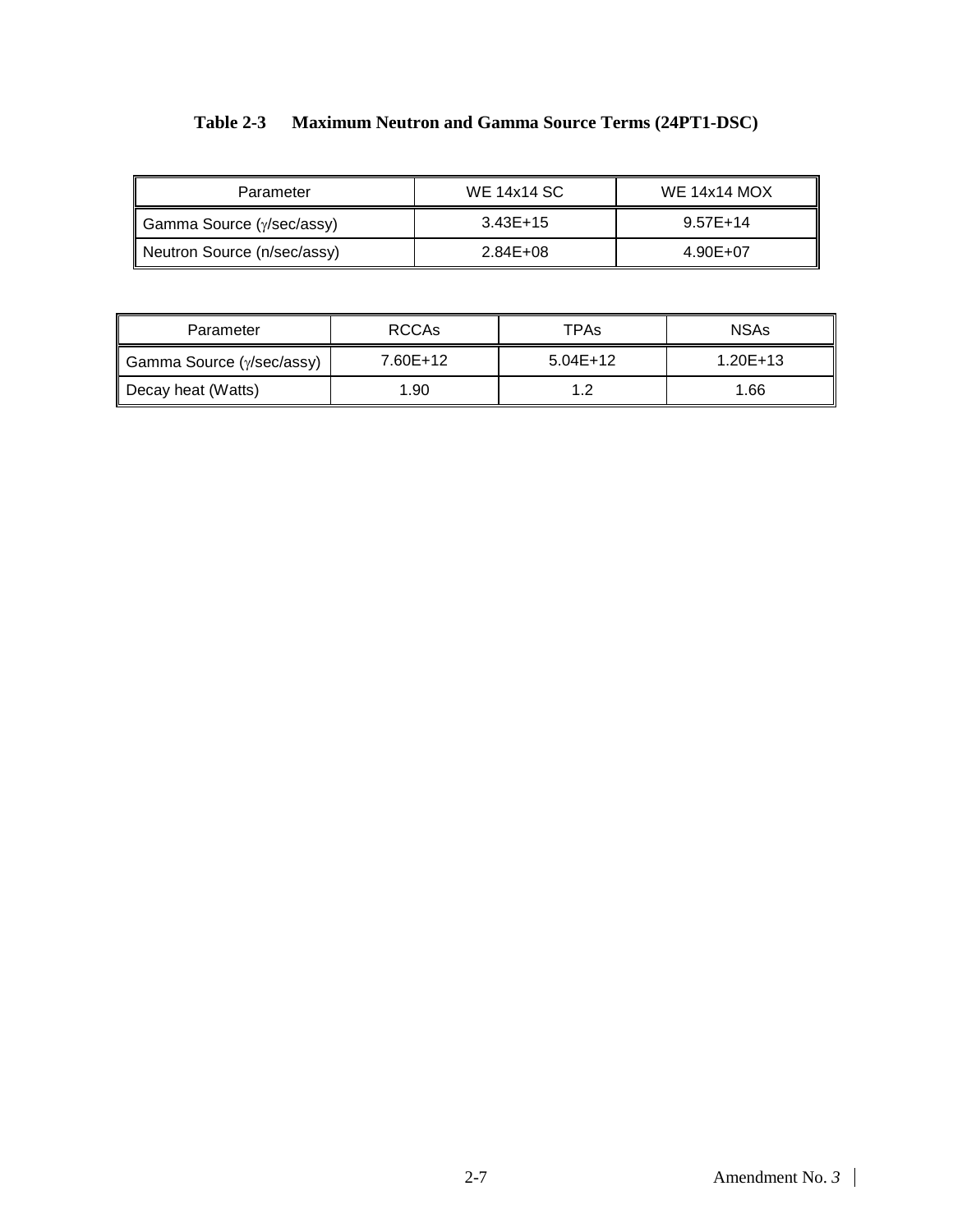#### **Table 2-4 Fuel Qualification Table (24PT1-DSC)**

<span id="page-23-0"></span>

| <b>Burnup</b>  |                     | Assembly Average Initial Enrichment (wt. % U-235) |           |           |
|----------------|---------------------|---------------------------------------------------|-----------|-----------|
| <b>GWd/MTU</b> | 3.12                | 3.36                                              | 3.76      | 3.96      |
| 45.0           |                     |                                                   | 15.2      | $15.2*$   |
| 43.3           | <b>Not Analyzed</b> |                                                   | 15.2      | 11.5      |
| 40.0           |                     | 10.9                                              | $10.9**$  | $10.9**$  |
| 36.8           |                     | 10.9                                              | $10.0***$ | $10.0***$ |
| 35.0 or less   | $10.0***$           | $10.0***$                                         | $10.0***$ | $10.0***$ |

(Minimum required years of cooling time after reactor core discharge)

Notes

- \* Cooling time based on 3.76 *wt.* % enrichment is conservatively used.
- \*\* Cooling time based on 3.36 *wt.* % enrichment is conservatively used.
- \*\*\* Cooling time based on shielding analysis source term.

General Notes:

- \* Use burnup and enrichment to look up minimum cooling time in years. Licensee is responsible for ensuring that uncertainties in fuel enrichment and burnup are correctly accounted for during fuel qualification.
- \* Round burnup UP to next higher entry, round enrichments DOWN to next lower entry.
- \* Example: An assembly with an initial enrichment of 3.90 *wt. %* U-235 and a burnup of 37 GWd/MTU is acceptable for storage after a 10.9 year cooling time as defined at the intersection of 3.76 *wt.* % U-235 (rounding down) and 40 GWd/MTU (rounding up) on the qualification table.

 $\mathsf{l}$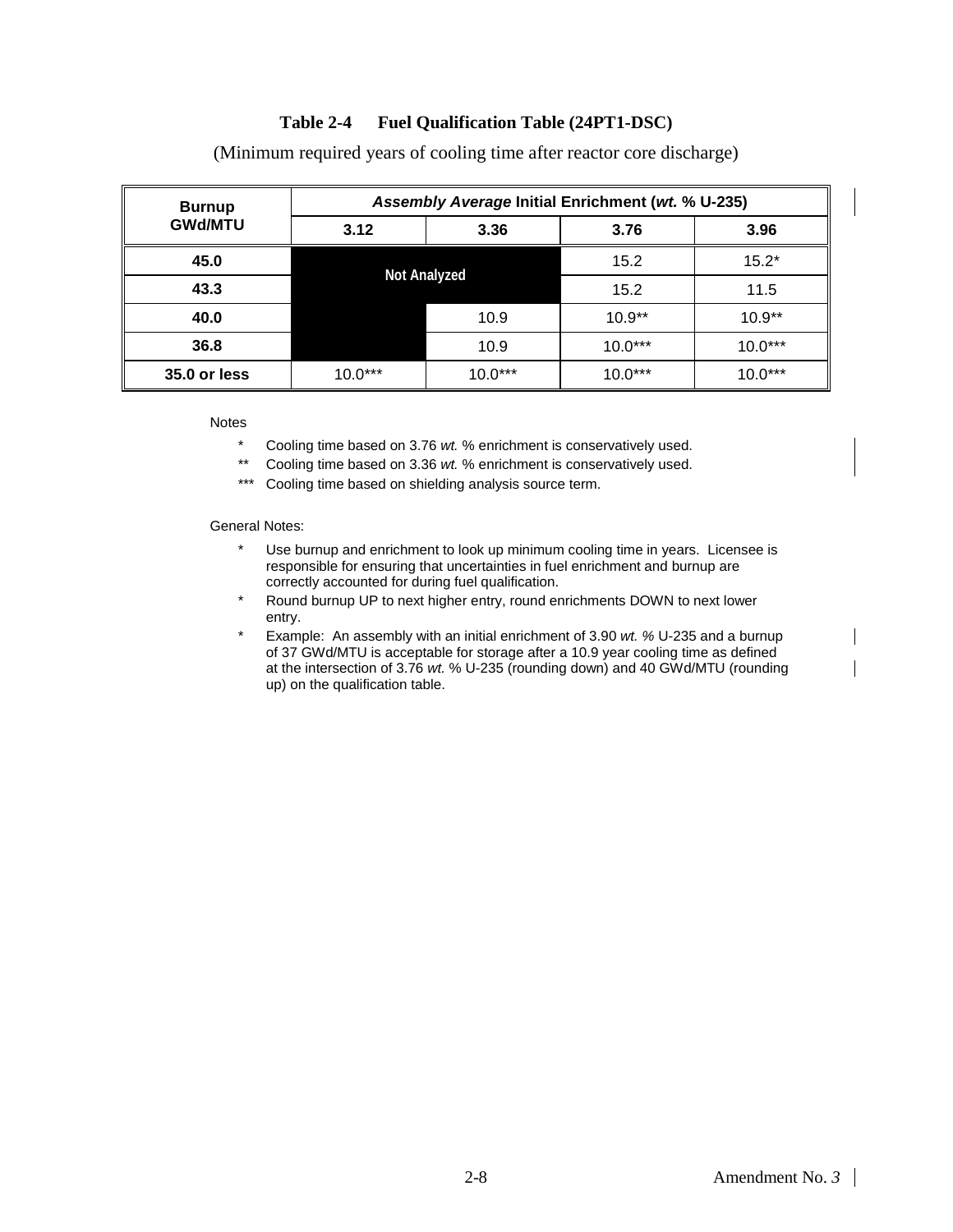<span id="page-24-0"></span>**Table 2-5 PWR Fuel Specification of Intact Fuel to be stored in NUHOMS® 24PT4-DSC** 

| Fuel Design:                 | following requirements:                         | INTACT CE 16x16 PWR FUEL ASSEMBLY or equivalent reload fuel that is<br>enveloped by the fuel assembly design characteristics as listed in Table 2-7 and the                  |
|------------------------------|-------------------------------------------------|------------------------------------------------------------------------------------------------------------------------------------------------------------------------------|
| Fuel Damage:                 | as "INTACT PWR FUEL."                           | Fuel with known or suspected cladding damage in excess of pinhole leaks or hairline<br>cracks or an assembly with partial and/or missing rods is not authorized to be stored |
|                              | Physical Parameters <sup>(1)</sup>              |                                                                                                                                                                              |
| Unirradiated Length (in)     |                                                 | 176.8                                                                                                                                                                        |
| Cross Section (in)           |                                                 | 8.290                                                                                                                                                                        |
| Assembly Weight (lbs)        |                                                 | $1500^{(2)}$                                                                                                                                                                 |
| Number of Assemblies per DSC |                                                 | $\leq$ 24 intact assemblies                                                                                                                                                  |
| Maximum U Content (kg)       |                                                 | 455.5                                                                                                                                                                        |
| <b>Fuel Cladding</b>         |                                                 | Zircaloy-4 or ZIRLO™                                                                                                                                                         |
|                              | RECONSTITUTED FUEL ASSEMBLIES                   | DAMAGED FUEL Rods replaced by either<br>stainless steel rods (up to 8 rods per assembly)<br>or Zircaloy clad uranium rods (any number of<br>rods per assembly)               |
|                              | <b>Nuclear and Radiological Parameters</b>      |                                                                                                                                                                              |
| $U-235$                      | Maximum Planar Average Initial Enrichment (wt % | Per Table 2-8 and Figure 2-4                                                                                                                                                 |
|                              |                                                 | Per Table 2-9, Table 2-10, Table 2-11 and Table<br>$2 - 12$                                                                                                                  |
| Fuel Burnup and Cooling Time |                                                 | For RECONSTITUTED FUEL with stainless<br>steel replacement rods per Table 2-13, Table<br>2-14, Table 2-15 and Table 2-16                                                     |
| Decay Heat                   |                                                 | Per Figure 2-1, or Figure 2-2 or Figure 2-3                                                                                                                                  |

#### **Notes:**

(1) Nominal values shown unless stated otherwise.

(2) Does not include weight of Poison Rodlets (25 lbs each).

 $\mathbf{I}$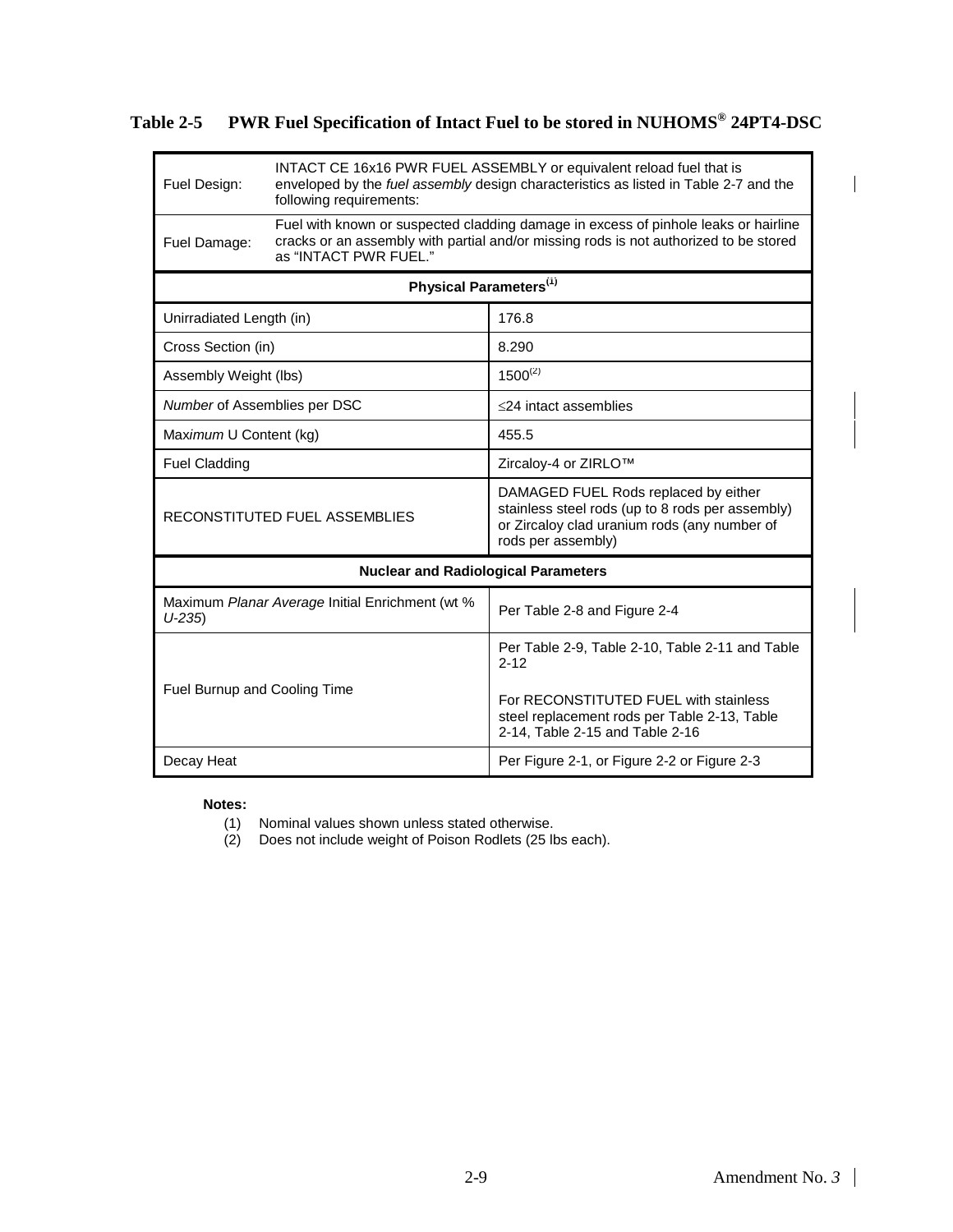#### **Table 2-6 PWR Fuel Specifications of DAMAGED FUEL to be Stored in NUHOMS® 24PT4-DSC**

<span id="page-25-0"></span>

| Fuel Design:                 | following requirements:                                     | DAMAGED CE 16x16 PWR FUEL ASSEMBLY or equivalent reload fuel that is<br>enveloped by the fuel assembly design characteristics as listed in Table 2-7 and the                                                                                                                                                                                                           |
|------------------------------|-------------------------------------------------------------|------------------------------------------------------------------------------------------------------------------------------------------------------------------------------------------------------------------------------------------------------------------------------------------------------------------------------------------------------------------------|
|                              | missing rods (i.e., extra water holes).                     | DAMAGED FUEL may include assemblies with known or suspected cladding defects<br>greater than pinhole leaks or hairline cracks or an assembly with partial and/or                                                                                                                                                                                                       |
|                              | CANS and placed in Zones A and/or B as shown in Figure 2-4. | DAMAGED FUEL ASSEMBLIES shall be encapsulated in individual FAILED FUEL                                                                                                                                                                                                                                                                                                |
| Fuel Damage:                 | opening.                                                    | FUEL DEBRIS and DAMAGED FUEL Rods that have been removed from a<br>DAMAGED FUEL ASSEMBLY and placed in a ROD STORAGE BASKET are also<br>considered as DAMAGED FUEL. Loose FUEL DEBRIS not contained in a ROD<br>STORAGE BASKET, may also be placed in a FAILED FUEL CAN for storage,<br>provided the size of the debris is larger than the FAILED FUEL CAN screen mesh |
|                              | maximum uranium content and enrichment limits are met.      | FUEL DEBRIS may be associated with any type of $UO2$ fuel provided that the                                                                                                                                                                                                                                                                                            |
|                              | Physical Parameters <sup>(1)</sup>                          |                                                                                                                                                                                                                                                                                                                                                                        |
| Unirradiated Length (inches) |                                                             | 176.8                                                                                                                                                                                                                                                                                                                                                                  |
| Cross Section (inches)       |                                                             | 8.290                                                                                                                                                                                                                                                                                                                                                                  |
| Assembly Weight (lbs)        |                                                             | $1500^{(2)}$                                                                                                                                                                                                                                                                                                                                                           |
| Number of Assemblies per DSC |                                                             | ≤12 DAMAGED ASSEMBLIES, balance INTACT                                                                                                                                                                                                                                                                                                                                 |
| Maximum U Content (kg)       |                                                             | 455.5                                                                                                                                                                                                                                                                                                                                                                  |
| <b>Fuel Cladding</b>         |                                                             | Zircaloy-4 or ZIRLO™                                                                                                                                                                                                                                                                                                                                                   |
|                              | RECONSTITUTED FUEL ASSEMBLIES                               | DAMAGED FUEL Rods replaced by either<br>stainless steel rods (up to 8 rods per assembly)<br>or Zircaloy clad uranium rods (any number of<br>rods per assembly)                                                                                                                                                                                                         |
|                              | <b>Nuclear and Radiological Parameters</b>                  |                                                                                                                                                                                                                                                                                                                                                                        |
| (wt <i>.</i> % U-235)        | Maximum Planar Average Initial Enrichment                   | Per Table 2-8 and Figure 2-4                                                                                                                                                                                                                                                                                                                                           |
|                              |                                                             | Per Table 2-9, Table 2-10, Table 2-11 and Table<br>$2 - 12$                                                                                                                                                                                                                                                                                                            |
| Fuel Burnup and Cooling Time |                                                             | For RECONSTITUTED FUEL with stainless<br>steel replacement rods per Table 2-13, Table<br>2-14, Table 2-15 and Table 2-16                                                                                                                                                                                                                                               |
| Decay Heat                   |                                                             | Per Figure 2-1, or Figure 2-2 or Figure 2-3                                                                                                                                                                                                                                                                                                                            |

#### **Notes:**

- (1) Nominal values shown unless stated otherwise.
- (2) Does not include weight of Poison Rodlets (25 lbs each).

 $\overline{\phantom{a}}$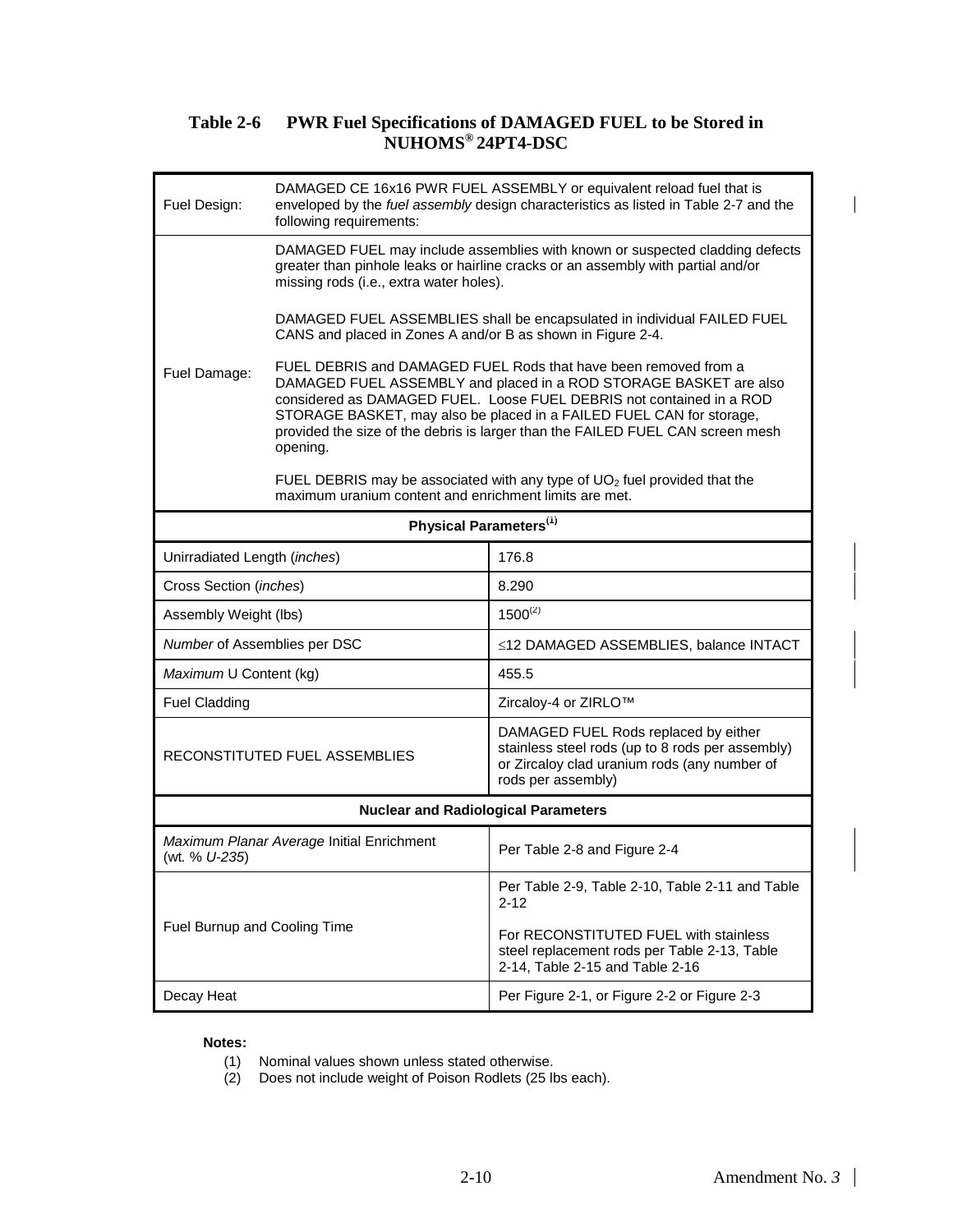<span id="page-26-0"></span>

| <b>Assembly Class</b>                                   | $CE 16x16^{(1)}$                          |
|---------------------------------------------------------|-------------------------------------------|
| Maximum Assembly Length                                 | Table 2-5 or Table 2-6                    |
| Maximum Planar Average Initial Enrichment (wt. % U-235) | 4.85                                      |
| <b>Fissile Material</b>                                 | $UO2$ , or (U, ER) $O2$ , or (U, Gd) $O2$ |
| Number of Rods                                          | 236                                       |
| Fuel Rod Pitch ( <i>inches</i> )                        | 0.506                                     |
| Fuel Rod O.D. ( <i>inches</i> )                         | 0.382                                     |
| Clad Thickness (inches)                                 | 0.025                                     |
| Nominal Pellet O.D., (inches)                           | $0.3255^{(2)}$                            |
| <b>Number of Guide Tubes</b>                            | 5                                         |

## **Table 2-7 PWR Fuel Assembly Design Characteristics (24PT4-DSC)**

# **Notes:**<br>(1)<br>(2)

- Nominal values shown unless stated otherwise.
- (2) Bounds pellets with a nominal OD of 0.325 *inches*.

 $\overline{\phantom{a}}$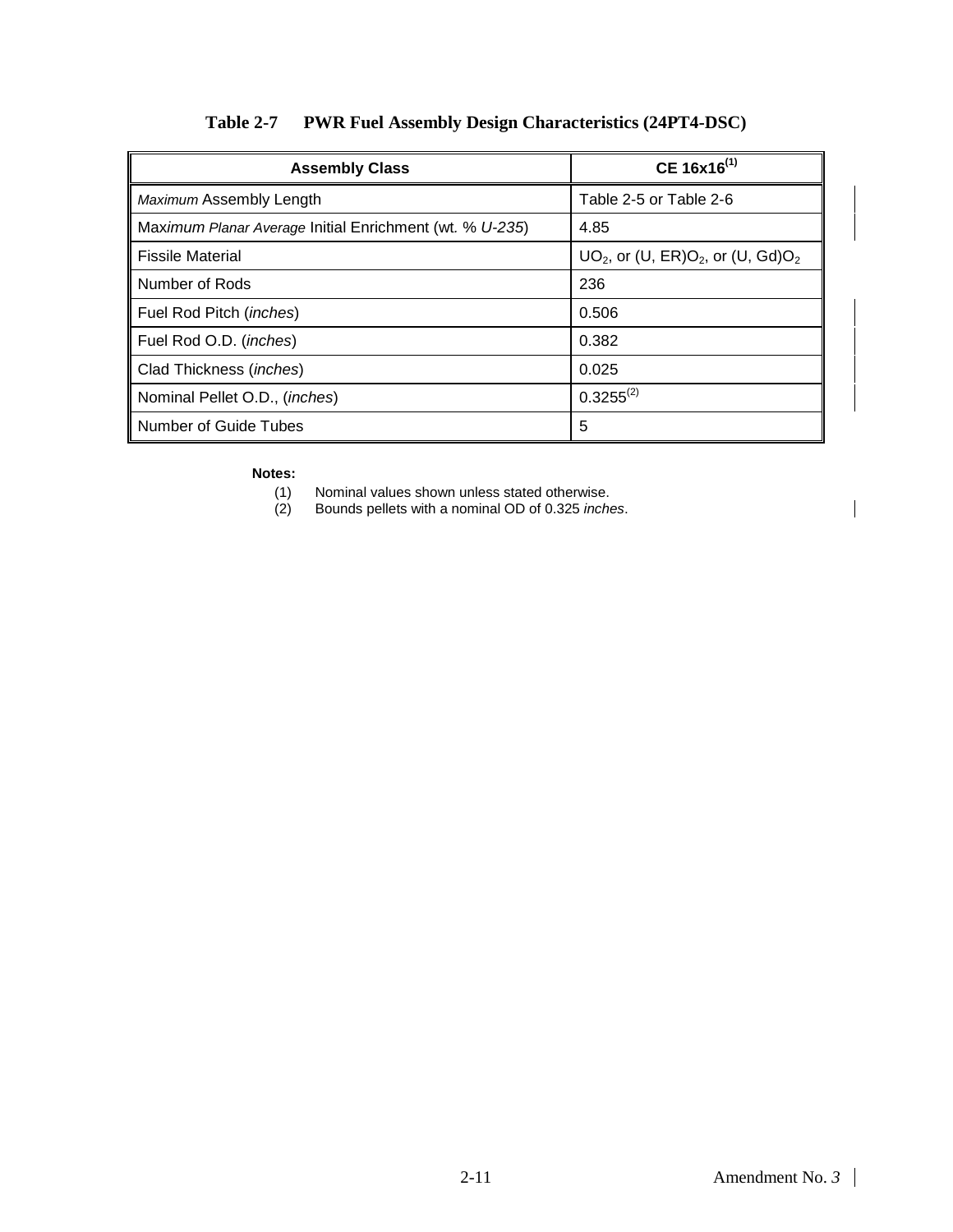#### **Table 2-8 Maximum Fuel Enrichment v/s Neutron Poison Requirements for 24PT4-DSC**

<span id="page-27-0"></span>

| <b>Storage</b><br>Configuration                        | Maximum No.<br>of DAMAGED<br><b>FUEL</b><br>ASSEMBLIES <sup>(1)</sup> | <b>Maximum Planar</b><br><b>Average Fuel</b><br><b>Enrichment</b><br>(wt. % U-235) | <b>DSC Basket,</b><br><b>Minimum</b><br><b>BORAL<sup>®</sup></b> Areal<br>Density (gm/cm <sup>2</sup> ) | <b>Minimum No. of Poison</b><br>Rodlets Required <sup>(2)</sup>               |
|--------------------------------------------------------|-----------------------------------------------------------------------|------------------------------------------------------------------------------------|---------------------------------------------------------------------------------------------------------|-------------------------------------------------------------------------------|
| AII INTACT<br><b>FUEL</b>                              | $\Omega$                                                              | 4.1                                                                                | .025 Type A<br>Basket)                                                                                  | $\Omega$                                                                      |
| <b>ASSEMBLIES</b>                                      | 0                                                                     | 4.85                                                                               | .068 Type B<br>Basket)                                                                                  | $\Omega$                                                                      |
|                                                        | 4                                                                     | 4.1                                                                                | .025 Type A<br>Basket)                                                                                  | $\Omega$                                                                      |
|                                                        | 4                                                                     | 4.85                                                                               | .068 Type B<br>Basket)                                                                                  | $\Omega$                                                                      |
| Combination of                                         | 12                                                                    | 3.7 (DAMAGED)<br>4.1 (INTACT)                                                      | .025 Type A<br>Basket)                                                                                  | $\Omega$                                                                      |
| DAMAGED and<br><b>INTACT FUEL</b><br><b>ASSEMBLIES</b> | 12                                                                    | 4.1 (DAMAGED)<br>4.85 (INTACT)                                                     | .068 Type B<br>Basket)                                                                                  | $\Omega$                                                                      |
|                                                        | 12                                                                    | 4.1                                                                                | .025 Type A<br>Basket)                                                                                  | 1 <sup>(2)</sup><br>(Located in center guide tube of<br>each INTACT ASSEMBLY) |
|                                                        | 12                                                                    | 4.85                                                                               | .068 Type B<br>Basket)                                                                                  | $5^{(2)}$<br>(Located in all five guide tubes<br>of each INTACT ASSEMBLY)     |

#### **Notes:**

(1) See Figure 2-4 for location of DAMAGED FUEL ASSEMBLIES within the 24PT4-DSC basket (Zones A and/or B only).

(2) Poison rodlets are only required for a specific DSC configuration with a payload of 5-12 DAMAGED ASSEMBLIES in combination with maximum fuel enrichment levels as shown. The poison rodlets are to be located within the guide tubes of the inner Zone C INTACT ASSEMBLIES as shown in Figure 2-4.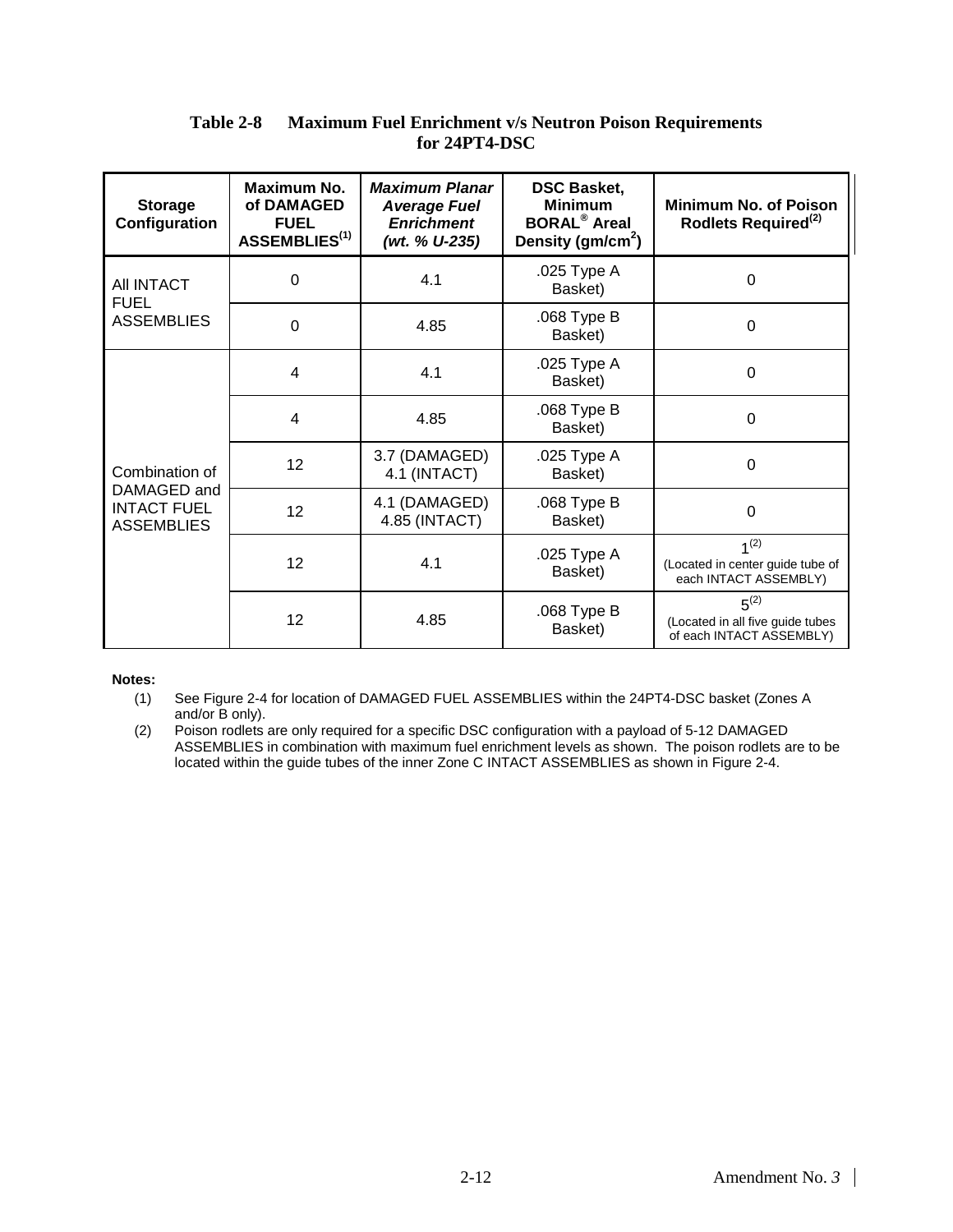#### **Table 2-9 PWR Fuel Qualification Table for 1.26 kW per Assembly for the NUHOMS®-24PT4-DSC**

(Minimum required years of cooling time after reactor core discharge)

| <b>BU</b>     |     |     |     |                     |     |     |     |     |     |     |     |     |     |     |     |     | Assembly Average Initial Enrichment (wt. % U-235) |     |     |     |     |     |     |                          |                |                |                |     |     |     |     |
|---------------|-----|-----|-----|---------------------|-----|-----|-----|-----|-----|-----|-----|-----|-----|-----|-----|-----|---------------------------------------------------|-----|-----|-----|-----|-----|-----|--------------------------|----------------|----------------|----------------|-----|-----|-----|-----|
| (GWd/<br>MTU) | 1.8 | 1.9 | 2.0 | 2.1                 | 2.2 | 2.3 | 2.4 | 2.5 | 2.6 | 2.7 | 2.8 | 2.9 | 3.0 | 3.1 | 3.2 | 3.3 | 3.4                                               | 3.5 | 3.6 | 3.7 | 3.8 | 3.9 | 4.0 | 4.1                      | 4.2            | 4.3            | 4.4            | 4.5 | 4.6 | 4.7 | 4.8 |
| 10            | 5   | 5   | 5   | 5                   | 5   | 5   | 5   | 5   | 5   | 5   | 5   | 5   | 5   | 5   | 5   | 5   | 5                                                 | 5   | 5   | 5   | 5   | 5   | 5   | 5                        | 5              | 5              | 5              | 5   | 5   | 5   | 5   |
| 15            | 5   | 5   | 5   | 5                   | 5   | 5   | 5   | 5   | 5   | 5   | 5   | 5   | 5   | 5   | 5   | 5   | 5                                                 | 5   | 5   | 5   | 5   | 5   | 5   | 5                        | 5              | 5              | 5              | 5   | 5   | 5   | 5   |
| 20            | 5   | 5   | 5   | 5                   | 5   | 5   | 5   | 5   | 5   | 5   | 5   | 5   | 5   | 5   | 5   | 5   | 5                                                 | 5   | 5   | 5   | 5   | 5   | 5   | 5                        | 5              | 5              | 5              | 5   | 5   | 5   | 5   |
| 25            | 5   | 5   | 5   | 5                   | 5   | 5   | 5   | 5   | 5   | 5   | 5   | 5   | 5   | 5   | 5   | 5   | 5                                                 | 5   | 5   | 5   | 5   | 5   | 5   | 5                        | 5              | 5              | 5              | 5   | 5   | 5   | 5   |
| 28            | 5   | 5   | 5   | 5                   | 5   | 5   | 5   | 5   | 5   | 5   | 5   | 5   | 5   | 5   | 5   | 5   | 5                                                 | 5   | 5   | 5   | 5   | 5   | 5   | 5                        | 5              | 5              | 5              | 5   | 5   | 5   | 5   |
| 30            | 5   | 5   | 5   | 5                   | 5   | 5   | 5   | 5   | 5   | 5   | 5   | 5   | 5   | 5   | 5   | 5   | 5                                                 | 5   | 5   | 5   | 5   | 5   | 5   | 5                        | 5              | 5              | 5              | 5   | 5   | 5   | 5   |
| 32            | 5   | 5   | 5   | 5                   | 5   | 5   | 5   | 5   | 5   | 5   | 5   | 5   | 5   | 5   | 5   | 5   | 5                                                 | 5   | 5   | 5   | 5   | 5   | 5   | 5                        | 5              | 5              | 5              | 5   | 5   | 5   | 5   |
| 34            | 5   | 5   | 5   | 5                   | 5   | 5   | 5   | 5   | 5   | 5   | 5   | 5   | 5   | 5   | 5   | 5   | 5                                                 | 5   | 5   | 5   | 5   | 5   | 5   | 5                        | 5              | 5              | 5              | 5   | 5   | 5   | 5   |
| 36            | 5   | 5   | 5   | 5                   | 5   | 5   | 5   | 5   | 5   | 5   | 5   | 5   | 5   | 5   | 5   | 5   | 5                                                 | 5   | 5   | 5   | 5   | 5   | 5   | 5                        | 5              | 5              | 5              | 5   | 5   | 5   | 5   |
| 38            |     |     |     |                     |     |     |     |     |     |     | 5   | 5   | 5   | 5   | 5   | 5   | 5                                                 | 5   | 5   | 5   | 5   | 5   | 5   | 5                        | 5              | 5              | 5              | 5   | 5   | 5   | 5   |
| 39            |     |     |     |                     |     |     |     |     |     |     | 5   | 5   | 5   | 5   | 5   | 5   | 5                                                 | 5   | 5   | 5   | 5   | 5   | 5   | 5                        | 5              | 5              | 5              | 5   | 5   | 5   | 5   |
| 40            |     |     |     |                     |     |     |     |     |     |     | 5   | 5   | 5   | 5   | 5   | 5   | 5                                                 | 5   | 5   | 5   | 5   | 5   | 5   | 5                        | 5              | 5              | 5              | 5   | 5   | 5   | 5   |
| 41            |     |     |     | <b>Not Analyzed</b> |     |     |     |     |     |     | 5   | 5   | 5   | 5   | 5   | 5   | 5                                                 | 5   | 5   | 5   | 5   | 5   | 5   | 5                        | 5              | 5              | 5              | 5   | 5   | 5   | 5   |
| 42            |     |     |     |                     |     |     |     |     |     |     | 6   | 6   | 6   | 5   | 5   | 5   | 5                                                 | 5   | 5   | 5   | 5   | 5   | 5   | 5                        | 5              | 5              | 5              | 5   | 5   | 5   | 5   |
| 43            |     |     |     |                     |     |     |     |     |     |     |     |     |     |     |     | 5   | 5                                                 | 5   | 5   | 5   | 5   | 5   | 5   | 5                        | 5              | 5              | 5              | 5   | 5   | 5   | 5   |
| 44            |     |     |     |                     |     |     |     |     |     |     |     |     |     |     |     | 6   | 6                                                 | 6   | 5   | 5   | 5   | 5   | 5   | 5                        | 5              | 5              | 5              | 5   | 5   | 5   | 5   |
| 45            |     |     |     |                     |     |     |     |     |     |     |     |     |     |     |     |     |                                                   |     |     |     | 5   | 5   | 5   | 5                        | 5              | 5              | 5              | 5   | 5   | 5   | 5   |
| 48            |     |     |     |                     |     |     |     |     |     |     |     |     |     |     |     |     |                                                   |     |     |     | 6   | 6   | 6   | 6                        | 6              | 6              | 6              | 6   | 6   | 6   | 6   |
| 51            |     |     |     |                     |     |     |     |     |     |     |     |     |     |     |     |     |                                                   |     |     |     | 7   |     |     | -                        | 6              | 6              | 6              | 6   | 6   | 6   | 6   |
| 54            |     |     |     |                     |     |     |     |     |     |     |     |     |     |     |     |     |                                                   |     |     |     | 7   | ⇁   | 7   | $\overline{\phantom{a}}$ | $\overline{ }$ | $\overline{7}$ | $\overline{ }$ | 7   | ⇁   | ⇁   | ⇁   |
| 57            |     |     |     |                     |     |     |     |     |     |     |     |     |     |     |     |     |                                                   |     |     |     | 8   | 8   | 8   | 8                        | 8              | 8              | 8              | 8   | 8   | 8   | 8   |
| 60            |     |     |     |                     |     |     |     |     |     |     |     |     |     |     |     |     |                                                   |     |     |     | 9   | 9   | 9   | 9                        | 9              | 9              | 9              | 9   | 9   | 9   | 9   |

- <span id="page-28-0"></span>• BU = Assembly average burnup.
- Use burnup and enrichment to lookup minimum cooling time in years. Licensee is responsible for ensuring that uncertainties in fuel enrichment and burnup are conservatively applied in determination of actual values for these two parameters.
- This table does not apply to RECONSTITUTED FUEL ASSEMBLIES with stainless steel rods.
- Round burnup UP to next higher entry, round enrichments DOWN to next lower entry.
- Fuel with an initial enrichment either less than 1.8 or greater than 4.85 wt*. %* U-235 is unacceptable for storage.
- Fuel with a burnup greater than 60 GWd/MTU is unacceptable for storage.
- Fuel with a burnup less than 10 GWd/MTU is acceptable for storage after 5-years cooling.
- Example: An assembly with an initial enrichment of 4.85 wt. % U-235 and a burnup of 41.5 GWd/MTU is acceptable for storage after a five-year cooling time as defined by 4.8 wt. % U-235 (rounding down) and 42 GWd/MTU (rounding up) on the qualification table.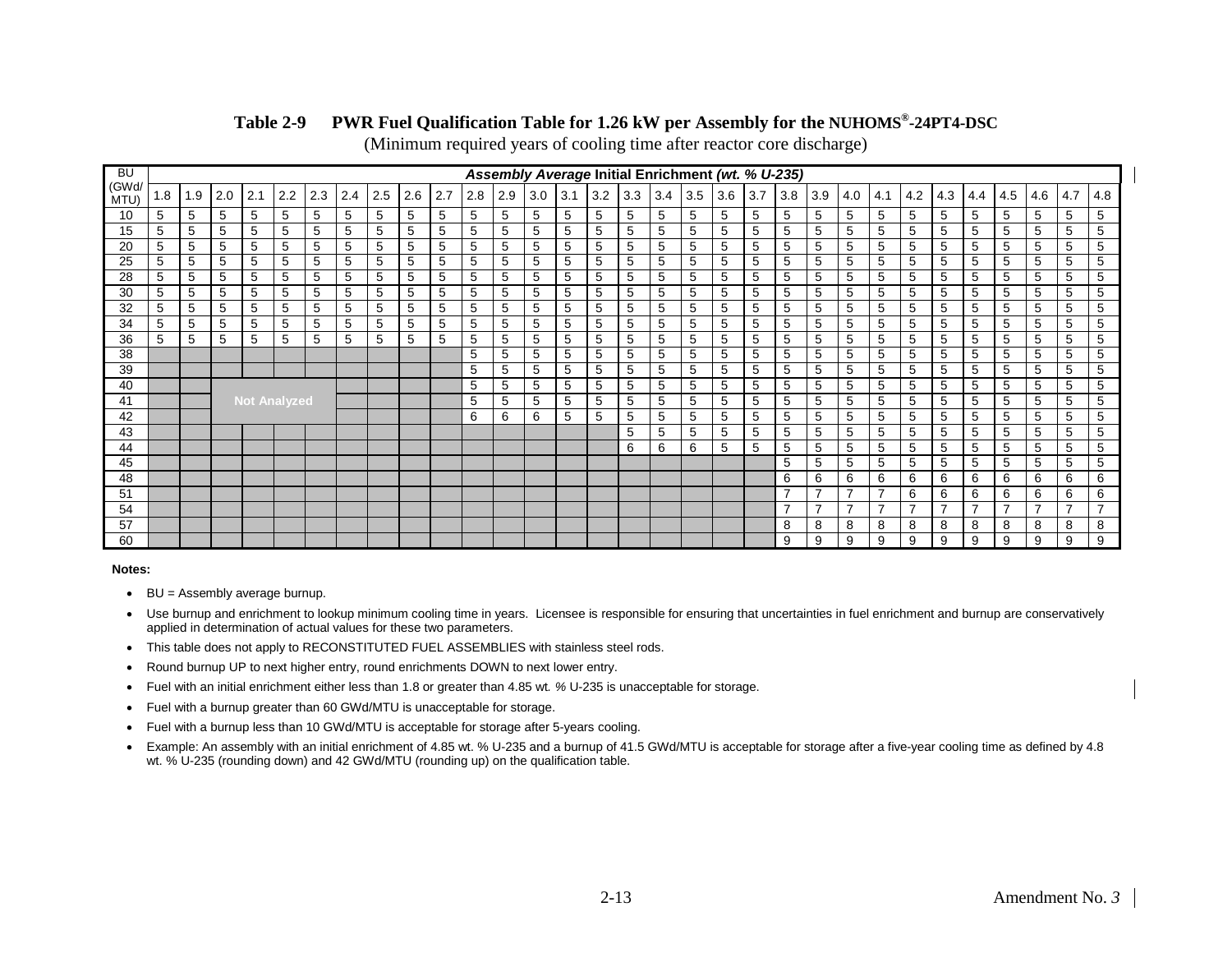#### **Table 2-10 PWR Fuel Qualification Table for 1.2 kW per Assembly for the NUHOMS® 24PT4-DSC**

| <b>BU</b>     |    |     |     |                     |     |     |     |     |     |     |     |     |     |     |     |     |     | Assembly Average Initial Enrichment (wt. % U-235) |     |     |                          |                |                |     |                          |                |                |     |     |     |                          |
|---------------|----|-----|-----|---------------------|-----|-----|-----|-----|-----|-----|-----|-----|-----|-----|-----|-----|-----|---------------------------------------------------|-----|-----|--------------------------|----------------|----------------|-----|--------------------------|----------------|----------------|-----|-----|-----|--------------------------|
| (GWd/<br>MTU) | .8 | 1.9 | 2.0 | 2.1                 | 2.2 | 2.3 | 2.4 | 2.5 | 2.6 | 2.7 | 2.8 | 2.9 | 3.0 | 3.1 | 3.2 | 3.3 | 3.4 | 3.5                                               | 3.6 | 3.7 | 3.8                      | 3.9            | 4.0            | 4.1 | 4.2                      | 4.3            | 4.4            | 4.5 | 4.6 | 4.7 | 4.8                      |
| 10            | 5  | 5   | 5   | 5                   | 5   | 5   | 5   | 5   | 5   | 5   | 5   | 5   | 5   | 5   | 5   | 5   | 5   | 5                                                 | 5   | 5   | 5                        | 5              | 5              | 5   | 5                        | 5              | 5              | 5   | 5   | 5   | 5                        |
| 15            | 5  | 5   | 5   | 5                   | 5   | 5   | 5   | 5   | 5   | 5   | 5   | 5   | 5   | 5   | 5   | 5   | 5   | 5                                                 | 5   | 5   | 5                        | 5              | 5              | 5   | 5                        | 5              | 5              | 5   | 5   | 5   | 5                        |
| 20            | 5  | 5   | 5   | 5                   | 5   | 5   | 5   | 5   | 5   | 5   | 5   | 5   | 5   | 5   | 5   | 5   | 5   | 5                                                 | 5   | 5   | 5                        | 5              | 5              | 5   | 5                        | 5              | 5              | 5   | 5   | 5   | 5                        |
| 25            | 5  | 5   | 5   | 5                   | 5   | 5   | 5   | 5   | 5   | 5   | 5   | 5   | 5   | 5   | 5   | 5   | 5   | 5                                                 | 5   | 5   | 5                        | 5              | 5              | 5   | 5                        | 5              | 5              | 5   | 5   | 5   | 5                        |
| 28            | 5  | 5   | 5   | 5                   | 5   | 5   | 5   | 5   | 5   | 5   | 5   | 5   | 5   | 5   | 5   | 5   | 5   | 5                                                 | 5   | 5   | 5                        | 5              | 5              | 5   | 5                        | 5              | 5              | 5   | 5   | 5   | 5                        |
| 30            | 5  | 5   | 5   | 5                   | 5   | 5   | 5   | 5   | 5   | 5   | 5   | 5   | 5   | 5   | 5   | 5   | 5   | 5                                                 | 5   | 5   | 5                        | 5              | 5              | 5   | 5                        | 5              | 5              | 5   | 5   | 5   | 5                        |
| 32            | 5  | 5   | 5   | 5                   | 5   | 5   | 5   | 5   | 5   | 5   | 5   | 5   | 5   | 5   | 5   | 5   | 5   | 5                                                 | 5   | 5   | 5                        | 5              | 5              | 5   | 5                        | 5              | 5              | 5   | 5   | 5   | 5                        |
| 34            | 5  | 5   | 5   | 5                   | 5   | 5   | 5   | 5   | 5   | 5   | 5   | 5   | 5   | 5   | 5   | 5   | 5   | 5                                                 | 5   | 5   | 5                        | 5              | 5              | 5   | 5                        | 5              | 5              | 5   | 5   | 5   | 5                        |
| 36            | 5  | 5   | 5   | 5                   | 5   | 5   | 5   | 5   | 5   | 5   | 5   | 5   | 5   | 5   | 5   | 5   | 5   | 5                                                 | 5   | 5   | 5                        | 5              | 5              | 5   | 5                        | 5              | 5              | 5   | 5   | 5   | 5                        |
| 38            |    |     |     |                     |     |     |     |     |     |     | 5   | 5   | 5   | 5   | 5   | 5   | 5   | 5                                                 | 5   | 5   | 5                        | 5              | 5              | 5   | 5                        | 5              | 5              | 5   | 5   | 5   | 5                        |
| 39            |    |     |     |                     |     |     |     |     |     |     | 5   | 5   | 5   | 5   | 5   | 5   | 5   | 5                                                 | 5   | 5   | 5                        | 5              | 5              | 5   | 5                        | 5              | 5              | 5   | 5   | 5   | 5                        |
| 40            |    |     |     |                     |     |     |     |     |     |     | 5   | 5   | 5   | 5   | 5   | 5   | 5   | 5                                                 | 5   | 5   | 5                        | 5              | 5              | 5   | 5                        | 5              | 5              | 5   | 5   | 5   | 5                        |
| 41            |    |     |     | <b>Not Analyzed</b> |     |     |     |     |     |     | 5   | 5   | 5   | 5   | 5   | 5   | 5   | 5                                                 | 5   | 5   | 5                        | 5              | 5              | 5   | 5                        | 5              | 5              | 5   | 5   | 5   | 5                        |
| 42            |    |     |     |                     |     |     |     |     |     |     | 6   | 6   | 6   | 5   | 5   | 5   | 5   | 5                                                 | 5   | 5   | 5                        | 5              | 5              | 5   | 5                        | 5              | 5              | 5   | 5   | 5   | 5                        |
| 43            |    |     |     |                     |     |     |     |     |     |     |     |     |     |     |     | 6   | 6   | 5                                                 | 5   | 5   | 5                        | 5              | 5              | 5   | 5                        | 5              | 5              | 5   | 5   | 5   | 5                        |
| 44            |    |     |     |                     |     |     |     |     |     |     |     |     |     |     |     | 6   | 6   | 6                                                 | 6   | 6   | 6                        | 6              | 6              | 5   | 5                        | 5              | 5              | 5   | 5   | 5   | 5                        |
| 45            |    |     |     |                     |     |     |     |     |     |     |     |     |     |     |     |     |     |                                                   |     |     | 6                        | 6              | 6              | 6   | 6                        | 6              | 6              | 6   | 6   | 6   | 6                        |
| 48            |    |     |     |                     |     |     |     |     |     |     |     |     |     |     |     |     |     |                                                   |     |     | 6                        | 6              | 6              | 6   | 6                        | 6              | 6              | 6   | 6   | 6   | 6                        |
| 51            |    |     |     |                     |     |     |     |     |     |     |     |     |     |     |     |     |     |                                                   |     |     | $\overline{\phantom{a}}$ | $\overline{7}$ | $\overline{ }$ | 7   | $\overline{\phantom{0}}$ | $\overline{7}$ | $\overline{ }$ | 7   | 7   |     | $\overline{\phantom{a}}$ |
| 54            |    |     |     |                     |     |     |     |     |     |     |     |     |     |     |     |     |     |                                                   |     |     | 8                        | 8              | 8              | 8   | 8                        | 8              | 8              | 8   | 8   |     |                          |
| 57            |    |     |     |                     |     |     |     |     |     |     |     |     |     |     |     |     |     |                                                   |     |     | 9                        | 9              | 9              | 9   | 9                        | 9              | 9              | 9   | 8   | 8   | 8                        |
| 60            |    |     |     |                     |     |     |     |     |     |     |     |     |     |     |     |     |     |                                                   |     |     | 10                       | 10             | 10             | 10  | 10                       | 10             | 10             | 10  | 10  | 10  | 9                        |

(Minimum required years of cooling time after reactor core discharge)

- <span id="page-29-0"></span>• BU = Assembly average burnup.
- Use burnup and enrichment to lookup minimum cooling time in years. Licensee is responsible for ensuring that uncertainties in fuel enrichment and burnup are conservatively applied in determination of actual values for these two parameters.
- This table does not apply to RECONSTITUTED FUEL ASSEMBLIES with stainless steel rods.
- Round burnup UP to next higher entry, round enrichments DOWN to next lower entry.
- Fuel with an initial enrichment either less than 1.8 or greater than 4.85 wt*. %* U-235 is unacceptable for storage.
- Fuel with a burnup greater than 60 GWd/MTU is unacceptable for storage.
- Fuel with a burnup less than 10 GWd/MTU is acceptable for storage after 5-years cooling.
- Example: An assembly with an initial enrichment of 4.85 wt. % U-235 and a burnup of 41.5 GWd/MTU is acceptable for storage after a five-year cooling time as defined by 4.8 wt. % U-235 (rounding down) and 42 GWd/MTU (rounding up) on the qualification table.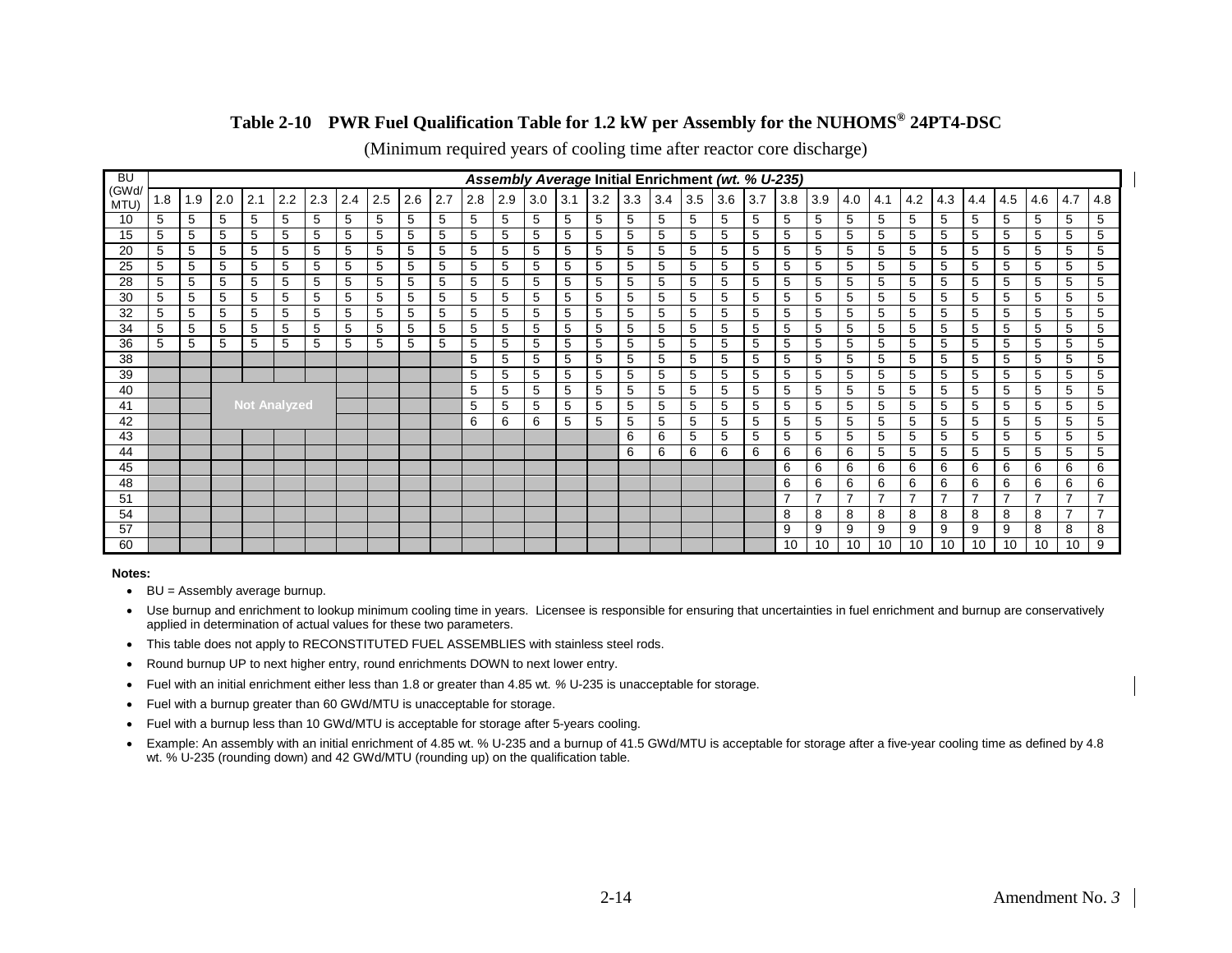#### **Table 2-11 PWR Fuel Qualification Table for 1.0 kW per Assembly for the NUHOMS® 24PT4-DSC**

| <b>BU</b>     |    |     |     |                     |     |     |     |     |     |     |     |     |                          |     |     |                          |                          | Assembly Average Initial Enrichment (wt. % U-235) |                |                |     |                |     |     |     |                |                |     |     |     |                          |
|---------------|----|-----|-----|---------------------|-----|-----|-----|-----|-----|-----|-----|-----|--------------------------|-----|-----|--------------------------|--------------------------|---------------------------------------------------|----------------|----------------|-----|----------------|-----|-----|-----|----------------|----------------|-----|-----|-----|--------------------------|
| (GWd/<br>MTU) | .8 | 1.9 | 2.0 | 2.1                 | 2.2 | 2.3 | 2.4 | 2.5 | 2.6 | 2.7 | 2.8 | 2.9 | 3.0                      | 3.1 | 3.2 | 3.3                      | 3.4                      | 3.5                                               | 3.6            | 3.7            | 3.8 | 3.9            | 4.0 | 4.1 | 4.2 | 4.3            | 4.4            | 4.5 | 4.6 | 4.7 | 4.8                      |
| 10            | 5  | 5   | 5   | 5                   | 5   | 5   | 5   | 5   | 5   | 5   | 5   | 5   | 5                        | 5   | 5   | 5                        | 5                        | 5                                                 | 5              | 5              | 5   | 5              | 5   | 5   | 5   | 5              | 5              | 5   | 5   | 5   | 5                        |
| 15            | 5  | 5   | 5   | 5                   | 5   | 5   | 5   | 5   | 5   | 5   | 5   | 5   | 5                        | 5   | 5   | 5                        | 5                        | 5                                                 | 5              | 5              | 5   | 5              | 5   | 5   | 5   | 5              | 5              | 5   | 5   | 5   | 5                        |
| 20            | 5  | 5   | 5   | 5                   | 5   | 5   | 5   | 5   | 5   | 5   | 5   | 5   | 5                        | 5   | 5   | 5                        | 5                        | 5                                                 | 5              | 5              | 5   | 5              | 5   | 5   | 5   | 5              | 5              | 5   | 5   | 5   | 5                        |
| 25            | 5  | 5   | 5   | 5                   | 5   | 5   | 5   | 5   | 5   | 5   | 5   | 5   | 5                        | 5   | 5   | 5                        | 5                        | 5                                                 | 5              | 5              | 5   | 5              | 5   | 5   | 5   | 5              | 5              | 5   | 5   | 5   | 5                        |
| 28            | 5  | 5   | 5   | 5                   | 5   | 5   | 5   | 5   | 5   | 5   | 5   | 5   | 5                        | 5   | 5   | 5                        | 5                        | 5                                                 | 5              | 5              | 5   | 5              | 5   | 5   | 5   | 5              | 5              | 5   | 5   | 5   | 5                        |
| 30            | 5  | 5   | 5   | 5                   | 5   | 5   | 5   | 5   | 5   | 5   | 5   | 5   | 5                        | 5   | 5   | 5                        | 5                        | 5                                                 | 5              | 5              | 5   | 5              | 5   | 5   | 5   | 5              | 5              | 5   | 5   | 5   | 5                        |
| 32            | 5  | 5   | 5   | 5                   | 5   | 5   | 5   | 5   | 5   | 5   | 5   | 5   | 5                        | 5   | 5   | 5                        | 5                        | 5                                                 | 5              | 5              | 5   | 5              | 5   | 5   | 5   | 5              | 5              | 5   | 5   | 5   | 5                        |
| 34            | 5  | 5   | 5   | 5                   | 5   | 5   | 5   | 5   | 5   | 5   | 5   | 5   | 5                        | 5   | 5   | 5                        | 5                        | 5                                                 | 5              | 5              | 5   | 5              | 5   | 5   | 5   | 5              | 5              | 5   | 5   | 5   | 5                        |
| 36            | 6  | 6   | 6   | 6                   | 6   | 6   | 5   | 5   | 5   | 5   | 5   | 5   | 5                        | 5   | 5   | 5                        | 5                        | 5                                                 | 5              | 5              | 5   | 5              | 5   | 5   | 5   | 5              | 5              | 5   | 5   | 5   | 5                        |
| 38            |    |     |     |                     |     |     |     |     |     |     | 6   | 6   | 6                        | 6   | 6   | 6                        | 6                        | 6                                                 | 6              | 5              | 5   | 5              | 5   | 5   | 5   | 5              | 5              | 5   | 5   | 5   | 5                        |
| 39            |    |     |     |                     |     |     |     |     |     |     | 6   | 6   | 6                        | 6   | 6   | 6                        | 6                        | 6                                                 | 6              | 6              | 6   | 6              | 6   | 6   | 6   | 6              | 6              | 6   | 5   | 5   | 5                        |
| 40            |    |     |     |                     |     |     |     |     |     |     | 6   | 6   | 6                        | 6   | 6   | 6                        | 6                        | 6                                                 | 6              | 6              | 6   | 6              | 6   | 6   | 6   | 6              | 6              | 6   | 6   | 6   | 6                        |
| 41            |    |     |     | <b>Not Analyzed</b> |     |     |     |     |     |     | 6   | 6   | 6                        | 6   | 6   | 6                        | 6                        | 6                                                 | 6              | 6              | 6   | 6              | 6   | 6   | 6   | 6              | 6              | 6   | 6   | 6   | 6                        |
| 42            |    |     |     |                     |     |     |     |     |     |     |     | 7   | $\overline{\phantom{a}}$ | 7   |     | 6                        | 6                        | 6                                                 | 6              | 6              | 6   | 6              | 6   | 6   | 6   | 6              | 6              | 6   | 6   | 6   | 6                        |
| 43            |    |     |     |                     |     |     |     |     |     |     |     |     |                          |     |     | $\overline{\phantom{a}}$ | $\overline{\phantom{0}}$ | $\overline{ }$                                    | $\overline{7}$ | $\overline{ }$ | ⇁   | $\overline{7}$ | 6   | 6   | 6   | 6              | 6              | 6   | 6   | 6   | 6                        |
| 44            |    |     |     |                     |     |     |     |     |     |     |     |     |                          |     |     |                          |                          |                                                   |                |                |     | 7              |     |     |     |                |                |     |     |     | 6                        |
| 45            |    |     |     |                     |     |     |     |     |     |     |     |     |                          |     |     |                          |                          |                                                   |                |                | –   | $\overline{7}$ | 7   | 7   | ⇁   | $\overline{7}$ | $\overline{ }$ | 7   | 7   |     | $\overline{\phantom{a}}$ |
| 48            |    |     |     |                     |     |     |     |     |     |     |     |     |                          |     |     |                          |                          |                                                   |                |                | 8   | 8              | 8   | 8   | 8   | 8              | 8              | 8   | 8   | 8   | 8                        |
| 51            |    |     |     |                     |     |     |     |     |     |     |     |     |                          |     |     |                          |                          |                                                   |                |                | 9   | 9              | 9   | 9   | 9   | 9              | 9              | 9   | 9   | 9   | 9                        |
| 54            |    |     |     |                     |     |     |     |     |     |     |     |     |                          |     |     |                          |                          |                                                   |                |                |     | 11             | 11  | 11  | 11  | 10             | 10             | 10  | 10  | 10  | 10                       |
| 57            |    |     |     |                     |     |     |     |     |     |     |     |     |                          |     |     |                          |                          |                                                   |                |                | 13  | 13             | 13  | 13  | 12  | 12             | 12             | 12  | 12  | 12  | 12                       |
| 60            |    |     |     |                     |     |     |     |     |     |     |     |     |                          |     |     |                          |                          |                                                   |                |                | 15  | 15             | 15  | 15  | 15  | 15             | 15             | 14  | 14  | 14  |                          |

(Minimum required years of cooling time after reactor core discharge)

- <span id="page-30-0"></span>• BU = Assembly average burnup.
- Use burnup and enrichment to lookup minimum cooling time in years. Licensee is responsible for ensuring that uncertainties in fuel enrichment and burnup are conservatively applied in determination of actual values for these two parameters.
- This table does not apply to RECONSTITUTED FUEL ASSEMBLIES with stainless steel rods.
- Round burnup UP to next higher entry, round enrichments DOWN to next lower entry.
- Fuel with an initial enrichment either less than 1.8 or greater than 4.85 wt*. %* U-235 is unacceptable for storage.
- Fuel with a burnup greater than 60 GWd/MTU is unacceptable for storage.
- Fuel with a burnup less than 10 GWd/MTU is acceptable for storage after 5-years cooling.
- Example: An assembly with an initial enrichment of 4.85 wt. % U-235 and a burnup of 41.5 GWd/MTU is acceptable for storage after a six-year cooling time as defined by 4.8 wt. % U-235 (rounding down) and 42 GWd/MTU (rounding up) on the qualification table.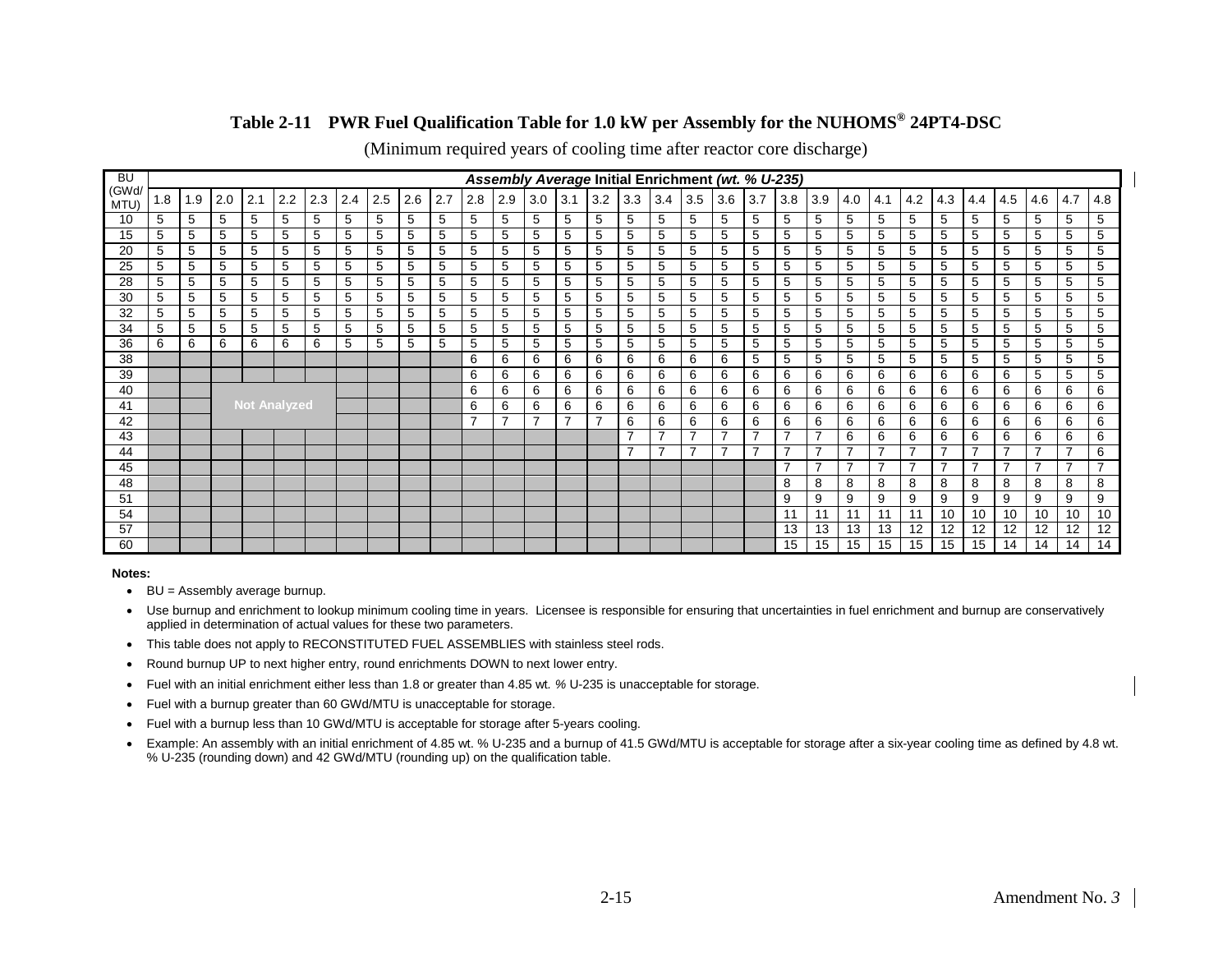#### **Table 2-12 PWR Fuel Qualification Table for 0.9 kW per Assembly for the NUHOMS® 24PT4-DSC**

| <b>BU</b>     |    |     |     |                     |     |     |     |     |     |     |     |                |                          |                |                          |     |     | Assembly Average Initial Enrichment (wt. % U-235) |     |     |                          |                |     |     |                          |     |                |     |     |     |                          |
|---------------|----|-----|-----|---------------------|-----|-----|-----|-----|-----|-----|-----|----------------|--------------------------|----------------|--------------------------|-----|-----|---------------------------------------------------|-----|-----|--------------------------|----------------|-----|-----|--------------------------|-----|----------------|-----|-----|-----|--------------------------|
| (GWd/<br>MTU) | .8 | 1.9 | 2.0 | 2.1                 | 2.2 | 2.3 | 2.4 | 2.5 | 2.6 | 2.7 | 2.8 | 2.9            | 3.0                      | 3.1            | 3.2                      | 3.3 | 3.4 | 3.5                                               | 3.6 | 3.7 | 3.8                      | 3.9            | 4.0 | 4.1 | 4.2                      | 4.3 | 4.4            | 4.5 | 4.6 | 4.7 | 4.8                      |
| 10            | 5  | 5   | 5   | 5                   | 5   | 5   | 5   | 5   | 5   | 5   | 5   | 5              | 5                        | 5              | 5                        | 5   | 5   | 5                                                 | 5   | 5   | 5                        | 5              | 5   | 5   | 5                        | 5   | 5              | 5   | 5   | 5   | 5                        |
| 15            | 5  | 5   | 5   | 5                   | 5   | 5   | 5   | 5   | 5   | 5   | 5   | 5              | 5                        | 5              | 5                        | 5   | 5   | 5                                                 | 5   | 5   | 5                        | 5              | 5   | 5   | 5                        | 5   | 5              | 5   | 5   | 5   | 5                        |
| 20            | 5  | 5   | 5   | 5                   | 5   | 5   | 5   | 5   | 5   | 5   | 5   | 5              | 5                        | 5              | 5                        | 5   | 5   | 5                                                 | 5   | 5   | 5                        | 5              | 5   | 5   | 5                        | 5   | 5              | 5   | 5   | 5   | 5                        |
| 25            | 5  | 5   | 5   | 5                   | 5   | 5   | 5   | 5   | 5   | 5   | 5   | 5              | 5                        | 5              | 5                        | 5   | 5   | 5                                                 | 5   | 5   | 5                        | 5              | 5   | 5   | 5                        | 5   | 5              | 5   | 5   | 5   | 5                        |
| 28            | 5  | 5   | 5   | 5                   | 5   | 5   | 5   | 5   | 5   | 5   | 5   | 5              | 5                        | 5              | 5                        | 5   | 5   | 5                                                 | 5   | 5   | 5                        | 5              | 5   | 5   | 5                        | 5   | 5              | 5   | 5   | 5   | 5                        |
| 30            | 5  | 5   | 5   | 5                   | 5   | 5   | 5   | 5   | 5   | 5   | 5   | 5              | 5                        | 5              | 5                        | 5   | 5   | 5                                                 | 5   | 5   | 5                        | 5              | 5   | 5   | 5                        | 5   | 5              | 5   | 5   | 5   | 5                        |
| 32            | 5  | 5   | 5   | 5                   | 5   | 5   | 5   | 5   | 5   | 5   | 5   | 5              | 5                        | 5              | 5                        | 5   | 5   | 5                                                 | 5   | 5   | 5                        | 5              | 5   | 5   | 5                        | 5   | 5              | 5   | 5   | 5   | 5                        |
| 34            | 6  | 6   | 6   | 6                   | 6   | 6   | 6   | 6   | 6   | 6   | 5   | 5              | 5                        | 5              | 5                        | 5   | 5   | 5                                                 | 5   | 5   | 5                        | 5              | 5   | 5   | 5                        | 5   | 5              | 5   | 5   | 5   | 5                        |
| 36            | 6  | 6   | 6   | 6                   | 6   | 6   | 6   | 6   | 6   | 6   | 6   | 6              | 6                        | 6              | 6                        | 6   | 6   | 6                                                 | 6   | 6   | 6                        | 6              | 6   | 6   | 6                        | 6   | 6              | 6   | 5   | 5   | 5                        |
| 38            |    |     |     |                     |     |     |     |     |     |     | 6   | 6              | 6                        | 6              | 6                        | 6   | 6   | 6                                                 | 6   | 6   | 6                        | 6              | 6   | 6   | 6                        | 6   | 6              | 6   | 6   | 6   | 6                        |
| 39            |    |     |     |                     |     |     |     |     |     |     |     | 7              | $\overline{\phantom{a}}$ | 7              | ⇁                        | 6   | 6   | 6                                                 | 6   | 6   | 6                        | 6              | 6   | 6   | 6                        | 6   | 6              | 6   | 6   | 6   | 6                        |
| 40            |    |     |     |                     |     |     |     |     |     |     |     | 7              | $\overline{7}$           | $\overline{7}$ |                          |     |     | $\overline{\phantom{a}}$                          |     |     |                          | $\overline{7}$ |     |     | 6                        | 6   | 6              | 6   | 6   | 6   | 6                        |
| 41            |    |     |     | <b>Not Analyzed</b> |     |     |     |     |     |     |     | $\overline{7}$ | $\overline{\phantom{a}}$ | 7              | $\overline{\phantom{0}}$ | 7   | ⇁   | $\overline{ }$                                    | 7   | ⇁   | ⇁                        | $\overline{7}$ | ⇁   | 7   | $\overline{\phantom{0}}$ | 7   | 7              | ⇁   | 7   |     | $\overline{\phantom{a}}$ |
| 42            |    |     |     |                     |     |     |     |     |     |     | 8   | 8              | 8                        | 7              |                          |     |     | $\overline{ }$                                    | 7   |     |                          | 7              |     |     |                          |     |                |     |     |     |                          |
| 43            |    |     |     |                     |     |     |     |     |     |     |     |                |                          |                |                          | 8   | 8   | 8                                                 | 8   | 8   | $\overline{\phantom{a}}$ | $\overline{7}$ | 7   | 7   | $\overline{\phantom{0}}$ | 7   | $\overline{7}$ | 7   | 7   |     | $\overline{\phantom{a}}$ |
| 44            |    |     |     |                     |     |     |     |     |     |     |     |                |                          |                |                          | 8   | 8   | 8                                                 | 8   | 8   | 8                        | 8              | 8   | 8   | 8                        | 8   | 8              | 8   | 8   |     |                          |
| 45            |    |     |     |                     |     |     |     |     |     |     |     |                |                          |                |                          |     |     |                                                   |     |     | 8                        | 8              | 8   | 8   | 8                        | 8   | 8              | 8   | 8   | 8   | 8                        |
| 48            |    |     |     |                     |     |     |     |     |     |     |     |                |                          |                |                          |     |     |                                                   |     |     | 10                       | 10             | 9   | 9   | 9                        | 9   | 9              | 9   | 9   | 9   | 9                        |
| 51            |    |     |     |                     |     |     |     |     |     |     |     |                |                          |                |                          |     |     |                                                   |     |     | 11                       | 11             | 11  | 11  | 11                       | 11  | 11             | 11  | 11  | 11  | 11                       |
| 54            |    |     |     |                     |     |     |     |     |     |     |     |                |                          |                |                          |     |     |                                                   |     |     | 14                       | 14             | 14  | 13  | 13                       | 13  | 13             | 13  | 13  | 13  | 13                       |
| 57            |    |     |     |                     |     |     |     |     |     |     |     |                |                          |                |                          |     |     |                                                   |     |     | 17                       | 16             | 16  | 16  | 16                       | 16  | 16             | 16  | 15  | 15  | 15                       |
| 60            |    |     |     |                     |     |     |     |     |     |     |     |                |                          |                |                          |     |     |                                                   |     |     | 20                       | 19             | 19  | 19  | 19                       | 19  | 19             | 18  | 18  | 18  | 18                       |

(Minimum required years of cooling time after reactor core discharge)

- <span id="page-31-0"></span>• BU = Assembly average burnup.
- Use burnup and enrichment to lookup minimum cooling time in years. Licensee is responsible for ensuring that uncertainties in fuel enrichment and burnup are conservatively applied in determination of actual values for these two parameters.
- This table does not apply to RECONSTITUTED FUEL ASSEMBLIES with stainless steel rods.
- Round burnup UP to next higher entry, round enrichments DOWN to next lower entry.
- Fuel with an initial enrichment either less than 1.8 or greater than 4.85 wt*. %* U-235 is unacceptable for storage.
- Fuel with a burnup greater than 60 GWd/MTU is unacceptable for storage.
- Fuel with a burnup less than 10 GWd/MTU is acceptable for storage after 5-years cooling.
- Example: An assembly with an initial enrichment of 4.85 wt. % U-235 and a burnup of 41.5 GWd/MTU is acceptable for storage after a seven-year cooling time as defined by 4.8 wt. % U-235 (rounding down) and 42 GWd/MTU (rounding up) on the qualification table.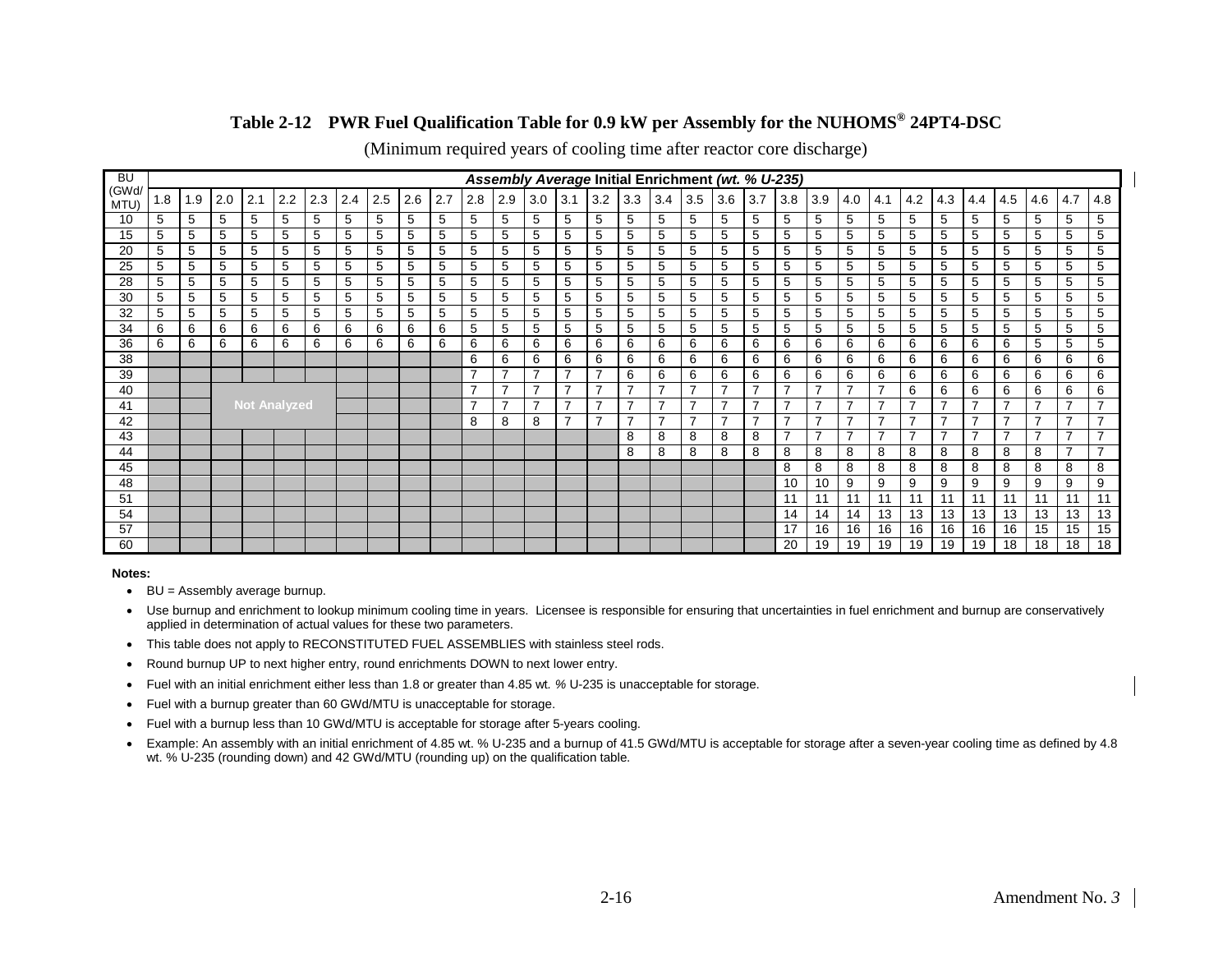#### **Table 2-13 PWR Fuel Qualification Table for 1.26 kW per Assembly for the NUHOMS® 24PT4-DSC, Reconstituted Fuel with Stainless Steel Rods**

(Minimum required years of cooling time after reactor core discharge)

<span id="page-32-0"></span>

| <b>BU</b>     |                          |                |                |                     |                |                          |                |                          |                          |                          |                          |                          |                          |                          |                          |                          |                | Assembly Average Initial Enrichment (wt. % U-235) |                |                          |                          |                |                          |                          |                |                          |                |                          |                |                          |                          |
|---------------|--------------------------|----------------|----------------|---------------------|----------------|--------------------------|----------------|--------------------------|--------------------------|--------------------------|--------------------------|--------------------------|--------------------------|--------------------------|--------------------------|--------------------------|----------------|---------------------------------------------------|----------------|--------------------------|--------------------------|----------------|--------------------------|--------------------------|----------------|--------------------------|----------------|--------------------------|----------------|--------------------------|--------------------------|
| (GWd/<br>MTU) | 1.8                      | 1.9            | 2.0            | 2.1                 | 2.2            | 2.3                      | 2.4            | 2.5                      | 2.6                      | 2.7                      | 2.8                      | 2.9                      | $3.0$ 3.1                |                          | 3.2                      | 3.3                      | 3.4            | 3.5                                               | 3.6            | 3.7                      | 3.8                      | 3.9            | 4.0                      | 4.1                      | 4.2            | 4.3                      | 4.4            | 4.5                      | 4.6            | 4.7                      | 4.8                      |
| 10            | $\overline{\phantom{a}}$ | $\overline{7}$ | 7              | $\overline{7}$      | $\overline{7}$ | $\overline{7}$           | $\overline{7}$ | $\overline{\phantom{a}}$ | $\overline{7}$           | $\overline{7}$           | $\overline{\phantom{a}}$ | $\overline{7}$           | $\overline{ }$           | $\overline{\phantom{a}}$ | $\overline{7}$           | $\overline{ }$           | $\overline{7}$ | 7                                                 | $\overline{7}$ | $\overline{ }$           | $\overline{ }$           | $\overline{7}$ | $\overline{\phantom{a}}$ | $\overline{\phantom{a}}$ | $\overline{7}$ | 7                        | $\overline{7}$ | $\overline{\phantom{a}}$ | $\overline{7}$ | $\overline{7}$           | $\overline{\phantom{a}}$ |
| 15            | $\overline{\phantom{a}}$ | $\overline{7}$ | $\overline{ }$ | $\overline{7}$      | $\overline{ }$ | $\overline{\phantom{a}}$ | 7              | $\overline{\phantom{a}}$ | $\overline{7}$           | $\overline{\phantom{a}}$ | $\overline{\phantom{a}}$ | $\overline{7}$           | $\overline{\phantom{a}}$ | $\overline{\phantom{a}}$ | $\overline{ }$           | $\overline{7}$           | $\overline{7}$ | $\overline{\phantom{a}}$                          | $\overline{7}$ | $\overline{\phantom{a}}$ | $\overline{\phantom{a}}$ | $\overline{7}$ | ⇁                        | $\overline{\phantom{a}}$ | $\overline{7}$ | $\overline{\phantom{a}}$ | $\overline{7}$ | $\overline{ }$           | $\overline{7}$ | $\overline{\phantom{a}}$ | $\overline{\phantom{a}}$ |
| 20            | $\overline{\phantom{a}}$ | 7              | ⇁              | 7                   | 7              | $\overline{\phantom{a}}$ | 7              | ⇁                        | 7                        | $\overline{\phantom{a}}$ | $\overline{\phantom{a}}$ | $\overline{7}$           | –                        | ⇁                        | $\overline{7}$           | $\overline{ }$           | $\overline{7}$ | –                                                 | $\overline{7}$ | $\overline{\phantom{a}}$ | $\overline{ }$           | $\overline{7}$ |                          | $\overline{\phantom{a}}$ | 7              | $\overline{\phantom{a}}$ | $\overline{7}$ | ⇁                        | $\overline{7}$ | $\overline{ }$           | $\overline{\phantom{a}}$ |
| 25            | $\overline{\phantom{a}}$ | $\overline{7}$ | ⇁              | 7                   | $\overline{ }$ | $\overline{ }$           | $\overline{7}$ | $\overline{\phantom{a}}$ | $\overline{7}$           | $\overline{ }$           | $\overline{\phantom{a}}$ | $\overline{7}$           | 7                        | 7                        | $\overline{7}$           | $\overline{7}$           | $\overline{7}$ | $\overline{\phantom{a}}$                          | $\overline{7}$ | $\overline{\phantom{a}}$ | $\overline{ }$           | $\overline{7}$ | ⇁                        | $\overline{\phantom{a}}$ | $\overline{7}$ | 7                        | $\overline{7}$ | <u>—</u>                 | $\overline{7}$ | $\overline{7}$           | $\overline{\phantom{a}}$ |
| 28            | $\overline{\phantom{a}}$ | $\overline{7}$ | ⇁              | 7                   | $\overline{ }$ | $\overline{\phantom{a}}$ | 7              | $\overline{\phantom{0}}$ | 7                        | $\overline{\phantom{a}}$ | ⇁                        | $\overline{7}$           | $\overline{ }$           | ⇁                        | $\overline{7}$           | $\overline{\phantom{a}}$ | $\overline{7}$ | $\overline{\phantom{a}}$                          | $\overline{7}$ | $\overline{\phantom{a}}$ | $\overline{\phantom{a}}$ | $\overline{7}$ | ⇁                        | ⇁                        | $\overline{7}$ | ⇁                        | $\overline{7}$ | $\overline{ }$           | $\overline{7}$ | $\overline{\phantom{a}}$ | $\rightarrow$            |
| 30            | $\overline{\phantom{a}}$ | $\overline{7}$ | ⇁              | 7                   | $\overline{ }$ | $\overline{\phantom{a}}$ | 7              | $\overline{\phantom{a}}$ | $\overline{\phantom{a}}$ | $\overline{\phantom{a}}$ | $\overline{\phantom{a}}$ | $\overline{ }$           | 7                        | ⇁                        | $\overline{\phantom{a}}$ | $\overline{\phantom{a}}$ | $\overline{7}$ | $\overline{\phantom{a}}$                          | $\overline{7}$ | $\overline{\phantom{a}}$ | $\overline{\phantom{a}}$ | 7              | ⇁                        | ⇁                        | $\overline{7}$ | ⇁                        | $\overline{7}$ | $\overline{\phantom{a}}$ | $\overline{7}$ | $\overline{\phantom{a}}$ | ⇁                        |
| 32            | $\overline{\phantom{a}}$ | $\overline{7}$ | ⇁              | 7                   | $\overline{ }$ | $\overline{\phantom{a}}$ | 7              | ⇁                        | 7                        | $\overline{\phantom{a}}$ | $\overline{ }$           | $\overline{7}$           | –                        | ⇁                        | $\overline{7}$           | $\overline{ }$           | $\overline{7}$ | $\overline{\phantom{a}}$                          | $\overline{7}$ | $\overline{\phantom{a}}$ | ⇁                        | $\overline{7}$ |                          | –                        | $\overline{7}$ | ⇁                        | $\overline{7}$ | ⇁                        | $\overline{7}$ | $\overline{7}$           | $\rightarrow$            |
| 34            | $\overline{\phantom{a}}$ | $\overline{7}$ | ⇁              | $\overline{7}$      | $\overline{ }$ | $\overline{\phantom{a}}$ | 7              | $\overline{ }$           | $\overline{7}$           | $\overline{\phantom{a}}$ | $\overline{\phantom{a}}$ | $\overline{7}$           | $\overline{\phantom{a}}$ | ⇁                        | $\overline{7}$           | $\overline{\phantom{a}}$ | $\overline{7}$ | $\overline{\phantom{a}}$                          | $\overline{7}$ | ⇁                        | $\overline{\phantom{a}}$ | 7              | ⇁                        | ⇁                        | $\overline{7}$ | ⇁                        | 7              | $\overline{ }$           | $\overline{7}$ | $\overline{\phantom{a}}$ | $\rightarrow$            |
| 36            | $\overline{\phantom{a}}$ | $\overline{7}$ | ⇁              | 7                   | ⇁              | $\overline{\phantom{a}}$ | 7              | ⇁                        |                          | ⇁                        | ⇁                        | $\overline{7}$           | 7                        |                          | $\overline{\phantom{a}}$ | $\overline{\phantom{a}}$ | $\overline{7}$ | ⇁                                                 | 7              | ⇁                        | ⇁                        | 7              |                          | ⇁                        | $\overline{7}$ | ⇁                        | $\overline{7}$ | ⇁                        | $\overline{7}$ | $\overline{\phantom{a}}$ | $\overline{\phantom{a}}$ |
| 38            |                          |                |                |                     |                |                          |                |                          |                          |                          | $\overline{\phantom{a}}$ | $\overline{\phantom{a}}$ | $\overline{ }$           | $\overline{ }$           | $\overline{7}$           | $\overline{\phantom{a}}$ | $\overline{7}$ | $\overline{\phantom{a}}$                          | $\overline{7}$ | $\overline{\phantom{a}}$ | $\overline{\phantom{a}}$ | 7              | ⇁                        | $\overline{\phantom{a}}$ | $\overline{7}$ | $\overline{\phantom{a}}$ | $\overline{7}$ | $\overline{ }$           | $\overline{7}$ | $\overline{\phantom{a}}$ | $\overline{ }$           |
| 39            |                          |                |                |                     |                |                          |                |                          |                          |                          | $\overline{\phantom{a}}$ | $\overline{\phantom{a}}$ | 7                        |                          | $\overline{\phantom{a}}$ | $\overline{\phantom{a}}$ | 7              | ⇁                                                 |                | <u>т</u>                 | ⇁                        | ⇁              |                          | ⇁                        | $\overline{7}$ | ⇁                        | 7              | ⇁                        | 7              | $\overline{\phantom{a}}$ | -                        |
| 40            |                          |                |                |                     |                |                          |                |                          |                          |                          | $\overline{\phantom{a}}$ | ⇁                        | 7                        | ⇁                        | $\overline{\phantom{a}}$ | ⇁                        | $\overline{7}$ | $\overline{\phantom{a}}$                          | 7              | -                        | ⇁                        | 7              | ⇁                        | ⇁                        | 7              | ⇁                        | 7              | ⇁                        | $\overline{7}$ | 7                        |                          |
| 41            |                          |                |                | <b>Not Analyzed</b> |                |                          |                |                          |                          |                          | $\overline{\phantom{a}}$ | 7                        | 7                        |                          | $\overline{\phantom{a}}$ | $\overline{\phantom{a}}$ | $\overline{7}$ | ⇁                                                 |                | 7                        | 7                        | 7              |                          |                          | $\overline{7}$ | ⇁                        | 7              |                          | $\overline{7}$ | $\overline{\phantom{a}}$ | ⇁                        |
| 42            |                          |                |                |                     |                |                          |                |                          |                          |                          | ⇁                        | 7                        | ⇁                        |                          | $\overline{7}$           | $\overline{\phantom{a}}$ | $\overline{7}$ | $\overline{ }$                                    | 7              | ⇁                        | ⇁                        | 7              |                          | –                        | $\overline{7}$ | 7                        | 7              | ⇁                        | $\overline{7}$ | $\overline{7}$           |                          |
| 43            |                          |                |                |                     |                |                          |                |                          |                          |                          |                          |                          |                          |                          |                          | $\overline{\phantom{a}}$ | 7              | $\overline{\phantom{a}}$                          | 7              | ⇁                        | ⇁                        | 7              |                          | ⇁                        | $\overline{7}$ | ⇁                        | 7              | $\overline{ }$           | $\overline{7}$ | $\overline{\phantom{a}}$ | ⇁                        |
| 44            |                          |                |                |                     |                |                          |                |                          |                          |                          |                          |                          |                          |                          |                          | $\overline{\phantom{a}}$ | 7              | ⇁                                                 |                | -                        | ⇁                        | 7              |                          |                          | $\overline{7}$ | 7                        | $\overline{7}$ | ⇁                        | $\overline{7}$ | $\overline{\phantom{a}}$ | ⇁                        |
| 45            |                          |                |                |                     |                |                          |                |                          |                          |                          |                          |                          |                          |                          |                          |                          |                |                                                   |                |                          | $\overline{\phantom{a}}$ | 7              |                          | ⇁                        | $\overline{7}$ | ⇁                        | 7              | $\overline{ }$           | $\overline{7}$ | $\overline{7}$           | $\overline{\phantom{a}}$ |
| 48            |                          |                |                |                     |                |                          |                |                          |                          |                          |                          |                          |                          |                          |                          |                          |                |                                                   |                |                          | 8                        | 8              | 8                        | 8                        | 8              | 8                        | 8              | 8                        | 8              | 8                        | 8                        |
| 51            |                          |                |                |                     |                |                          |                |                          |                          |                          |                          |                          |                          |                          |                          |                          |                |                                                   |                |                          | 8                        | 8              | 8                        | 8                        | 8              | 8                        | 8              | 8                        | 8              | 8                        | 8                        |
| 54            |                          |                |                |                     |                |                          |                |                          |                          |                          |                          |                          |                          |                          |                          |                          |                |                                                   |                |                          | 9                        | 9              | 9                        | 9                        | 9              | 9                        | 9              | 9                        | 9              | 9                        | 9                        |
| 57            |                          |                |                |                     |                |                          |                |                          |                          |                          |                          |                          |                          |                          |                          |                          |                |                                                   |                |                          | 10                       | 10             | 10                       | 10                       | 10             | 10                       | 10             | 10                       | 10             | 10                       | 10                       |
| 60            |                          |                |                |                     |                |                          |                |                          |                          |                          |                          |                          |                          |                          |                          |                          |                |                                                   |                |                          | 12                       | 12             | 12                       | 12                       | 12             | 12                       | 12             | 12                       | 12             | 12                       | 12                       |

- BU = Assembly average burnup.
- This table is to be used only for RECONSTITUTED FUEL ASSEMBLIES.
- Use burnup and enrichment to lookup minimum cooling time in years. Licensee is responsible for ensuring that uncertainties in fuel enrichment and burnup are conservatively applied in determination of actual values for these two parameters.
- Round burnup UP to next higher entry, round enrichments DOWN to next lower entry.
- Fuel with an initial enrichment either less than 1.8 or greater than 4.85 wt*. %* U-235 is unacceptable for storage.
- Fuel with a burnup greater than 60 GWd/MTU is unacceptable for storage.
- Fuel with a burnup less than 10 GWd/MTU is acceptable for storage after 7-years cooling.
- Example: An assembly with an initial enrichment of 4.85 wt. % U-235 and a burnup of 41.5 GWd/MTU is acceptable for storage after a seven-year cooling time as defined by 4.8 wt. % U-235 (rounding down) and 42 GWd/MTU (rounding up) on the qualification table.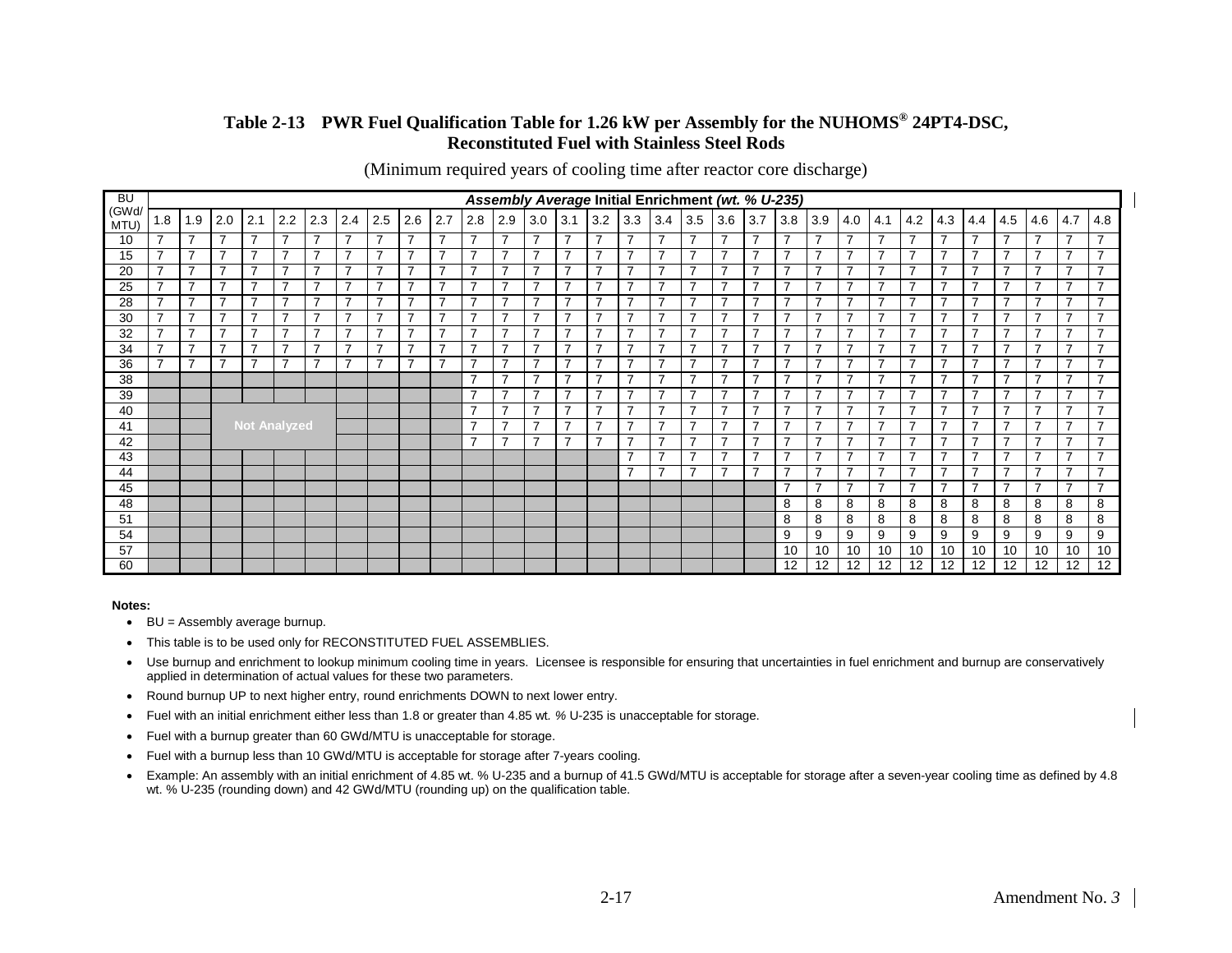#### **Table 2-14 PWR Fuel Qualification Table for 1.2 kW per Assembly for the NUHOMS® 24PT4-DSC, Reconstituted Fuel with Stainless Steel Rods**

(Minimum required years of cooling time after reactor core discharge)

<span id="page-33-0"></span>

| <b>BU</b>     |                          |                |     |     |                          |                          |                |                               |                |                          |                                            |                                  |                          |                          |                                            |                                                      |                                  | Assembly Average Initial Enrichment (wt. % U-235) |                                  |                               |                                  |                                  |                 |                          |                                  |                          |                                  |                                  |                                  |                                  |                                            |
|---------------|--------------------------|----------------|-----|-----|--------------------------|--------------------------|----------------|-------------------------------|----------------|--------------------------|--------------------------------------------|----------------------------------|--------------------------|--------------------------|--------------------------------------------|------------------------------------------------------|----------------------------------|---------------------------------------------------|----------------------------------|-------------------------------|----------------------------------|----------------------------------|-----------------|--------------------------|----------------------------------|--------------------------|----------------------------------|----------------------------------|----------------------------------|----------------------------------|--------------------------------------------|
| (GWd/<br>MTU) | 1.8                      | 1.9            | 2.0 | 2.1 | 2.2                      | 2.3                      | 2.4            | 2.5                           | 2.6            | 2.7                      | 2.8                                        | 2.9                              | $3.0$ 3.1                |                          | 3.2                                        | 3.3                                                  | 3.4                              | 3.5                                               | 3.6                              | 3.7                           | 3.8                              | 3.9                              | 4.0             | 4.1                      | 4.2                              | 4.3                      | 4.4                              | 4.5                              | 4.6                              | 4.7                              | 4.8                                        |
| 10            | $\overline{\phantom{a}}$ | $\overline{7}$ | ⇁   | 7   | $\overline{7}$           | $\overline{ }$           | 7              | ⇁                             | $\overline{7}$ | $\overline{ }$           | $\overline{\phantom{a}}$                   | $\overline{7}$                   | 7                        | 7                        | $\overline{7}$                             | $\overline{7}$                                       | $\overline{7}$                   | $\overline{\phantom{a}}$                          | $\overline{7}$                   | $\overline{ }$                | $\overline{\phantom{a}}$         | $\overline{7}$                   | ⇁               | $\overline{\phantom{a}}$ | $\overline{7}$                   | 7                        | $\overline{7}$                   | ⇁                                | $\overline{7}$                   | $\overline{7}$                   | ⇁                                          |
| 15            | $\overline{\phantom{a}}$ | $\overline{7}$ | ⇁   | 7   | $\overline{ }$           | $\overline{ }$           | 7              | $\overline{\phantom{a}}$      | 7              | $\overline{ }$           | $\overline{ }$                             | $\overline{7}$                   | $\overline{ }$           | ⇁                        | $\overline{\phantom{a}}$                   | $\overline{\phantom{a}}$                             | $\overline{7}$                   | $\overline{\phantom{a}}$                          | $\overline{7}$                   | $\overline{ }$                | $\overline{ }$                   | 7                                | ⇁               | ⇁                        | $\overline{7}$                   | ⇁                        | 7                                | $\overline{ }$                   | $\overline{7}$                   | $\overline{\phantom{a}}$         | $\rightarrow$                              |
| 20            | $\overline{\phantom{a}}$ | $\overline{7}$ | ⇁   | 7   | $\overline{\phantom{a}}$ | $\overline{\phantom{a}}$ | 7              | ⇁                             |                | 7                        | ⇁                                          | $\overline{7}$                   | 7                        |                          | $\overline{7}$                             | $\overline{\phantom{a}}$                             | $\overline{7}$                   | ⇁                                                 |                                  | ⇁                             |                                  | 7                                |                 |                          | $\overline{7}$                   | ⇁                        | 7                                |                                  | $\overline{7}$                   | $\overline{\phantom{a}}$         | ⇁                                          |
| 25            | $\overline{\phantom{a}}$ | $\overline{7}$ | 7   | 7   | $\overline{7}$           | $\overline{\phantom{a}}$ | 7              | $\overline{ }$                | 7              | $\overline{ }$           | $\overline{\phantom{a}}$                   | 7                                | 7                        |                          | $\overline{7}$                             | $\overline{\phantom{a}}$                             | $\overline{7}$                   | $\overline{ }$                                    | $\overline{7}$                   | $\overline{ }$                | $\overline{ }$                   | 7                                |                 | ⇁                        | $\overline{7}$                   |                          | 7                                | ⇁                                | $\overline{7}$                   | $\overline{\phantom{a}}$         | ⇁                                          |
| 28            | $\overline{ }$           | $\overline{7}$ | ⇁   | 7   | $\overline{\phantom{a}}$ | $\overline{\phantom{a}}$ | 7              | $\overline{\phantom{0}}$      | 7              | <u> 7</u>                | ⇁                                          | $\overline{7}$                   | $\overline{\phantom{a}}$ |                          | $\overline{\phantom{a}}$                   | $\overline{\phantom{a}}$                             | $\overline{7}$                   | $\overline{\phantom{a}}$                          | 7                                | $\overline{ }$                | ⇁                                | 7                                |                 | ⇁                        | $\overline{7}$                   | ⇁                        | 7                                | $\overline{\phantom{0}}$         | $\overline{7}$                   | $\overline{\phantom{a}}$         | ⇁                                          |
| 30            | $\overline{ }$           | $\overline{7}$ | 7   | 7   | $\overline{7}$           | $\overline{\phantom{a}}$ | 7              | ⇁                             | 7              | $\overline{\phantom{a}}$ | $\overline{\phantom{a}}$                   | 7                                | –                        | $\overline{ }$           | $\overline{7}$                             | $\overline{7}$                                       | $\overline{7}$                   | $\overline{\phantom{a}}$                          | 7                                | $\overline{\phantom{a}}$      | $\overline{ }$                   | 7                                |                 | $\overline{\phantom{a}}$ | $\overline{7}$                   | 7                        | 7                                | ⇁                                | 7                                | $\overline{7}$                   | $\overline{\phantom{a}}$                   |
| 32            | $\overline{ }$           | $\overline{7}$ | ⇁   | 7   | 7                        | $\overline{\phantom{a}}$ | 7              | $\overline{\phantom{0}}$      | ⇁              | $\overline{\phantom{0}}$ | $\overline{\phantom{a}}$                   | 7                                | 7                        |                          | $\overline{\phantom{a}}$                   | $\overline{ }$                                       | $\overline{7}$                   | $\overline{\phantom{a}}$                          | 7                                | $\overline{ }$                | $\overline{ }$                   | ⇁                                |                 | ⇁                        | $\overline{7}$                   | 7                        | 7                                | $\overline{\phantom{0}}$         | $\overline{7}$                   | $\overline{\phantom{a}}$         | $\overline{\phantom{a}}$                   |
| 34            | $\overline{\phantom{a}}$ | $\overline{7}$ | ⇁   | 7   | $\overline{ }$           | $\overline{ }$           | 7              | $\overline{\phantom{0}}$<br>- | ⇁              | $\overline{\phantom{a}}$ | $\overline{\phantom{a}}$                   | $\overline{7}$                   | 7                        | ⇁                        | $\overline{7}$                             | $\overline{7}$                                       | $\overline{7}$                   | $\overline{\phantom{a}}$                          | $\overline{7}$                   | <u>т</u>                      | $\overline{ }$                   | 7                                |                 | –                        | $\overline{7}$                   | $\overline{\phantom{a}}$ | $\overline{7}$                   | $\overline{\phantom{0}}$         | $\overline{7}$                   | $\overline{7}$                   | $\overline{\phantom{a}}$                   |
| 36            | $\overline{\phantom{a}}$ | $\overline{7}$ |     | 7   | $\overline{\phantom{a}}$ | $\overline{\phantom{a}}$ | $\overline{7}$ |                               | ⇁              | $\overline{\phantom{0}}$ | $\overline{\phantom{a}}$                   | $\overline{7}$                   | ⇁                        | ⇁                        | $\overline{7}$                             | $\overline{ }$                                       | $\overline{7}$                   | $\overline{ }$<br>$\overline{ }$                  | $\overline{7}$                   | $\overline{\phantom{a}}$      | $\overline{ }$                   | 7                                |                 | ⇁                        | $\overline{7}$                   | 7                        | $\overline{7}$                   | $\overline{ }$<br>$\overline{ }$ | $\overline{7}$                   | $\overline{\phantom{a}}$         | $\overline{\phantom{a}}$<br>$\overline{ }$ |
| 38            |                          |                |     |     |                          |                          |                |                               |                |                          | $\overline{ }$<br>$\overline{\phantom{a}}$ | $\overline{7}$                   | –<br>⇁                   | ⇁                        | $\overline{7}$                             | $\overline{\phantom{a}}$<br>$\overline{\phantom{a}}$ | $\overline{7}$                   | ⇁                                                 | $\overline{7}$                   | $\overline{\phantom{a}}$<br>7 | $\overline{ }$<br>$\overline{ }$ | 7                                |                 | ⇁<br>7                   | $\overline{7}$                   | 7<br>⇁                   | 7                                | $\overline{\phantom{0}}$         | $\overline{7}$                   | $\overline{7}$<br>$\overline{ }$ | $\overline{\phantom{a}}$                   |
| 39            |                          |                |     |     |                          |                          |                |                               |                |                          | $\overline{ }$                             | $\overline{7}$                   | $\overline{\phantom{a}}$ | $\overline{ }$           | $\overline{\phantom{a}}$<br>$\overline{ }$ | $\overline{ }$                                       | $\overline{7}$                   | $\overline{\phantom{a}}$                          | $\overline{7}$                   | $\overline{ }$                | $\overline{ }$                   | $\overline{7}$                   | ⇁               | $\overline{\phantom{a}}$ | $\overline{7}$                   | 7                        | 7                                | $\overline{\phantom{a}}$         | $\overline{7}$                   | $\overline{7}$                   | $\overline{\phantom{a}}$                   |
| 40            |                          |                |     |     |                          |                          |                |                               |                |                          | $\overline{ }$                             | $\overline{7}$<br>$\overline{7}$ | $\overline{\phantom{a}}$ | -                        | $\overline{ }$                             | $\overline{\phantom{a}}$                             | $\overline{7}$<br>$\overline{7}$ | $\overline{\phantom{a}}$                          | $\overline{7}$<br>$\overline{7}$ | $\overline{ }$                | $\overline{ }$                   | $\overline{7}$<br>$\overline{7}$ |                 | $\overline{ }$           | $\overline{7}$                   | ⇁                        | $\overline{7}$<br>$\overline{7}$ | $\overline{ }$                   | $\overline{7}$<br>$\overline{7}$ | $\overline{ }$                   | $\overline{\phantom{a}}$                   |
| 41            |                          |                |     |     | <b>Not Analyzed</b>      |                          |                |                               |                |                          | $\overline{ }$                             | $\overline{7}$                   | –                        | $\overline{\phantom{a}}$ | $\overline{7}$                             | $\overline{\phantom{a}}$                             | $\overline{7}$                   | $\overline{\phantom{a}}$                          | 7                                | $\overline{\phantom{a}}$      | $\overline{ }$                   | $\overline{7}$                   | ⇁               | $\overline{\phantom{a}}$ | $\overline{7}$<br>$\overline{7}$ | $\overline{\phantom{a}}$ | $\overline{7}$                   | $\overline{\phantom{a}}$         | $\overline{7}$                   | $\overline{ }$                   | $\overline{ }$                             |
| 42            |                          |                |     |     |                          |                          |                |                               |                |                          |                                            |                                  |                          |                          |                                            | $\overline{ }$                                       | 7                                | $\rightarrow$                                     | $\overline{\phantom{a}}$         | -                             | $\overline{ }$                   | 7                                |                 | ⇁                        | $\overline{7}$                   | ⇁                        | 7                                | -                                | $\overline{7}$                   | $\overline{ }$                   | $\overline{\phantom{a}}$                   |
| 43            |                          |                |     |     |                          |                          |                |                               |                |                          |                                            |                                  |                          |                          |                                            | $\overline{\phantom{a}}$                             | $\overline{7}$                   | $\overline{\phantom{a}}$                          | 7                                | ⇁                             | $\overline{ }$                   | $\overline{7}$                   |                 | $\overline{\phantom{a}}$ | $\overline{7}$                   | ⇁                        | $\overline{7}$                   | $\overline{\phantom{a}}$         | $\overline{7}$                   | $\overline{ }$                   | $\overline{\phantom{a}}$                   |
| 44<br>45      |                          |                |     |     |                          |                          |                |                               |                |                          |                                            |                                  |                          |                          |                                            |                                                      |                                  |                                                   |                                  |                               | $\overline{ }$                   | $\overline{7}$                   |                 | $\overline{ }$           | $\overline{7}$                   | $\overline{\phantom{a}}$ | $\overline{7}$                   | $\overline{\phantom{a}}$         | 7                                | $\overline{7}$                   | $\overline{ }$                             |
| 48            |                          |                |     |     |                          |                          |                |                               |                |                          |                                            |                                  |                          |                          |                                            |                                                      |                                  |                                                   |                                  |                               | 8                                | 8                                | 8               | 8                        | 8                                | 8                        | 8                                | 8                                | 8                                | 8                                | 8                                          |
| 51            |                          |                |     |     |                          |                          |                |                               |                |                          |                                            |                                  |                          |                          |                                            |                                                      |                                  |                                                   |                                  |                               | 8                                | 8                                | 8               | 8                        | 8                                | 8                        | 8                                | 8                                | 8                                | 8                                | 8                                          |
| 54            |                          |                |     |     |                          |                          |                |                               |                |                          |                                            |                                  |                          |                          |                                            |                                                      |                                  |                                                   |                                  |                               | 9                                | 9                                | 9               | 9                        | 9                                | 9                        | 9                                | 9                                | 9                                | 9                                | 9                                          |
| 57            |                          |                |     |     |                          |                          |                |                               |                |                          |                                            |                                  |                          |                          |                                            |                                                      |                                  |                                                   |                                  |                               | 10                               | 10                               | 10              | 10                       | 10                               | 10                       | 10                               | 10                               | 10                               | 10                               | 10                                         |
| 60            |                          |                |     |     |                          |                          |                |                               |                |                          |                                            |                                  |                          |                          |                                            |                                                      |                                  |                                                   |                                  |                               | $12 \overline{ }$                | 12                               | 12 <sup>°</sup> | 12                       | 12                               | $12 \overline{ }$        | 12                               | 12                               | 12                               | 12                               | 12                                         |

- BU = Assembly average burnup.
- This table is to be used only for RECONSTITUTED FUEL ASSEMBLIES.
- Use burnup and enrichment to lookup minimum cooling time in years. Licensee is responsible for ensuring that uncertainties in fuel enrichment and burnup are conservatively applied in determination of actual values for these two parameters.
- Round burnup UP to next higher entry, round enrichments DOWN to next lower entry.
- Fuel with an initial enrichment either less than 1.8 or greater than 4.85 wt*. %* U-235 is unacceptable for storage.
- Fuel with a burnup greater than 60 GWd/MTU is unacceptable for storage.
- Fuel with a burnup less than 10 GWd/MTU is acceptable for storage after 7-years cooling.
- Example: An assembly with an initial enrichment of 4.85 wt. % U-235 and a burnup of 41.5 GWd/MTU is acceptable for storage after a seven-year cooling time as defined by 4.8 wt. % U-235 (rounding down) and 42 GWd/MTU (rounding up) on the qualification table.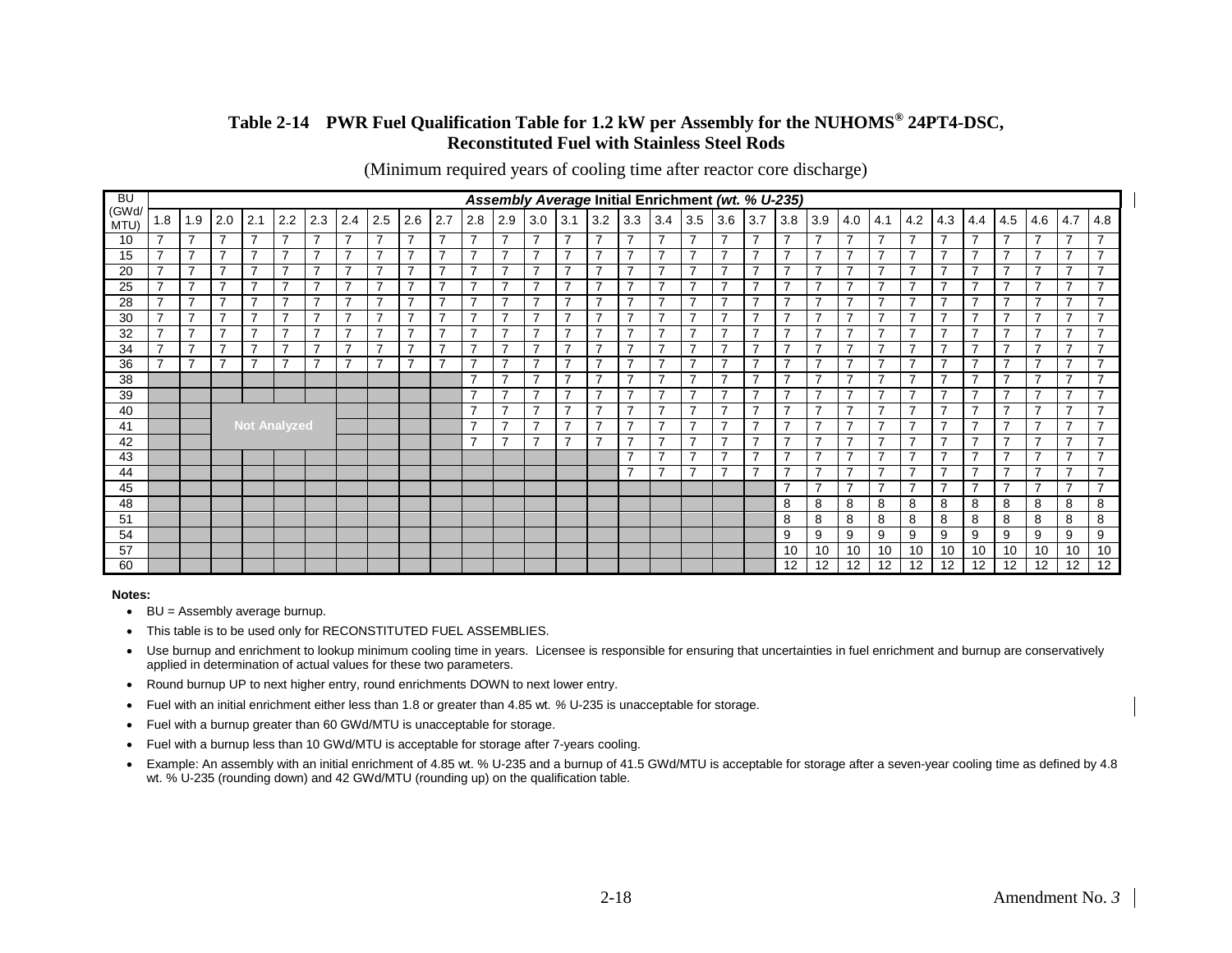#### **Table 2-15 PWR Fuel Qualification Table for 1.0 kW per Assembly for the NUHOMS® 24PT4-DSC, Reconstituted Fuel with Stainless Steel Rods**

(Minimum required years of cooling time after reactor core discharge)

<span id="page-34-0"></span>

| <b>BU</b>     |                          | Assembly Average Initial Enrichment (wt. % U-235) |     |     |                          |                          |                |                               |                |                          |                                                      |                          |                          |                |                                            |                                                      |                          |                                  |                          |                               |                                                      |                |                          |                                  |                          |                                  |                          |                                                      |                          |                                  |                                            |
|---------------|--------------------------|---------------------------------------------------|-----|-----|--------------------------|--------------------------|----------------|-------------------------------|----------------|--------------------------|------------------------------------------------------|--------------------------|--------------------------|----------------|--------------------------------------------|------------------------------------------------------|--------------------------|----------------------------------|--------------------------|-------------------------------|------------------------------------------------------|----------------|--------------------------|----------------------------------|--------------------------|----------------------------------|--------------------------|------------------------------------------------------|--------------------------|----------------------------------|--------------------------------------------|
| (GWd/<br>MTU) | 1.8                      | 1.9                                               | 2.0 | 2.1 | 2.2                      | 2.3                      | 2.4            | 2.5                           | 2.6            | 2.7                      | 2.8                                                  | 2.9                      | $3.0$ $3.1$              |                | 3.2                                        | 3.3                                                  | 3.4                      | 3.5                              | 3.6                      | 3.7                           | 3.8                                                  | 3.9            | 4.0                      | 4.1                              | 4.2                      | 4.3                              | 4.4                      | 4.5                                                  | 4.6                      | 4.7                              | 4.8                                        |
| 10            | $\overline{\phantom{a}}$ | $\overline{7}$                                    | ⇁   | 7   | $\overline{7}$           | $\overline{ }$           | 7              | ⇁                             | $\overline{7}$ | $\overline{ }$           | $\overline{\phantom{a}}$                             | $\overline{7}$           | 7                        | 7              | $\overline{7}$                             | $\overline{7}$                                       | $\overline{7}$           | $\overline{\phantom{a}}$         | $\overline{7}$           | $\overline{ }$                | $\overline{\phantom{a}}$                             | $\overline{7}$ | ⇁                        | $\overline{\phantom{a}}$         | $\overline{7}$           | 7                                | $\overline{7}$           | ⇁                                                    | $\overline{7}$           | $\overline{7}$                   | ⇁                                          |
| 15            | $\overline{\phantom{a}}$ | $\overline{7}$                                    | ⇁   | 7   | $\overline{\phantom{a}}$ | $\overline{\phantom{a}}$ | 7              | $\overline{\phantom{a}}$      | 7              | $\overline{ }$           | $\overline{ }$                                       | $\overline{7}$           | $\overline{ }$           | ⇁              | $\overline{\phantom{a}}$                   | $\overline{\phantom{a}}$                             | $\overline{7}$           | $\overline{\phantom{a}}$         | $\overline{7}$           | $\overline{ }$                | $\overline{ }$                                       | 7              | ⇁                        | ⇁                                | $\overline{7}$           | ⇁                                | 7                        | $\overline{ }$                                       | $\overline{7}$           | $\overline{\phantom{a}}$         | $\rightarrow$                              |
| 20            | ⇁                        | $\overline{7}$                                    | ⇁   | 7   | $\overline{\phantom{a}}$ | $\overline{\phantom{a}}$ | 7              | ⇁                             |                | 7                        | ⇁                                                    | $\overline{7}$           | 7                        |                | $\overline{7}$                             | $\overline{\phantom{a}}$                             | $\overline{7}$           | ⇁                                |                          | ⇁                             |                                                      | 7              |                          |                                  | $\overline{7}$           | ⇁                                | 7                        |                                                      | $\overline{7}$           | $\overline{\phantom{a}}$         | ⇁                                          |
| 25            | $\overline{\phantom{a}}$ | $\overline{7}$                                    | 7   | 7   | 7                        | $\overline{\phantom{a}}$ | 7              | $\overline{ }$                | 7              | $\overline{\phantom{a}}$ | $\overline{\phantom{a}}$                             | 7                        | 7                        |                | $\overline{7}$                             | $\overline{\phantom{a}}$                             | $\overline{7}$           | $\overline{ }$                   | $\overline{7}$           | $\overline{\phantom{a}}$      | $\overline{\phantom{a}}$                             | 7              |                          | ⇁                                | $\overline{7}$           |                                  | 7                        | ⇁                                                    | $\overline{7}$           | $\overline{\phantom{a}}$         | ⇁                                          |
| 28            | $\overline{ }$           | $\overline{7}$                                    | ⇁   | 7   | $\overline{ }$           | $\overline{ }$           | 7              | $\overline{\phantom{0}}$      | 7              | <u> 7</u>                | ⇁                                                    | $\overline{7}$           | $\overline{\phantom{a}}$ |                | $\overline{\phantom{a}}$                   | $\overline{\phantom{a}}$                             | $\overline{7}$           | $\overline{\phantom{a}}$         | 7                        | $\overline{ }$                | ⇁                                                    | 7              |                          | ⇁                                | $\overline{7}$           | ⇁                                | 7                        | $\overline{\phantom{0}}$                             | $\overline{7}$           | $\overline{\phantom{a}}$         | ⇁                                          |
| 30            | $\overline{ }$           | $\overline{7}$                                    | 7   | 7   | $\overline{7}$           | $\overline{ }$           | 7              | ⇁                             | 7              | $\overline{\phantom{a}}$ | $\overline{\phantom{a}}$                             | 7                        | –                        | $\overline{ }$ | $\overline{7}$                             | $\overline{7}$                                       | $\overline{7}$           | $\overline{\phantom{a}}$         | 7                        | $\overline{\phantom{a}}$      | $\overline{ }$                                       | 7              |                          | ⇁                                | $\overline{7}$           | 7                                | 7                        | ⇁                                                    | 7                        | $\overline{7}$                   | $\overline{\phantom{a}}$                   |
| 32            | $\overline{ }$           | $\overline{7}$                                    | ⇁   | 7   | 7                        | $\overline{\phantom{a}}$ | 7              | $\overline{\phantom{0}}$      | ⇁              | $\overline{\phantom{0}}$ | $\overline{\phantom{a}}$                             | 7                        | 7                        |                | $\overline{\phantom{a}}$                   | $\overline{ }$                                       | $\overline{7}$           | $\overline{\phantom{a}}$         | 7                        | $\overline{ }$                | $\overline{ }$                                       | ⇁              |                          | ⇁                                | $\overline{7}$           | ⇁                                | 7                        |                                                      | $\overline{7}$           | $\overline{\phantom{a}}$         | $\overline{\phantom{a}}$                   |
| 34            | $\overline{\phantom{a}}$ | $\overline{7}$                                    | ⇁   | 7   | $\overline{ }$           | $\overline{ }$           | 7              | $\overline{\phantom{0}}$<br>- | ⇁              | $\overline{\phantom{a}}$ | $\overline{\phantom{a}}$                             | $\overline{7}$           | 7                        | ⇁              | $\overline{7}$                             | $\overline{7}$                                       | $\overline{7}$           | $\overline{\phantom{a}}$         | $\overline{7}$           | $\overline{\phantom{a}}$      | $\overline{ }$                                       | 7              |                          | –                                | $\overline{7}$           | $\overline{\phantom{a}}$         | $\overline{7}$           | $\overline{\phantom{0}}$                             | $\overline{7}$           | $\overline{7}$                   | $\overline{\phantom{a}}$                   |
| 36            | $\overline{ }$           | $\overline{7}$                                    |     | 7   | $\overline{\phantom{a}}$ | $\overline{\phantom{a}}$ | $\overline{7}$ |                               | ⇁              | $\overline{\phantom{0}}$ | $\overline{\phantom{a}}$                             | $\overline{7}$           | ⇁                        | ⇁              | $\overline{7}$                             | $\overline{ }$                                       | $\overline{7}$           | $\overline{ }$<br>$\overline{ }$ | $\overline{7}$           | $\overline{\phantom{a}}$      | $\overline{\phantom{a}}$                             | 7              |                          | ⇁                                | $\overline{7}$           | 7                                | $\overline{7}$           | $\overline{ }$                                       | $\overline{7}$           | $\overline{7}$                   | $\overline{\phantom{a}}$<br>$\overline{ }$ |
| 38            |                          |                                                   |     |     |                          |                          |                |                               |                |                          | $\overline{\phantom{a}}$<br>$\overline{\phantom{a}}$ | $\overline{7}$           | –<br>⇁                   | ⇁              | $\overline{7}$                             | $\overline{\phantom{a}}$<br>$\overline{\phantom{a}}$ | $\overline{7}$           | ⇁                                | $\overline{7}$           | $\overline{\phantom{a}}$<br>7 | $\overline{\phantom{a}}$<br>$\overline{\phantom{a}}$ | 7              |                          | ⇁<br>7                           | $\overline{7}$           | 7<br>⇁                           | 7                        | $\overline{\phantom{a}}$<br>$\overline{\phantom{0}}$ | $\overline{7}$           | $\overline{7}$<br>$\overline{ }$ | $\overline{\phantom{a}}$                   |
| 39            |                          |                                                   |     |     |                          |                          |                |                               |                |                          | $\overline{ }$                                       | $\overline{7}$           | $\overline{\phantom{a}}$ | $\overline{ }$ | $\overline{\phantom{a}}$<br>$\overline{ }$ | $\overline{ }$                                       | $\overline{7}$           | $\overline{\phantom{a}}$         | $\overline{7}$           | $\overline{ }$                | $\overline{ }$                                       | $\overline{7}$ | ⇁                        | $\overline{\phantom{a}}$         | $\overline{7}$           | 7                                | 7                        | $\overline{\phantom{a}}$                             | $\overline{7}$           | $\overline{7}$                   | $\overline{\phantom{a}}$                   |
| 40            |                          |                                                   |     |     |                          |                          |                |                               |                | $\overline{ }$           | $\overline{7}$<br>$\overline{7}$                     | $\overline{\phantom{a}}$ | -                        | $\overline{ }$ | $\overline{\phantom{a}}$                   | $\overline{7}$<br>$\overline{7}$                     | $\overline{\phantom{a}}$ | $\overline{7}$<br>$\overline{7}$ | $\overline{ }$           | $\overline{\phantom{a}}$      | $\overline{7}$<br>$\overline{7}$                     |                | $\overline{\phantom{a}}$ | $\overline{7}$                   | ⇁                        | $\overline{7}$<br>$\overline{7}$ | $\overline{ }$           | $\overline{7}$<br>$\overline{7}$                     | $\overline{ }$           | $\overline{\phantom{a}}$         |                                            |
| 41            | <b>Not Analyzed</b>      |                                                   |     |     |                          |                          |                |                               |                | $\overline{ }$           | $\overline{7}$                                       | ⇁                        | $\overline{\phantom{a}}$ | $\overline{7}$ | $\overline{\phantom{a}}$                   | $\overline{7}$                                       | $\overline{\phantom{0}}$ | 7                                | $\overline{\phantom{a}}$ | $\overline{ }$                | $\overline{7}$                                       | ⇁              | $\overline{\phantom{a}}$ | $\overline{7}$<br>$\overline{7}$ | $\overline{\phantom{a}}$ | $\overline{7}$                   | $\overline{\phantom{a}}$ | $\overline{7}$                                       | $\overline{\phantom{a}}$ | $\overline{ }$                   |                                            |
| 42            |                          |                                                   |     |     |                          |                          |                |                               |                |                          |                                                      |                          |                          |                |                                            | $\overline{\phantom{a}}$                             | 7                        | $\rightarrow$                    | $\overline{\phantom{a}}$ | -                             | $\overline{ }$                                       | 7              |                          | ⇁                                | $\overline{7}$           | ⇁                                | 7                        | -                                                    | 7                        | $\overline{ }$                   | $\overline{\phantom{a}}$                   |
| 43<br>44      |                          |                                                   |     |     |                          |                          |                |                               |                |                          |                                                      |                          |                          |                |                                            | $\overline{\phantom{a}}$                             | $\overline{7}$           | $\overline{\phantom{0}}$         | 7                        | ⇁                             | $\overline{ }$                                       | $\overline{7}$ |                          | $\overline{\phantom{a}}$         | $\overline{7}$           | ⇁                                | $\overline{7}$           | $\overline{\phantom{a}}$                             | $\overline{7}$           | $\overline{ }$                   | $\overline{ }$                             |
| 45            |                          |                                                   |     |     |                          |                          |                |                               |                |                          |                                                      |                          |                          |                |                                            |                                                      |                          |                                  |                          |                               | $\overline{\phantom{a}}$                             | $\overline{7}$ |                          | $\overline{ }$                   | $\overline{7}$           | $\overline{\phantom{a}}$         | $\overline{7}$           | $\overline{\phantom{a}}$                             | 7                        | $\overline{7}$                   | $\overline{ }$                             |
| 48            |                          |                                                   |     |     |                          |                          |                |                               |                |                          |                                                      |                          |                          |                |                                            |                                                      |                          |                                  |                          |                               | 8                                                    | 8              | 8                        | 8                                | 8                        | 8                                | 8                        | 8                                                    | 8                        | 8                                | 8                                          |
| 51            |                          |                                                   |     |     |                          |                          |                |                               |                |                          |                                                      |                          |                          |                |                                            |                                                      |                          |                                  |                          |                               | 9                                                    | 9              | 9                        | 9                                | 9                        | 9                                | 9                        | 9                                                    | 9                        | 9                                | 9                                          |
| 54            |                          |                                                   |     |     |                          |                          |                |                               |                |                          |                                                      |                          |                          |                |                                            |                                                      |                          |                                  |                          |                               | 11                                                   | 11             | 11                       | 11                               | 11                       | 10                               | 10                       | 10                                                   | 10                       | 10                               | 10                                         |
| 57            |                          |                                                   |     |     |                          |                          |                |                               |                |                          |                                                      |                          |                          |                |                                            |                                                      |                          |                                  |                          |                               | 13                                                   | 13             | 13                       | 13                               | 12                       | 12                               | 12                       | 12                                                   | 12                       | 12                               | 12                                         |
| 60            |                          |                                                   |     |     |                          |                          |                |                               |                |                          |                                                      |                          |                          |                |                                            |                                                      |                          |                                  |                          |                               | 15                                                   | 15             | 15                       | 15                               | 15                       | 15                               | 15                       | 14                                                   | 14                       | 14                               | 14                                         |

- BU = Assembly average burnup.
- This table is to be used only for RECONSTITUTED FUEL ASSEMBLIES.
- Use burnup and enrichment to lookup minimum cooling time in years. Licensee is responsible for ensuring that uncertainties in fuel enrichment and burnup are conservatively applied in determination of actual values for these two parameters.
- Round burnup UP to next higher entry, round enrichments DOWN to next lower entry.
- Fuel with an initial enrichment either less than 1.8 or greater than 4.85 wt*. %* U-235 is unacceptable for storage.
- Fuel with a burnup greater than 60 GWd/MTU is unacceptable for storage.
- Fuel with a burnup less than 10 GWd/MTU is acceptable for storage after 7-years cooling.
- Example: An assembly with an initial enrichment of 4.85 wt. % U-235 and a burnup of 41.5 GWd/MTU is acceptable for storage after a seven-year cooling time as defined by 4.8 wt. % U-235 (rounding down) and 42 GWd/MTU (rounding up) on the qualification table.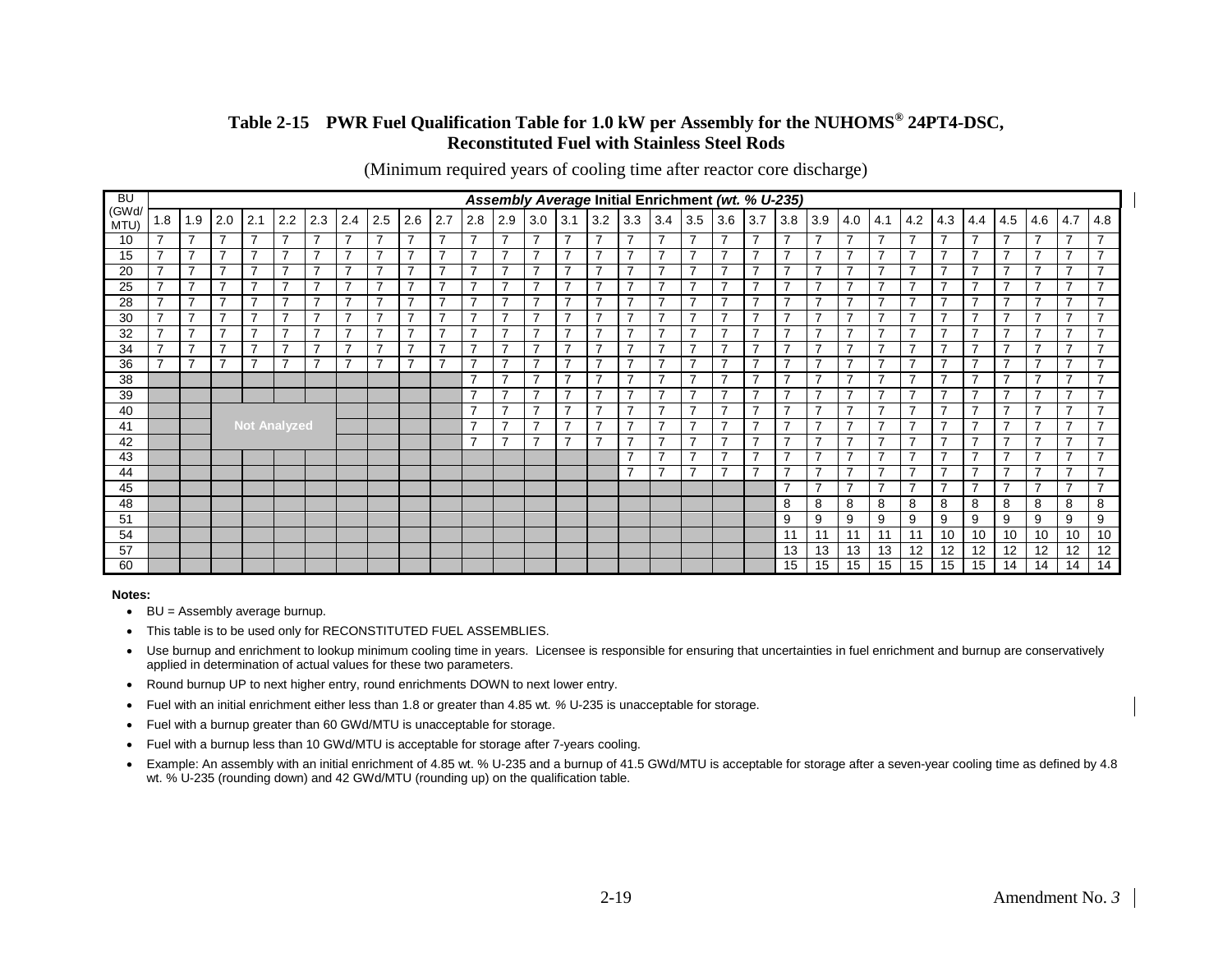#### **Table 2-16 PWR Fuel Qualification Table for 0.9 kW per Assembly for the NUHOMS® 24PT4-DSC, Reconstituted Fuel with Stainless Steel Rods**

(Minimum required years of cooling time after reactor core discharge)

<span id="page-35-0"></span>

| <b>BU</b>     |                          | Assembly Average Initial Enrichment (wt. % U-235) |     |                          |                |                          |                          |                          |                          |                          |                          |                |                          |                          |                          |                          |                |                          |                |                |                          |                |                          |                          |                |                |                          |                          |                          |                          |                          |
|---------------|--------------------------|---------------------------------------------------|-----|--------------------------|----------------|--------------------------|--------------------------|--------------------------|--------------------------|--------------------------|--------------------------|----------------|--------------------------|--------------------------|--------------------------|--------------------------|----------------|--------------------------|----------------|----------------|--------------------------|----------------|--------------------------|--------------------------|----------------|----------------|--------------------------|--------------------------|--------------------------|--------------------------|--------------------------|
| (GWd/<br>MTU) | 1.8                      | 1.9                                               | 2.0 | 2.1                      | 2.2            | 2.3                      | 2.4                      | 2.5                      | 2.6                      | 2.7                      | 2.8                      | 2.9            | 3.0                      | 3.1                      | 3.2                      | 3.3                      | 3.4            | 3.5                      | 3.6            | 3.7            | 3.8                      | 3.9            | 4.0                      | 4.1                      | 4.2            | 4.3            | 4.4                      | 4.5                      | 4.6                      | 4.7                      | 4.8                      |
| 10            |                          | 7                                                 |     |                          | 7              | 7                        | 7                        | $\overline{\phantom{a}}$ | 7                        | $\overline{7}$           | 7                        | $\overline{7}$ | ⇁                        | 7                        | $\overline{7}$           | 7                        | 7              | ⇁                        | 7              | 7              | 7                        | $\overline{7}$ |                          |                          | $\overline{7}$ | 7              | 7                        |                          | 7                        | $\overline{7}$           | ⇁                        |
| 15            | ⇁                        | 7                                                 |     |                          | 7              |                          | ⇁                        | ⇁                        | 7                        | $\overline{7}$           | ⇁                        | $\overline{7}$ | $\overline{ }$           | $\overline{7}$           | $\overline{7}$           | $\overline{ }$           | 7              | ⇁                        | 7              | $\overline{7}$ | ⇁                        | 7              |                          | $\overline{ }$           | $\overline{7}$ |                | 7                        |                          | 7                        | $\overline{\phantom{a}}$ | $\overline{\phantom{a}}$ |
| 20            | ⇁                        | 7                                                 |     |                          | 7              | ⇁                        | ⇁                        | $\overline{\phantom{a}}$ | ⇁                        | $\overline{ }$           | $\overline{ }$           | $\overline{7}$ | -                        | –                        | $\overline{7}$           | $\overline{\phantom{a}}$ | ⇁              | ⇁                        | 7              | ⇁              | ⇁                        | 7              |                          | -                        | $\overline{7}$ | ⇁              | ⇁                        |                          | 7                        | $\overline{\phantom{a}}$ | ⇁                        |
| 25            | $\overline{\phantom{a}}$ | $\overline{7}$                                    |     | ⇁                        | $\overline{7}$ | $\overline{ }$           | ⇁                        | $\overline{\phantom{a}}$ | 7                        | $\overline{7}$           | $\overline{ }$           | $\overline{7}$ | $\overline{ }$           | $\overline{\phantom{a}}$ | $\overline{7}$           | $\overline{\phantom{a}}$ | ⇁              | ⇁                        | 7              | $\overline{7}$ | $\overline{ }$           | $\overline{7}$ |                          | $\overline{\phantom{a}}$ | $\overline{7}$ | 7              | ⇁                        | ⇁                        | 7                        | $\overline{7}$           | $\overline{\phantom{a}}$ |
| 28            | ⇁                        | $\overline{7}$                                    |     |                          | $\overline{7}$ | $\overline{ }$           | ⇁                        | $\overline{ }$           | 7                        | $\overline{7}$           | $\overline{ }$           | $\overline{7}$ | -                        | $\overline{\phantom{a}}$ | $\overline{7}$           | $\overline{ }$           | ⇁              | ⇁                        | 7              | 7              | ⇁                        | $\overline{7}$ |                          | $\overline{\phantom{a}}$ | $\overline{7}$ | ⇁              | ⇁                        | -                        | 7                        | $\overline{7}$           | $\overline{ }$           |
| 30            | $\overline{\phantom{a}}$ | $\overline{7}$                                    |     | -                        | 7              | $\overline{ }$           | ⇁                        | $\overline{\phantom{a}}$ | $\overline{ }$           | $\overline{7}$           | $\overline{ }$           | $\overline{7}$ |                          | ⇁                        | $\overline{7}$           | $\overline{ }$           | ⇁              | -                        | 7              | 7              | $\overline{ }$           | $\overline{7}$ |                          | $\overline{ }$           | $\overline{7}$ | ⇁              | ⇁                        | -                        | 7                        | $\overline{\phantom{a}}$ | $\overline{ }$           |
| 32            |                          | $\overline{7}$                                    |     |                          | 7              | ⇁                        | ⇁                        | $\overline{\phantom{a}}$ | 7                        | 7                        | ⇁                        | 7              |                          | ⇁                        | $\overline{7}$           | ⇁                        | ⇁              |                          | 7              | ⇁              | ⇁                        | $\overline{7}$ |                          | -                        | $\overline{7}$ | ⇁              | ⇁                        |                          | 7                        | $\overline{\phantom{a}}$ | $\overline{\phantom{a}}$ |
| 34            | $\overline{\phantom{a}}$ | $\overline{7}$                                    | ⇁   | $\overline{\phantom{a}}$ | $\overline{7}$ | $\overline{\phantom{a}}$ | $\overline{\phantom{a}}$ | $\overline{\phantom{a}}$ | 7                        | $\overline{7}$           | $\overline{\phantom{a}}$ | $\overline{7}$ | -                        | $\overline{ }$           | $\overline{7}$           | $\overline{\phantom{a}}$ | 7              | ⇁                        | $\overline{7}$ | $\overline{ }$ | $\overline{\phantom{a}}$ | $\overline{7}$ | -                        | $\overline{\phantom{a}}$ | $\overline{7}$ | ⇁              | 7                        | $\overline{\phantom{0}}$ | $\overline{7}$           | $\overline{7}$           | $\overline{\phantom{a}}$ |
| 36            | ⇁                        | $\overline{7}$                                    |     | -                        | ⇁              | ⇁                        | ⇁                        | -                        | $\overline{\phantom{a}}$ | 7                        | ⇁                        | $\overline{7}$ |                          | $\overline{\phantom{a}}$ | $\overline{7}$           | $\overline{\phantom{a}}$ | ⇁              | ⇁                        | 7              | ⇁              | ⇁                        | $\overline{7}$ |                          | $\overline{ }$           | $\overline{7}$ | ⇁              | ⇁                        |                          | $\overline{ }$           | $\overline{ }$           | $\overline{\phantom{a}}$ |
| 38            |                          |                                                   |     |                          |                |                          |                          |                          |                          |                          | $\overline{\phantom{a}}$ | $\overline{7}$ |                          | $\overline{\phantom{a}}$ | $\overline{7}$           | $\overline{\phantom{a}}$ | ⇁              | -                        | 7              | $\overline{ }$ | ⇁                        | $\overline{7}$ |                          | $\overline{\phantom{a}}$ | $\overline{7}$ | ⇁              | $\overline{ }$           | -                        | 7                        | $\overline{7}$           | $\overline{\phantom{a}}$ |
| 39            |                          |                                                   |     |                          |                |                          |                          |                          |                          |                          | $\overline{ }$           | $\overline{7}$ |                          | $\overline{ }$           | $\overline{7}$           | $\overline{\phantom{a}}$ | 7              | $\overline{ }$           | $\overline{7}$ | $\overline{ }$ | ⇁                        | $\overline{7}$ |                          | $\overline{\phantom{a}}$ | $\overline{7}$ | ⇁              | 7                        | -                        | $\overline{7}$           | $\overline{\phantom{a}}$ | $\overline{\phantom{a}}$ |
| 40            |                          |                                                   |     |                          |                |                          |                          |                          |                          | $\overline{\phantom{a}}$ | $\overline{7}$           | $\overline{ }$ | $\overline{ }$           | $\overline{7}$           | $\overline{\phantom{a}}$ | 7                        | $\overline{ }$ | $\overline{\phantom{a}}$ | $\overline{ }$ | $\overline{ }$ | $\overline{7}$           |                | $\overline{\phantom{a}}$ | $\overline{7}$           | ⇁              | $\overline{ }$ | $\overline{\phantom{0}}$ | $\overline{7}$           | $\overline{\phantom{a}}$ | $\overline{\phantom{a}}$ |                          |
| 41            | <b>Not Analyzed</b>      |                                                   |     |                          |                |                          |                          |                          |                          | $\overline{\phantom{a}}$ | $\overline{7}$           | -              | $\overline{\phantom{a}}$ | $\overline{7}$           | $\overline{\phantom{a}}$ | 7                        | -              | $\overline{7}$           | ⇁              | ⇁              | $\overline{7}$           |                | $\overline{\phantom{a}}$ | $\overline{7}$           | ⇁              | 7              | -                        | $\overline{7}$           | 7                        | $\overline{ }$           |                          |
| 42            |                          |                                                   |     |                          |                |                          |                          |                          |                          |                          | 8                        | 8              | 8                        | $\overline{ }$           | $\overline{7}$           | $\overline{ }$           | 7              | $\overline{ }$           | $\overline{7}$ | $\overline{7}$ | $\overline{\phantom{a}}$ | 7              | -                        | $\overline{\phantom{a}}$ | $\overline{7}$ | 7              | $\overline{7}$           | ⇁                        | 7                        | $\overline{7}$           | $\overline{ }$           |
| 43            |                          |                                                   |     |                          |                |                          |                          |                          |                          |                          |                          |                |                          |                          |                          | 8                        | 8              | 8                        | 8              | 8              | ⇁                        | $\overline{7}$ |                          | $\overline{\phantom{a}}$ | $\overline{7}$ | ⇁              | 7                        |                          | $\overline{7}$           | 7                        | $\overline{\phantom{a}}$ |
| 44            |                          |                                                   |     |                          |                |                          |                          |                          |                          |                          |                          |                |                          |                          |                          | 8                        | 8              | 8                        | 8              | 8              | 8                        | 8              | 8                        | 8                        | 8              | 8              | 8                        | 8                        | 8                        | $\overline{7}$           | $\overline{ }$           |
| 45            |                          |                                                   |     |                          |                |                          |                          |                          |                          |                          |                          |                |                          |                          |                          |                          |                |                          |                |                | 8                        | 8              | 8                        | 8                        | 8              | 8              | 8                        | 8                        | 8                        | 8                        | 8                        |
| 48            |                          |                                                   |     |                          |                |                          |                          |                          |                          |                          |                          |                |                          |                          |                          |                          |                |                          |                |                | 10                       | 10             | 9                        | 9                        | 9              | 9              | 9                        | 9                        | 9                        | 9                        | 9                        |
| 51            |                          |                                                   |     |                          |                |                          |                          |                          |                          |                          |                          |                |                          |                          |                          |                          |                |                          |                |                | 11                       | 11             | 11                       | 11                       | 11             | 11             | 11                       | 11                       | 11                       | 11                       | 11                       |
| 54            |                          |                                                   |     |                          |                |                          |                          |                          |                          |                          |                          |                |                          |                          |                          |                          |                |                          |                |                | 14                       | 14             | 14                       | 13                       | 13             | 13             | 13                       | 13                       | 13                       | 13                       | 13                       |
| 57            |                          |                                                   |     |                          |                |                          |                          |                          |                          |                          |                          |                |                          |                          |                          |                          |                |                          |                |                | 17                       | 16             | 16                       | 16                       | 16             | 16             | 16                       | 16                       | 15                       | 15                       | 15                       |
| 60            |                          |                                                   |     |                          |                |                          |                          |                          |                          |                          |                          |                |                          |                          |                          |                          |                |                          |                |                | 20                       | 19             | 19                       | 19                       | 19             | 19             | 19                       | 18                       | 18                       | 18                       | 18                       |

- BU = Assembly average burnup.
- This table is to be used only for RECONSTITUTED FUEL ASSEMBLIES.
- Use burnup and enrichment to lookup minimum cooling time in years. Licensee is responsible for ensuring that uncertainties in fuel enrichment and burnup are conservatively applied in determination of actual values for these two parameters.
- Round burnup UP to next higher entry, round enrichments DOWN to next lower entry.
- Fuel with an initial enrichment either less than 1.8 or greater than 4.85 wt*. %* U-235 is unacceptable for storage.
- Fuel with a burnup greater than 60 GWd/MTU is unacceptable for storage.
- Fuel with a burnup less than 10 GWd/MTU is acceptable for storage after 7-years cooling.
- Example: An assembly with an initial enrichment of 4.85 wt. % U-235 and a burnup of 47 GWd/MTU is acceptable for storage after a nine-year cooling time as defined by 4.8 wt. % U-235 (rounding down) and 48 GWd/MTU (rounding up) on the qualification table.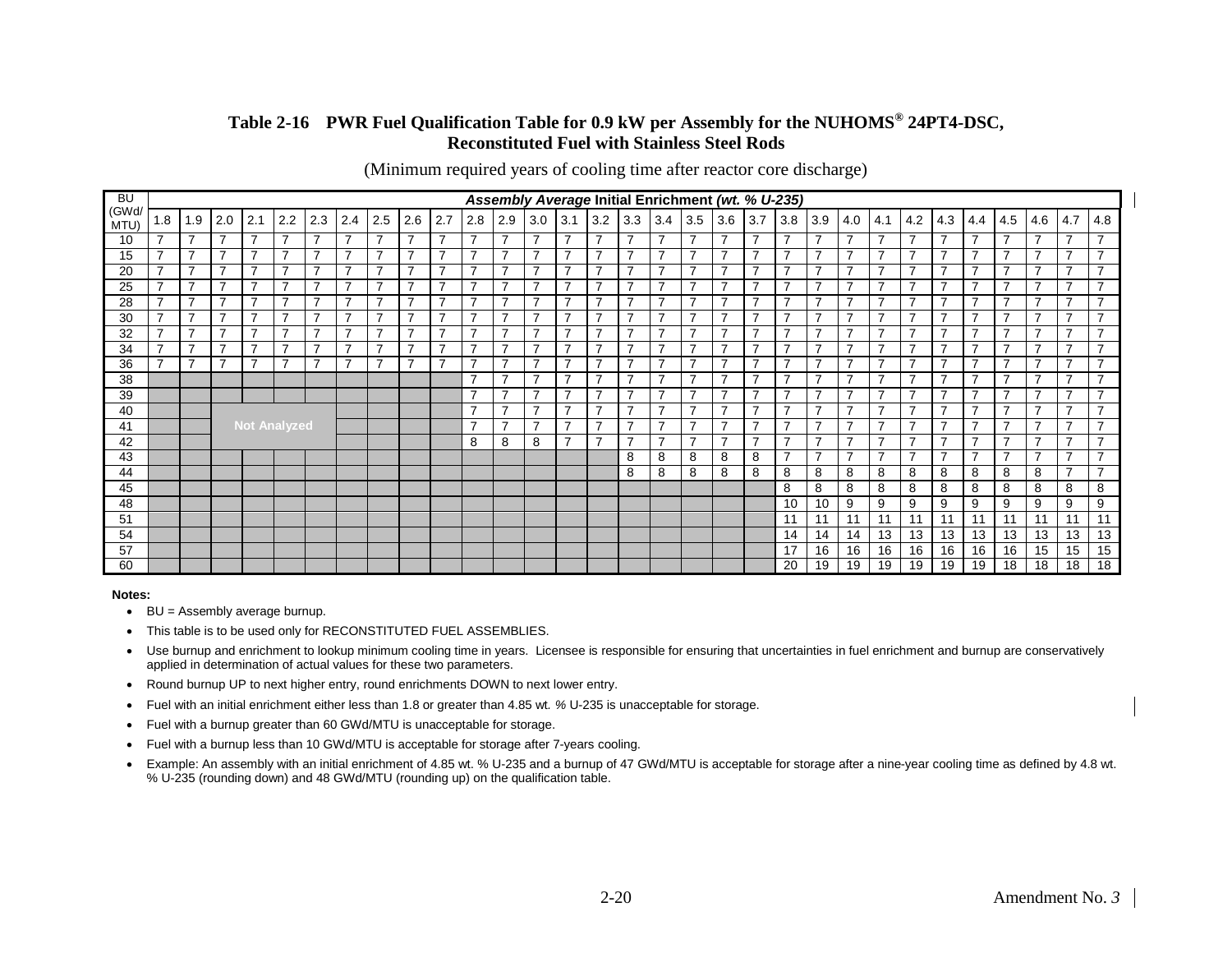

|                                            | Zone 1 | Zone 2 | Zone 3 | Zone 4 |
|--------------------------------------------|--------|--------|--------|--------|
| <b>Maximum Decay Heat</b><br>(kW / FA)     | NA     | 1.0    | NA     | NA     |
| <b>Maximum Decay Heat</b><br>per Zone (kW) | NA     | 24.0   | NA     | NA     |

**Figure 2-1 24PT4-DSC Heat Load Configuration #1, kW/Assembly**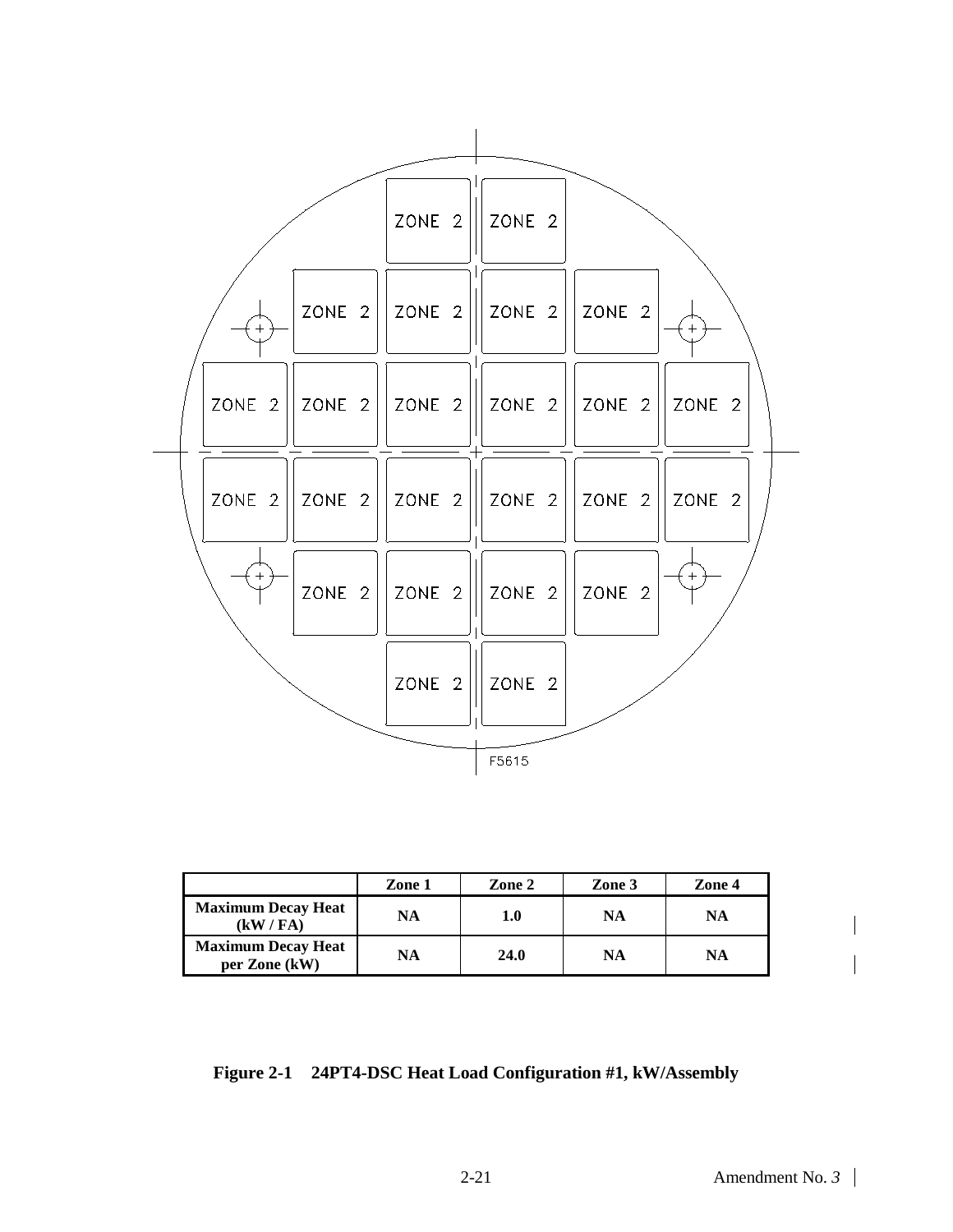

|                                            | Zone 1 | Zone 2 | Zone 3 | Zone 4 |
|--------------------------------------------|--------|--------|--------|--------|
| <b>Maximum Decay Heat</b><br>(kW / FA)     | 0.9    | NA     | 1.2    | NA     |
| <b>Maximum Decay Heat</b><br>per Zone (kW) | 14.4   | NA     | 9.6    | NA     |

**Figure 2-2 24PT4-DSC Heat Load Configuration #2, kW/Assembly**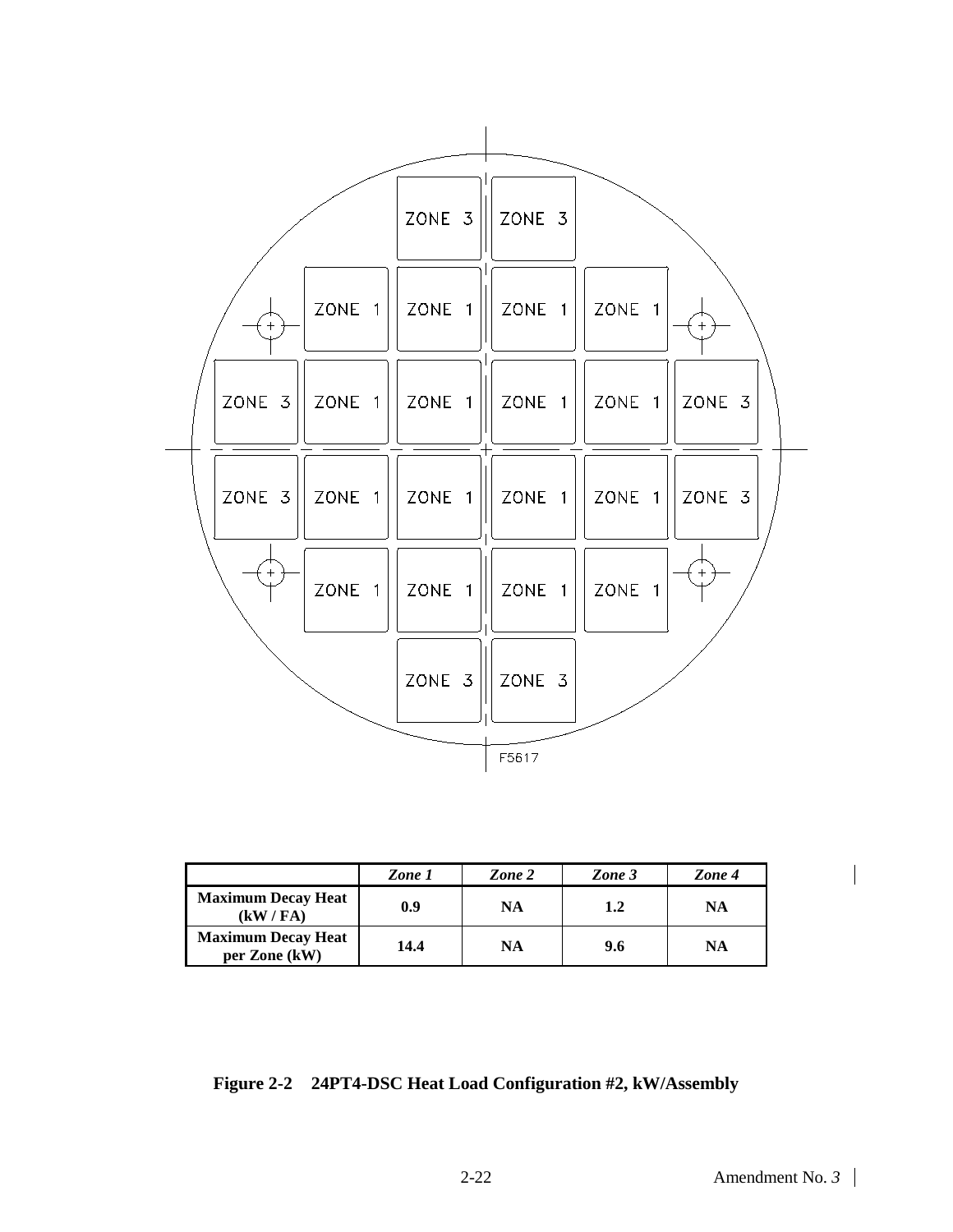

|                                            | Zone 1 | Zone 2 | Zone 3    | Zone 4 |
|--------------------------------------------|--------|--------|-----------|--------|
| <b>Maximum Decay Heat</b><br>(kW / FA)     | 0.9    | NA     | NA        | 1.26   |
| <b>Maximum Decay Heat</b><br>per Zone (kW) | 3.6    | NA     | <b>NA</b> | 20.16  |

**Note:** *fuel assemblies* with a heat load of 0.9 kW (Zone 1) may also be placed anywhere in Zone 4.

#### **Figure 2-3 24PT4-DSC Heat Load Configuration #3, kW/Assembly**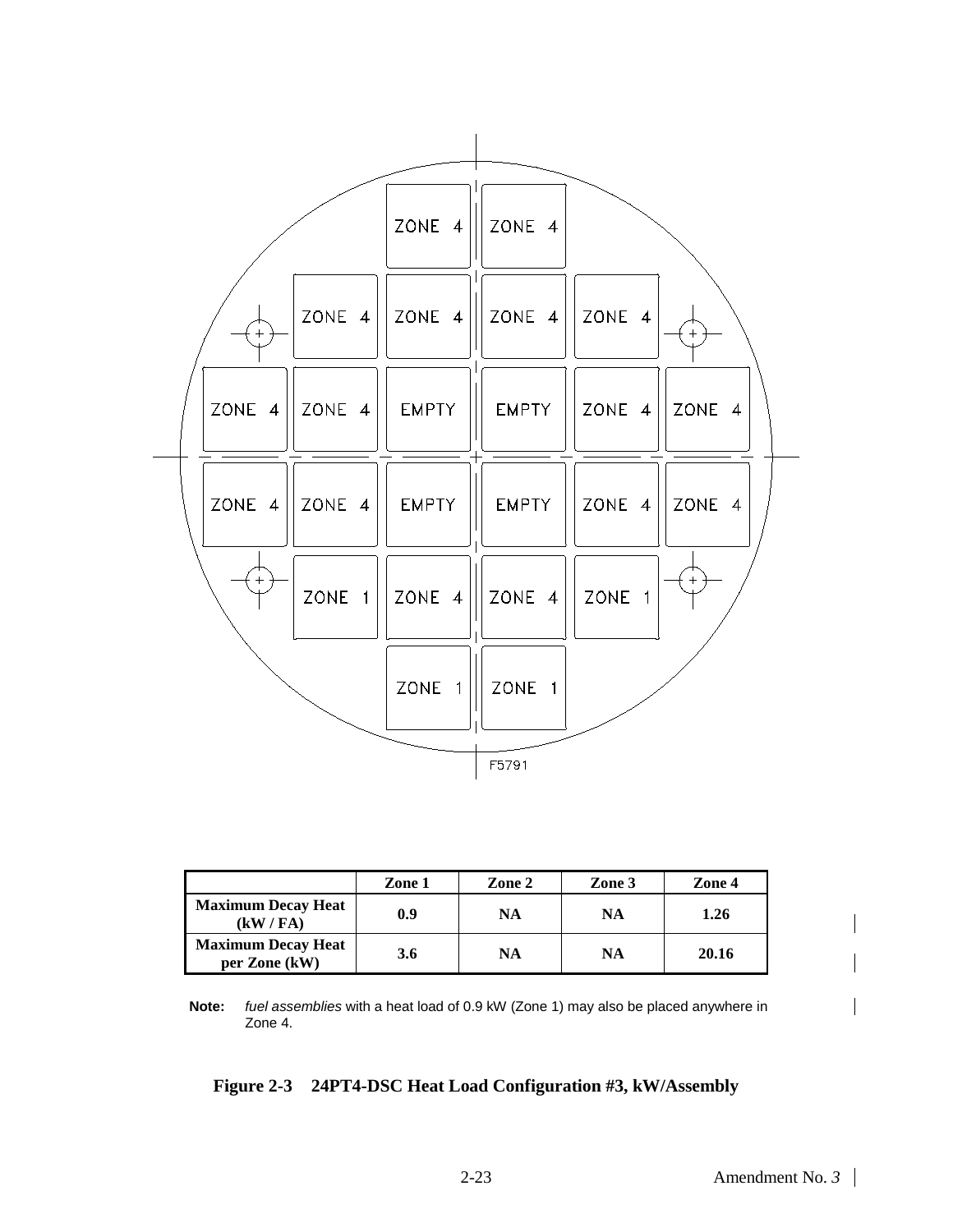

#### **Notes:**

- 1 Locations identified as Zone A are for placement of up to 4 DAMAGED FUEL ASSEMBLIES.
- 2 Locations identified as Zone B are for placement of up to 8 additional DAMAGED FUEL ASSEMBLIES (Maximum of 12 DAMAGED FUEL ASSEMBLIES allowed, Zones A and B combined).
- 3 Locations identified as Zone C are for placement of up to 12 intact FUEL ASSEMBLIES, including 4 empty slots in the center as shown in Figure 2-3.
- 4 Poison Rodlets are to be located in the guide tubes of intact FUEL ASSEMBLIES placed in Zone C only per Table 2-4.

#### **Figure 2-4 Location of FAILED FUEL CANS inside 24PT4-DSC**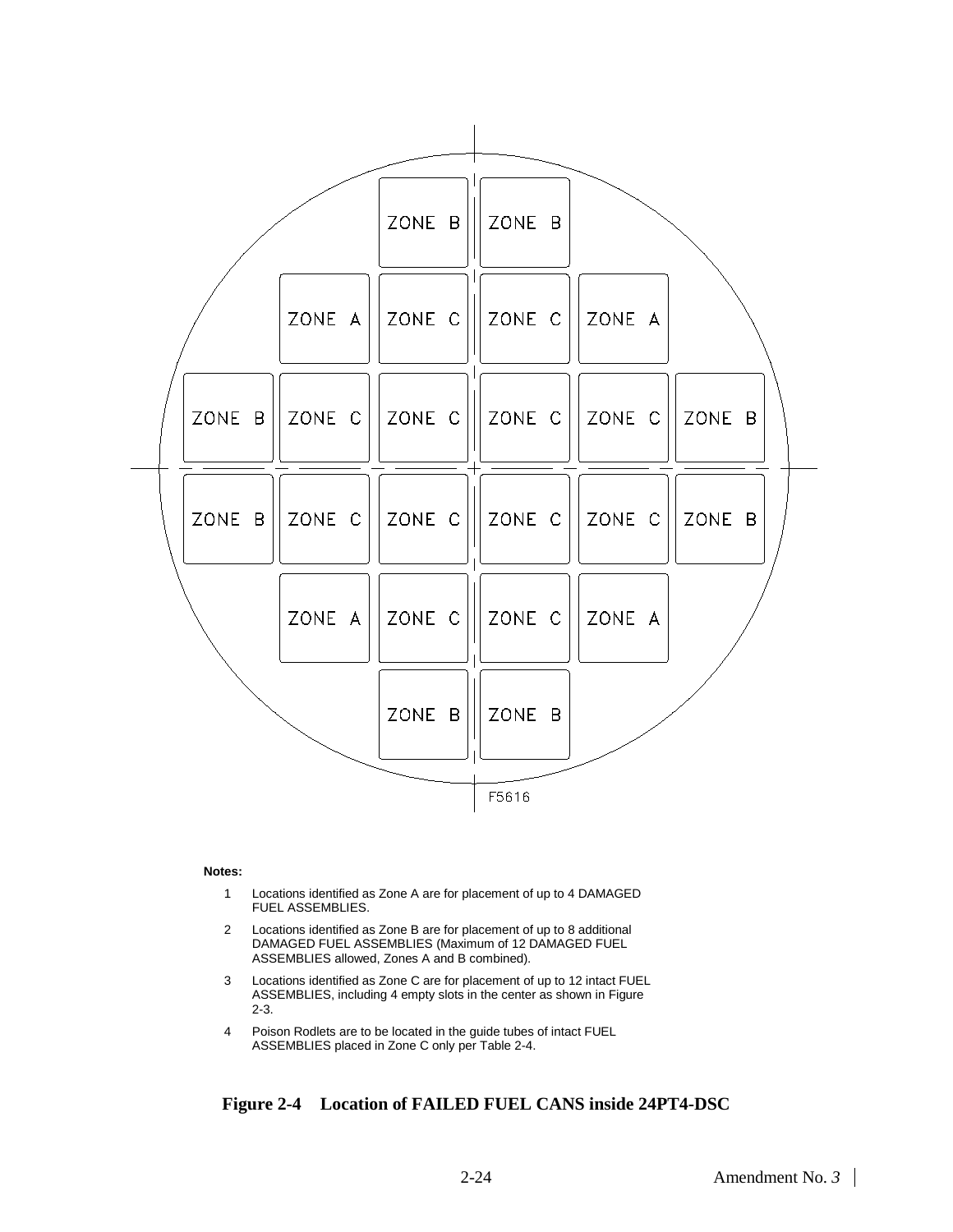| <b>PHYSICAL PARAMETERS:</b><br><b>Fuel Class</b>                                                                                                                                          | <b>INTACT or DAMAGED unconsolidated CE 16x16</b><br>class FUEL ASSEMBLIES (with or without control<br>components) that are enveloped by the fuel assembly<br>design characteristics listed in Table 3-3. Reload fuel<br>manufactured by other vendors but enveloped by the<br>design characteristics listed in Table 3-3 is also<br>acceptable. DAMAGED FUEL ASSEMBLIES beyond<br>the definition contained below are not authorized for<br>storage.                                                                                                                                                                                                                                                                                                                                                                                                                                                                                             |
|-------------------------------------------------------------------------------------------------------------------------------------------------------------------------------------------|-------------------------------------------------------------------------------------------------------------------------------------------------------------------------------------------------------------------------------------------------------------------------------------------------------------------------------------------------------------------------------------------------------------------------------------------------------------------------------------------------------------------------------------------------------------------------------------------------------------------------------------------------------------------------------------------------------------------------------------------------------------------------------------------------------------------------------------------------------------------------------------------------------------------------------------------------|
| <b>Fuel Damage</b>                                                                                                                                                                        | DAMAGED FUEL ASSEMBLIES are assemblies<br>containing missing or partial fuel rods or fuel rods with<br>known or suspected cladding defects greater than<br>hairline cracks or pinhole leaks. The extent of<br>damage in the fuel assembly is to be limited such that<br>a fuel assembly is able to be handled by normal<br>means.                                                                                                                                                                                                                                                                                                                                                                                                                                                                                                                                                                                                               |
| <b>RECONSTITUTED FUEL ASSEMBLIES:</b>                                                                                                                                                     |                                                                                                                                                                                                                                                                                                                                                                                                                                                                                                                                                                                                                                                                                                                                                                                                                                                                                                                                                 |
| With Irradiated Stainless Steel Rods<br>A)                                                                                                                                                |                                                                                                                                                                                                                                                                                                                                                                                                                                                                                                                                                                                                                                                                                                                                                                                                                                                                                                                                                 |
| Maximum Number of RECONSTITUTED FUEL<br>ASSEMBLIES per DSC with Irradiated<br><b>Stainless Steel Rods</b>                                                                                 | Option 1: 8 in selected locations in Zone 2 of Figure<br>$3 - 1.$<br>Option 2: 32 (Additional cooling time requirements per<br>Table 3-8 apply.)                                                                                                                                                                                                                                                                                                                                                                                                                                                                                                                                                                                                                                                                                                                                                                                                |
| Maximum Number of Irradiated Stainless Steel<br>Rods per RECONSTITUTED FUEL<br><b>ASSEMBLY</b>                                                                                            | Option 1: 11<br>Option 2: 7                                                                                                                                                                                                                                                                                                                                                                                                                                                                                                                                                                                                                                                                                                                                                                                                                                                                                                                     |
| With All Other Alternate Rod Materials<br>B)                                                                                                                                              |                                                                                                                                                                                                                                                                                                                                                                                                                                                                                                                                                                                                                                                                                                                                                                                                                                                                                                                                                 |
| Maximum Number of RECONSTITUTED FUEL<br>ASSEMBLIES per DSC with Unlimited Number<br>of Low Enriched UO <sub>2</sub> Rods, or Zircaloy Rods or<br><b>Unirradiated Stainless Steel Rods</b> | 32                                                                                                                                                                                                                                                                                                                                                                                                                                                                                                                                                                                                                                                                                                                                                                                                                                                                                                                                              |
| Control Components (CCs)                                                                                                                                                                  | • Up to 12 CCs are authorized for storage only in<br>Zone 2 locations as shown in Figure 3-1.<br>• Authorized CCs include Burnable Poison Rod<br>Assemblies (BPRAs), Control Rod Assemblies<br>(CRAs), Thimble Plug Assemblies (TPAs), Axial<br>Power Shaping Rod Assemblies (APSRAs), Control<br>Element Assemblies (CEAs), Vibration Suppression<br>Inserts (VSIs), Orifice Rod Assemblies (ORAs),<br>Neutron Source Assemblies (NSAs), and Neutron<br>Sources. Nonfuel hardware that is positioned within<br>the fuel assembly after the fuel assembly is<br>discharged from the core (such as Guide Tubes or<br>Instrument Tube Tie Rods) or Anchors, Guide Tube<br>Inserts, BPRA Spacer Plates or other devices that<br>are positioned and operated within the fuel<br>assembly during reactor operation are also<br>considered as CCs.<br>• Design basis thermal and radiological<br>characteristics for the CCs are listed in Table 3-2. |
| <b>Number of INTACT FUEL ASSEMBLIES</b>                                                                                                                                                   | $\leq$ 32                                                                                                                                                                                                                                                                                                                                                                                                                                                                                                                                                                                                                                                                                                                                                                                                                                                                                                                                       |

## *Table 3–1 PWR Fuel Specification for the Fuel to be Stored in the 32PTH2 DSC*

*(Part 1 of 2)*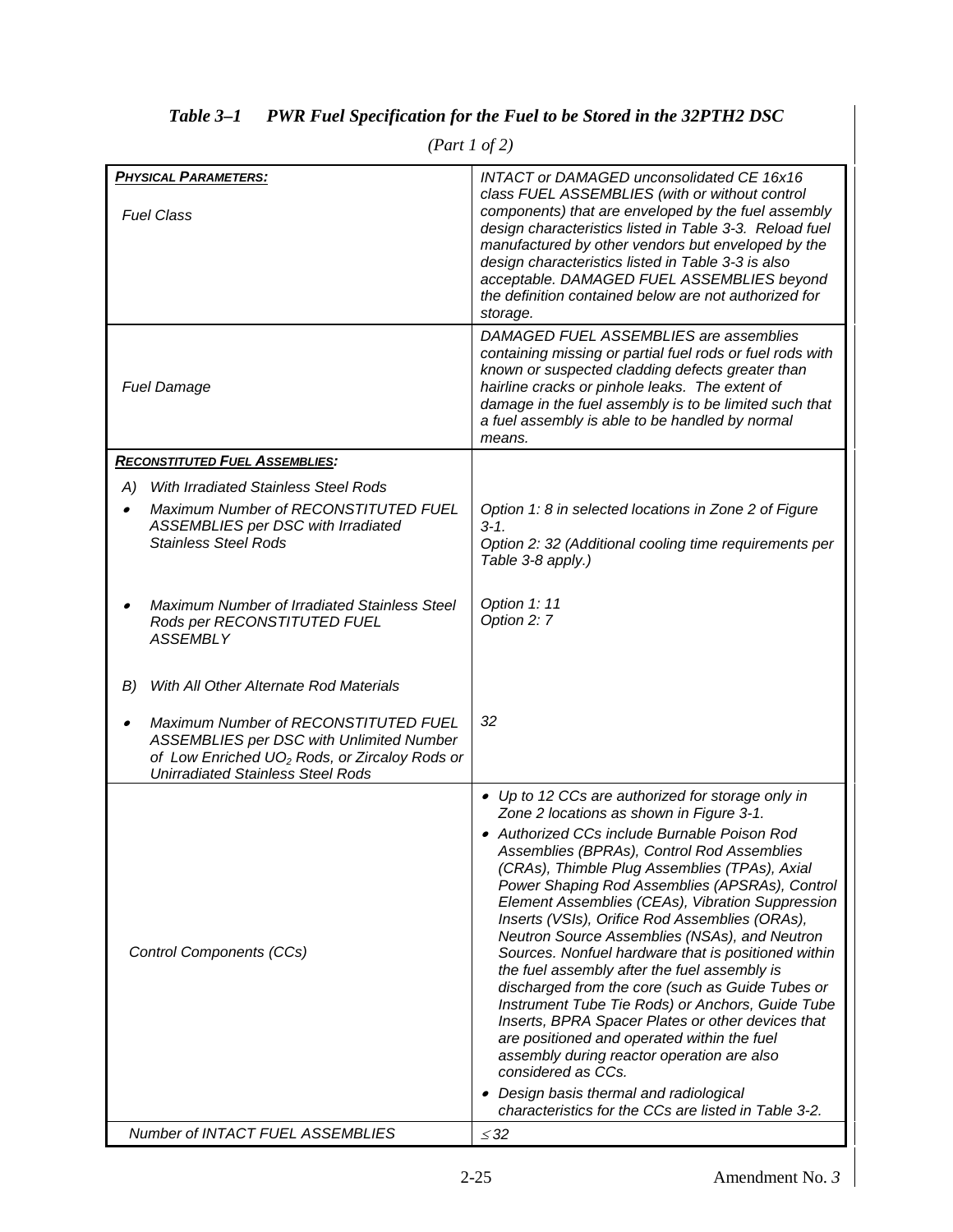## *Table 3-1 PWR Fuel Specification for the Fuel to be Stored in the 32PTH2 DSC*

| Maximum Assembly plus CC Weight                                               | 1550 lbs                                                                                                                                                                                                                                                                                                                                                                        |
|-------------------------------------------------------------------------------|---------------------------------------------------------------------------------------------------------------------------------------------------------------------------------------------------------------------------------------------------------------------------------------------------------------------------------------------------------------------------------|
| Number and Location of DAMAGED FUEL<br><i>ASSEMBLIES</i>                      | Up to 16 DAMAGED FUEL ASSEMBLIES. Balance<br>may be INTACT FUEL ASSEMBLIES or dummy<br>assemblies which are authorized for storage in<br>32PTH2 DSC.<br>DAMAGED FUEL ASSEMBLIES are to be placed in<br>the outer 16 fuel compartments as shown in Figure<br>3-1. The DSC fuel compartments which store<br>DAMAGED FUEL ASSEMBLIES are provided with<br>top and bottom end caps. |
| THERMAL/RADIOLOGICAL PARAMETERS:                                              |                                                                                                                                                                                                                                                                                                                                                                                 |
| Fuel Assembly Average Burnup, Assembly<br>Average Enrichment and Cooling Time | Per Table 3-6, Table 3-7 and Table 3-8.                                                                                                                                                                                                                                                                                                                                         |
| Decay Heat per DSC                                                            | Per Figure 3-1                                                                                                                                                                                                                                                                                                                                                                  |
| Maximum Planar Average Fuel Initial Enrichment                                | Per Table 3-4 or Table 3-5.                                                                                                                                                                                                                                                                                                                                                     |
| Minimum B-10 Content in Neutron Poison Plates                                 | Per Table 3-9.                                                                                                                                                                                                                                                                                                                                                                  |

*(Part 2 of 2)*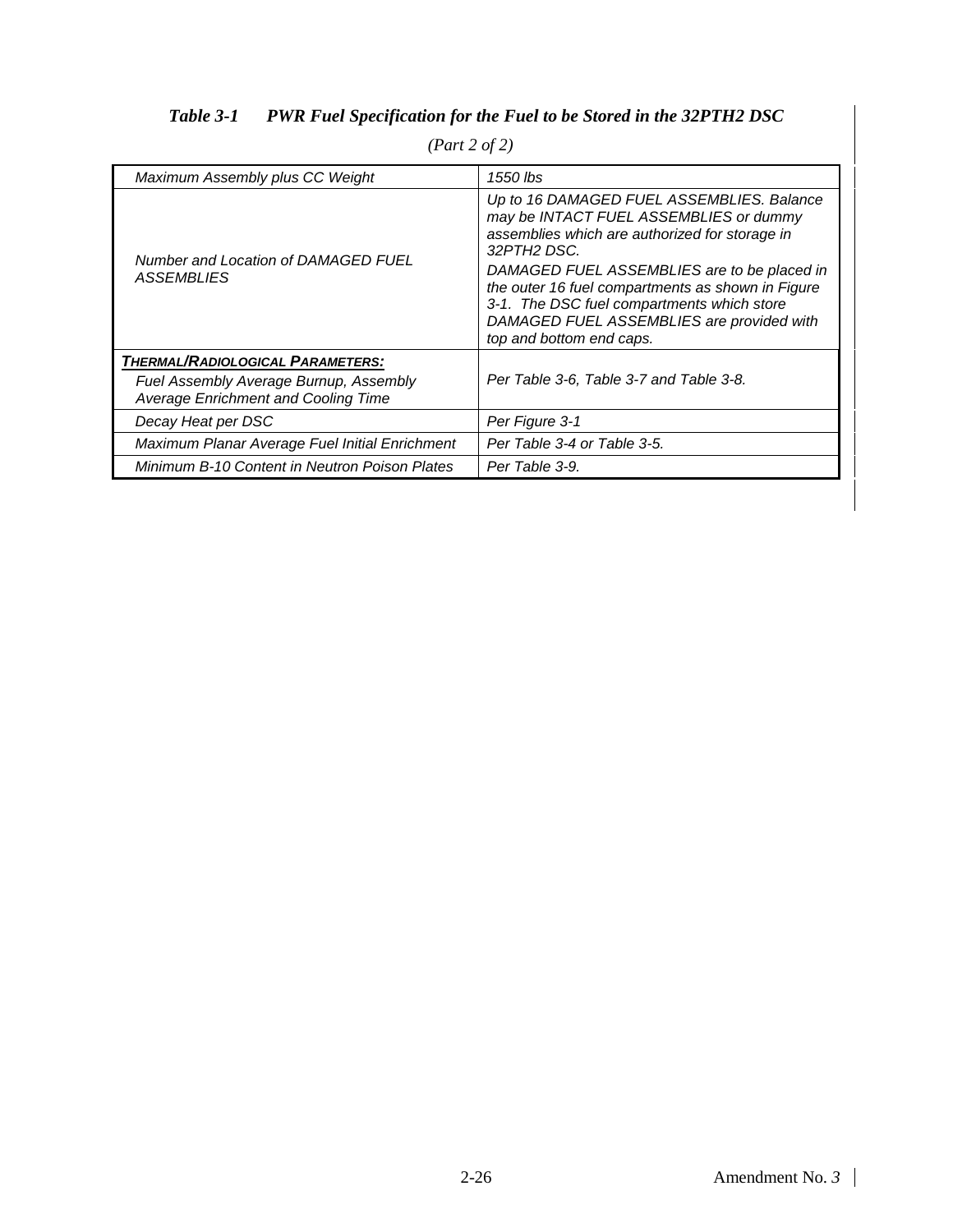#### *Table 3–2 Thermal and Radiological Characteristics for Control Components Stored in the 32PTH2 DSC*

| Parameter                                   | $CC$ Source <sup><math>(1)</math></sup> |
|---------------------------------------------|-----------------------------------------|
| Maximum Gamma Source<br>(y/sec/assembly)    | 8 74F+14                                |
| Decay Heat <sup>(2)</sup> (Watts/assembly)  | 20                                      |
| Minimum Cooling Time <sup>(3)</sup> (years) | 1 I I                                   |

*Note:*

- *(1) Up to 8 Neutron Sources and NSAs are allowed in any location within Zone 2 of Figure 3-1 except at the four corner locations.*
- *(2) The decay heat for the CCs for cooling time greater than 15 years is well within the uncertainty of the decay heat equation shown in Table 3-7.*
- *(3) The decay heat value of 20 watts per CC shall be included to determine thermal and radiological qualification of fuel assemblies for CC cooling times between 10 years and 15 years.*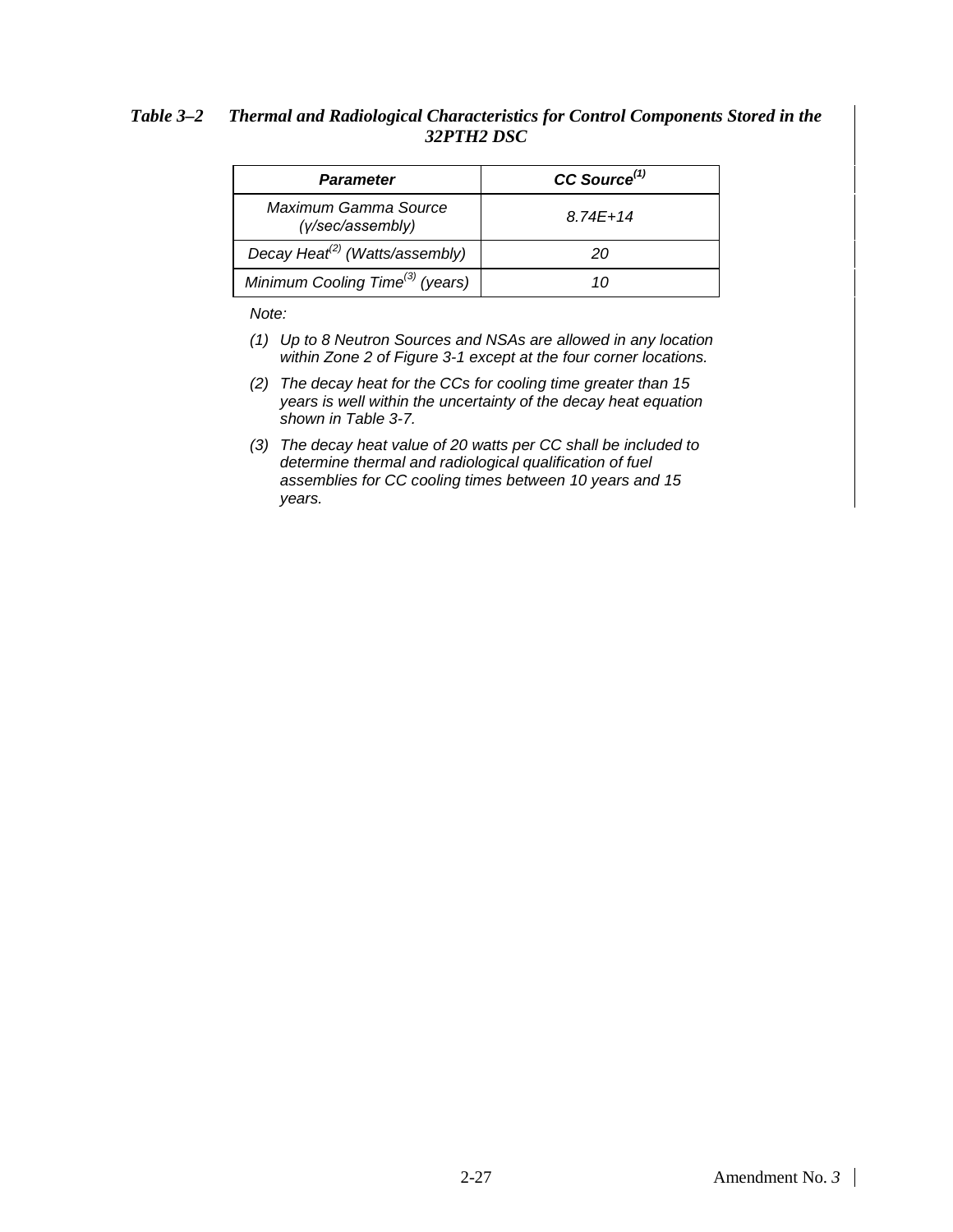| Assembly Class <sup>(3)</sup>                 | <b>CE</b><br>16x16<br>(Westinghouse)                                                                         | СE<br>16x16<br>(Areva)        |
|-----------------------------------------------|--------------------------------------------------------------------------------------------------------------|-------------------------------|
| Maximum Unirradiated<br>Length (inches) $(1)$ | 178.3                                                                                                        | 178.3                         |
| Fissile Material                              | $UO2$ or (UO <sub>2</sub> ,<br>$Er2O3$ ) or<br>$(UO_2, Gd_2O_3)$ or<br>(UO <sub>2</sub> , ZrB <sub>2</sub> ) | $UO2$ or<br>$(UO_2, Gd_2O_3)$ |
| Maximum<br>MTU/Assembly <sup>(2)</sup>        | 0.456                                                                                                        | 0.456                         |
| Maximum Number of<br><b>Fuel Rods</b>         | 236                                                                                                          | 236                           |
| Maximum Number of<br>Guide Tubes              | 5                                                                                                            | 5                             |

#### *Table 3–3 PWR Fuel Assembly Design Characteristics for the 32PTH2 DSC*

*Notes:*

*(1) Maximum Assembly and + CC Length (unirradiated)*

*(2) The maximum MTU/assembly is based on the shielding analysis. The listed value is higher than the actual.*

*(3) Reload fuel from other manufacturers with these parameters is also acceptable.*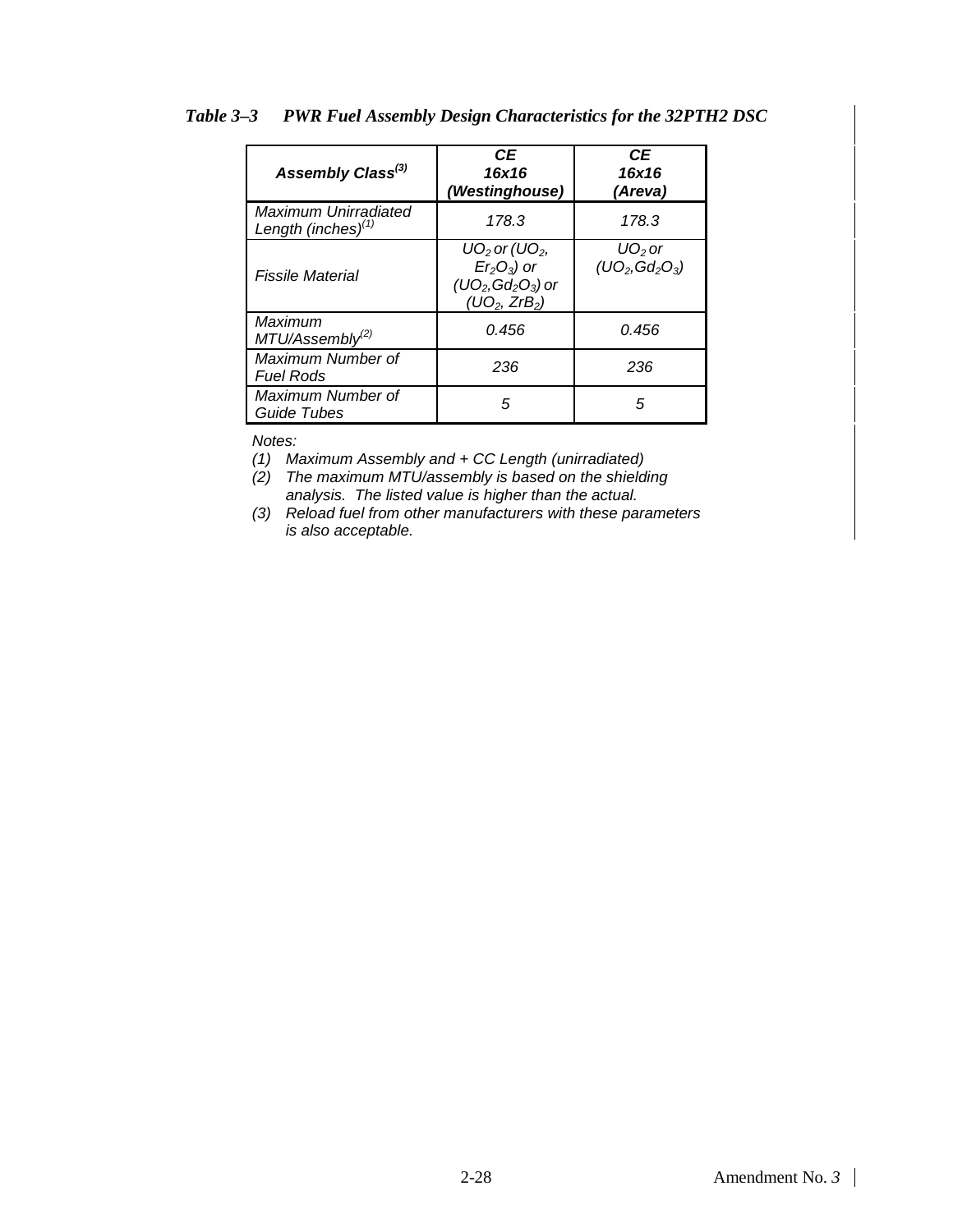#### *Table 3–4 Maximum Planar Average Initial Enrichment versus Neutron Poison Plate Requirements for the 32PTH2 DSC (INTACT FUEL ASSEMBLY)*

|                      |                                        |                   | Maximum Planar Average Initial Enrichment <sup>(2)</sup> (wt. %<br>U-235) as a Function of Basket Type (Neutron<br><b>Poison Plate Loading)</b> |                            |      |
|----------------------|----------------------------------------|-------------------|-------------------------------------------------------------------------------------------------------------------------------------------------|----------------------------|------|
| <b>Fuel Assembly</b> | <b>Minimum</b><br><b>Soluble Boron</b> |                   |                                                                                                                                                 | Basket Type <sup>(1)</sup> |      |
| <b>Class</b>         | ppm                                    |                   | в                                                                                                                                               |                            |      |
| CE 16x16             | 2600                                   | With CC           | 4.75                                                                                                                                            | 4.95                       | 5.00 |
|                      | 2600                                   | <b>Without CC</b> | 4.80                                                                                                                                            | 5.00                       | 5.00 |

*Notes:* 

- *(1) The neutron poison plate loading requirements as a function of Basket Type are per Table 3-9.*
- *(2) The maximum planar average initial enrichments are design nominal values. For the maximum planar average initial enrichment of 5.00 wt. % U-235, the criticality analysis is actually performed using 5.05 or 5.10 wt. % U-235.*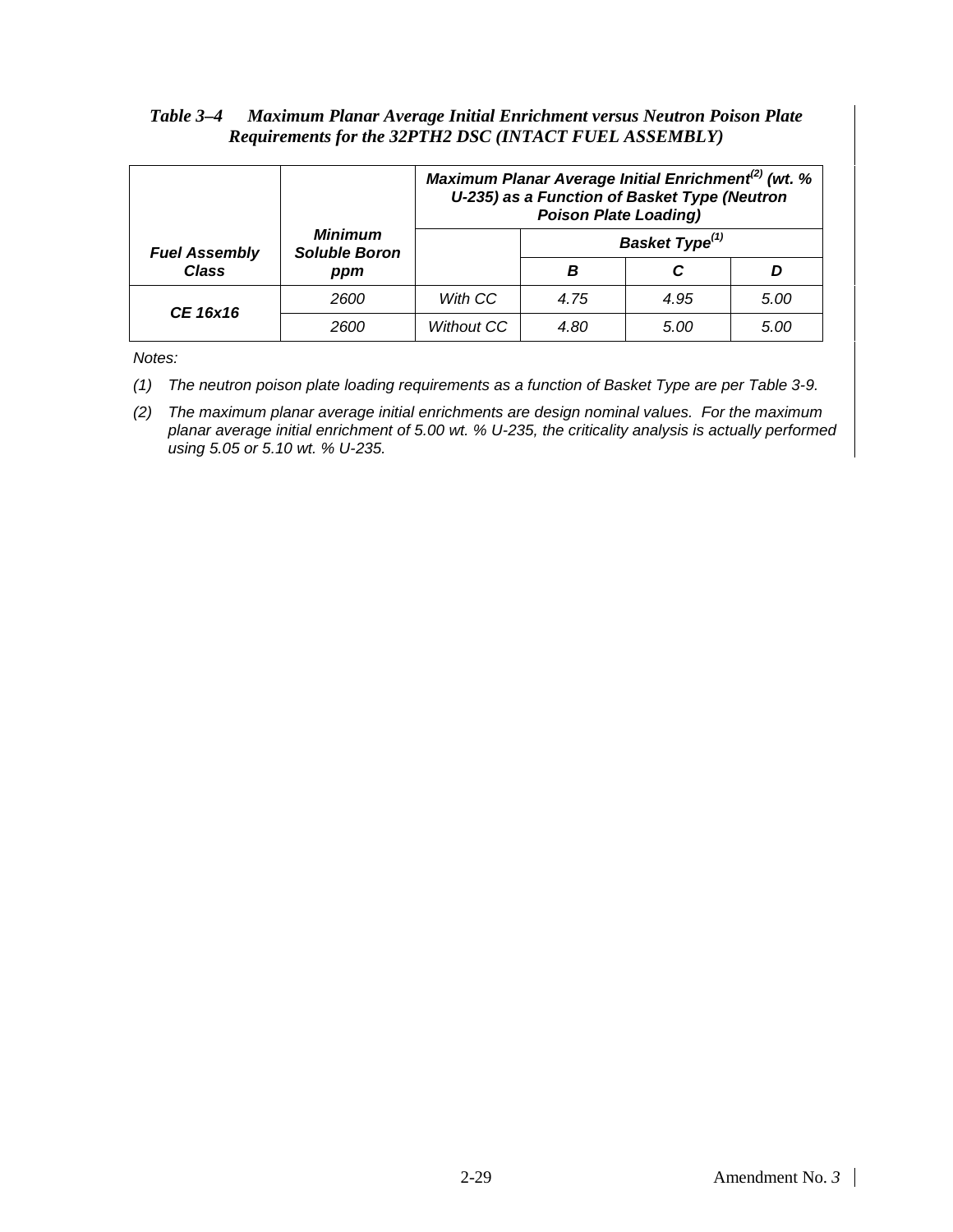#### *Table 3–5 Maximum Planar Average Initial Enrichment versus Neutron Poison Plate Requirements for the 32PTH2 DSC (DAMAGED FUEL ASSEMBLY)*

|                      |                                        |                   | <b>Poison Plate Loading)</b> | Maximum Planar Average Initial Enrichment <sup>(2)</sup> (wt. %<br>U-235) as a Function of Basket Type (Neutron |      |
|----------------------|----------------------------------------|-------------------|------------------------------|-----------------------------------------------------------------------------------------------------------------|------|
| <b>Fuel Assembly</b> | <b>Minimum</b><br><b>Soluble Boron</b> |                   |                              | Basket Type <sup>(1)</sup>                                                                                      |      |
| <b>Class</b>         | ppm                                    |                   | в                            |                                                                                                                 |      |
| CE 16x16             | 2600                                   | With CC           | 4.45                         | 4.60                                                                                                            | 4.90 |
|                      | 2600                                   | <b>Without CC</b> | 4.50                         | 4.70                                                                                                            | 5.00 |

*Notes:* 

- *(1) The neutron poison plate loading requirements as a function of Basket Type are per Table 3-9.*
- *(2) The maximum planar average initial enrichments are design nominal values.*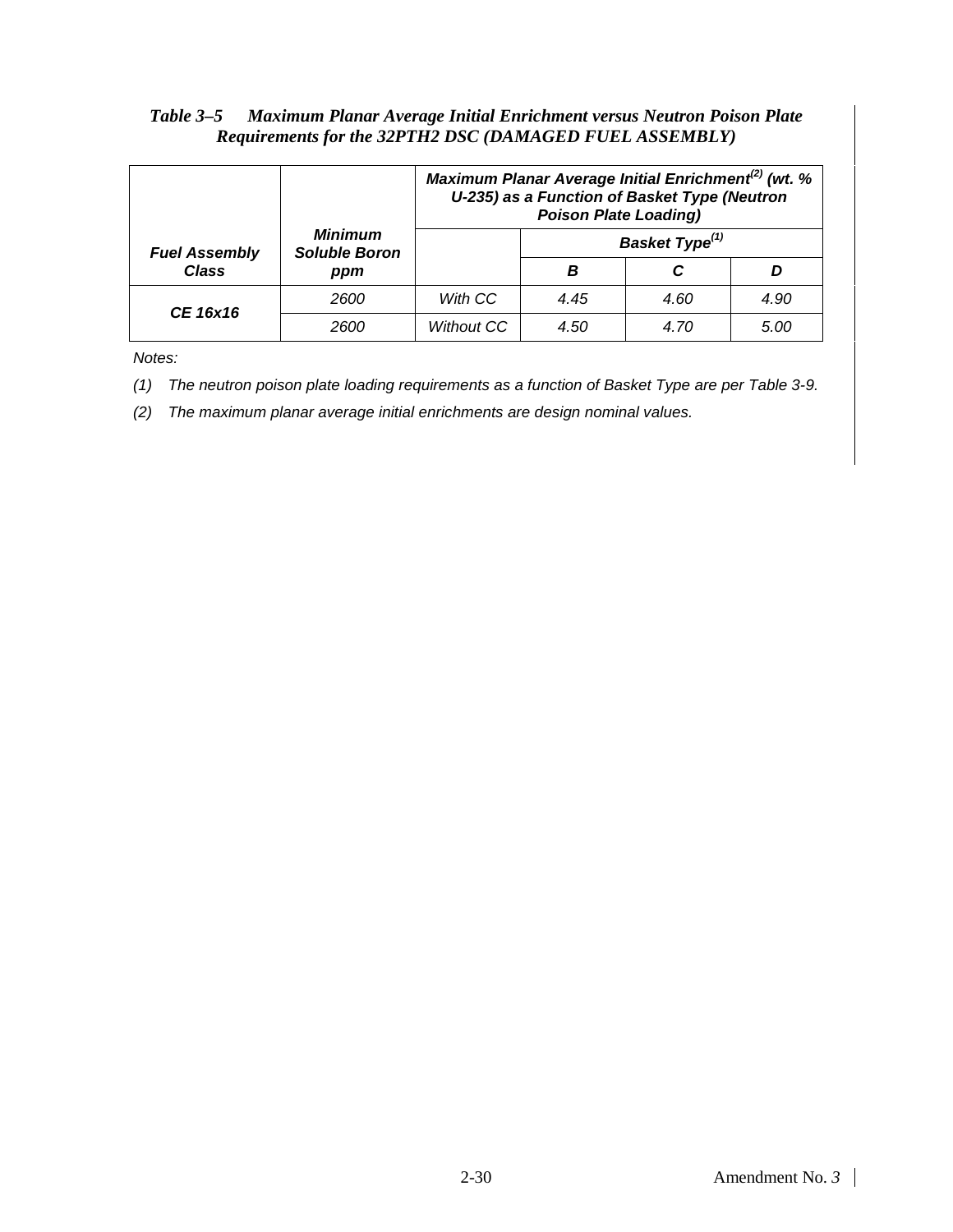

### *Table 3–6 Allowable Fuel Assembly Burnup and Enrichment Combinations for the 32PTH2 DSC*

*Notes:*

- •*Burnup = Assembly Average burnup.*
- • *Fuel Assemblies with a burnup and enrichment combination that is encompassed by the "Analyzed Region 1" or the "Analyzed Region 2" of Table 3–6 are qualified from a radiological standpoint.*
- • *See additional notes provided for Table 3–7 regarding the thermal qualification of fuel assemblies for the 32PTH2 DSC.*
- • *Fuel Assemblies with an average initial enrichment less than 0.7 wt. % U-235 (or less than the minimum analyzed enrichment provided above for each burnup) or greater than 5.00 wt. % U-235 are unacceptable for storage.*
- • *Fuel Assemblies with an average initial enrichment between 0.7 wt. % U-235 and 1.7 wt. % U-235 are acceptable for storage provided the burnup is less than or equal to 15 GWd/MTU.*
- *Fuel Assemblies with a burnup greater than 62.5 GWd/MTU are unacceptable for storage.*
- *Fuel Assemblies with a burnup less than 10 GWd/MTU are acceptable for storage after 5.0 years cooling.*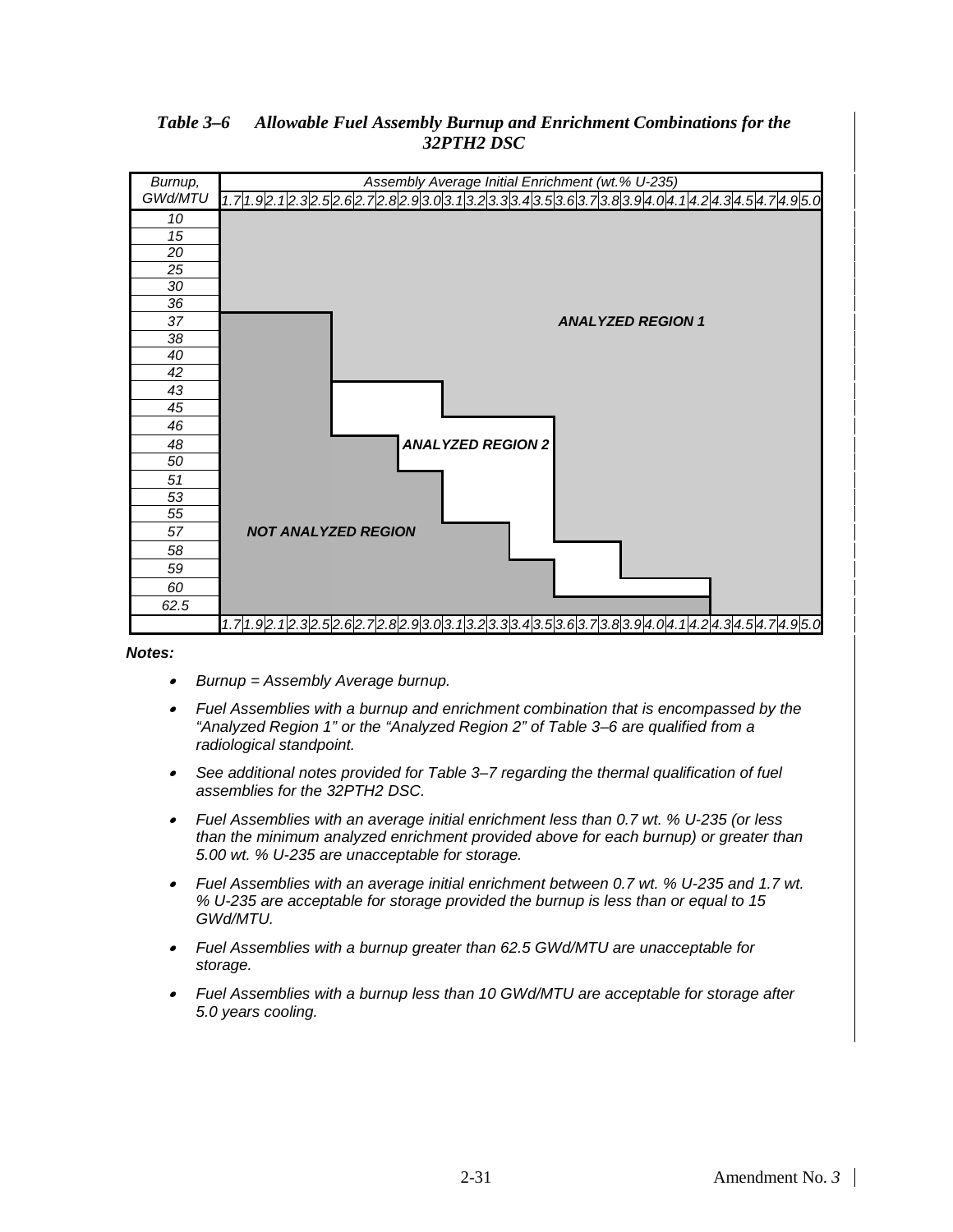#### *The Fuel Assembly Decay Heat (DH) in watts is expressed as:*

*F1 = [55.4\*X1 + 226\*ln(X2) + 0.691\*X1<sup>2</sup> + 63.4\*ln(X2)<sup>2</sup> - 19.7\*X1\*ln(X2)] – 55.1 DH = F1\*[1.75\*Exp(-0.483\*X3) + 0.310\*Exp(-0.022\*X3)]*

*Where,*

- *F1 Intermediate Function*
- *X1 Fuel Assembly Average Burnup in GWd/MTU,*
- *X2 Fuel Assembly Average Initial Enrichment in wt. % U-235 (1.7 < X2 < 5.00)*
- *X3 Fuel Assembly Cooling Time in Years (minimum 5.0 Years)*

#### *Notes for the use of Decay Heat Equation (DHE) of Table 3-7 (Part 1 of 2):*

- • *Licensee is responsible for ensuring that uncertainties in fuel enrichment are accounted for by rounding the enrichment DOWN.*
- • *Licensee is responsible for ensuring that uncertainties in fuel burnup are correctly accounted for by rounding the burnup UP.*
- • *For cooling times between 5.0 and 6.0 years, increase the calculated decay heat by 6% to account for methodology uncertainty; for cooling times greater than 6.0 years, increase the calculated decay heat by 3% to account for methodology uncertainty. Round the calculated decay heat UP to within 5 watts.*
- • *When RECONSTITUTED FUEL ASSEMBLIES with stainless steel rods per Option 2 in Table 3–1 are loaded, the decay heat is calculated with X3 = (Cooling Time – ΔT) where ΔT is the additional cooling time (years) which is a function of assembly average burnup and cobalt content and is obtained from Table 3-8. These fuel assemblies are qualified if X3 is greater than 5.0 years. Further, this calculated decay heat shall be employed to determine the applicable HLZC shown in Figure 3-1.*
- • *The calculated decay heat (including all applicable uncertainties) without additional cooling time shall be employed to determine the total heat load of the DSC as shown in Figure 3-1.*
- • *Any fuel assembly that is qualified from a thermal standpoint is also qualified from a radiological standpoint.*
- • *Fuel Assemblies with a burnup and enrichment combination that is encompassed by the "Analyzed Region 1" of Table 3-6 are qualified from a radiological standpoint without any additional restrictions.*
- • *The decay heat of fuel assemblies with assembly average initial enrichment between 0.7 wt. % U-235 and 1.7 wt. % U-235 as a function of burnup and cooling time is shown below:*

|                  | Decay Heat (Watts) |          |  |
|------------------|--------------------|----------|--|
| Burnup (GWd/MTU) | 5 years            | 10 years |  |
| 10               | 310                | 170      |  |
| 15               | 550                | 310      |  |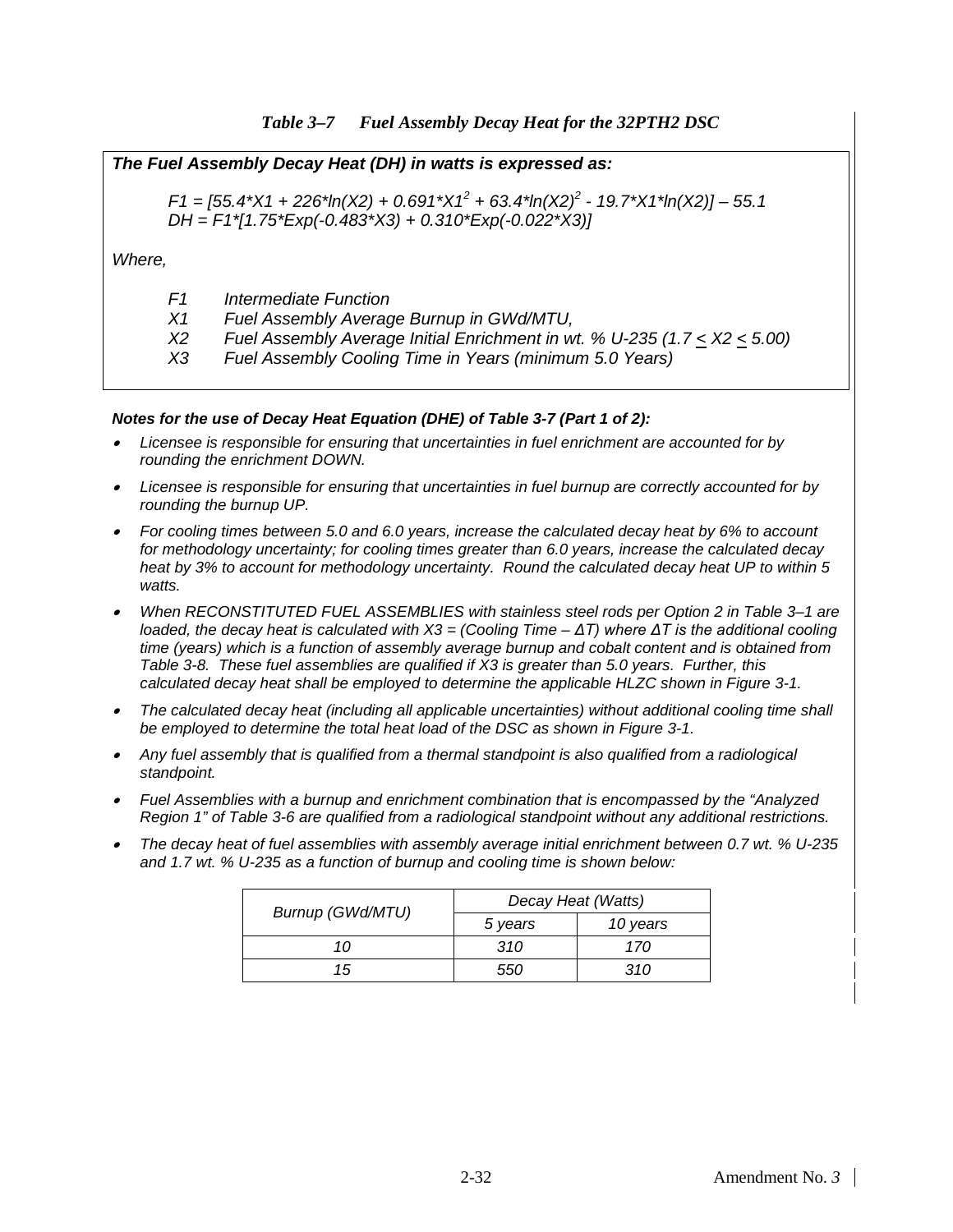#### **Notes for the use of Decay Heat Equation (DHE) of** *Table 3-7* **(Part 2 of 2):**

- • *The following methodology shall be employed to qualify fuel assemblies with burnup and enrichment combinations that fall in the "Analyzed Region 2" of Table 3-6.* 
	- *o The minimum cooling time shall be greater than 12.0 years.*
	- *o An additional decay heat uncertainty of 2% shall be utilized.*
- • *Example #1: The qualification of a fuel assembly with an assembly average initial enrichment of 3.75 wt. % U-235, a burnup of 52.4 GWd/MTU and a cooling time of 12.1 years with no control components or reconstituted rods is described below:* 
	- *o The decay heat calculated from the DHE using X1 = 52.4, X2 = 3.75 and X3 = 12.1 with a calculational uncertainty of 3% is 947 watts.*
	- *o This fuel assembly can be loaded in Zone 2 and Zone 3 of all HLZCs. Further, this fuel assembly can also be loaded in Zone 1 under HLZC #3 only as described in Figure 3–1.*
- • *Example #2: The qualification of a fuel assembly with an assembly average initial enrichment of 3.75 wt. % U-235, a burnup of 52.4 GWd/MTU and a cooling time of 12.1 years with irradiated stainless steel reconstituted rods per Option 2 of Table 3-1 is described below:* 
	- *o The decay heat calculated from the DHE using X1 = 52.4, X2 = 3.75 and X3 = 12.1 with a calculational uncertainty of 3% is 947 watts.*
	- *o The additional cooling time penalty for a cobalt content of 2000 ppm in the Rods from Table 3–8 is 4.5 years.*
	- *o The decay heat calculated from the DHE using X1 = 52.4, X2 = 3.75 and X3 = 7.6 with a calculational uncertainty of 3% is 1198 watts.*
	- *o This fuel assembly can only be loaded in Zone 2 positions in HLZC #1 and HLZC #2, as described in Figure 3-1.*
- • *Example #3: The qualification of a fuel assembly with an assembly average initial enrichment of 3.75 wt. % U-235, a burnup of 58.7 GWd/MTU and a cooling time of 12.1 years with no control components or reconstituted rods is described below:* 
	- *o This assembly is in the "Analyzed Region 2" region, and has a minimum cooling time greater than 12 years.*
	- *o The decay heat calculated from the DHE using X1 = 58.7, X2 = 3.75 and X3 = 12.1 with a calculational uncertainty of 5% (3% + 2%) is 1136 watts.*
	- *o This fuel assembly can only be loaded in Zone 2 positions in HLZC #1 and HLZC #2, as described in Figure 3-1.*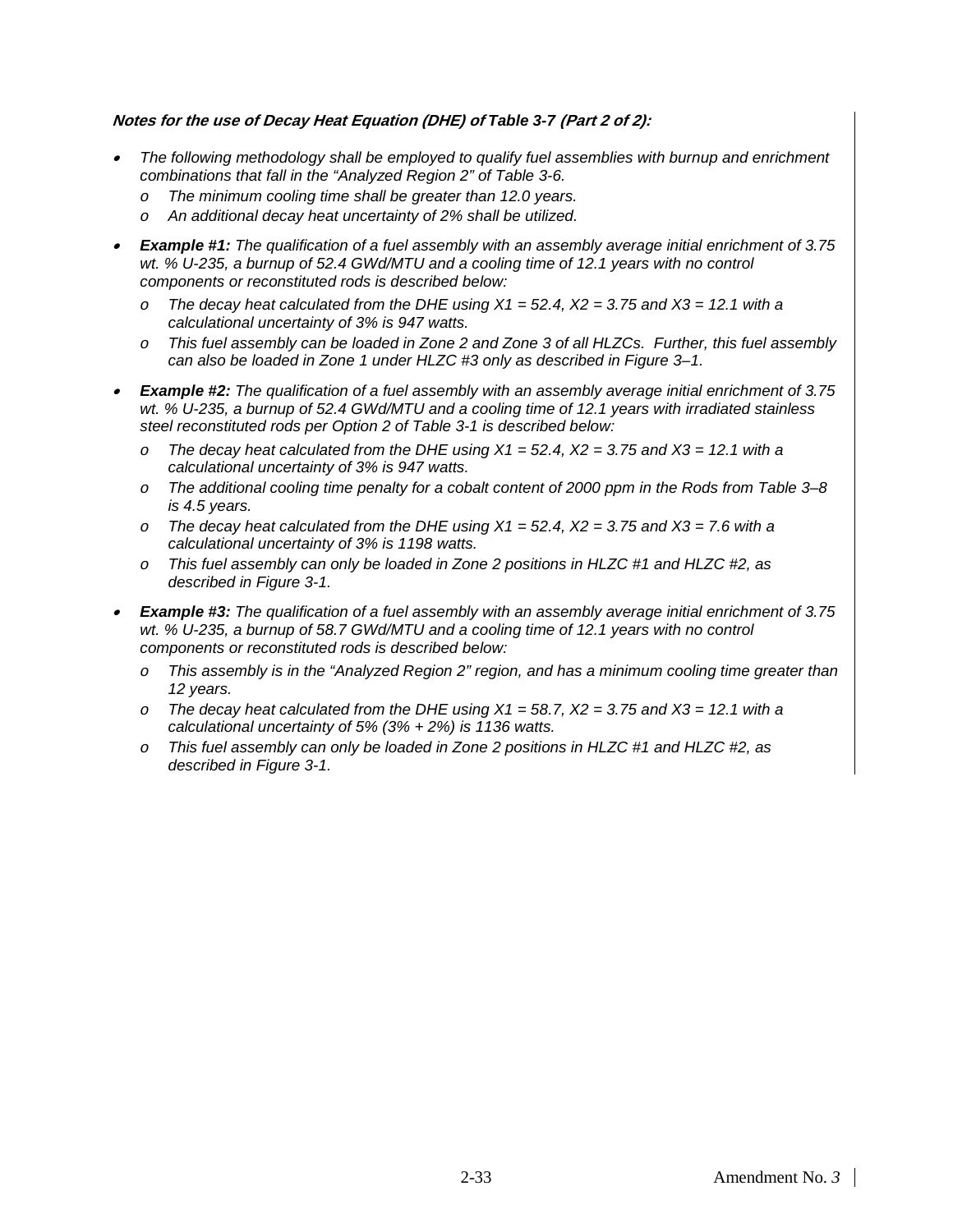| <b>Burnup</b> | Additional Cooling Time (Years) as a Function of<br><b>Cobalt Content in Stainless Steel Rods</b> |                                                   |  |
|---------------|---------------------------------------------------------------------------------------------------|---------------------------------------------------|--|
| (GWd/MTU)     | Cobalt Content ≤800 ppm                                                                           | $\overline{800}$ > Cobalt Content $\leq$ 2000 ppm |  |
| 17            | 0                                                                                                 | 0                                                 |  |
| 18            | 0                                                                                                 | 0.5                                               |  |
| 19            | 0                                                                                                 | 1.0                                               |  |
| 20            | 0                                                                                                 | 1.5                                               |  |
| 21            | 0                                                                                                 | 2.0                                               |  |
| 22            | 0                                                                                                 | 2.5                                               |  |
| 23            | 0                                                                                                 | 3.0                                               |  |
| 24            | 0                                                                                                 | 3.5                                               |  |
| 25            | 0.5                                                                                               | 3.5                                               |  |
| 26            | 1.0                                                                                               | 4.0                                               |  |
| 27            | 1.5                                                                                               | 4.5                                               |  |
| 28            | 2.0                                                                                               | 5.0                                               |  |
| 29            | 2.0                                                                                               | 5.5                                               |  |
| 30            | 2.5                                                                                               | 5.5                                               |  |
| 45            | 3.0                                                                                               | 6.0                                               |  |
| 46            | 2.5                                                                                               | 5.5                                               |  |
| 47            | 2.0                                                                                               | 5.0                                               |  |
| 50            | 2.0                                                                                               | 4.5                                               |  |
| 51            | 1.5                                                                                               | 4.5                                               |  |
| 53            | 1.5                                                                                               | 4.5                                               |  |
| 54            | 1.0                                                                                               | 4.0                                               |  |
| 55            | 1.0                                                                                               | 4.0                                               |  |
| 56            | 0.5                                                                                               | 3.5                                               |  |
| 57            | 0.5                                                                                               | 3.5                                               |  |
| 58            | 0.5                                                                                               | 3.0                                               |  |
| 59            | 0.5                                                                                               | 3.0                                               |  |
| 60            | 0                                                                                                 | 2.5                                               |  |
| 62.5          | 0                                                                                                 | 2.5                                               |  |

*Table 3-8 Additional Cooling Times (ΔT) in Years for RECONSTITUTED FUEL ASSEMBLIES with up to 7 Fuel Rods Reconstituted with Irradiated Stainless Steel Rods (Option 2)*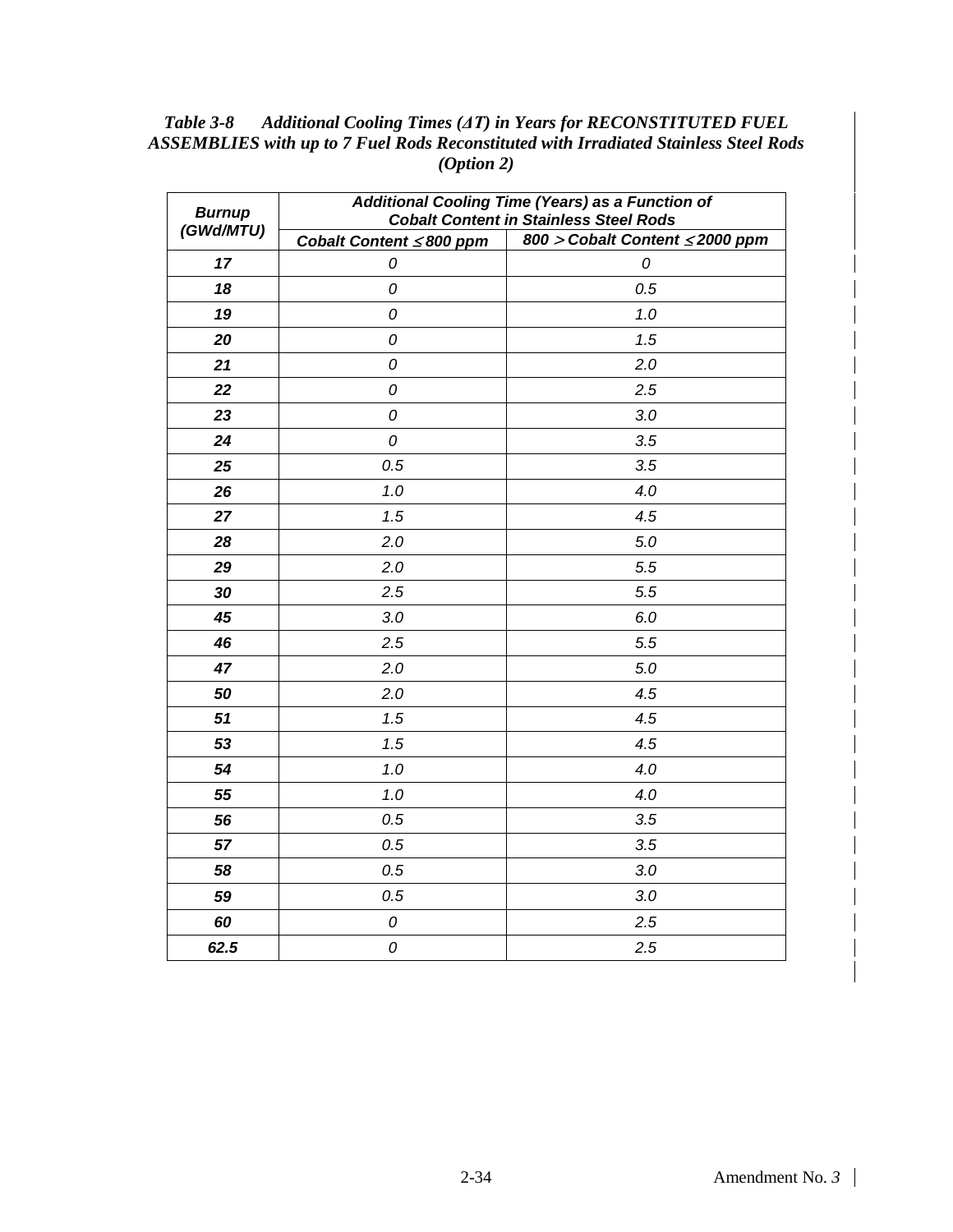| 32PTH2 DSC<br><b>Basket Type</b> | <b>Minimum B-10 Areal</b><br>Density for MMC <sup>(1)</sup><br>(gm/cm <sup>2</sup> ) |
|----------------------------------|--------------------------------------------------------------------------------------|
|                                  | 0.015                                                                                |
|                                  | 0.020                                                                                |
|                                  | 0.032                                                                                |

*Table 3–9 B-10 Specification for the 32PTH2 DSC Neutron Poison Plates*

*Note:*

*(1) MMC = Metal Matrix Composite*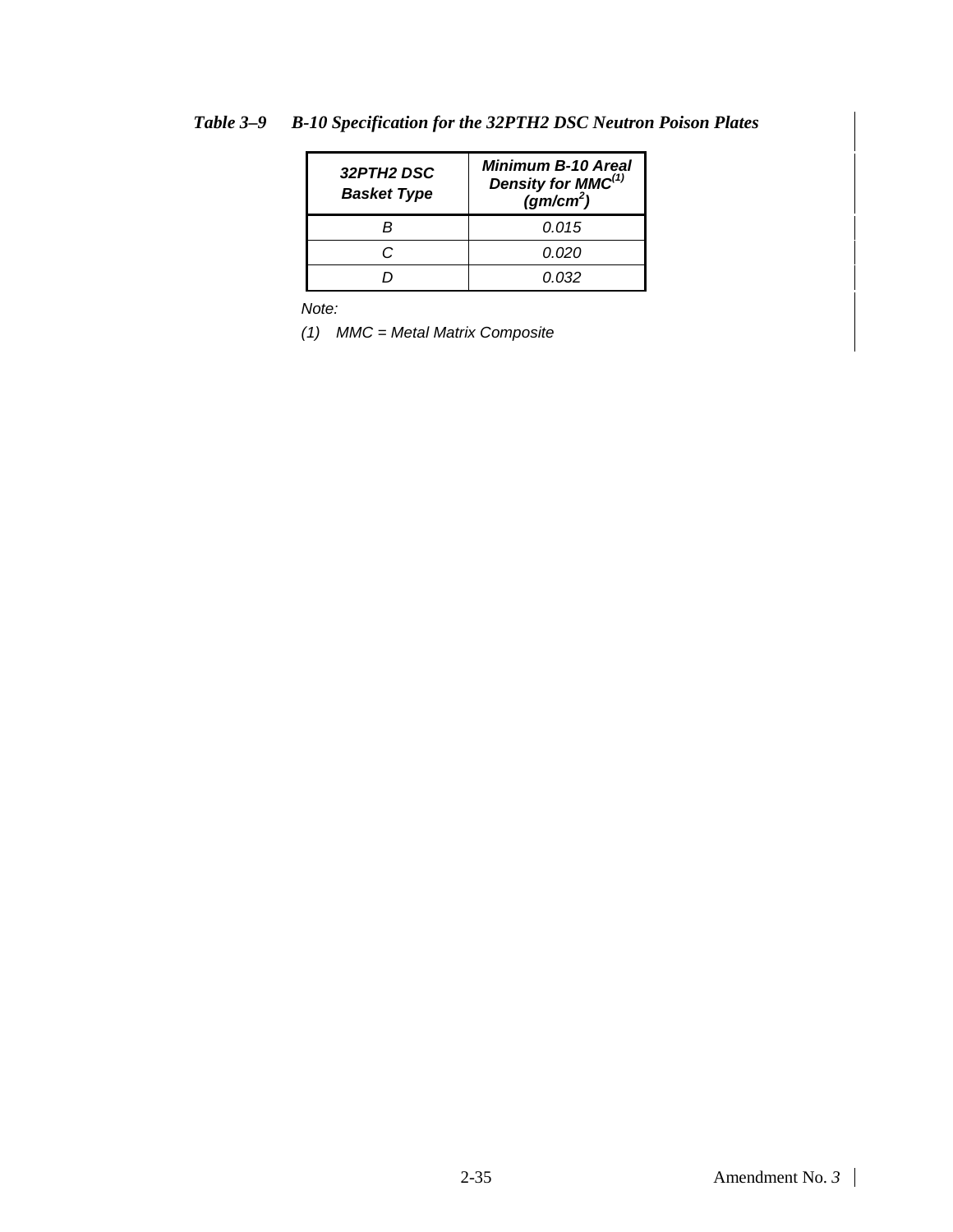|        | Zone 3 | Zone 3 | Zone 3 | Zone 3 |        |
|--------|--------|--------|--------|--------|--------|
| Zone 3 | Zone 2 | Zone 2 | Zone 2 | Zone 2 | Zone 3 |
| Zone 3 | Zone 2 | Zone 1 | Zone 1 | Zone 2 | Zone 3 |
| Zone 3 | Zone 2 | Zone 1 | Zone 1 | Zone 2 | Zone 3 |
| Zone 3 | Zone 2 | Zone 2 | Zone 2 | Zone 2 | Zone 3 |
|        | Zone 3 | Zone 3 | Zone 3 | Zone 3 |        |

| <b>Number of Fuel</b><br><b>Assemblies</b> | Zone 1                                                                  | 12<br>Zone $2^{(2)}$                                             | 16<br>Zone $3^{(1)}$                                                    |                                           |
|--------------------------------------------|-------------------------------------------------------------------------|------------------------------------------------------------------|-------------------------------------------------------------------------|-------------------------------------------|
| <b>HLZC#</b>                               | <b>Maximum Decay</b><br><b>Heat/Fuel</b><br>Assembly $^{(3)}$ ,<br>[kW] | <b>Maximum Decay</b><br>Heat/Fuel<br>Assembly $^{(3)}$ ,<br>[kW] | <b>Maximum Decay</b><br><b>Heat/Fuel</b><br>Assembly $^{(3)}$ ,<br>[kW] | <b>Maximum Decay</b><br>Heat/DSC,<br>[kW] |
|                                            | 0.8                                                                     | 1.5                                                              | 1.0                                                                     | 37.2                                      |
|                                            | 0.9                                                                     | 1.3                                                              | 1.0                                                                     | 35.2                                      |
|                                            | 1.0                                                                     | 1.0                                                              | 1.0                                                                     | 32.0                                      |
|                                            | 0.8                                                                     |                                                                  |                                                                         | 31.2                                      |

- *Note 1: Damaged fuel assemblies, up to 16 damaged (balance intact), shall be placed in Zone 3 only.*
- *Note 2: Zone 2 is for placement of up to 8 RECONSTITUTED FUEL ASSEMBLIES with irradiated stainless steel rods when stored in the Option 1 configuration (the four corner locations of Zone 2 are not allowed for storage of such assemblies). The Option 2 configuration for storage of up to 32 RECONSTITUTED FUEL ASSEMBLIES with irradiated stainless steel rods does not have any restriction on placement of fuel assemblies within the DSC. Option 1 and Option 2 are defined in Table 3-1.*
- *Note 3: Decay heat per fuel assembly shall be determined per Table 3-7.*

#### *Figure 3–1 Heat Load Zoning Configurations for the 32PTH2 DSC*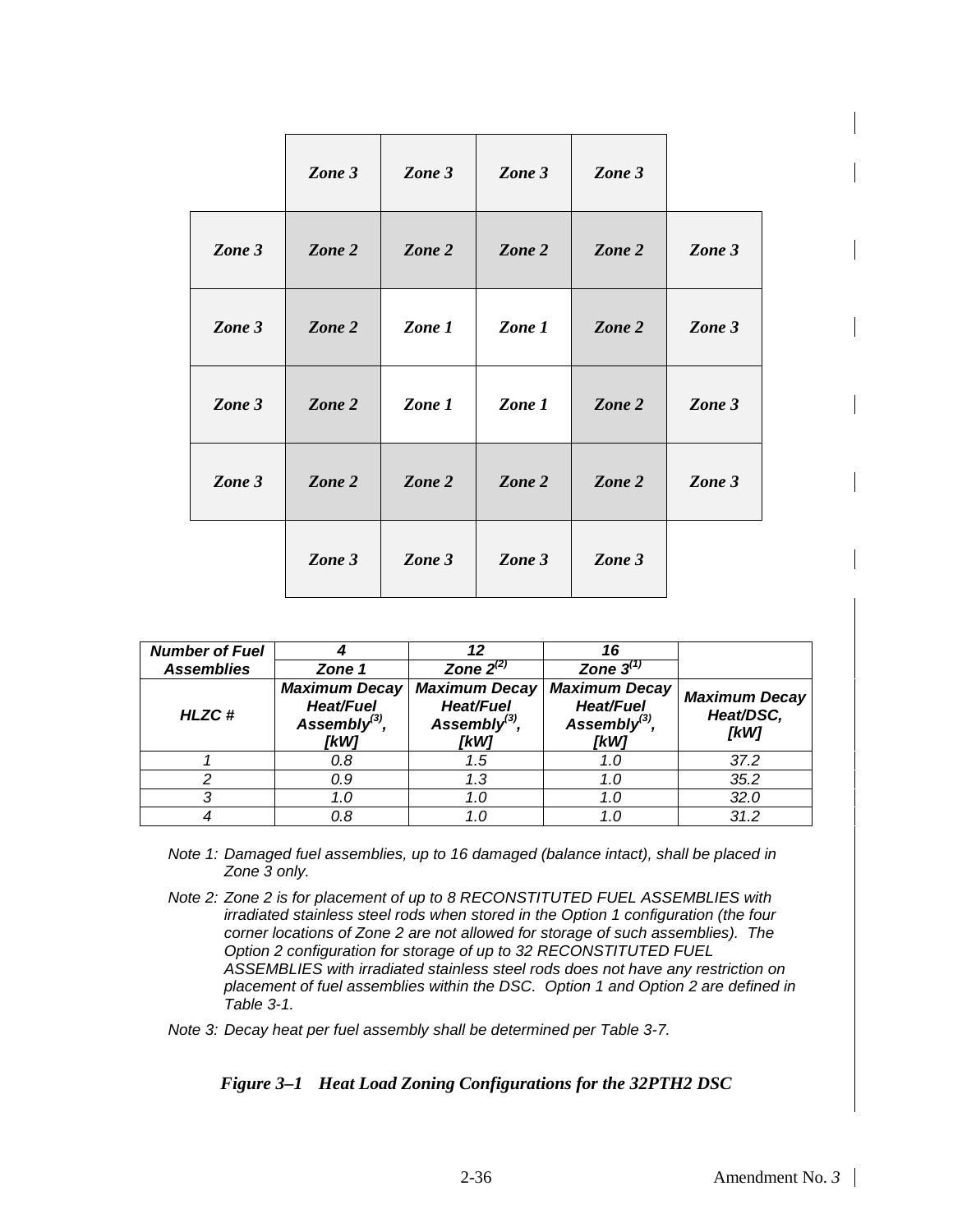| 3.0<br>Limiting Condition for Operation (LCO) and Surveillance Requirement (SR) Applicability |                                                                                                                                                                                                                                                                                                                                                                                                                                                                                                    |  |
|-----------------------------------------------------------------------------------------------|----------------------------------------------------------------------------------------------------------------------------------------------------------------------------------------------------------------------------------------------------------------------------------------------------------------------------------------------------------------------------------------------------------------------------------------------------------------------------------------------------|--|
| LCO 3.0.1                                                                                     | LCOs shall be met during specified conditions in the Applicability,<br>except as provided in LCO 3.0.2.                                                                                                                                                                                                                                                                                                                                                                                            |  |
| LCO 3.0.2                                                                                     | Upon discovery of a failure to meet an LCO, the Required Actions of<br>the associated Conditions shall be met, except as provided in LCO<br>3.0.5.                                                                                                                                                                                                                                                                                                                                                 |  |
|                                                                                               | If the LCO is met or is no longer applicable prior to expiration of the<br>specified Completion Time(s), completion of the Required Action(s) is<br>not required, unless otherwise stated.                                                                                                                                                                                                                                                                                                         |  |
| $LCO$ 3.0.3                                                                                   | Not applicable to a spent fuel storage cask.                                                                                                                                                                                                                                                                                                                                                                                                                                                       |  |
| LCO 3.0.4                                                                                     | When an LCO is not met, entry into a specified condition in the<br>Applicability shall not be made except when the associated ACTIONS<br>to be entered permit continued operation in the specified condition in<br>the Applicability for an unlimited period of time. This Specification<br>shall not prevent changes in specified conditions in the Applicability<br>that are required to comply with ACTIONS, or that are related to the<br>unloading of a 24PT1-DSC or 24PT4-DSC or 32PTH2 DSC. |  |
|                                                                                               | Exceptions to this Specification are stated in the individual<br>Specifications. These exceptions allow entry into specified conditions<br>in the Applicability when the associated ACTIONS to be entered<br>allow operation in the specified condition in the Applicability only for<br>a limited period of time.                                                                                                                                                                                 |  |
| LCO 3.0.5                                                                                     | Not applicable to a spent fuel storage cask.                                                                                                                                                                                                                                                                                                                                                                                                                                                       |  |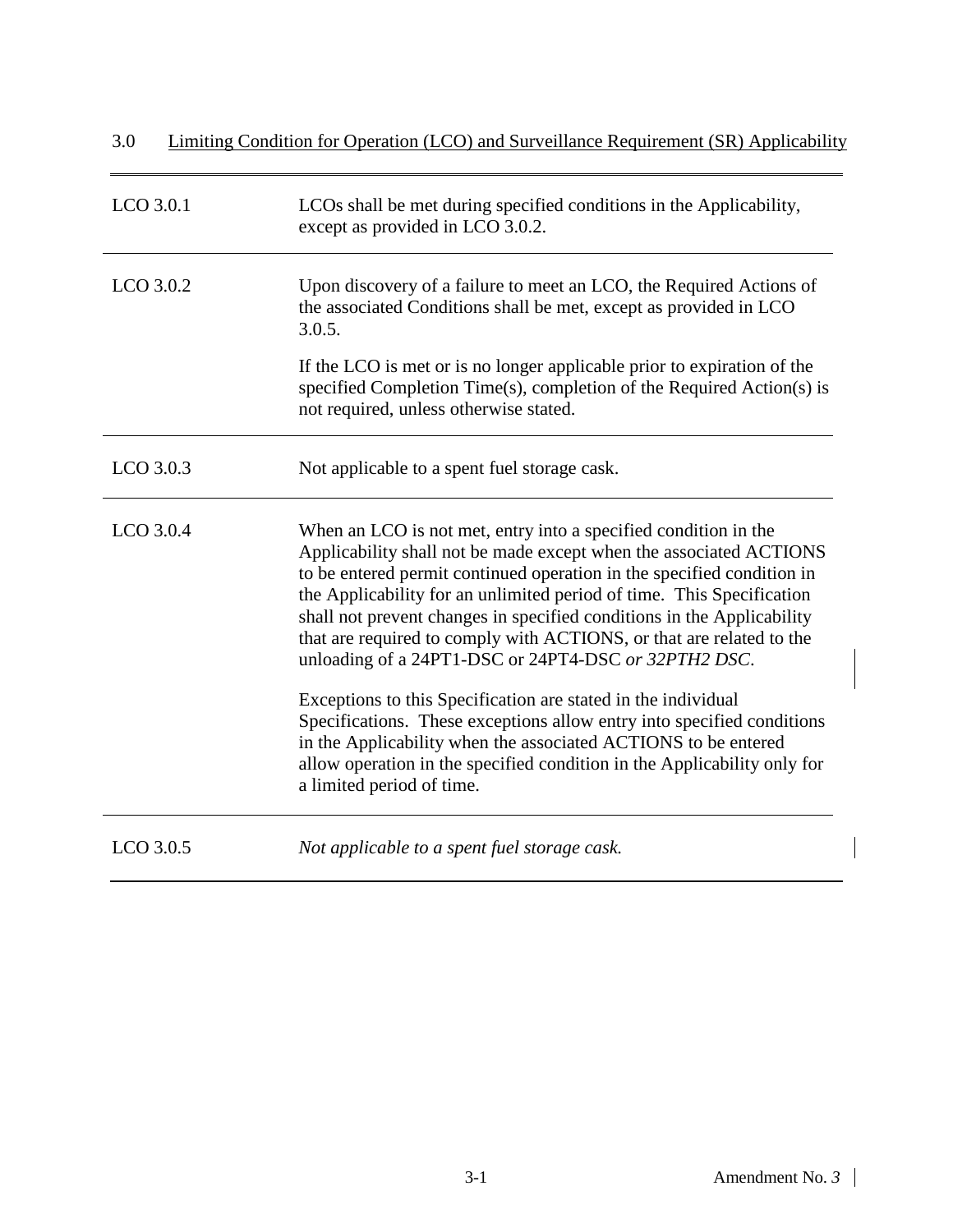| SR 3.0.1 | SRs shall be met during the specified conditions in the Applicability<br>for individual LCOs, unless otherwise stated in the SR. Failure to<br>meet a Surveillance, whether such failure is experienced during the<br>performance of the Surveillance or between performances of the<br>Surveillance, shall be failure to meet the LCO. Failure to perform a<br>Surveillance within the specified Frequency shall be failure to meet<br>the LCO except as provided in SR 3.0.3. Surveillances do not have to<br>be performed on equipment or variables outside specified limits. |
|----------|----------------------------------------------------------------------------------------------------------------------------------------------------------------------------------------------------------------------------------------------------------------------------------------------------------------------------------------------------------------------------------------------------------------------------------------------------------------------------------------------------------------------------------------------------------------------------------|
| SR 3.0.2 | The specified Frequency for each SR is met if the Surveillance is<br>performed within 1.25 times the interval specified in the Frequency, as<br>measured from the previous performance or as measured from the time a<br>specified condition of the Frequency is met.                                                                                                                                                                                                                                                                                                            |
|          | For Frequencies specified as "once," the above interval extension does<br>not apply. If a Completion Time requires periodic performance on a<br>"once per" basis, the above Frequency extension applies to each<br>performance after the initial performance.                                                                                                                                                                                                                                                                                                                    |
|          | Exceptions to this Specification are stated in the individual<br>Specifications.                                                                                                                                                                                                                                                                                                                                                                                                                                                                                                 |
| SR 3.0.3 | If it is discovered that a Surveillance was not performed within its                                                                                                                                                                                                                                                                                                                                                                                                                                                                                                             |
|          | specified Frequency, then compliance with the requirement to declare the<br>LCO not met may be delayed, from the time of discovery, up to 24 hours<br>or up to the limit of the specified Frequency, whichever is less. This<br>delay period is permitted to allow performance of the Surveillance.                                                                                                                                                                                                                                                                              |
|          | If the Surveillance is not performed within the delay period, the LCO<br>must immediately be declared not met, and the applicable Condition(s)<br>must be entered.                                                                                                                                                                                                                                                                                                                                                                                                               |
|          | When the Surveillance is performed within the delay period and the<br>Surveillance is not met, the LCO must immediately be declared not<br>met, and the applicable Condition(s) must be entered.                                                                                                                                                                                                                                                                                                                                                                                 |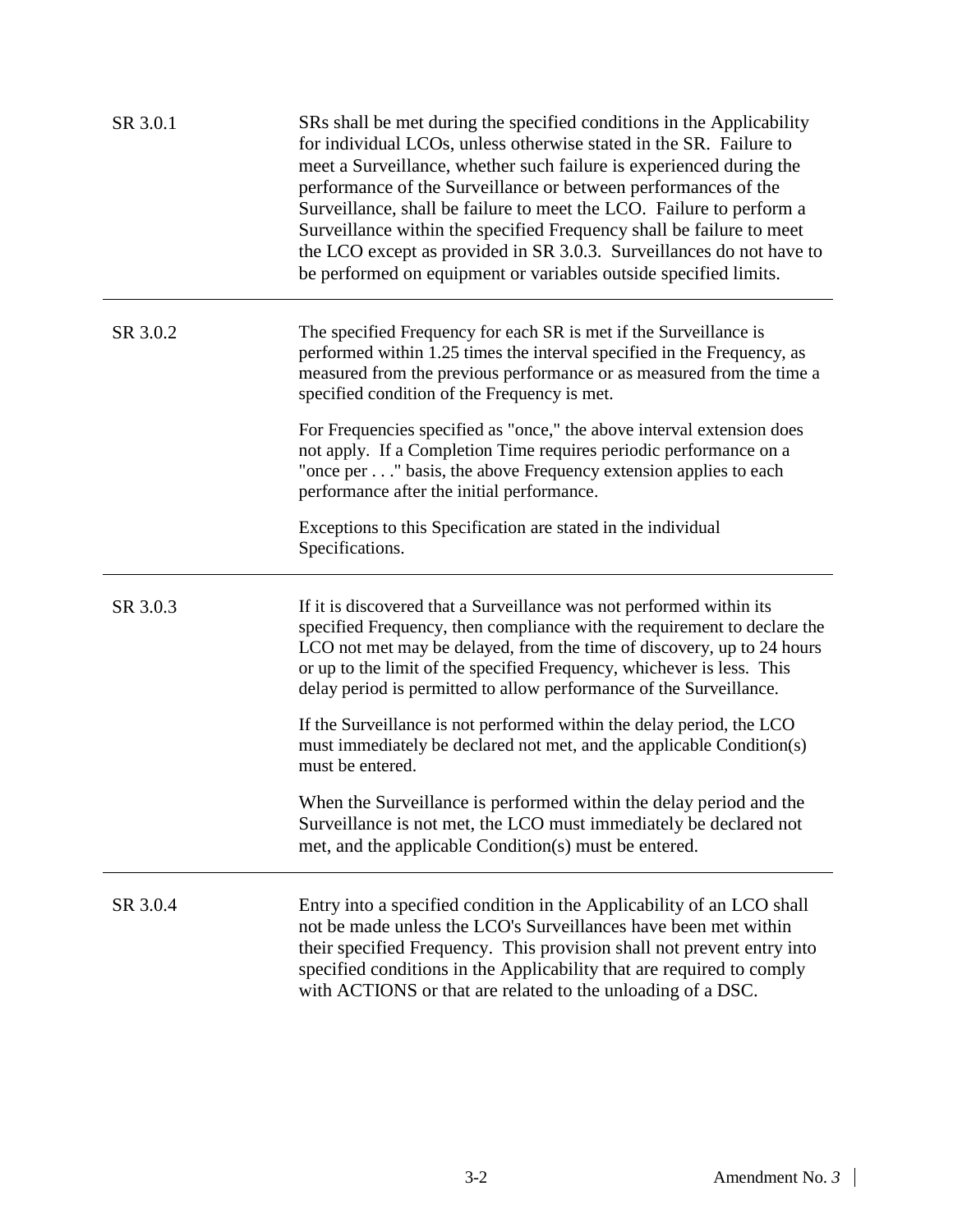#### 3.1 DSC Integrity

#### 3.1.1.a 24PT1-DSC Vacuum Drying Time (Duration) and Pressure

LCO 3.1.1.a Duration: Vacuum Drying of the 24PT1-DSC shall be achieved with the following time durations after the start of bulk water removal (blowdown):

| <b>Heat Load (kW)</b> | Time Limit |
|-----------------------|------------|
| kW < 12               | No limit   |
| 12 < kW < 13          | 71 Hours   |
| 13 < kW < 14          | 54 Hours   |

Pressure: The 24PT1-DSC vacuum drying pressure shall be sustained at or below 3 Torr (3 mm Hg) absolute for a period of at least 30 minutes following stepped evacuation.

#### APPLICABILITY: During LOADING OPERATIONS.

### ACTIONS

------------------------------------- NOTE---------------------------------------

*This specification is applicable to all 24PT1-DSCs.*

-------------------------------------------------------------------------------------

| <b>CONDITION</b>                                                                                                                                                        | <b>REQUIRED ACTION</b>                                                                                    | <b>COMPLETION TIME</b> |
|-------------------------------------------------------------------------------------------------------------------------------------------------------------------------|-----------------------------------------------------------------------------------------------------------|------------------------|
| A. 24PT1-DSC vacuum drying<br>pressure limit not met within 47<br>hours for a DSC with heat load<br>greater than 12 kW and $\leq$ 13 kW<br>or within 30 hours for a DSC | Establish helium<br>A.1<br>pressure of at least 1 atm<br>and no greater than 20<br>psig in the 24PT1-DSC. | 24 hours               |
| with heat load greater than 13<br>kW and $< 14$ kW.                                                                                                                     | <b>OR</b><br>Flood the 24PT1-DSC<br>A.2<br>with water submerging<br>all fuel assemblies.                  | 24 hours               |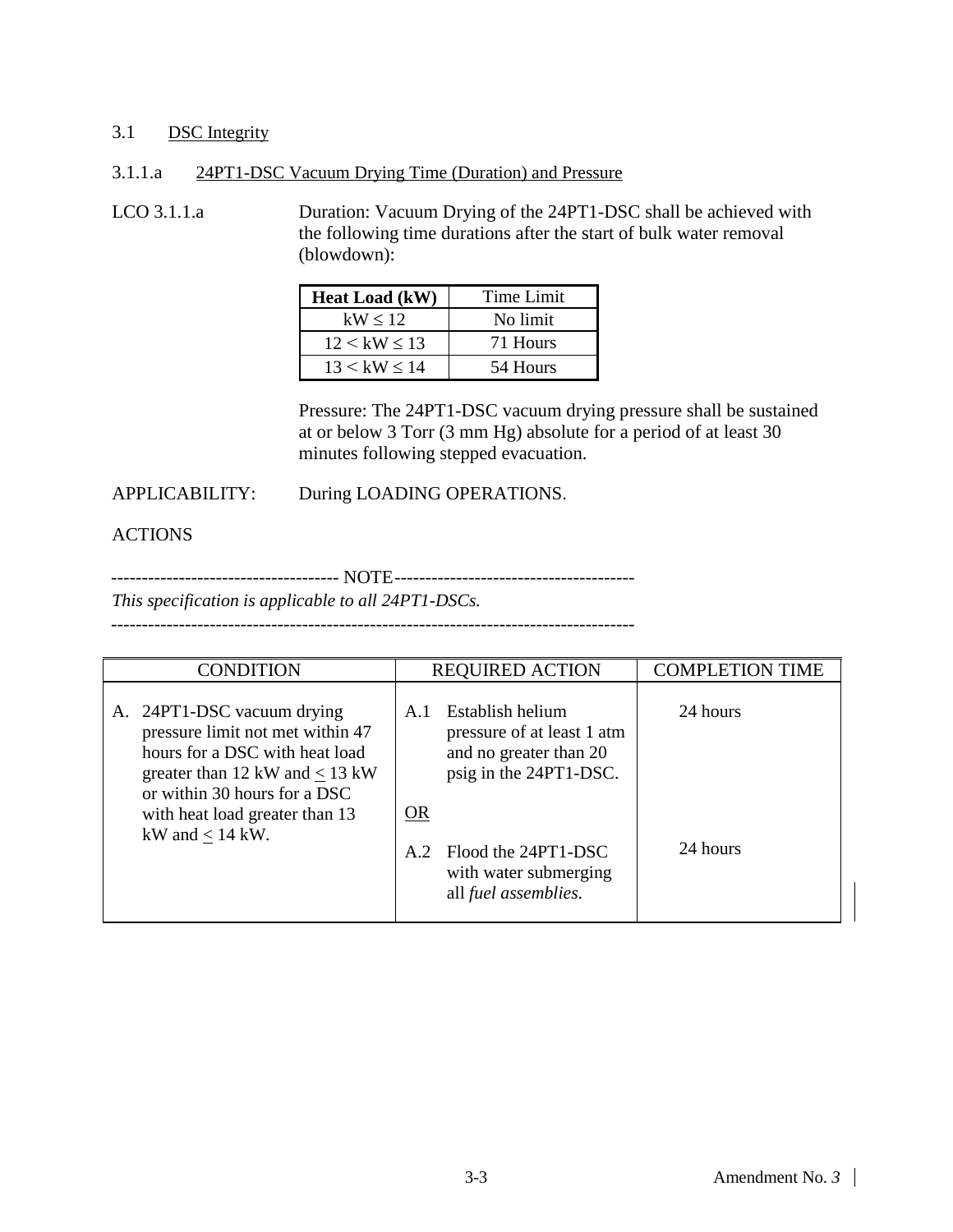| <b>SURVEILLANCE</b> |                                                                                                                                                                                               | <b>FREQUENCY</b>                                                                        |
|---------------------|-----------------------------------------------------------------------------------------------------------------------------------------------------------------------------------------------|-----------------------------------------------------------------------------------------|
| SR 3.1.1.a.1        | Verify that the 24PT1-DSC vacuum pressure is less<br>than, or equal to, 3 Torr (3 mm Hg) absolute for at<br>least 30 minutes, within the specified total time<br>duration based on heat load. | Once per 24PT1-DSC,<br>after an acceptable NDE<br>of the inner top cover<br>plate weld. |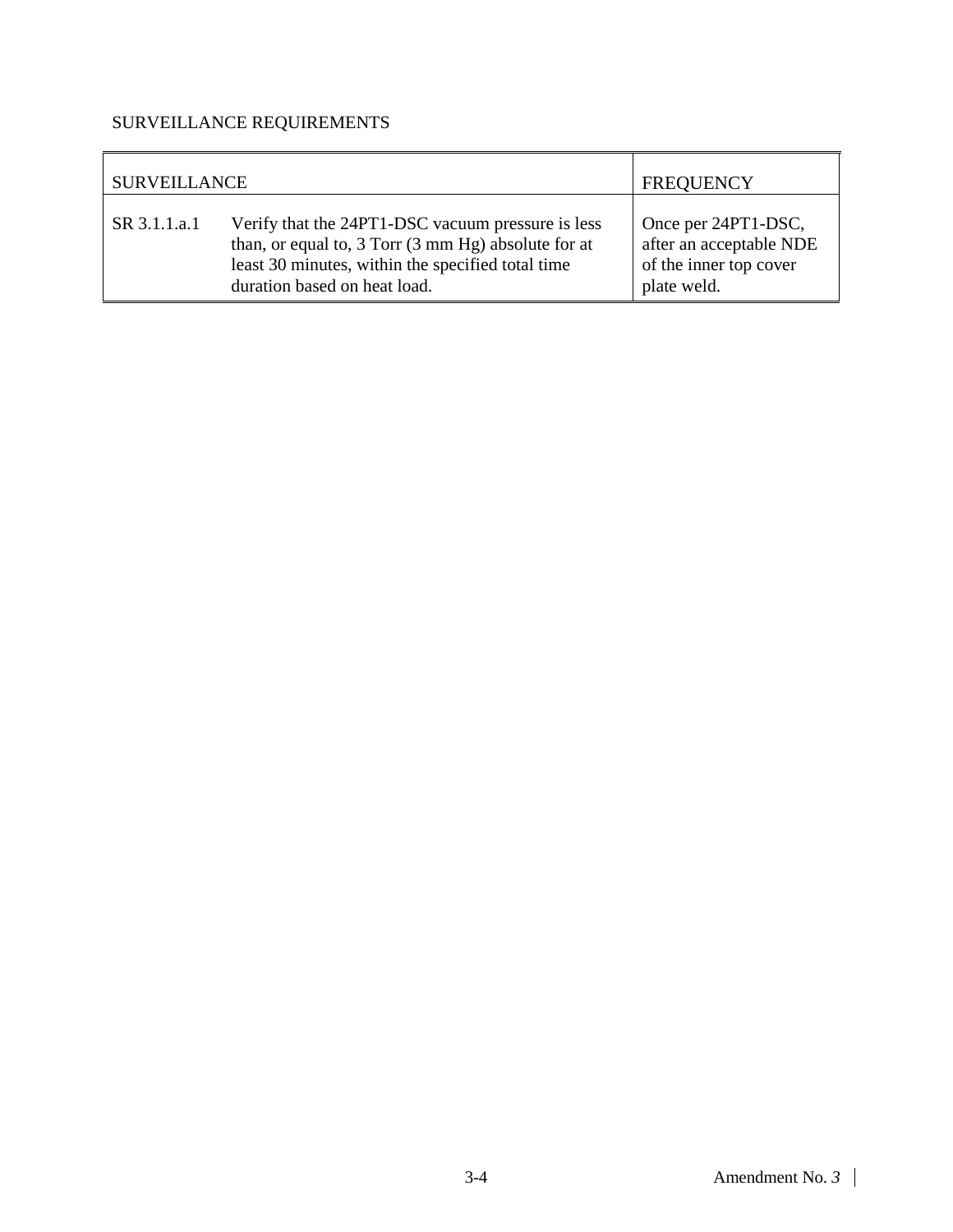#### 3.1.1.b 24PT4-DSC Vacuum Drying Time (Duration) and Pressure

LCO 3.1.1.b Duration: Vacuum Drying of the 24PT4-DSC shall be achieved within the following durations (depending upon the 24PT4-DSC specific heat load configuration) following completion of blowdown using air. No time limits apply for vacuum drying of 24PT4-DSC if helium is used for blowdown. Transfer between air and helium blowdown within the time limits specified below is acceptable. Blowdown with helium with a volume equal to the DSC free volume is required within the air time limit.

| <b>Heat Load</b><br><b>Configuration</b> | <b>Time limit</b><br><b>Using Air</b> | <b>Time limit</b><br><b>Using Helium</b> |  |
|------------------------------------------|---------------------------------------|------------------------------------------|--|
|                                          | 35 Hours                              | No Limit                                 |  |
|                                          | 35 Hours                              | No Limit                                 |  |
|                                          | 26 Hours                              | No Limit                                 |  |

Pressure: The 24PT4-DSC vacuum drying pressure shall be sustained at or below 3 Torr (3 mm Hg) absolute for a period of at least 30 minutes following stepped evacuation.

APPLICABILITY: During LOADING OPERATIONS.

### ACTIONS

------------------------------------- NOTE---------------------------------------

*This specification is applicable to all 24PT4-DSCs.* -------------------------------------------------------------------------------------

| <b>CONDITION</b>                                                                                                                                                         | <b>REQUIRED ACTION</b>                                                                                                                                            | <b>COMPLETION TIME</b> |
|--------------------------------------------------------------------------------------------------------------------------------------------------------------------------|-------------------------------------------------------------------------------------------------------------------------------------------------------------------|------------------------|
| A. 24PT4-DSC vacuum drying<br>pressure limit not met when<br>using air for blowdown within<br>33 hours (Configurations #1 or<br>2) or 24 hours (Configuration<br>$#3$ ). | Establish helium<br>A.1<br>pressure of at least 1<br>atm and no greater than<br>20 psig in the 24PT4-<br>DSC. Vacuum drying<br>can proceed with no<br>time limit. | 2 hours                |
|                                                                                                                                                                          | <b>OR</b>                                                                                                                                                         |                        |
|                                                                                                                                                                          | Flood the 24PT4-DSC<br>A.2<br>with water submerging<br>all fuel assemblies.                                                                                       | 2 hours                |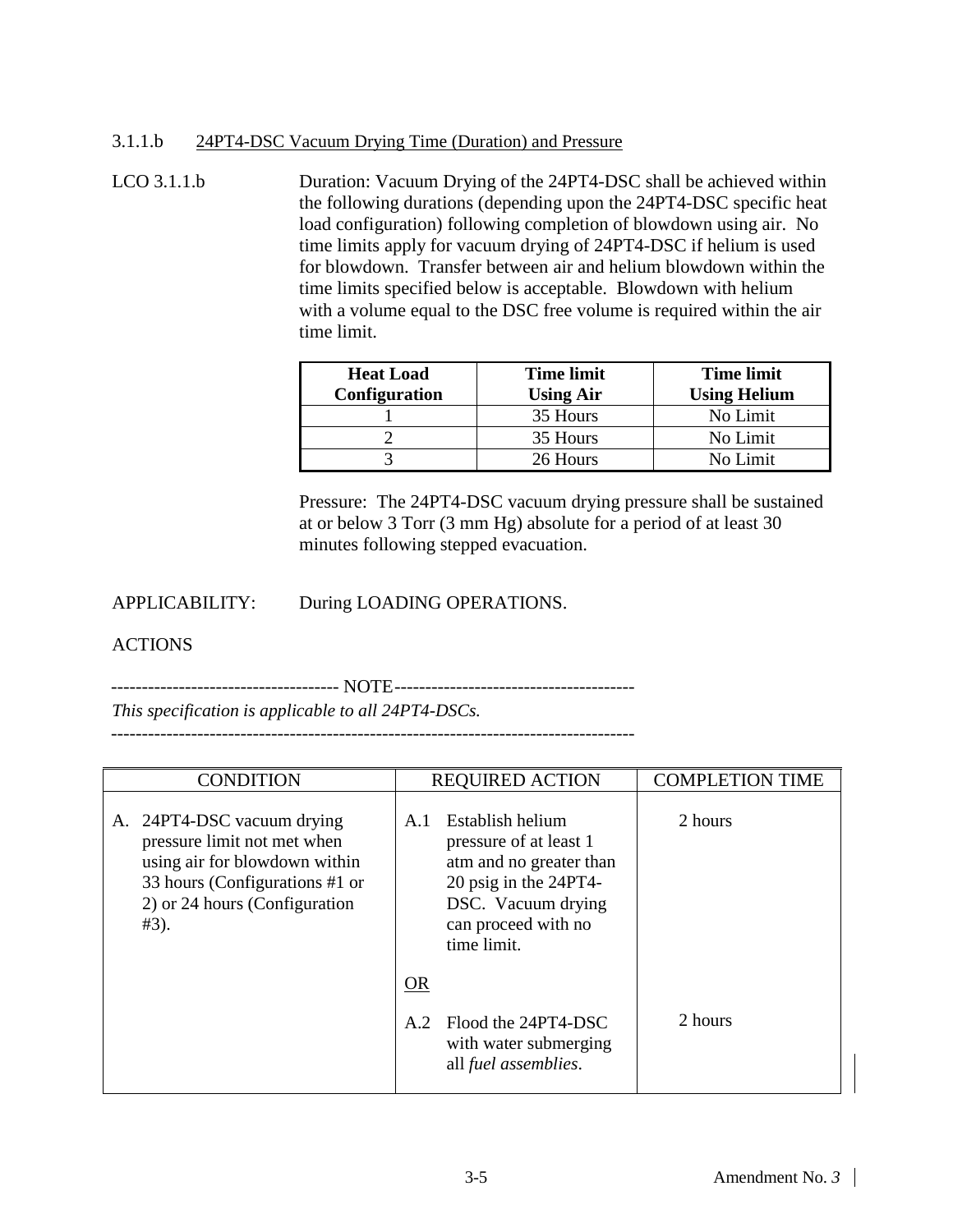| <b>SURVEILLANCE</b> | <b>FREQUENCY</b>                                                                                                                                                                              |                                                                                         |
|---------------------|-----------------------------------------------------------------------------------------------------------------------------------------------------------------------------------------------|-----------------------------------------------------------------------------------------|
| SR 3.1.1.b.1        | Verify that the 24PT4-DSC vacuum pressure is less<br>than, or equal to, 3 Torr (3 mm Hg) absolute for at<br>least 30 minutes, within the specified total time<br>duration based on heat load. | Once per 24PT4-DSC,<br>after an acceptable NDE<br>of the inner top cover<br>plate weld. |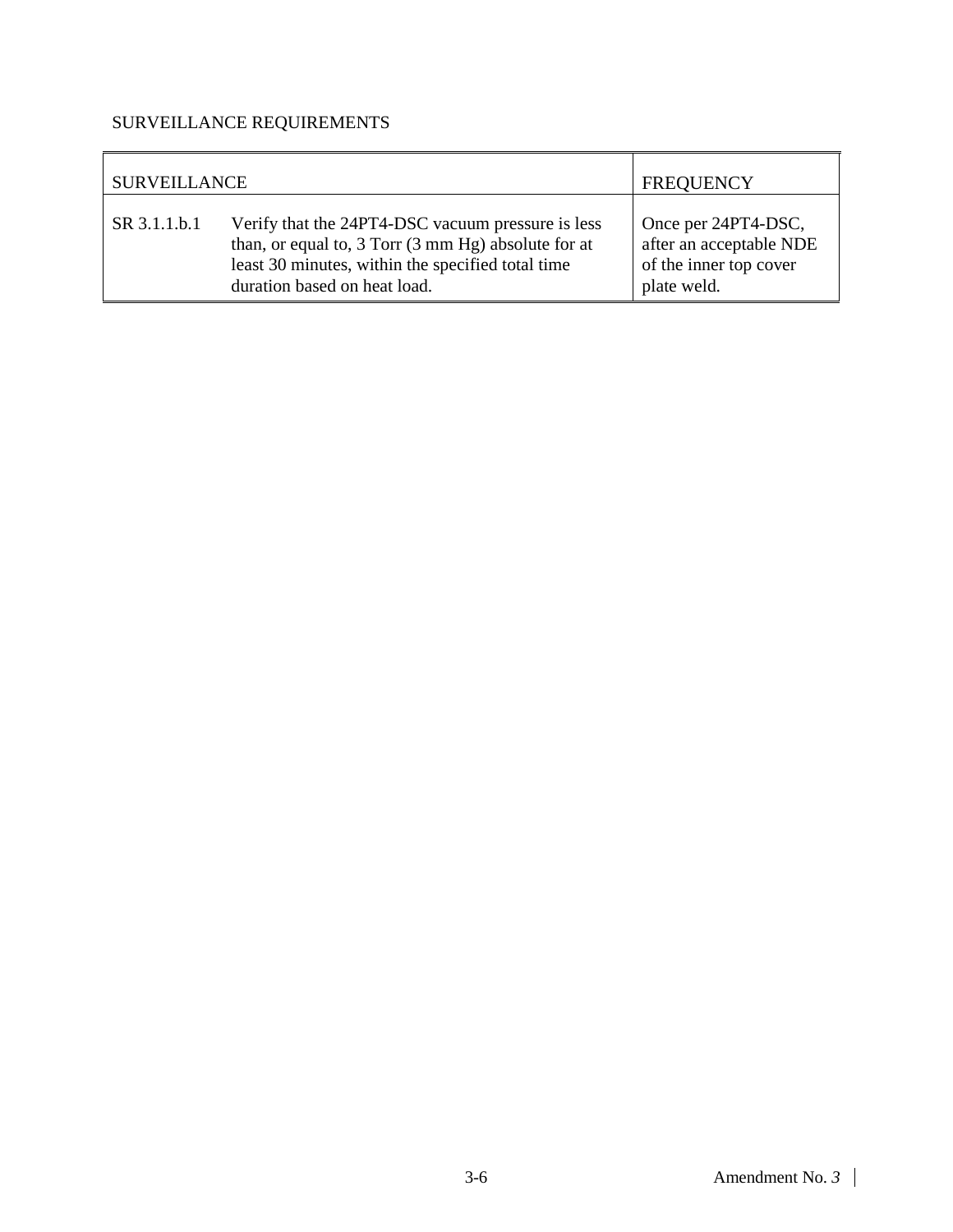#### *3.1.1.c 32PTH2 DSC Bulkwater Removal Medium and Vacuum Drying Pressure*

*LCO 3.1.1.c Medium:*

*Helium shall be used for all drainage of liquid water from the 32PTH2 DSC.*

*Pressure:*

*The 32PTH2 DSC vacuum drying pressure shall be sustained at or below 3 Torr (3 mm Hg) absolute for a period of at least 30 minutes following evacuation.*

*Time Limit:*

*No time limits apply for vacuum drying of the 32PTH2 DSC.*

*APPLICABILITY: 32PTH2 DSC during LOADING OPERATIONS, but before TRANSFER OPERATIONS.*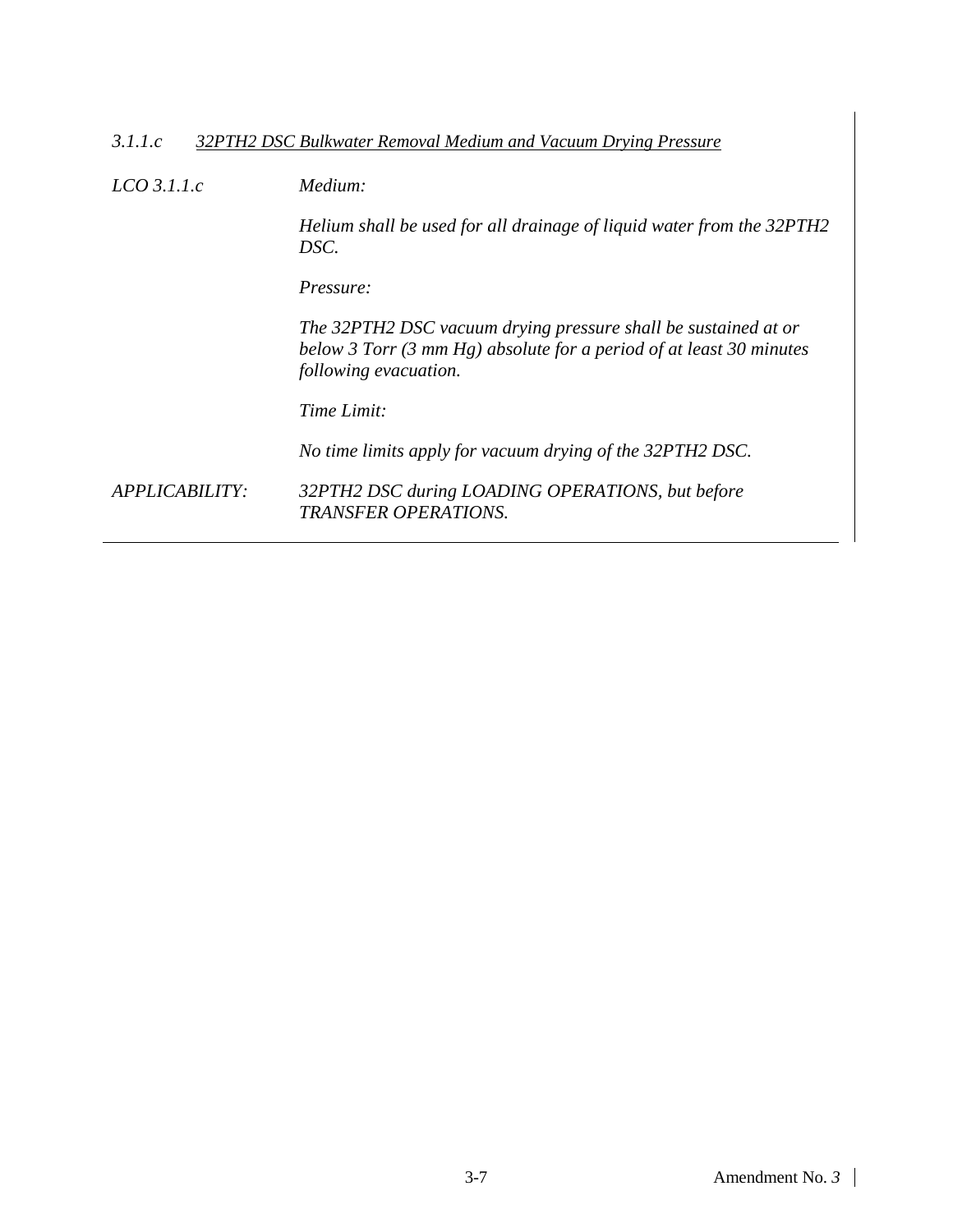| <b>ACTIONS</b>                                            |       |                                                                                                                                                               |                        |
|-----------------------------------------------------------|-------|---------------------------------------------------------------------------------------------------------------------------------------------------------------|------------------------|
| <b>CONDITION</b>                                          |       | <b>REQUIRED ACTION</b>                                                                                                                                        | <b>COMPLETION TIME</b> |
| Note: Not applicable until SR<br>3.1.1.c.1 is performed.  | A.I   |                                                                                                                                                               |                        |
| A. If the required vacuum<br>pressure cannot be obtained. | A.I.I | Confirm that the vacuum<br>drying system is properly<br>installed. Check and<br>repair the vacuum drying<br>system as necessary.                              | 30 days                |
|                                                           |       | <i>OR</i>                                                                                                                                                     |                        |
|                                                           | A.I.2 | Check and repair the seal<br>weld between the inner top<br>cover plate/top shield plug<br>assembly and the 32PTH2<br>DSC shell.                               |                        |
|                                                           | OR    |                                                                                                                                                               |                        |
|                                                           | A.2   | Establish helium pressure<br>of at least 1.0 atm absolute<br>and no greater than 15 psig<br>in the 32PTH2 DSC.                                                | 30 days                |
|                                                           | OR    |                                                                                                                                                               |                        |
|                                                           | A.3   | Flood the 32PTH2 DSC<br>with spent fuel pool water<br>or water meeting the<br>requirements of LCO 3.2.1,<br>if applicable, submerging<br>all fuel assemblies. | 30 days                |

|              | <b>SURVEILLANCE</b>                                                                                                                                              | <b>FREQUENCY</b>                                                                                          |
|--------------|------------------------------------------------------------------------------------------------------------------------------------------------------------------|-----------------------------------------------------------------------------------------------------------|
| SR 3.1.1.c.1 | Verify that the 32PTH2 DSC vacuum<br>pressure is less than, or equal to, 3 Torr<br>$(3 \text{ mm Hg})$ absolute for at least 30<br>minutes following evacuation. | Once per 32PTH2 DSC, after an<br>acceptable NDE of the inner top cover<br>plate/top shield plug assembly. |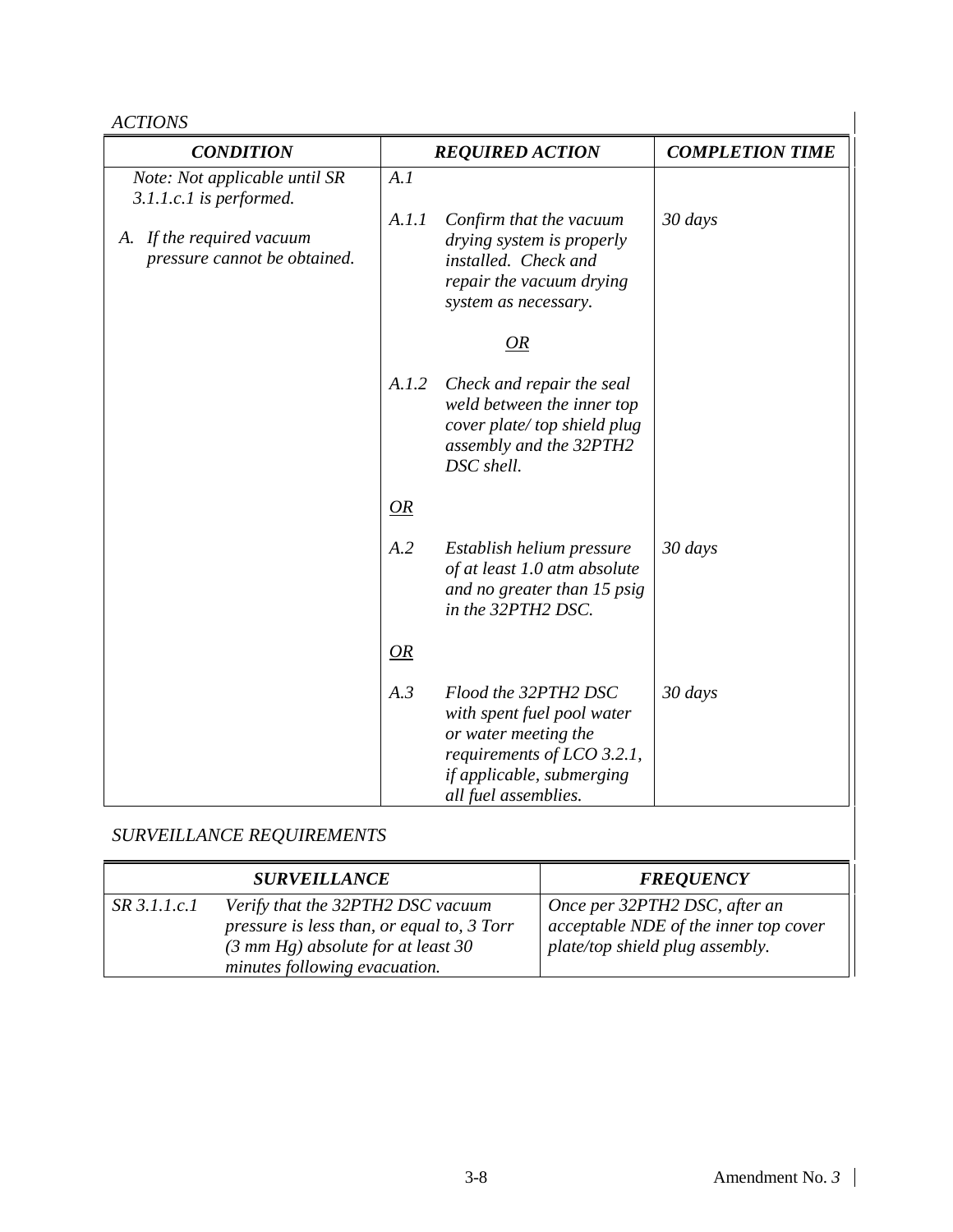#### 3.1.2.a 24PT1-DSC Helium Backfill Pressure

LCO 3.1.2.a 24PT1-DSC helium backfill pressure shall be  $1.5 \pm 1.5$  psig (stable for 30 minutes after filling).

APPLICABILITY: During LOADING OPERATIONS.

#### **ACTIONS**

------------------------------------- NOTE--------------------------------------- *This specification is applicable to all 24PT1-DSCs.*

-------------------------------------------------------------------------------------

| <b>CONDITION</b>                                                          | <b>REQUIRED ACTION</b>                                                                         | <b>COMPLETION TIME</b> |
|---------------------------------------------------------------------------|------------------------------------------------------------------------------------------------|------------------------|
| <i>Note: Not applicable until SR</i><br>3.1.2.a.1 is performed.           |                                                                                                |                        |
| The required backfill pressure<br>А.<br>cannot be obtained or stabilized. | Establish the 24PT1-<br>A <sub>1</sub><br>DSC helium backfill pressure<br>to within the limit. | 24 hours               |
|                                                                           | OR                                                                                             |                        |
|                                                                           | Flood the 24PT1-DSC<br>A.2<br>with water submerging<br>all fuel assemblies.                    | 24 hours               |

| <b>SURVEILLANCE</b> |                                                                              | <b>FREQUENCY</b>                                                      |
|---------------------|------------------------------------------------------------------------------|-----------------------------------------------------------------------|
| SR 3.1.2.a.1        | Verify that the 24PT1-DSC helium backfill pressure is<br>$1.5 \pm 1.5$ psig. | Once per 24PT1-DSC,<br>after the completion of<br>TS 3.1.1.a actions. |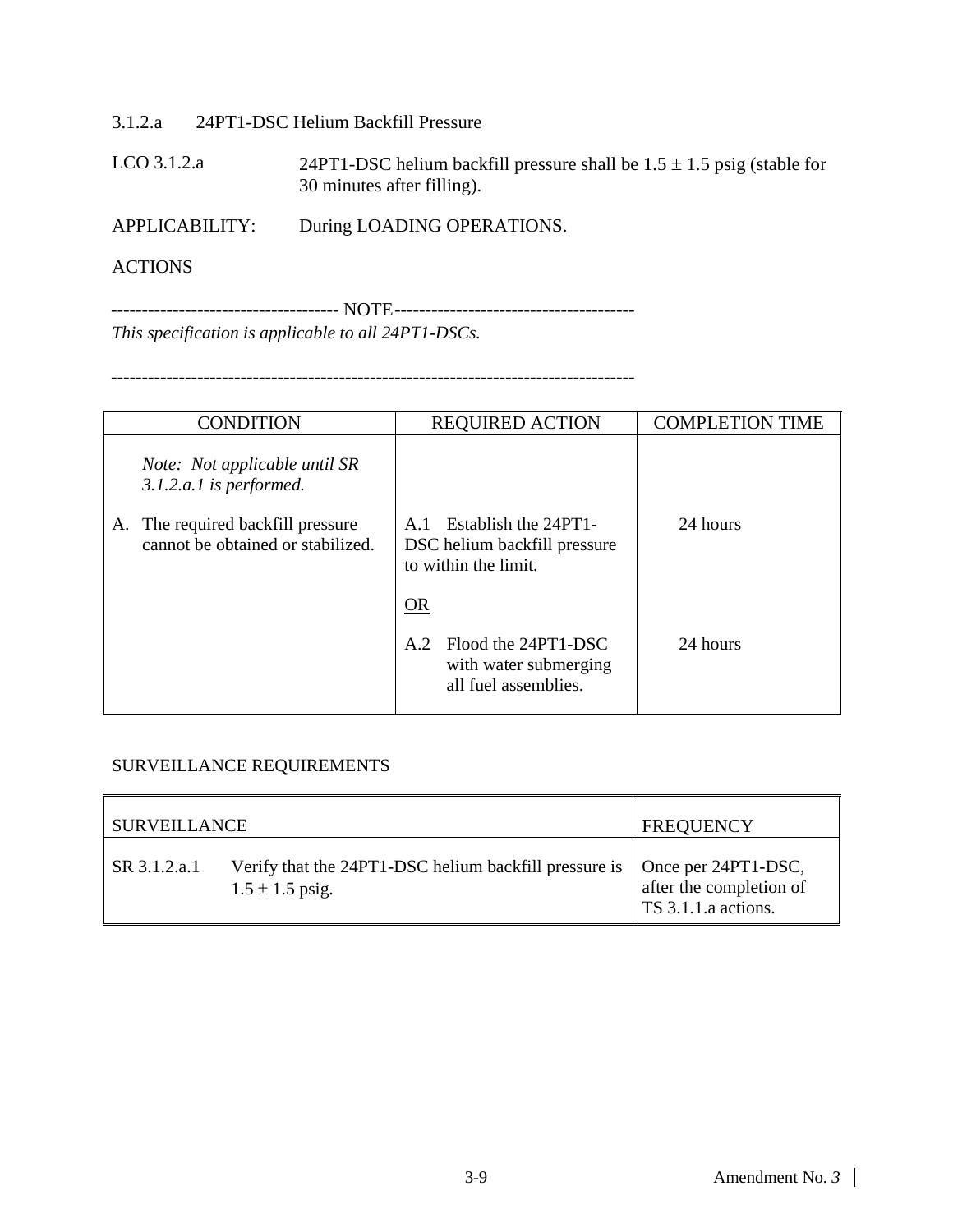#### 3.1.2.b 24PT4-DSC Helium Backfill Pressure

LCO 3.1.2.b 24PT4-DSC helium backfill pressure shall be  $6.0 + 1.0 / -0.0$  psig (stable for 30 minutes after filling).

APPLICABILITY: During LOADING OPERATIONS.

#### ACTIONS

------------------------------------- NOTE---------------------------------------

*This specification is applicable to all 24PT4-DSCs.*

-------------------------------------------------------------------------------------

|    | <b>CONDITION</b>                                                       |      | <b>REQUIRED ACTION</b>                                                      | <b>COMPLETION TIME</b> |
|----|------------------------------------------------------------------------|------|-----------------------------------------------------------------------------|------------------------|
|    | <i>Note: Not applicable until SR</i><br>$3.1.2.b.1$ is performed.      |      |                                                                             |                        |
| A. | The required backfill pressure<br>cannot be obtained or<br>stabilized. | A.1  | Establish the 24PT4-DSC<br>helium backfill pressure<br>to within the limit. | 24 hours               |
|    |                                                                        | $OR$ |                                                                             |                        |
|    |                                                                        | A.2  | Re-initiate vacuum<br>drying.                                               | 24 hours               |

| SURVEILLANCE |                                                                                   | <b>FREQUENCY</b>                                                      |
|--------------|-----------------------------------------------------------------------------------|-----------------------------------------------------------------------|
| SR 3.1.2.b.1 | Verify that the 24PT4-DSC helium backfill pressure is<br>$6.0 + 1.0$ / -0.0 psig. | Once per 24PT4-DSC,<br>after the completion of<br>TS 3.1.1.b actions. |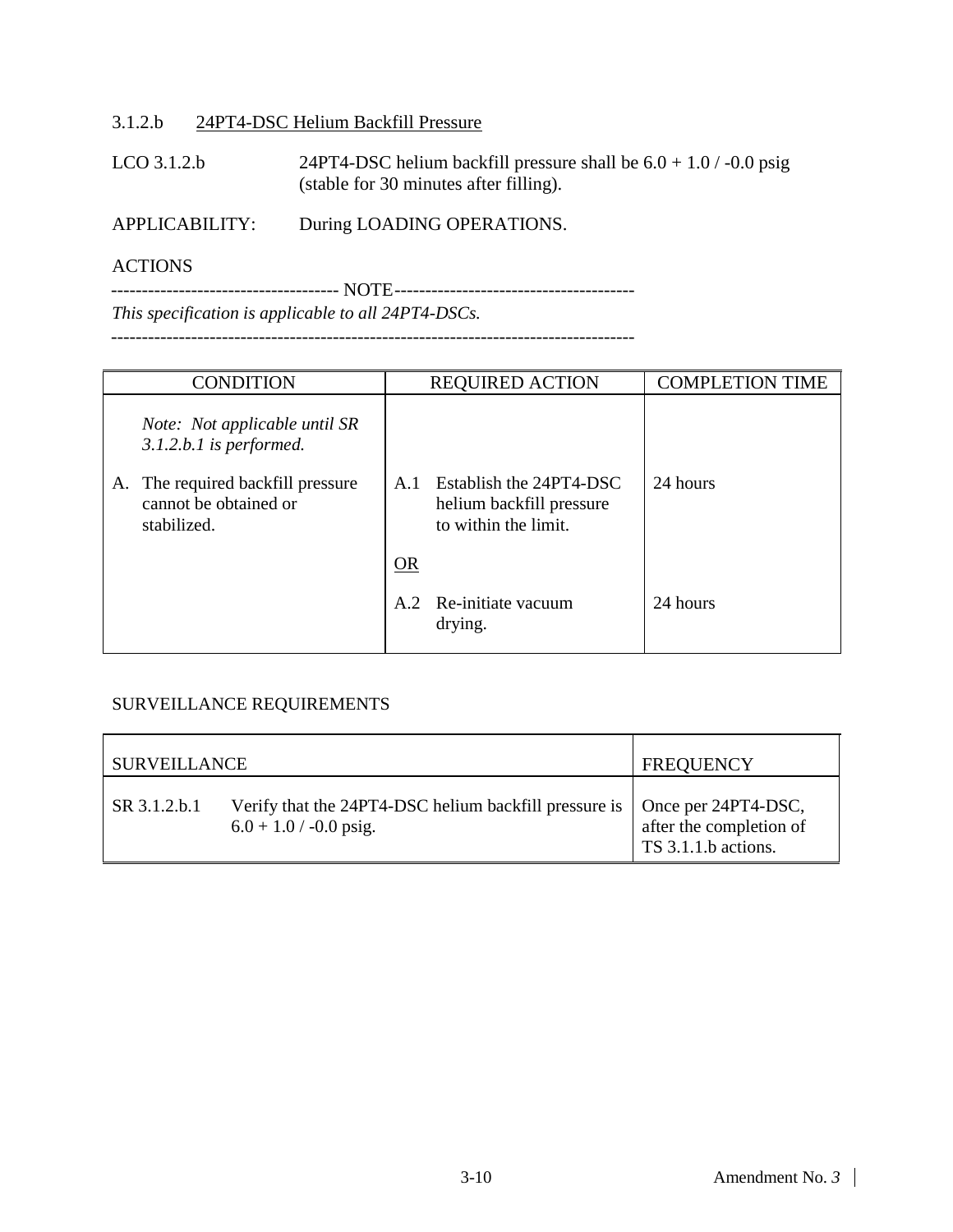#### *LCO 3.1.2.c 32PTH2 DSC helium backfill pressure shall be 17.2 psia* <sup>±</sup> *1.0 psia (stable for 30 minutes after filling) after completion of vacuum drying.*

*APPLICABILITY: During LOADING OPERATIONS but before TRANSFER OPERATIONS.*

*ACTIONS* 

| <b>CONDITION</b>                                                                 |       | <b>REQUIRED ACTION</b>                                                                                                                                                                                          | <b>COMPLETION TIME</b> |
|----------------------------------------------------------------------------------|-------|-----------------------------------------------------------------------------------------------------------------------------------------------------------------------------------------------------------------|------------------------|
| Note: Not applicable until SR<br>3.1.2.c.1 is performed.                         | A.I   |                                                                                                                                                                                                                 | 14 days                |
| A. The required helium backfill<br>pressure cannot be obtained or<br>stabilized. | A.I.I | Maintain helium<br>atmosphere in the 32PTH2<br>DSC cavity.<br>AND                                                                                                                                               |                        |
|                                                                                  | A.I.2 | Confirm, check and repair<br>or replace as necessary the<br>vacuum drying system,<br>helium source and pressure<br>gauge.                                                                                       |                        |
|                                                                                  |       | AND                                                                                                                                                                                                             |                        |
|                                                                                  | A.I.3 | Check and repair as<br>necessary the seal weld<br>between the inner top cover<br>plate/top shield plug<br>assembly and the 32PTH2<br>DSC shell.                                                                 |                        |
|                                                                                  | OR    |                                                                                                                                                                                                                 |                        |
|                                                                                  | A.2   | Establish the 32PTH2 DSC<br>helium backfill pressure to<br>within the limit. If pressure<br>exceeds the criterion,<br>release a sufficient quantity<br>of helium to lower the<br>32PTH2 DSC cavity<br>pressure. | $14 \, days$           |

*(continued)*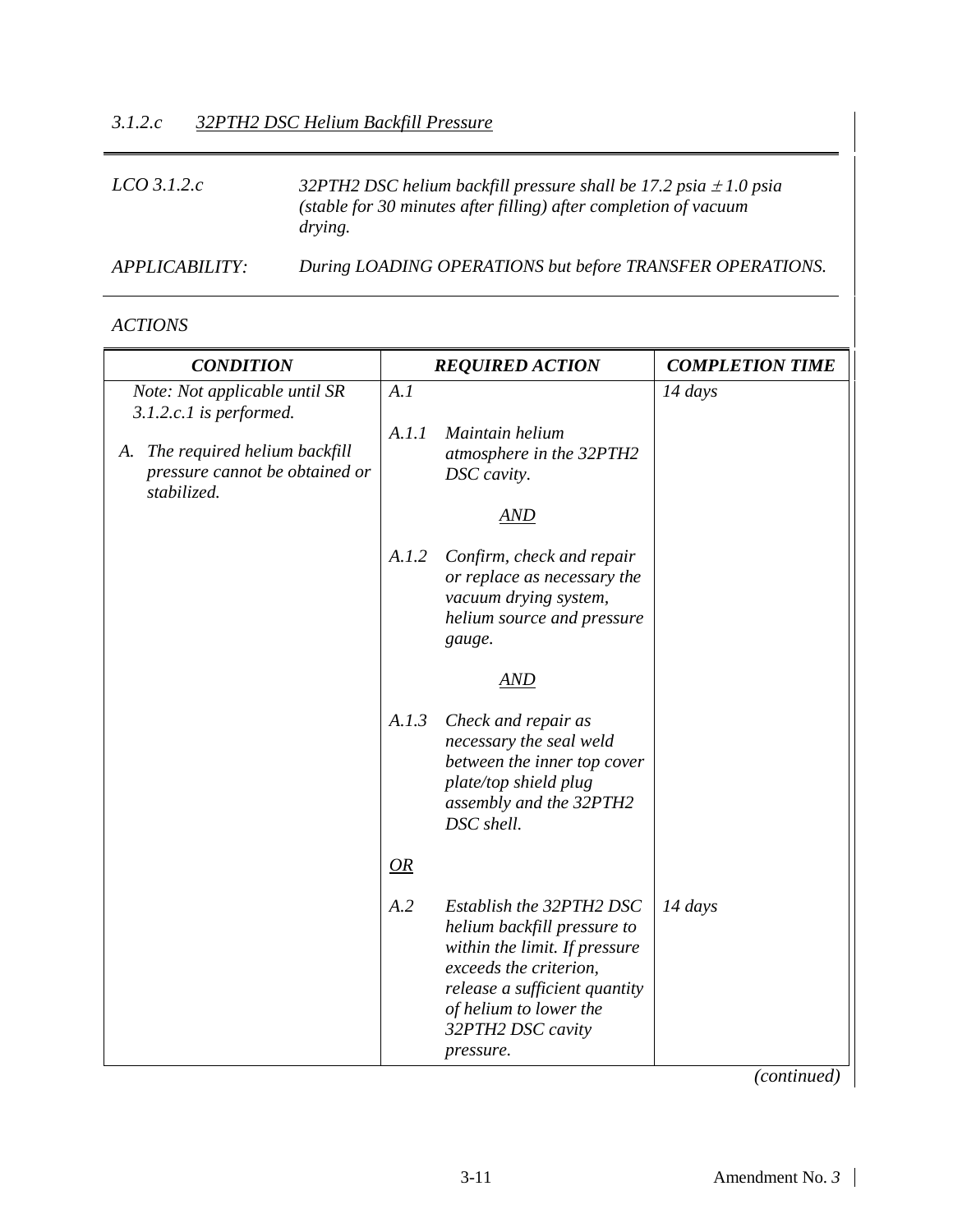| <b>CONDITION</b> | <b>REQUIRED ACTION</b>                                                                                  | <b>COMPLETION TIME</b> |
|------------------|---------------------------------------------------------------------------------------------------------|------------------------|
|                  | OR<br>Flood the 32PTH2 DSC<br>A.3<br>with spent fuel pool water                                         | $14 \, days$           |
|                  | or water meeting the<br>requirements of LCO 3.2.1,<br>if applicable, submerging<br>all fuel assemblies. |                        |

| <i>SURVEILLANCE</i> |                                                          | <b>FREQUENCY</b>        |
|---------------------|----------------------------------------------------------|-------------------------|
| $SR$ 3.1.2.c.1      | Verify that the 32PTH2 DSC helium backfill pressure      | Once per 32PTH2 DSC,    |
|                     | is 17.2 psia $\pm$ 1.0 psia (stable for 30 minutes after | after the completion of |
|                     | filling).                                                | $LCO$ 3.1.1.c.          |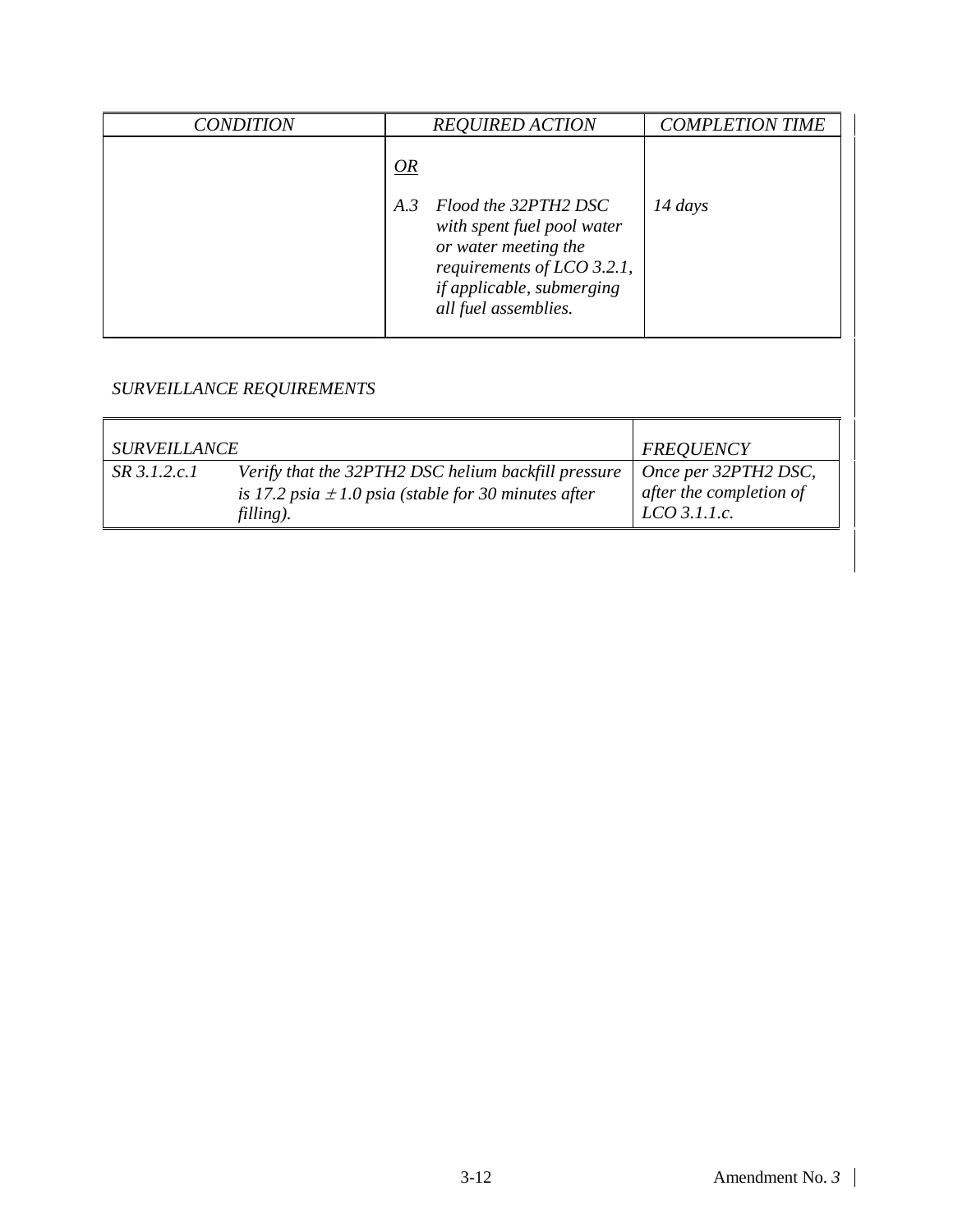#### *3.1.3 Time Limit for Completion of DSC Transfer (32PTH2 DSC Only)*

## *LCO 3.1.3*

| <b>Heat Load Zoning</b><br><b>Configuration Number</b><br>$(HLZC per Figure 3-1)$ | Time Limit to Complete 32PTH2 DSC Transfer<br>(hours) |
|-----------------------------------------------------------------------------------|-------------------------------------------------------|
|                                                                                   | No limit                                              |
| $1$ or $2$                                                                        | 34 hours                                              |
|                                                                                   | 73 hours                                              |

*-------------------------------------------------------NOTE -----------------------------------------------------*

*The time limit for completion of a 32PTH2 DSC transfer is defined as the time elapsed in hours after the initiation of draining of TC/DSC annulus water until the completion of insertion of the 32PTH2 DSC into the AHSM-HS.*

#### *APPLICABILITY: 32PTH2 DSC During LOADING OPERATIONS and TRANSFER OPERATIONS.*

#### *ACTIONS*

*---------------------------------------------------------------------------------------------------------------------*

| <b>CONDITION</b>                                                                     | <b>REQUIRED ACTION</b>                                                                                                                                                                                              | <b>COMPLETION TIME</b> |
|--------------------------------------------------------------------------------------|---------------------------------------------------------------------------------------------------------------------------------------------------------------------------------------------------------------------|------------------------|
| Note: Not applicable until SR<br>3.1.3 is performed.                                 |                                                                                                                                                                                                                     |                        |
| The required time limit for<br>A.<br>completion of a 32PTH2 DSC<br>transfer not met. | A.I<br>If the $TC$ is in a vertical<br>orientation, fill the TC/DSC<br>annulus with clean water.                                                                                                                    | 2 hours                |
|                                                                                      | $\frac{OR}{A.2}$<br>If the $TC$ is in a horizontal<br>orientation on the transfer<br>skid, initiate air circulation<br>in the TC/DSC annulus by<br>starting one of the blowers<br>provided on the transfer<br>skid. | $2$ hours*             |
|                                                                                      | $\frac{OR}{A.3}$<br>Return the TC to the cask<br>handling area and follow<br>action A.1 above.                                                                                                                      | 2 hours                |

*\*After the blowers are turned off, the time limit for completion of 32PTH2 DSC transfer is 12 hours.*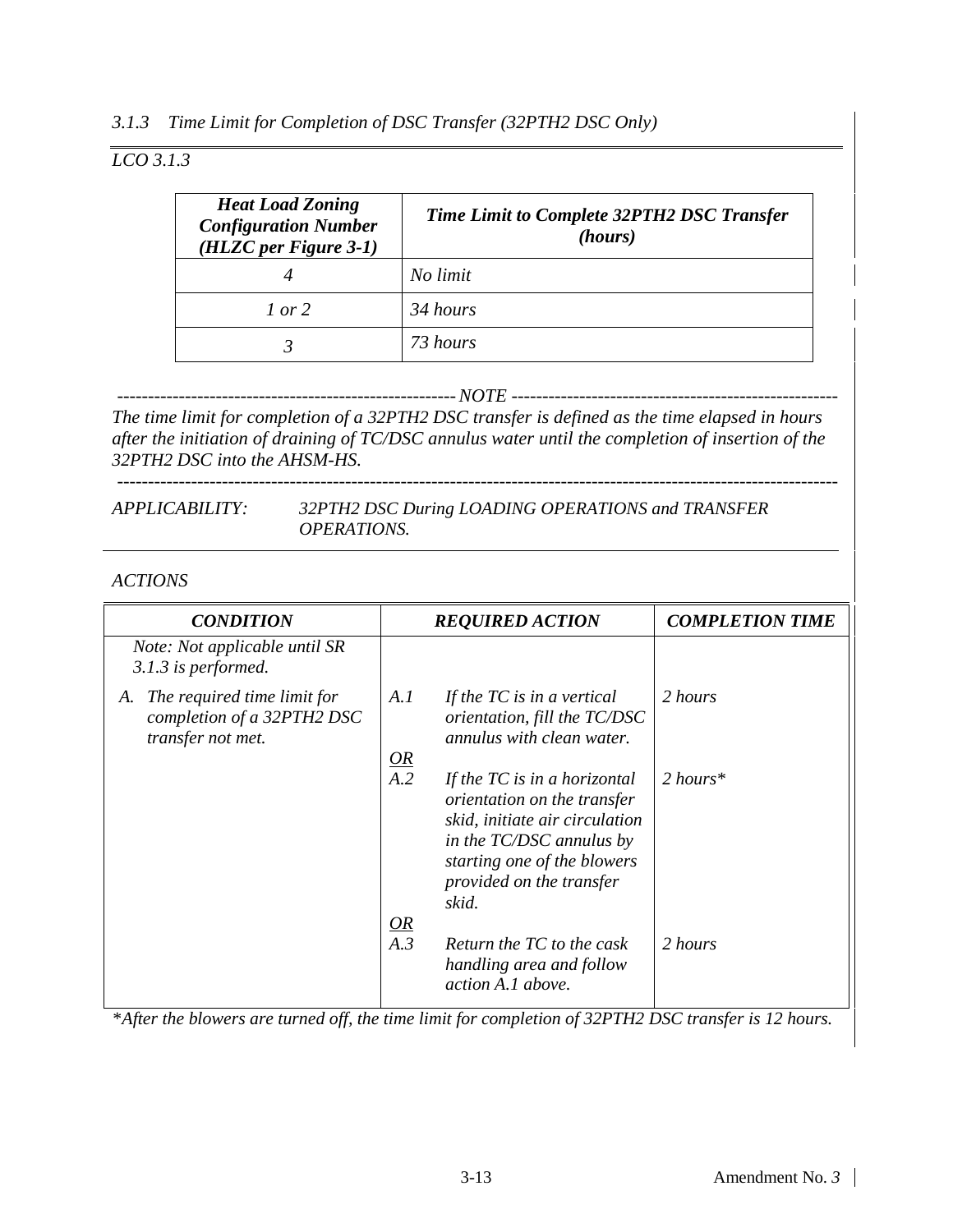| <b>SURVEILLANCE</b> |                                                                             | <b>FREQUENCY</b>                                                                                                                                                                                                                                                                                                                                    |
|---------------------|-----------------------------------------------------------------------------|-----------------------------------------------------------------------------------------------------------------------------------------------------------------------------------------------------------------------------------------------------------------------------------------------------------------------------------------------------|
| SR 3.1.3            | Verify that the time limit for completion of 32PTH2<br>DSC transfer is met. | Once per 32PTH2 DSC,<br>after the completion of<br>$LCO$ 3.1.2.c. or after the<br>initiation of draining of<br>TC/DSC annulus water.<br>Initial draining of<br>approximately 12 inches<br>of water from the<br>TC/DSC annulus before<br>the welding of the inner<br>top cover plate is not<br>considered an initiation<br>of draining for this LCO. |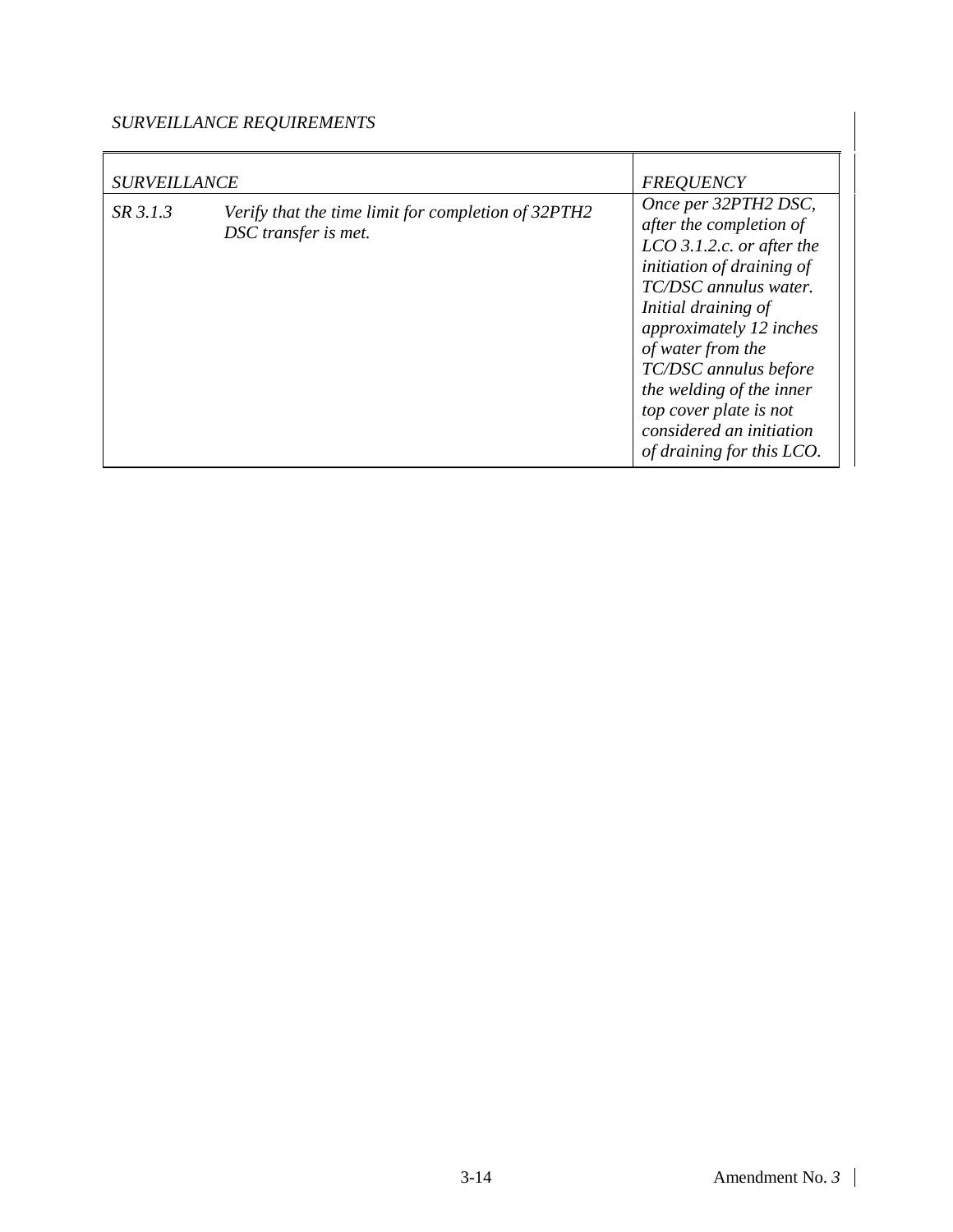| <b>DSC Criticality Control</b><br>3.2 |                                                                                                                                                                 |
|---------------------------------------|-----------------------------------------------------------------------------------------------------------------------------------------------------------------|
| $LCO$ 3.2.1                           | The boron concentration of the spent fuel pool water and the water<br>added to the cavity of a loaded 32PTH2 DSC shall be greater than or<br>equal to 2600 ppm. |
| <b>APPLICABILITY</b>                  | 32PTH2 DSC during LOADING OPERATIONS and UNLOADING<br>OPERATIONS with fuel and liquid water in the 32PTH2 DSC Cavity.                                           |

| <b>CONDITION</b>                         | <b>REQUIRED ACTION</b> |                                                                                                                                             | <b>COMPLETION TIME</b> |
|------------------------------------------|------------------------|---------------------------------------------------------------------------------------------------------------------------------------------|------------------------|
| A. Boron concentration limit not<br>met. | A.I                    | Suspend loading of fuel<br>assemblies into the<br>32PTH2 DSC.                                                                               | <i>Immediately</i>     |
|                                          | <b>AND</b>             |                                                                                                                                             |                        |
|                                          | A.2                    |                                                                                                                                             |                        |
|                                          | A.2.1                  | Add boron and re-sample,<br>and test the concentration<br>until the boron<br>concentration is shown to<br>be greater than that<br>required. | Immediately            |
|                                          |                        | OR                                                                                                                                          |                        |
|                                          | A.2.2                  | Remove all fuel assemblies<br>from the 32PTH2 DSC.                                                                                          | Immediately            |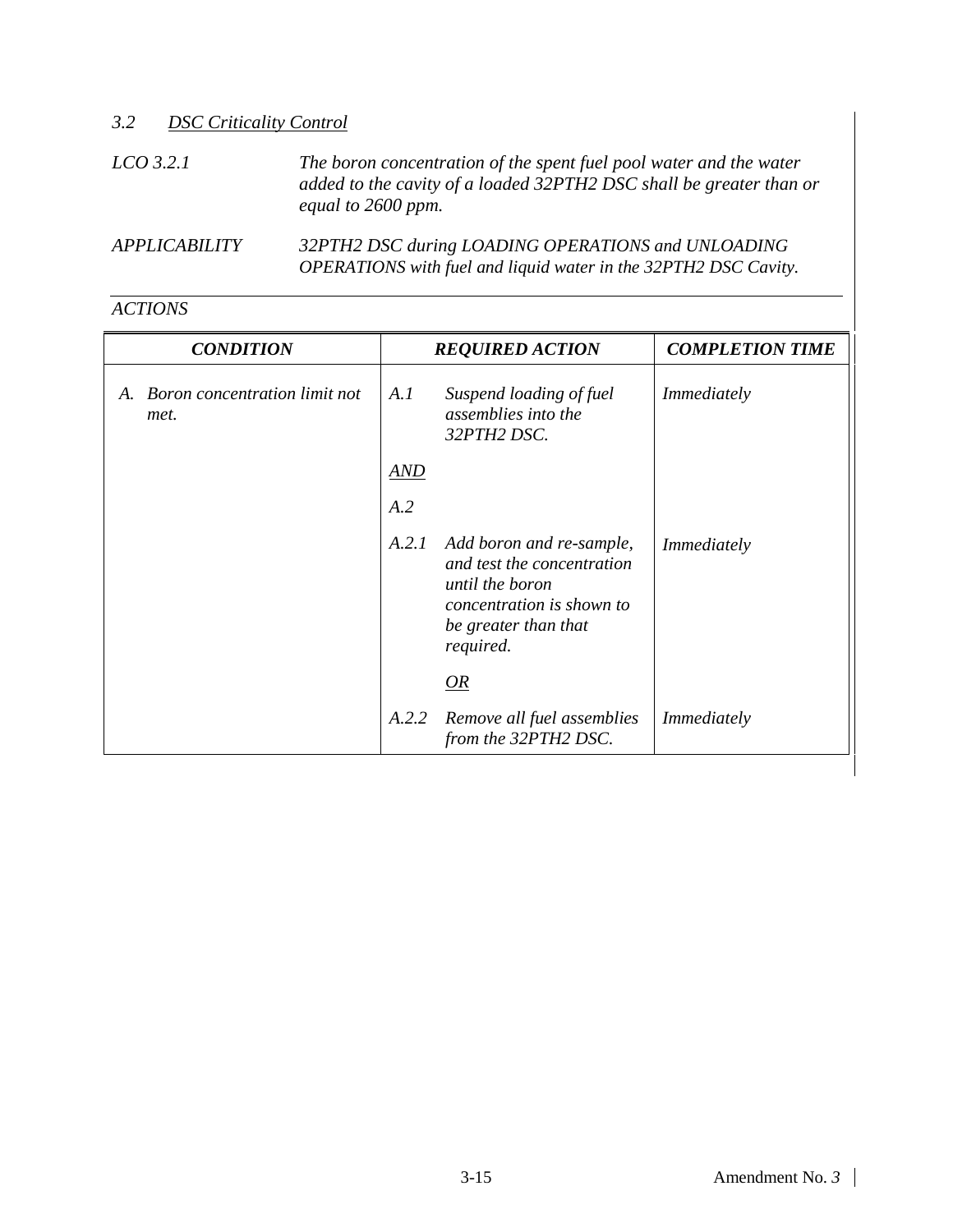|          | <b>SURVEILLANCE</b>                                                                                                                                                                                                                                | <b>FREQUENCY</b>                                                                                                                                                                                                                                      |
|----------|----------------------------------------------------------------------------------------------------------------------------------------------------------------------------------------------------------------------------------------------------|-------------------------------------------------------------------------------------------------------------------------------------------------------------------------------------------------------------------------------------------------------|
| SR 3.2.1 | Verify boron concentration limit in spent<br>fuel pool water and water to be added to<br>the 32PTH2 DSC cavity is met using two<br>independent measurements (two samples<br>analyzed by different individuals) for<br><b>LOADING OPERATIONS.</b>   | Within 4 hours before insertion of the<br>first fuel assembly into the 32PTH2<br>DSC.<br>AND<br>Every 48 hours thereafter while the<br>32PTH2 DSC is in the spent fuel pool<br>or until the fuel has been removed from<br>the 32PTH2 DSC.             |
| SR 3.2.2 | Verify boron concentration limit in spent<br>fuel pool water and water to be added to<br>the 32PTH2 DSC cavity is met using two<br>independent measurements (two samples<br>analyzed by different individuals) for<br><b>UNLOADING OPERATIONS.</b> | Once within 4 hours prior to flooding<br>32PTH2 DSC during UNLOADING<br><b>OPERATIONS.</b><br><b>AND</b><br>Every 48 hours thereafter while the<br>32PTH2 DSC is in the spent fuel pool<br>or until the fuel has been removed from<br>the 32PTH2 DSC. |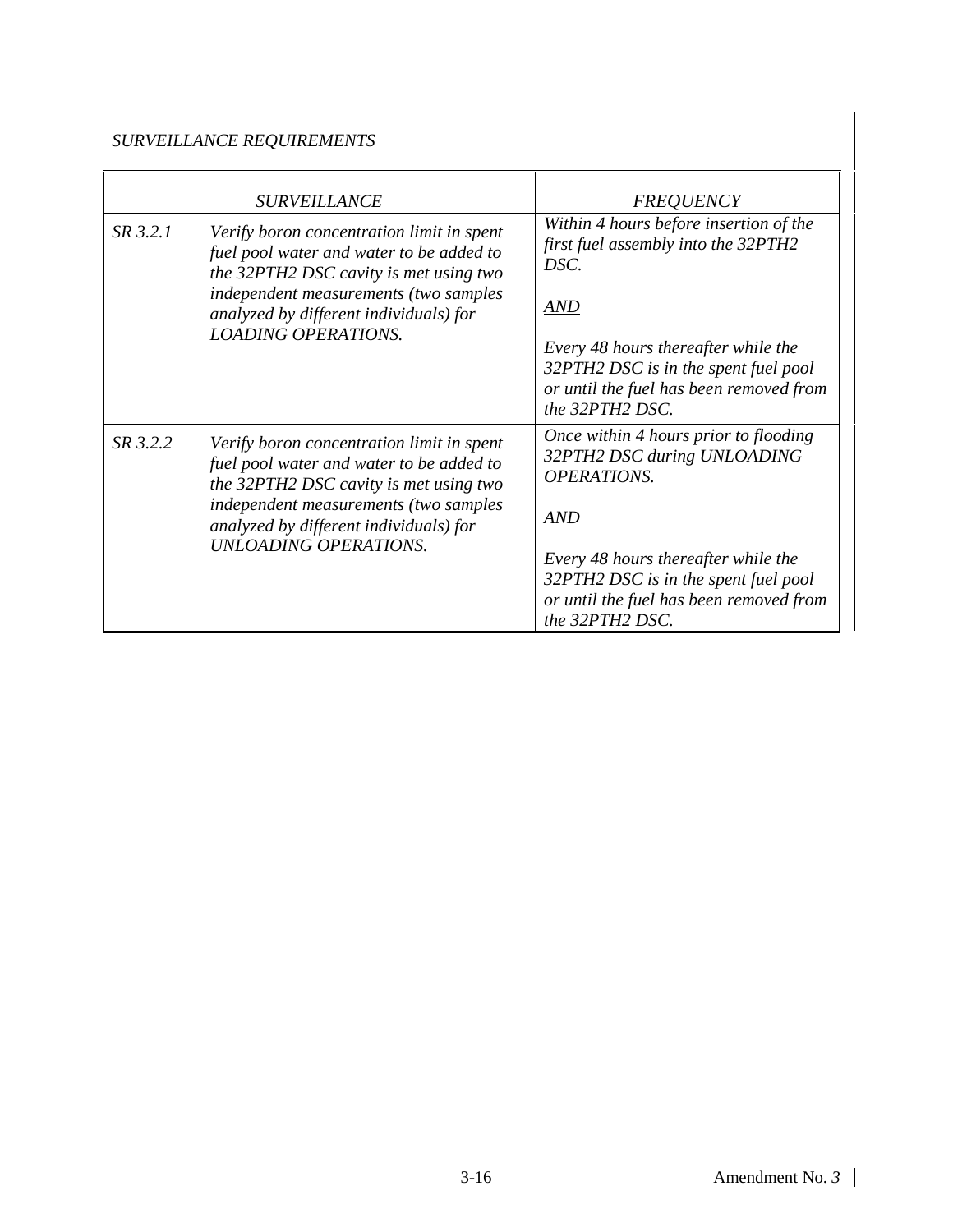### 4.0 Design Features

The specifications in this section include the design characteristics of special importance to each of the physical barriers and to maintenance of safety margins in the Advanced NUHOMS<sup>®</sup> System design. The principal objective of this section is to describe the design envelope that may constrain any physical changes to essential equipment. Included in this section are the site environmental parameters that provide the bases for design, but are not inherently suited for description as LCOs.

#### 4.1 Site

4.1.1 Site Location

Because *these specifications are* prepared for a general license, a discussion of a site-specific ISFSI location is not applicable.

4.2 Storage System Features

### 4.2.1 Storage Capacity

The total storage capacity of the ISFSI is governed by the plant-specific license conditions.

### 4.2.2 Storage Pad

For sites for which soil-structure interaction is considered important, the licensee is to perform site-specific analysis considering the effects of soil-structure interaction. Amplified seismic spectra at the location of the AHSM*/AHSM-HS* center of gravity (CG) is to be developed based on the SSI responses. The AHSM center of gravity is shown in *UFSAR* Table*s* 3.2-1 *and A.3.2-1 when loaded with the 24PT1 and 24PT4 DSC, respectively. The AHSM-HS center of gravity when loaded with the 32PTH2 DSC is shown in Table B.3.2-1.* The site specific spectra at the AHSM*/AHSM-HS* CG must be bounded by the spectra presented in *UFSAR* Chapter 2.

The storage pad location shall have no potential for liquefaction at the site-specific SSE level earthquake.

Additional requirements for the pad configuration are provided in Section 4.4.2.

### 4.2.3 Canister Neutron Absorber

For a 24PT1-DSC basket, neutron absorber with a minimum *B-10* loading of 0.025  $gm/cm^2$  is provided for criticality control.

For a 24PT4-DSC basket, two alternate neutron absorber specifications are provided for criticality control depending upon the number of DAMAGED *FUEL* ASSEMBLIES and/or the maximum *planar average initial* fuel enrichment of the payload as shown in Table 2-8:

- Type A Basket (minimum areal  $B$ -10 loading of 0.025 gm/cm<sup>2</sup>)
- Type B Basket (minimum areal  $B$ -10 loading of 0.068 gm/cm<sup>2</sup>)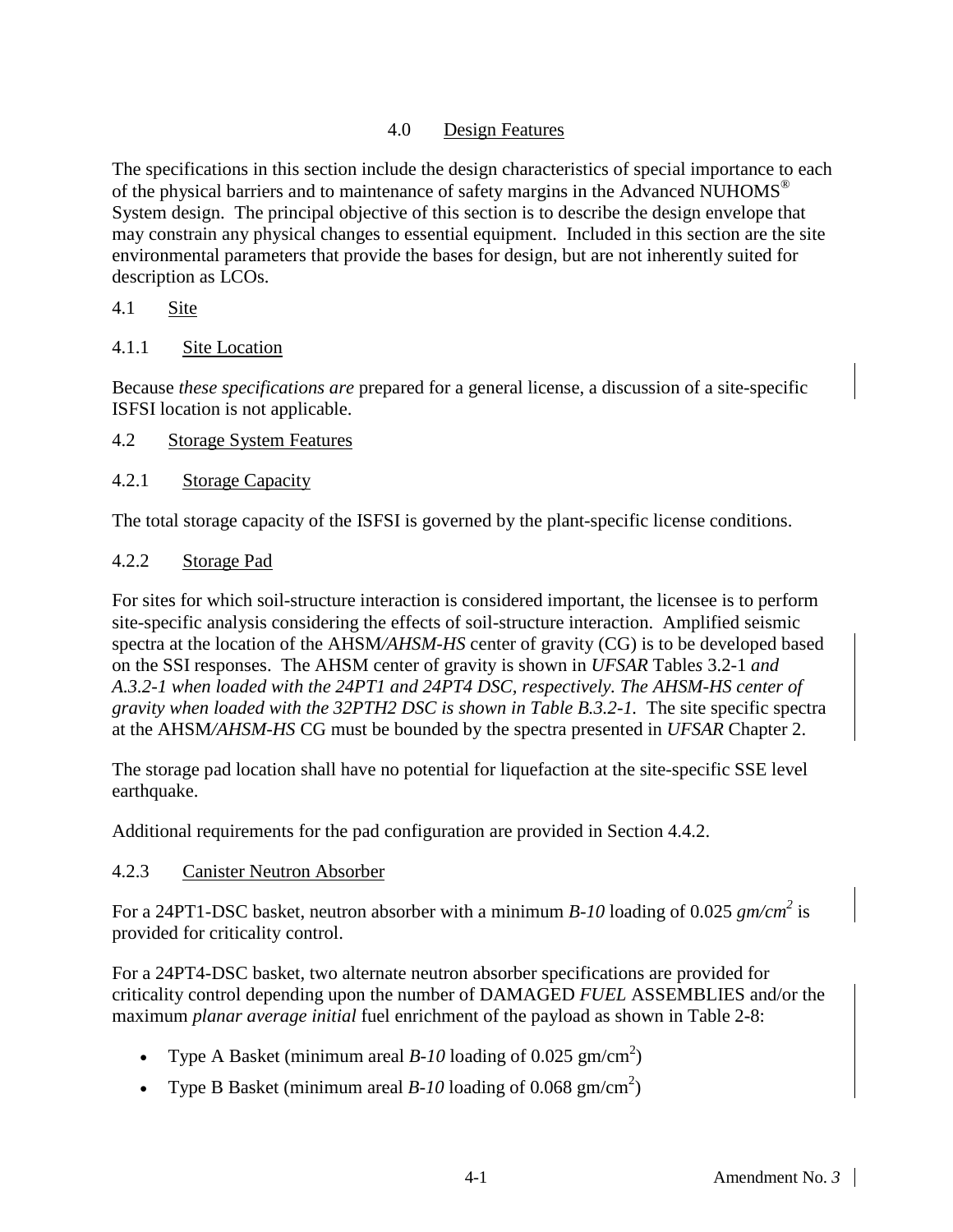*For the 32PTH2 DSC, three alternate basket types are provided for criticality control, depending on the B-10 loadings analyzed (designated as Type "B" basket for the lowest B-10 loading to Type "D" basket for the highest B-10 loading). Table 3-4 and Table 3-5 list the 3 basket types and the maximum allowable planar average initial fuel enrichment for each basket type.*

*For a 32PTH2 DSC basket, MMC shall be supplied in accordance with UFSAR Sections B.9.1.7.1, B.9.1.7.2, B.9.1.7.5 (portions of), B.9.1.7.6.4 (portions of), B.9.1.7.6.5, B.9.1.7.7.1 and B.9.1.7.7.2, with the minimum B-10 areal density in Table 3-9. These sections of the UFSAR are hereby incorporated into the NUHOMS® 1029 CoC.*

#### 4.2.4 Canister Flux Trap Configuration

The canister flux trap configuration is defined by the spacer disc ligament width dimensions. Figure 4-1 (applicable to 24PT1-DSC and 24PT4-DSC) shows the location and dimensions of the ligaments (the dimensions shown in the one quadrant are applicable to all four quadrants).

#### 4.2.5 Fuel Spacers

Bottom fuel spacers are required to be located at the bottom of the DSC below each *fuel assembly* stored in the 24PT1-DSC. Top fuel spacers are required to be located above each INTACT FUEL ASSEMBLY stored in the 24PT1-DSC (the FAILED FUEL CAN design includes an integral top fuel spacer and therefore does not require a top fuel spacer).

No fuel spacers are required for 24PT4-DSC *or the 32PTH2 DSC*.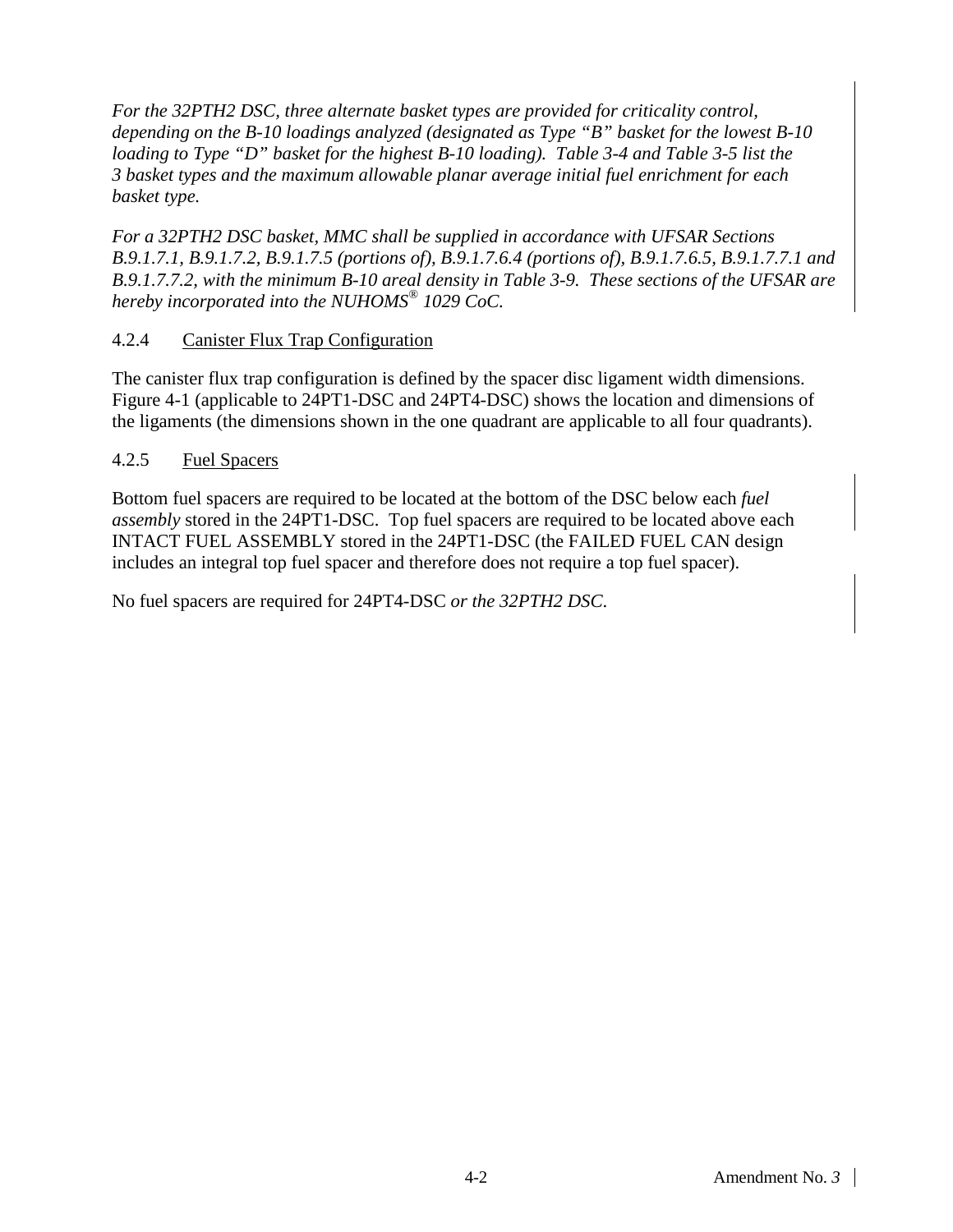

*Note: All ligament width dimensions are in inches.*

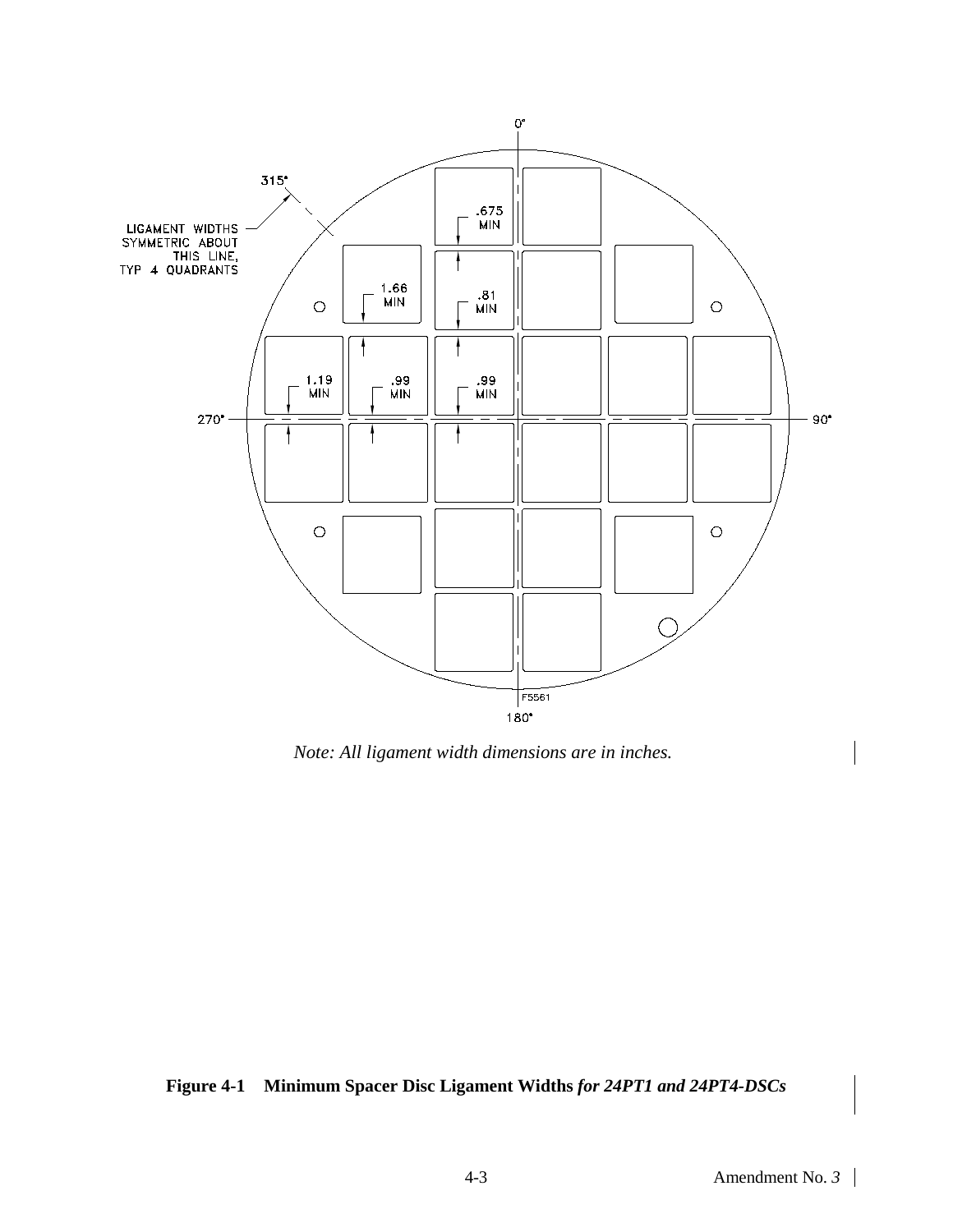#### 4.3 Codes and Standards

#### 4.3.1 Advanced Horizontal Storage Module (AHSM *and AHSM-HS*)

The reinforced concrete AHSM *and AHSM-HS are* designed to meet the requirements of ACI 349-97 *and ACI 349-06, respectively*. Load combinations specified in ANSI 57.9-1984, Section 6.17.3.1 are used for combining normal operating, off-normal, and accident loads for the AHSM *and AHSM-HS*.

#### 4.3.2 Dry Shielded Canister

*For the 24PT1 or 24PT4, the* DSC is designed fabricated and inspected to the maximum practical extent in accordance with ASME Boiler and Pressure Vessel Code Section III, Division 1, 1992 Edition with Addenda through 1994, including exceptions allowed by Code Case –595-1, Subsections NB, NF, and NG for Class 1 components and supports. In addition, Code Case –499-1 applies to 24PT4-DSC spacer discs.

*The 32PTH2 DSC is designed, fabricated, and inspected to the maximum practical extent in accordance with ASME Boiler and Pressure Code Section III, Division 1, 2010 Edition, Subsections NB, NF, and NG for Class 1 components and supports.*

*Code alternatives are discussed in Section 4.3.4. ASME code requirements for basket assemblies apply only to important to safety category A components.*

#### 4.3.3 Transfer Cask

The TRANSFER CASK (OS197*,* OS197H*, or OS200FC*) shall meet the codes and standards that are applicable to its design under Certificate of Compliance 1004.

A solar shield is required for cask TRANSFER OPERATIONS at temperatures exceeding 100 ºF.

#### 4.3.4 Alternatives to Codes and Standards

ASME Code alternatives for the 24PT1-DSC or 24PT4-DSC (DSC) are listed below:

### *24PT1 or 24PT4* **DSC Shell Assembly Alternatives to ASME Code, Subsection NB**

| Reference ASME<br>Code Section/Article | Code<br><b>Requirement</b>                         | Alternative, Justification & Compensatory Measures                                                                                                                                                                                                                                                                       |
|----------------------------------------|----------------------------------------------------|--------------------------------------------------------------------------------------------------------------------------------------------------------------------------------------------------------------------------------------------------------------------------------------------------------------------------|
| NCA                                    | All                                                | Not compliant with NCA.                                                                                                                                                                                                                                                                                                  |
| <b>NB-1100</b>                         | Requirements for<br>Code Stamping of<br>Components | The DSC shell is designed $&$ fabricated in accordance with the<br>ASME Code, Section III, Subsection NB to the maximum extent<br>practical. However, Code Stamping is not required. As Code<br>Stamping is not required, the fabricator is not required to hold an<br>ASME "N" or "NPT" stamp, or to be ASME Certified. |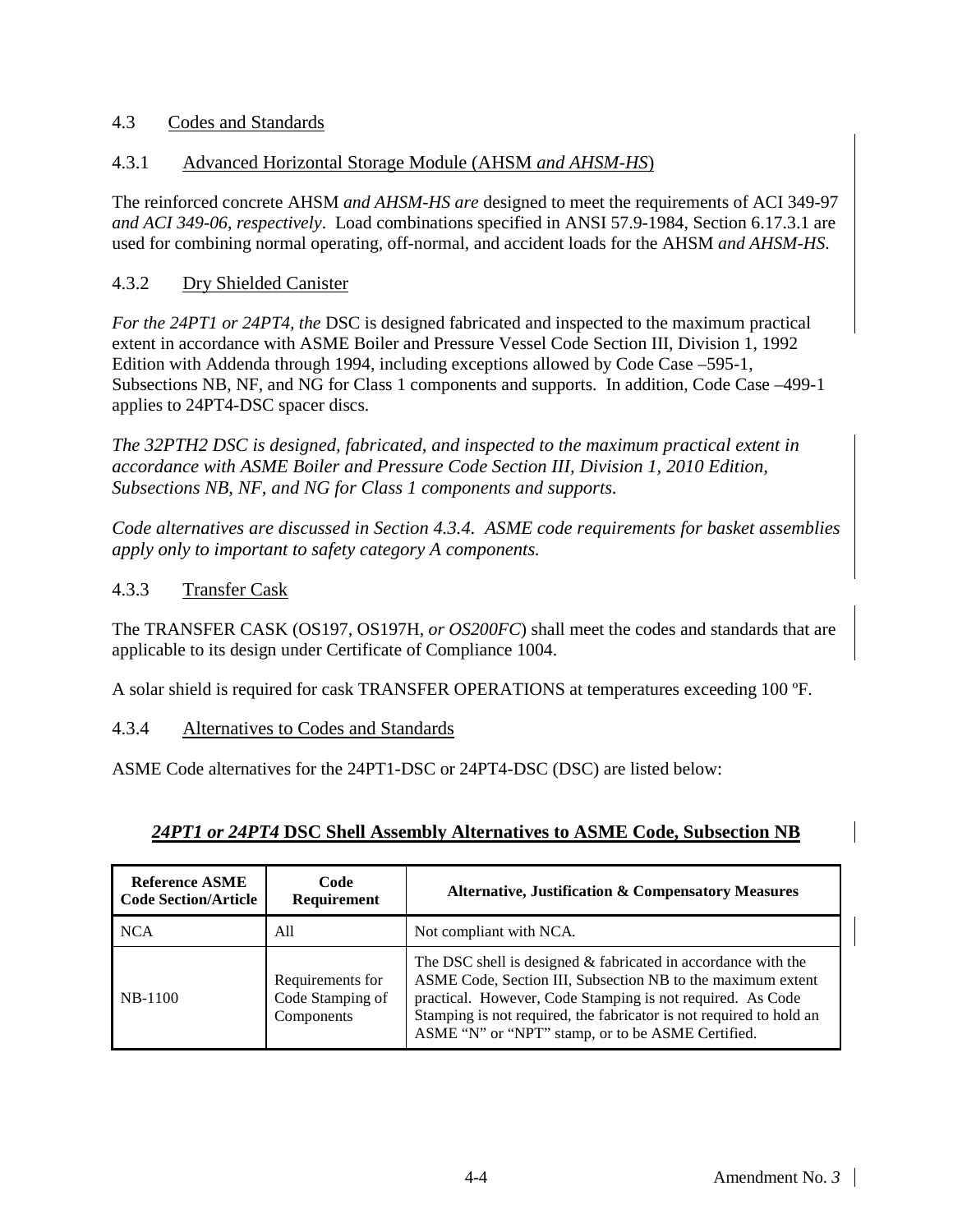| <b>Reference ASME</b><br><b>Code Section/Article</b> | Code<br>Requirement                                                                | <b>Alternative, Justification &amp; Compensatory Measures</b>                                                                                                                                                                                                                                                                                                                                                                                                                                                                       |  |
|------------------------------------------------------|------------------------------------------------------------------------------------|-------------------------------------------------------------------------------------------------------------------------------------------------------------------------------------------------------------------------------------------------------------------------------------------------------------------------------------------------------------------------------------------------------------------------------------------------------------------------------------------------------------------------------------|--|
| NB-2130                                              | Material must be<br>supplied by ASME<br>approved material<br>suppliers<br>Material | All materials designated as ASME on the UFSAR drawings are<br>obtained from ASME approved MM or MS supplier(s) with<br>ASME CMTR's. Material is certified to meet all ASME Code<br>criteria but is not eligible for certification or Code Stamping if a<br>non-ASME fabricator is used. As the fabricator is not required to<br>be ASME certified, material certification to NB-2130 is not                                                                                                                                         |  |
| NB-4121                                              | Certification by<br>Certificate Holder                                             | possible. Material traceability & certification are maintained in<br>accordance with TN's NRC approved QA program.                                                                                                                                                                                                                                                                                                                                                                                                                  |  |
| NB-6111                                              | All completed<br>pressure retaining<br>systems shall be<br>pressure tested         | The shield plug support ring and vent and siphon block are not<br>pressure tested due to the manufacturing sequence. The support<br>ring is not a pressure-retaining item and the siphon block weld is<br>helium leak tested after fuel is loaded and the inner top closure<br>plate installed in accordance with Code Case N-595-1.                                                                                                                                                                                                |  |
| NB-7000                                              | Overpressure<br>Protection                                                         | No overpressure protection is provided for the DSC. The function<br>of the DSC is to contain radioactive materials under normal, off-<br>normal and hypothetical accident conditions postulated to occur<br>during transportation and storage. The DSC is designed to<br>withstand the maximum internal pressure considering 100% fuel<br>rod failure at maximum accident temperature. The DSC is<br>pressure tested to 120% of normal operating design pressure. An<br>overpressure protection report is not prepared for the DSC. |  |
| <b>NB-8000</b>                                       | Requirements for<br>nameplates,<br>stamping & reports<br>per NCA-8000              | The DSC nameplate provides the information required by 10 CFR<br>Part 71, 49 CFR Part 173 and 10 CFR Part 72 as appropriate.<br>Code stamping is not required for the DSC. In lieu of code<br>stamping, QA Data packages are prepared in accordance with the<br>requirements of 10 CFR Part 71, 10 CFR Part 72 and TN's<br>approved QA program.                                                                                                                                                                                     |  |

# *24PT1 or 24PT4* **Basket Alternatives to ASME Code, Subsection NG/NF**

| <b>Reference ASME</b><br><b>Code Section/Article</b> | Code<br>Requirement                                                    | Alternative, Justification & Compensatory Measures                                                                                                                                                                                                                                                                                           |
|------------------------------------------------------|------------------------------------------------------------------------|----------------------------------------------------------------------------------------------------------------------------------------------------------------------------------------------------------------------------------------------------------------------------------------------------------------------------------------------|
| <b>NCA</b>                                           | A11                                                                    | Not compliant with NCA.                                                                                                                                                                                                                                                                                                                      |
| $NG/NF-1100$                                         | Requirements for<br>Code Stamping of<br>Components                     | The DSC baskets are designed & fabricated in accordance with the<br>ASME Code, Section III, Subsection NG/NF to the maximum<br>extent practical as described in the UFSAR, but Code Stamping is<br>not required. As Code Stamping is not required, the fabricator is<br>not required to hold an ASME N or NPT stamp or be ASME<br>Certified. |
| $NG/NF-2130$                                         | Material must be<br>supplied by ASME<br>approved material<br>suppliers | All materials designated as ASME on the UFSAR drawings are<br>obtained from ASME approved MM or MS supplier with ASME<br>CMTR's. Material is certified to meet all ASME Code criteria but<br>is not eligible for certification or Code Stamping if a non-ASME<br>fabricator is used. As the fabricator is not required to be ASME            |
| $NG/NF-4121$                                         | Material<br>Certification by<br>Certificate Holder                     | certified, material certification to NG/NF-2130 is not possible.<br>Material traceability & certification are maintained in accordance<br>with TN's NRC approved QA program.                                                                                                                                                                 |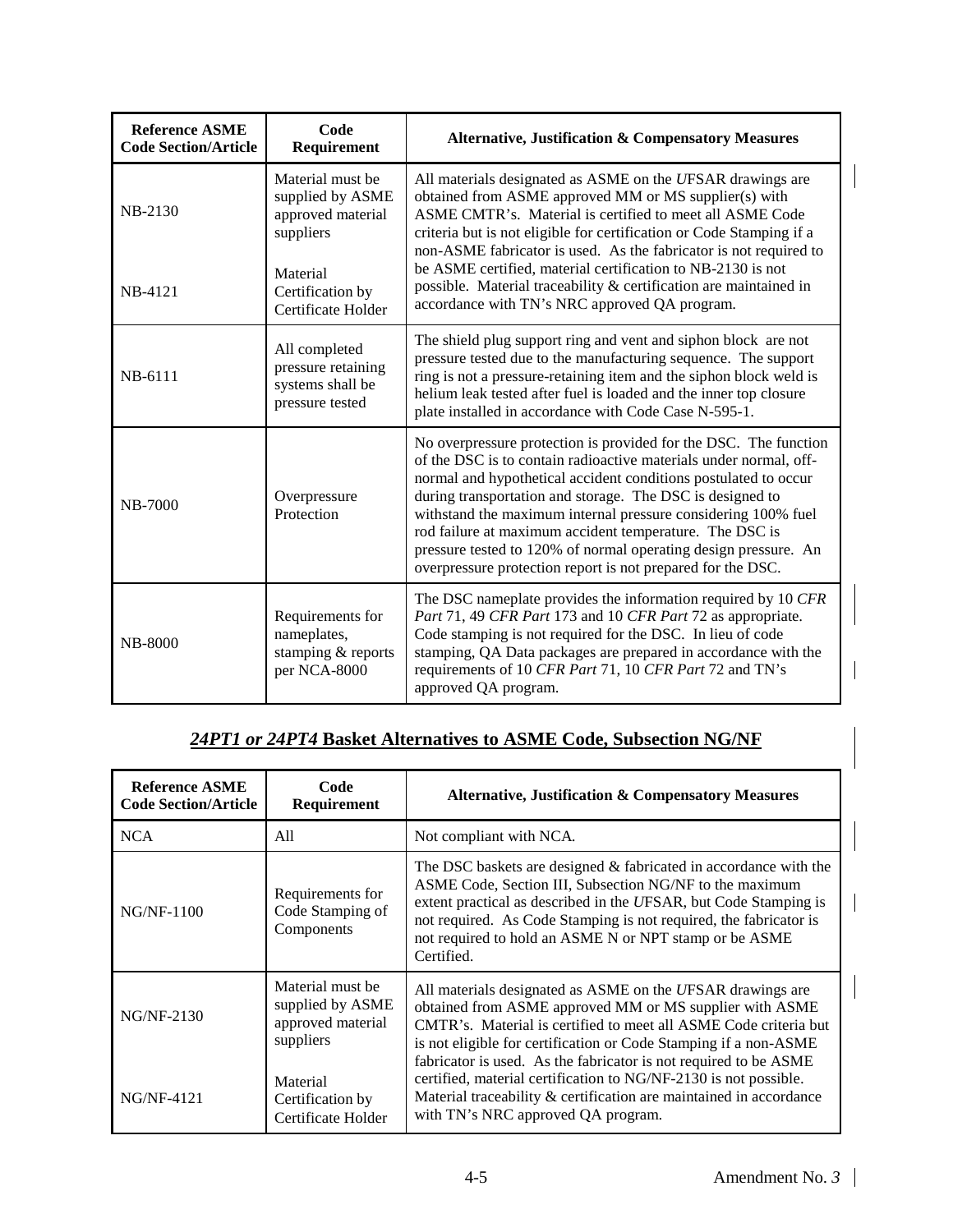| <b>Reference ASME</b><br><b>Code Section/Article</b> | Code<br>Requirement                                                                                                                                   | <b>Alternative, Justification &amp; Compensatory Measures</b>                                                                                                                                                                                                                                                                                                                                                                                                                                     |
|------------------------------------------------------|-------------------------------------------------------------------------------------------------------------------------------------------------------|---------------------------------------------------------------------------------------------------------------------------------------------------------------------------------------------------------------------------------------------------------------------------------------------------------------------------------------------------------------------------------------------------------------------------------------------------------------------------------------------------|
| Table NG-3352-1                                      | Permissible Joint<br><b>Efficiency Factors</b>                                                                                                        | Joint efficiency (quality) factor of 1 is assumed for the guidesleeve<br>longitudinal weld. Table NG-3352-1 permits a quality factor of<br>0.5 for full penetration weld with visual inspection. Inspection of<br>both faces provides $n = (2*0.5) = 1$ . This is justified by this gauge<br>of material (0.12 inch) with visual examination of both surfaces<br>which ensures that any significant deficiencies would be observed<br>and corrected.                                              |
| <b>NG/NF-8000</b>                                    | Requirements for<br>nameplates,<br>stamping & reports<br>per NCA-8000                                                                                 | The DSC nameplate provides the information required by 10 CFR<br>Part 71, 49 CFR Part 173 and 10 CFR Part 72 as appropriate.<br>Code stamping is not required for the DSC. In lieu of code<br>stamping, QA Data packages are prepared in accordance with the<br>requirements of 10 CFR Part 71, 10 CFR Part 72 and TN's<br>approved QA program.                                                                                                                                                   |
| N/A                                                  | Oversleeve to guidesleeve welds are non-code welds which meet<br>N/A<br>the requirements of AWS D1.3-98, the Structural Welding Code-<br>Sheet Steel. |                                                                                                                                                                                                                                                                                                                                                                                                                                                                                                   |
| NG-3000 / Section II,<br>Part D, Table 2A            | Maximum<br>temperature limit<br>for Type 304 plate<br>material is 800°F                                                                               | For 24PT4-DSC only: The DSC guidesleeves, oversleeves and<br>failed fuel cans do not comply with ASME Code limit of 800°F for<br>Type 304 steel for the postulated blocked vent accident for<br>approximately 25 hours. The maximum predicted temperature of<br>those components for this event is less than 900°F. In accordance<br>with Table I-14.5 of Article NH, the expected reduction in<br>material strength is small (less than 1 ksi) and the calculated stress<br>ratio is very small. |

 $\mathbf{l}$ 

 $\overline{\phantom{a}}$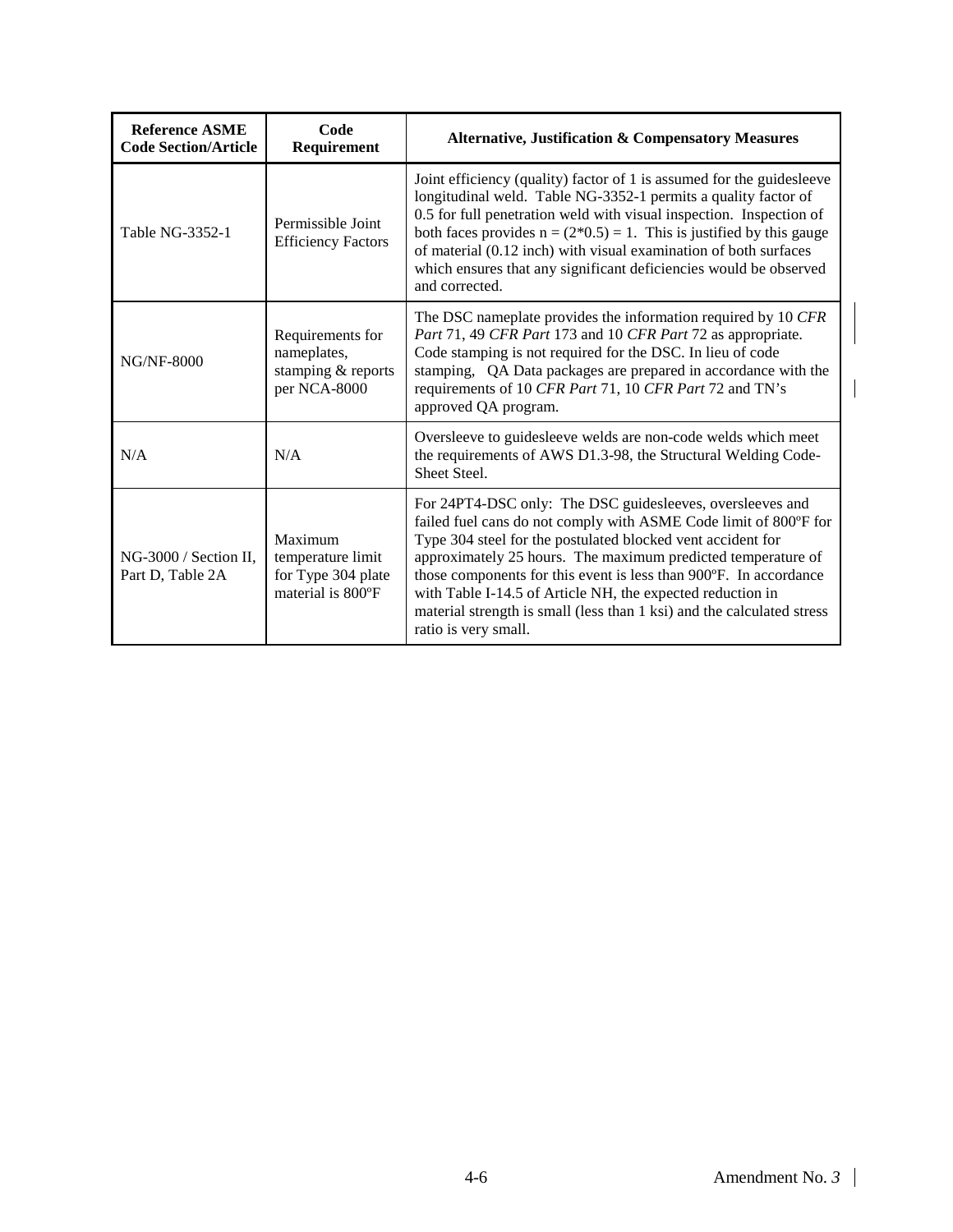| Reference<br><b>ASME</b> Code<br>Section/Article | Code Requirement                                                                                                                                                                                    | <b>Alternatives, Justification &amp; Compensatory Measures</b>                                                                                                                                                                                                                                                                                                                                                                                                                                                                                                                                                                                                                                                                                                                                                                                                                                                                                                                                                                                                                                                                         |  |
|--------------------------------------------------|-----------------------------------------------------------------------------------------------------------------------------------------------------------------------------------------------------|----------------------------------------------------------------------------------------------------------------------------------------------------------------------------------------------------------------------------------------------------------------------------------------------------------------------------------------------------------------------------------------------------------------------------------------------------------------------------------------------------------------------------------------------------------------------------------------------------------------------------------------------------------------------------------------------------------------------------------------------------------------------------------------------------------------------------------------------------------------------------------------------------------------------------------------------------------------------------------------------------------------------------------------------------------------------------------------------------------------------------------------|--|
| NCA                                              | All                                                                                                                                                                                                 | Not compliant with NCA. Quality Assurance is provided<br>according to 10 CFR 72 Subpart G in lieu of NCA-4000.                                                                                                                                                                                                                                                                                                                                                                                                                                                                                                                                                                                                                                                                                                                                                                                                                                                                                                                                                                                                                         |  |
| NCA-1140                                         | Use of Code editions<br>and addenda                                                                                                                                                                 | Code edition and addenda other than those specified in Section<br>4.3.2 may be used for construction, but in no case earlier than 3<br>years before that specified in the Section 4.3.2 table.<br>Materials produced and certified in accordance with ASME<br>Section II material specification from Code Editions and<br>Addenda other than those specified in Section 4.3.2 may be used,<br>so long as the materials meet all the requirements of Article<br>2000 of the applicable Subsection of the Section III Edition and<br>Addenda used for construction.                                                                                                                                                                                                                                                                                                                                                                                                                                                                                                                                                                      |  |
| NB-1100                                          | Requirements for Code<br>Stamping of<br>Components, Code<br>reports and certificates,<br>etc.                                                                                                       | Code Stamping is not required. As Code Stamping is not<br>required, the fabricator is not required to hold an ASME "N" or<br>"NPT" stamp, or to be ASME Certified.                                                                                                                                                                                                                                                                                                                                                                                                                                                                                                                                                                                                                                                                                                                                                                                                                                                                                                                                                                     |  |
| NB-2130                                          | Material must be<br>supplied by ASME<br>approved material<br>suppliers.                                                                                                                             | Material is certified to meet all ASME Code criteria but is not<br>eligible for certification or Code Stamping if a non-ASME<br>fabricator is used. As the fabricator is not required to be ASME<br>certified, material certification to NB-2130 is not possible.                                                                                                                                                                                                                                                                                                                                                                                                                                                                                                                                                                                                                                                                                                                                                                                                                                                                      |  |
| NB-4121                                          | <b>Material Certification</b><br>by Certificate Holder                                                                                                                                              | Material traceability and certification are maintained in<br>accordance with TN's NRC approved QA program.                                                                                                                                                                                                                                                                                                                                                                                                                                                                                                                                                                                                                                                                                                                                                                                                                                                                                                                                                                                                                             |  |
| NB-4243 and<br>NB-5230                           | Category C weld joints<br>in vessels and similar<br>weld joints in other<br>components shall be full<br>penetration joints.<br>These welds shall be<br>examined by UT or RT<br>and either PT or MT. | The shell to the outer top cover weld, the shell to the inner top<br>cover/shield plug weld (including optional design configurations<br>for the inner top cover as described in the 32PTH2 DSC<br>drawings), the siphon/vent cover welds, and the vent and siphon<br>block welds to the shell are all partial penetration welds. As an<br>alternative to the NDE requirements of NB-5230, for Category C<br>welds, all of these closure welds are multi-layer welds and<br>receive a root and final PT examination, except for the shell to<br>the outer top cover weld. The shell to the outer top cover weld<br>will be a multi-layer weld and receive multi-level PT<br>examination in accordance with the guidance provided in<br>ISG-15 for NDE. The multi-level PT examination provides<br>reasonable assurance that flaws of interest will be identified.<br>The PT examination is done by qualified personnel, in<br>accordance with Section V and the acceptance standards of<br>Section III, Subsection NB-5000. All of these welds are designed<br>to meet the guidance provided in ISG-15 for stress reduction<br>factor. |  |

## *32PTH2 DSC Shell Assembly Alternatives to the ASME Code*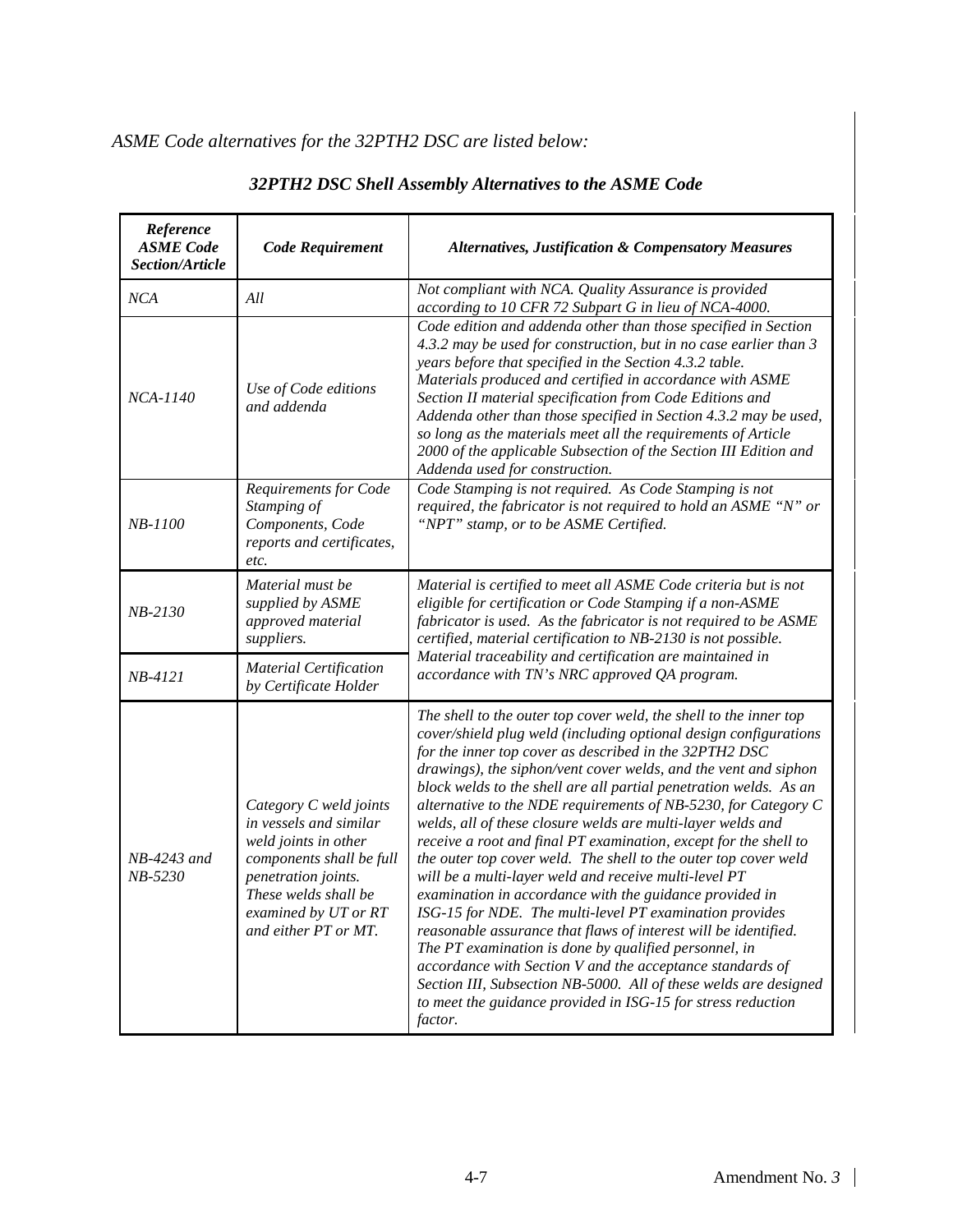| Reference<br><b>ASME</b> Code<br>Section/Article | <b>Code Requirement</b>                                                                                                                          | <b>Alternatives, Justification &amp; Compensatory Measures</b>                                                                                                                                                                                                                                                                                                                                                                                                                                                           |
|--------------------------------------------------|--------------------------------------------------------------------------------------------------------------------------------------------------|--------------------------------------------------------------------------------------------------------------------------------------------------------------------------------------------------------------------------------------------------------------------------------------------------------------------------------------------------------------------------------------------------------------------------------------------------------------------------------------------------------------------------|
| $NB-1132$                                        | Attachments with a<br>pressure retaining<br>function, including<br>stiffeners, shall be<br>considered part of the<br>component.                  | Bottom shield plug and outer bottom cover plate are outside<br>code jurisdiction; these components together are much larger<br>than required to provide stiffening for the inner bottom cover<br>plate; the weld that retains the outer bottom cover plate and with<br>it the bottom shield plug is subject to root and final PT<br>examination.                                                                                                                                                                         |
| NB-6100<br>and 6200                              | All pressure retaining<br>components and<br>completed systems shall<br>be pressure tested. The<br>preferred method shall<br>be hydrostatic test. | The 32PTH2 DSC is not a complete vessel until the top closure<br>is welded following placement of fuel assemblies within the DSC.<br>Due to the inaccessibility of the shell and lower end closure<br>welds following fuel loading and top closure welding, as an<br>alternative, the pressure testing of the DSC is performed in two<br>parts. The DSC shell and inner bottom plate/forging (including<br>all longitudinal and circumferential welds), are pressure tested<br>and examined at the fabrication facility. |
|                                                  |                                                                                                                                                  | The shell to the inner top cover/shield plug closure weld<br>(including optional design configurations for the inner top cover<br>as described in the 32PTH2 DSC drawings) is pressure tested<br>and examined for leakage in accordance with NB-6300 in the<br>field.                                                                                                                                                                                                                                                    |
|                                                  |                                                                                                                                                  | The siphon/vent cover welds are not pressure tested; these welds<br>and the shell to the inner top cover/shield plug closure weld<br>(including Optional design configurations for the inner top cover<br>as described in the 32PTH2 DSC drawings) are helium leak<br>tested after the pressure test.                                                                                                                                                                                                                    |
|                                                  |                                                                                                                                                  | Per NB-6324 the examination for leakage shall be done at a<br>pressure equal to the greater of the design pressure or three-<br>fourths of the test pressure. As an alternative, if the examination<br>for leakage of these field welds, following the pressure test, is<br>performed using helium leak detection techniques, the<br>examination pressure may be reduced to $\geq$ 16.5 psia. This is<br>acceptable given the significantly greater sensitivity of the<br>helium leak detection method.                  |
| NB-7000                                          | <b>Overpressure Protection</b>                                                                                                                   | No overpressure protection is provided for the 32PTH2 DSCs.<br>The function of the DSC is to contain radioactive materials<br>under normal, off-normal and hypothetical accident conditions<br>postulated to occur during transportation and storage. The<br>32PTH2 DSC is designed to withstand the maximum possible<br>internal pressure considering 100% fuel rod failure at maximum<br>accident temperature.                                                                                                         |
| NB-8000                                          | Requirements for<br>nameplates, stamping &<br>reports per NCA-8000.                                                                              | The 32PTH2 DSC nameplate provides the information required<br>by 10 CFR Part 71, 49 CFR Part 173 and 10 CFR Part 72 as<br>appropriate. Code stamping is not required for the 32PTH2<br>DSC. QA data packages are prepared in accordance with the<br>requirements of TN's approved QA program.                                                                                                                                                                                                                            |
| NB-5520                                          | <b>NDE</b> Personnel must be<br>qualified to a specific<br>edition of SNT-TC-1A.                                                                 | Permit use of the Recommended Practice SNT-TC-1A to include<br>up to the most recent 2011 edition.                                                                                                                                                                                                                                                                                                                                                                                                                       |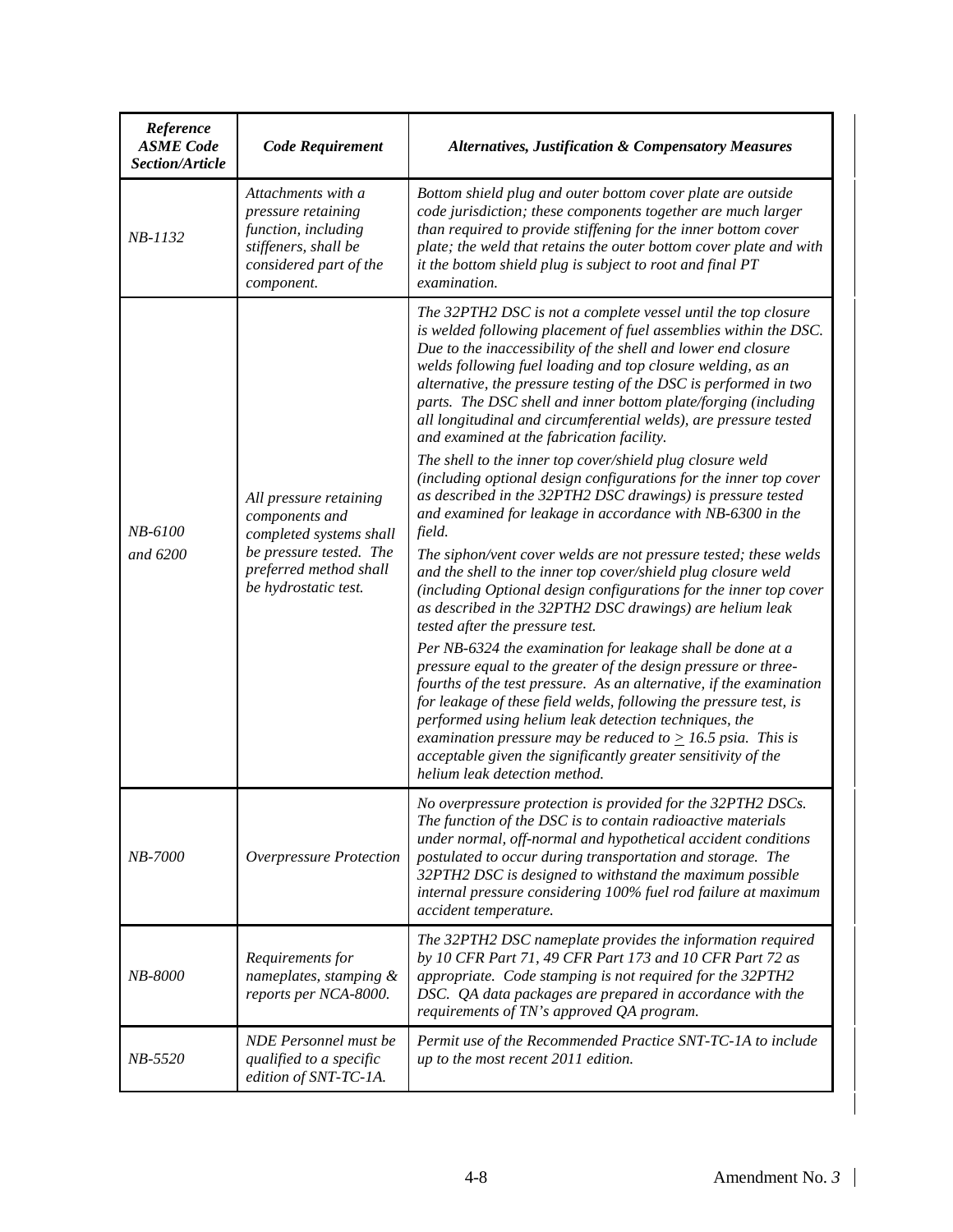| Reference<br><b>ASME</b> Code<br>Section/Article | Code<br>Requirement                                                                                                  | <b>Alternatives, Justification &amp; Compensatory Measures</b>                                                                                                                                                                                                                                                                                                                                                                                                                                                                                                                                                                                                                                                                                                                                                                                                                                                                                                                                                 |  |
|--------------------------------------------------|----------------------------------------------------------------------------------------------------------------------|----------------------------------------------------------------------------------------------------------------------------------------------------------------------------------------------------------------------------------------------------------------------------------------------------------------------------------------------------------------------------------------------------------------------------------------------------------------------------------------------------------------------------------------------------------------------------------------------------------------------------------------------------------------------------------------------------------------------------------------------------------------------------------------------------------------------------------------------------------------------------------------------------------------------------------------------------------------------------------------------------------------|--|
| NCA                                              | All                                                                                                                  | Not compliant with NCA. Quality Assurance is provided according to<br>10 CFR 72 Subpart G in lieu of NCA-4000.                                                                                                                                                                                                                                                                                                                                                                                                                                                                                                                                                                                                                                                                                                                                                                                                                                                                                                 |  |
| NCA-1140                                         | Use of Code<br>editions and<br>addenda                                                                               | Code edition and addenda other than those specified in Section 4.3.2<br>may be used for construction, but in no case earlier than 3 years<br>before that specified in Section 4.3.2.<br>Materials produced and certified in accordance with ASME Section II<br>material specification from Code Editions and Addenda other than<br>those specified in Section 4.3.2 may be used, so long as the materials<br>meet all the requirements of Article 2000 of the applicable Subsection<br>of the Section III Edition and Addenda used for construction.                                                                                                                                                                                                                                                                                                                                                                                                                                                           |  |
| NG-1100                                          | Requirements for<br>Code Stamping of<br>Components,<br>Code reports and<br>certificates, etc.                        | Code Stamping is not required. As Code Stamping is not required, the<br>fabricator is not required to hold an ASME "N" or "NPT" stamp, or<br>to be ASME Certified.                                                                                                                                                                                                                                                                                                                                                                                                                                                                                                                                                                                                                                                                                                                                                                                                                                             |  |
| NG-2000                                          | Use of ASME<br>Material                                                                                              | Some baskets include neutron absorber and aluminum plates that are<br>not ASME Code Class 1 material. They are used for criticality safety<br>and heat transfer, and are only credited in the structural analysis with<br>supporting their own weight and transmitting bearing loads through<br>their thickness. Material properties in the ASME Code for Type 6061<br>aluminum are limited to 400 $\degree$ F to preclude the potential for<br>annealing out the hardening properties. Annealed properties (as<br>published by the Aluminum Association and the American Society of<br>Metals) are conservatively assumed for the aluminum transition rails<br>for use above the Code temperature limits.                                                                                                                                                                                                                                                                                                     |  |
| NG-2130                                          | Material must be<br>supplied by ASME<br>approved material<br>suppliers.<br><b>Material</b>                           | Material is certified to meet all ASME Code criteria but is not eligible<br>for certification or Code Stamping if a non-ASME fabricator is used.<br>As the fabricator is not required to be ASME certified, material<br>certification to NG-2130 is not possible. Material traceability and<br>certification are maintained in accordance with TN's NRC approved                                                                                                                                                                                                                                                                                                                                                                                                                                                                                                                                                                                                                                               |  |
| NG-4121<br>NG-8000                               | Certification by<br>Certificate Holder<br>Requirements for<br>nameplates,<br>stamping &<br>reports per NCA-<br>8000. | QA program.<br>The 32PTH2 DSC nameplate provides the information required by 10<br>CFR Part 71, 49 CFR Part 173 and 10 CFR Part 72 as appropriate.<br>Code stamping is not required for the 32PTH2 DSC. QA data<br>packages are prepared in accordance with the requirements of TN's<br>approved QA program.                                                                                                                                                                                                                                                                                                                                                                                                                                                                                                                                                                                                                                                                                                   |  |
| NG-3000/<br>Section II, Part<br>D, Table 2A      | <b>Maximum</b><br>temperature limit<br>for Type 304 plate<br>material is 800°F.                                      | Not compliant with ASME Section II Part D Table 2A material<br>temperature limit for Type 304 steel for the postulated transfer<br>accident case (117°F, loss of sunshade, loss of neutron shield) and<br>blocked vent accident ( $117^\circ$ F, 40 hr). The calculated maximum steady<br>state temperatures for transfer accident case and blocked vent<br>accident case are less than $1000$ °F. The only primary stresses in the<br>basket grid are deadweight stresses. The ASME Code allows use of<br>SA240 Type 304 stainless steel to temperatures up to 1000 $\degree$ F, as<br>shown in ASME Code, Section II, Part D, Table 1A. In the<br>temperature range of interest (near 800 $^{\circ}F$ ), the S <sub>m</sub> values for SA240<br>Type 304 shown in ASME Code, Section II Part D, Table 2A are<br>identical to the allowable S values for the same material shown in<br>Section B, Part D, Table 1A. The recovery actions following these<br>accident scenarios are as described in the UFSAR. |  |

## *32PTH2 Basket Alternatives to the ASME Code*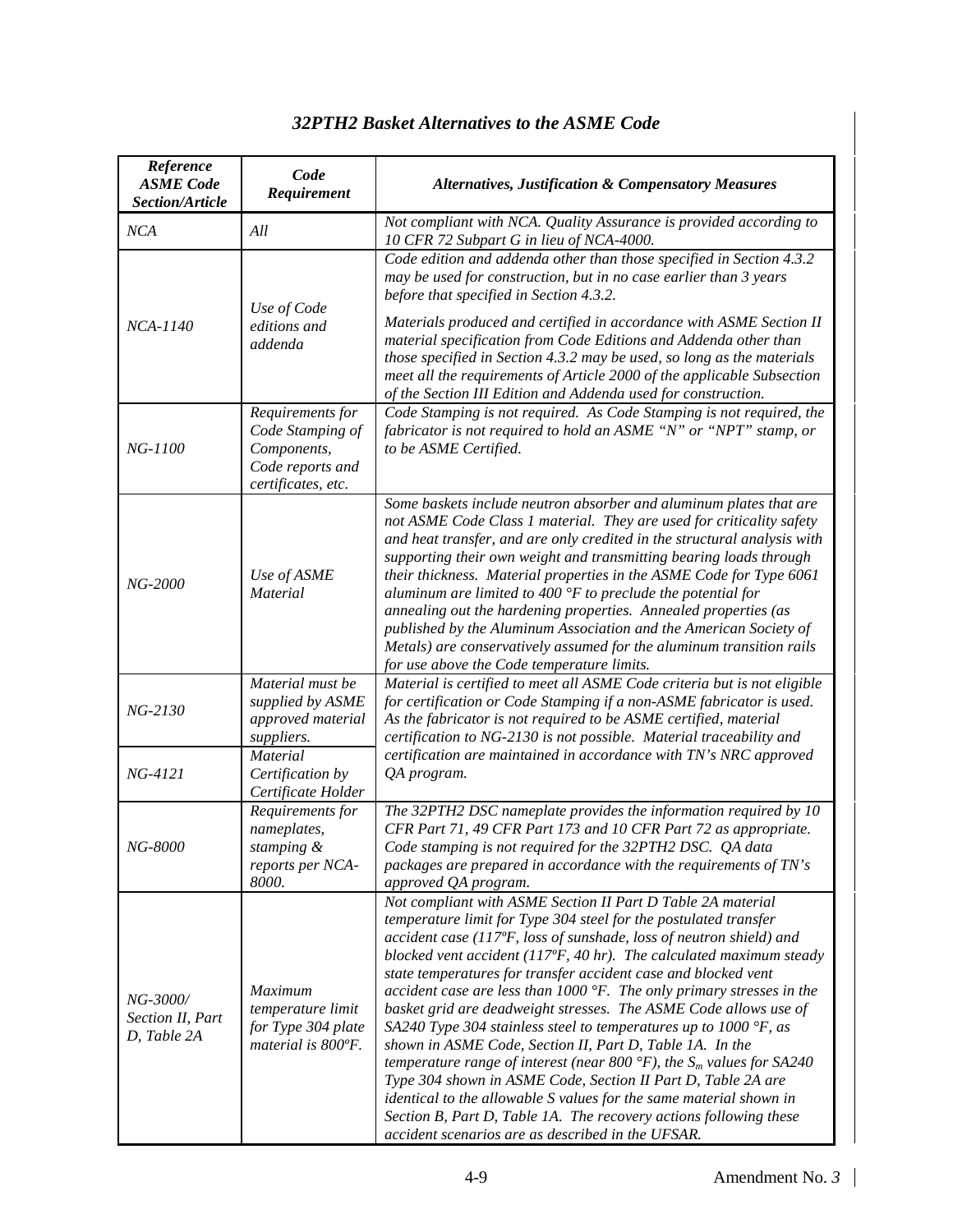| Reference<br><b>ASME</b> Code<br>Section/Article | Code<br>Requirement                                                                 | <b>Alternatives, Justification &amp; Compensatory Measures</b>                                                                                                                                                                                                                                                                                                                                                                                                                                                                                                                                                                                                                                                                                                                                                                                                                                                                                                                                                                                                                                                                                                                                                                                                                                                                                                                                                                                                                                                                                                                                                                                                                                                                           |
|--------------------------------------------------|-------------------------------------------------------------------------------------|------------------------------------------------------------------------------------------------------------------------------------------------------------------------------------------------------------------------------------------------------------------------------------------------------------------------------------------------------------------------------------------------------------------------------------------------------------------------------------------------------------------------------------------------------------------------------------------------------------------------------------------------------------------------------------------------------------------------------------------------------------------------------------------------------------------------------------------------------------------------------------------------------------------------------------------------------------------------------------------------------------------------------------------------------------------------------------------------------------------------------------------------------------------------------------------------------------------------------------------------------------------------------------------------------------------------------------------------------------------------------------------------------------------------------------------------------------------------------------------------------------------------------------------------------------------------------------------------------------------------------------------------------------------------------------------------------------------------------------------|
| $NG - 3352$                                      | Table NG-3352-1<br>lists the<br>permissible<br>welded joints.                       | The fusion welds between the stainless steel insert plates and the<br>stainless fuel compartment tube are not included in Table NG-3352-1.<br>These welds are qualified by testing. The required minimum tested<br>capacity of the welded connection (at each side of the tube) shall be<br>35 kips (at room temperature). The capacity shall be demonstrated by<br>qualification and production testing. Testing shall be performed<br>using, or corrected to, the lowest tensile strength of material used in<br>the basket assembly or to minimum specified tensile strength. Testing<br>may be performed on individual welds, or on weld patterns<br>representative of one wall of the tube.<br>ASME Code Section IX does not provide tests for qualification of<br>these type of welds. Therefore, these welds are qualified using Section<br>IX to the degree applicable together with the testing described here.<br>The welds will be visually inspected to confirm that they are located<br>over the insert plates, in lieu of the visual acceptance criteria of NG-<br>5260 which are not appropriate for this type of weld.<br>A joint efficiency (quality) factor of 1.0 is utilized for the fuel<br>compartment longitudinal seam welds. Table NG-3352-1 permits a<br>joint efficiency (quality) factor of 0.5 to be used for full penetration<br>weld examined by ASME Section V visual examination (VT). For the<br>32PTH2 DSC, the compartment seam weld is thin and the weld will be<br>made in one pass. Both surfaces of weld (inside and outside) will be<br>fully examined by VT and therefore a factor of $2 \times 0.5 = 1.0$ , will be<br>used in the analysis. This is justified as both surfaces of the single |
|                                                  |                                                                                     | weld pass/layer will be fully examined, and the stainless steel material<br>that comprises the fuel compartment tubes is very ductile.                                                                                                                                                                                                                                                                                                                                                                                                                                                                                                                                                                                                                                                                                                                                                                                                                                                                                                                                                                                                                                                                                                                                                                                                                                                                                                                                                                                                                                                                                                                                                                                                   |
| $NG - 5520$                                      | NDE personnel<br>must be qualified<br>to a specific<br>edition of SNT-<br>$TC-IA$ . | Permit use of the Recommended Practice SNT-TC-1A to include up to<br>the most recent 2011 edition.                                                                                                                                                                                                                                                                                                                                                                                                                                                                                                                                                                                                                                                                                                                                                                                                                                                                                                                                                                                                                                                                                                                                                                                                                                                                                                                                                                                                                                                                                                                                                                                                                                       |

Proposed alternatives to the ASME code, other than the aforementioned ASME Code alternatives may be used when authorized by the Director of the Office of Nuclear Material Safety and Safeguards, or designee. The applicant should demonstrate that:

- 1. The proposed alternatives would provide an acceptable level of quality and safety, or
- 2. Compliance with the specified requirements of ASME Code*s listed in Section 4.3.2 above* would result in hardship or unusual difficulty without a compensating increase in the level of quality and safety.

Requests for alternatives in accordance with this section should be submitted in accordance with 10 CFR 72.4.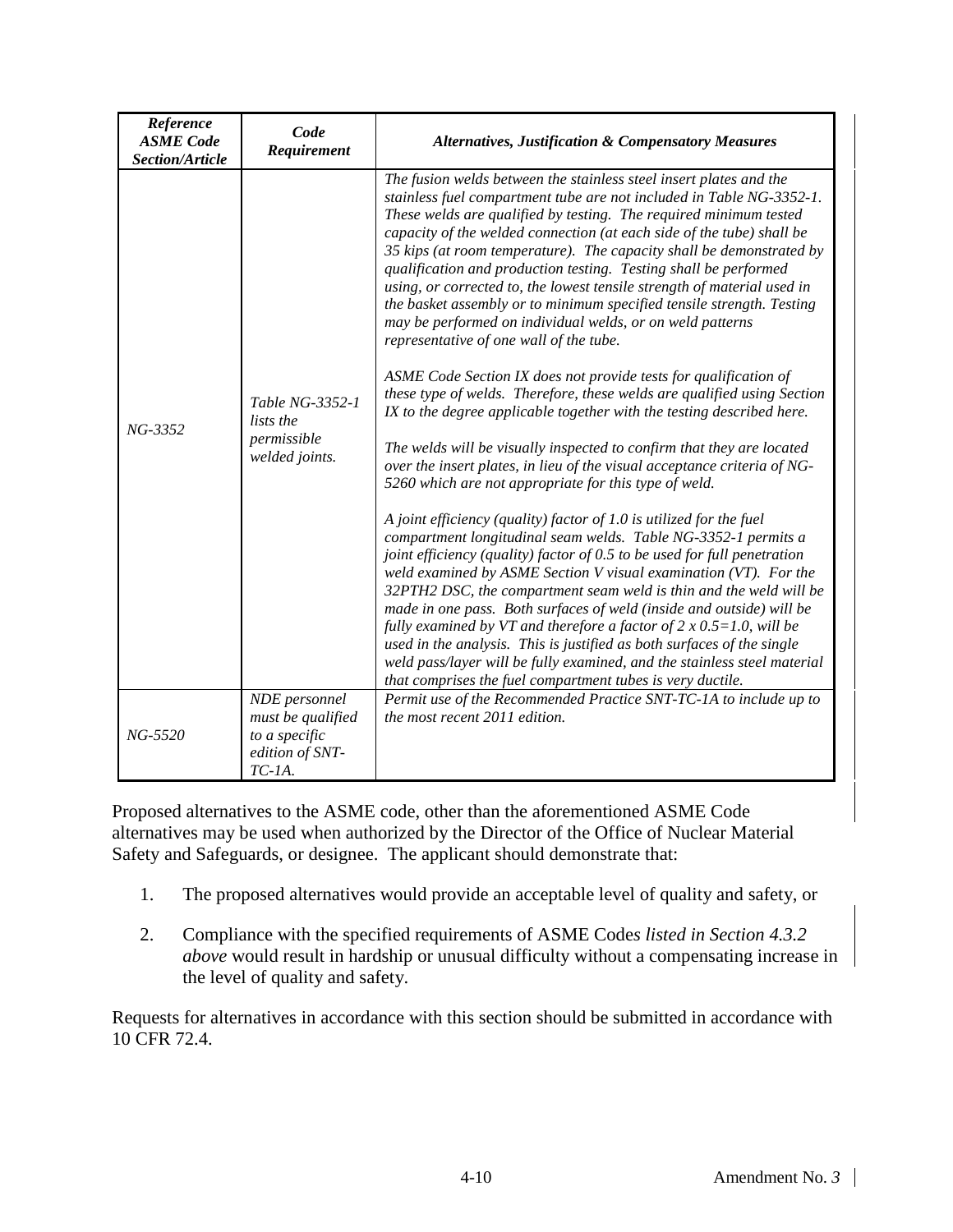#### 4.4 Storage Location Design Features

The following storage location design features and parameters shall be verified by the system user to assure technical agreement with th*e U*FSAR.

## 4.4.1 Storage Configuration

AHSMs *and/or AHSM-HSs* are to be tied together in single rows or back to back arrays with not less than 3 modules tied together (side by side). Any 2 of the 3 modules may be empty (not contain a loaded DSC). Each group of modules not tied together must be separated from other groups by a minimum of 20 feet to accommodate possible sliding during a seismic event. The distance between any module and the edge of the ISFSI pad shall be no less than 10 feet *for AHSMs and 8 feet for AHSM-HSs*.

#### 4.4.2 Concrete Storage Pad Properties to Limit DSC Gravitational Loadings Due to Postulated Drops

The TC/DSC has been evaluated for drops of up to 80 inches onto a reinforced concrete storage pad. The evaluations are based on the concrete parameters specified in EPRI Report NP-4830, "The Effects of Target Hardness on the Structural Design of Concrete Storage Pads for Spent Fuel Casks," October 1986.

## 4.4.3 Site Specific Parameters and Analyses

The following parameters and analyses shall be verified by the system user for applicability at their specific site.

| Tornado maximum wind speeds: 290 mph rotational |                      |
|-------------------------------------------------|----------------------|
|                                                 | 70 mph translational |

- 2. Flood levels up to 50 ft. and water velocity of 15 fps.
- 3. One-hundred year roof snow load of 110 psf.
- 4. Normal ambient temperatures of  $0^{\circ}$ F to  $104^{\circ}$ F.
- 5. Off-normal ambient temperature range of  $-40$  °F without solar insolation to 117 °F with full solar insolation.
- 6. The potential for fires and explosions shall be addressed, based on site-specific considerations.
- 7. Supplemental Shielding: In cases where engineered features (i.e., berms, shield walls) are used to ensure that the requirements of 10 CFR 72.104(a) are met, such features are to be considered important to safety and must be evaluated to determine the applicable Quality Assurance Category.
- 8. Seismic restraints shall be provided to prevent overturning of a loaded TC in a vertical orientation in the plant's decontamination area during a seismic event if a certificate holder determines that the horizontal acceleration is 0.40 g or greater. The determination of horizontal acceleration acting at the center of gravity (CG) of the loaded TC must be based on a peak horizontal ground acceleration at the site.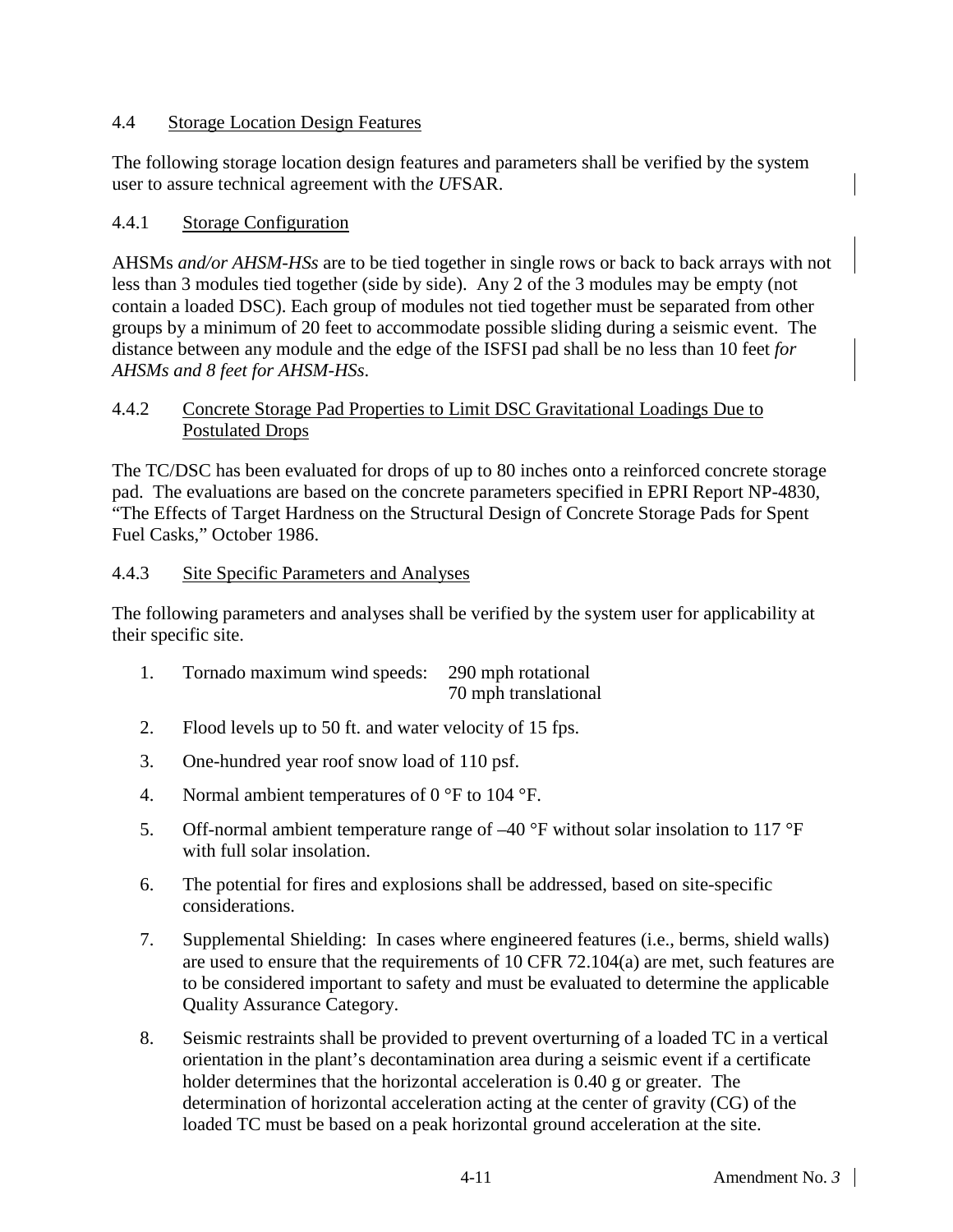- 9. The effects of lightning, tsunamis, hurricanes and seiches, based on site-specific conditions shall be shown to be bounded by the design capability of the storage cask system.
- *10. Any load-bearing AHSM-HS support structure components and associated load bearing welds shall be fabricated as stainless steel, or as weathering steel, defined as carbon steel with a minimum of 0.20 percent copper content. Additionally, loadbearing welds for such weathering steel may be made with weld material bearing 1% or more nickel as an alternate to the copper-bearing weld material.*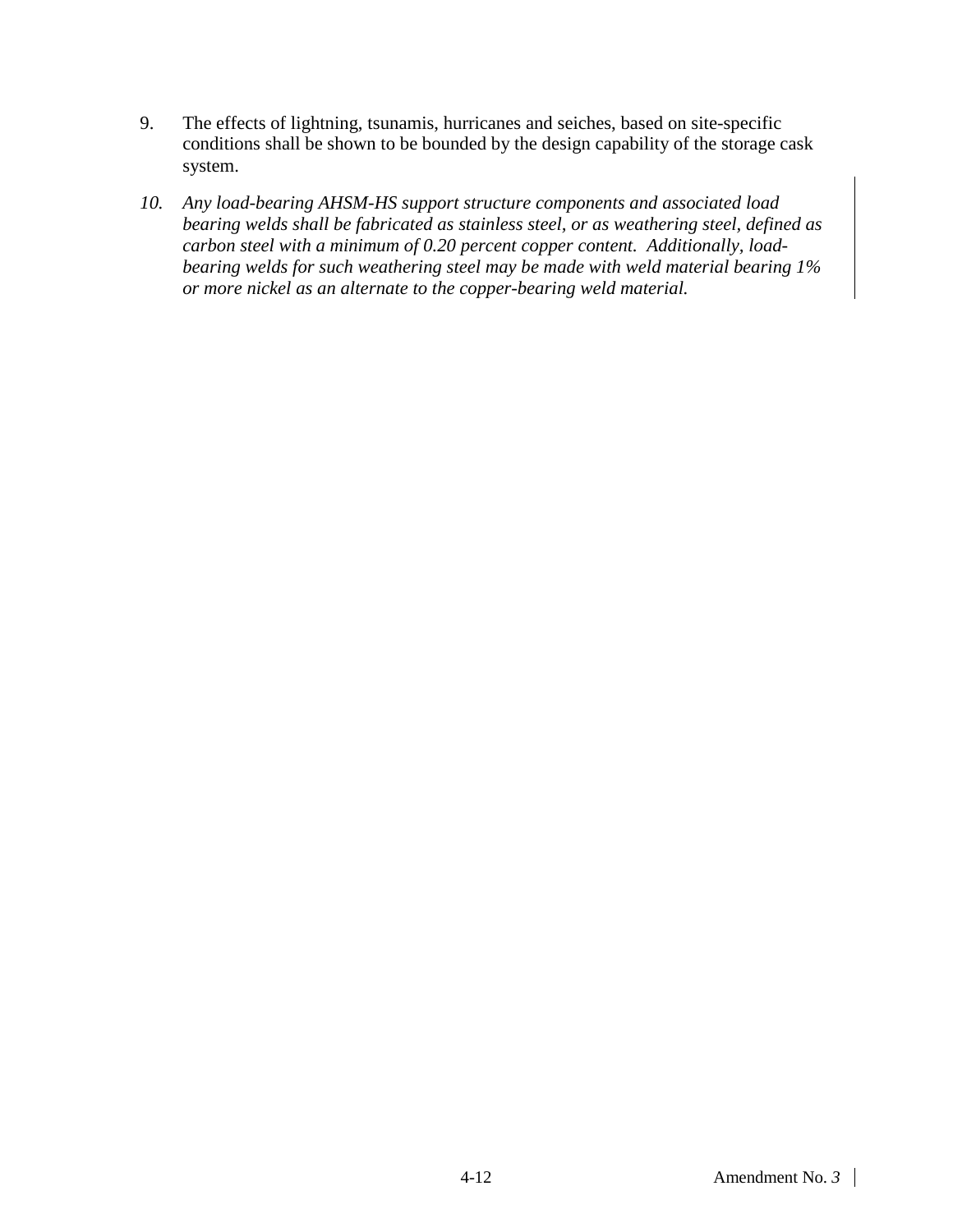## 5.0 Administrative Controls

#### 5.1 Procedures

Each user of the Advanced NUHOMS<sup>®</sup> System will prepare, review, and approve written procedures for all normal operations, maintenance, and testing at the ISFSI prior to its operation. Written procedures shall be established, implemented, and maintained covering the following activities that are important to safety:

- Organization and management
- Routine ISFSI operations
- Alarms and annunciators
- Emergency operations
- Design control and facility change/modification
- Control of surveillances and tests
- Control of special processes
- Maintenance
- Health physics, including ALARA practices
- Special nuclear material accountability
- Quality assurance, inspection, and audits
- Physical security and safeguards
- Records management
- Reporting
- All programs specified in Section 5.2

## *The fuel removal procedure which shall be part of the users operating procedures as a minimum, shall include:*

*If fuel needs to be removed from the DSC, either at the end of service life or for inspection after an accident, precautions must be taken against the potential for the presence of damaged or oxidized fuel and to prevent radiological exposure to personnel during this operation. This can be achieved with this design by the use of the purge and fill valves which permit a determination of the atmosphere within the DSC before the removal of the inner top cover and shield plugs, prior to filling the DSC cavity with borated water. If the atmosphere within the DSC is helium and radioactivity check of the atmosphere in the DSC cavity did not detect the presence of any airborne radioactive particulates, then operations should proceed normally with the fuel removal either via the TC or in the pool. However, if air or airborne radioactive particulates are present within the DSC, then appropriate filters should be in place to preclude the uncontrolled release of any potential airborne radioactive particulate from the DSC via the purge-fill valves. This will protect both personnel and the operations area from potential contamination. For the accident case, personnel protection in the form of respirators or supplied air should be considered in accordance with licensee's Radiation Protection Program.*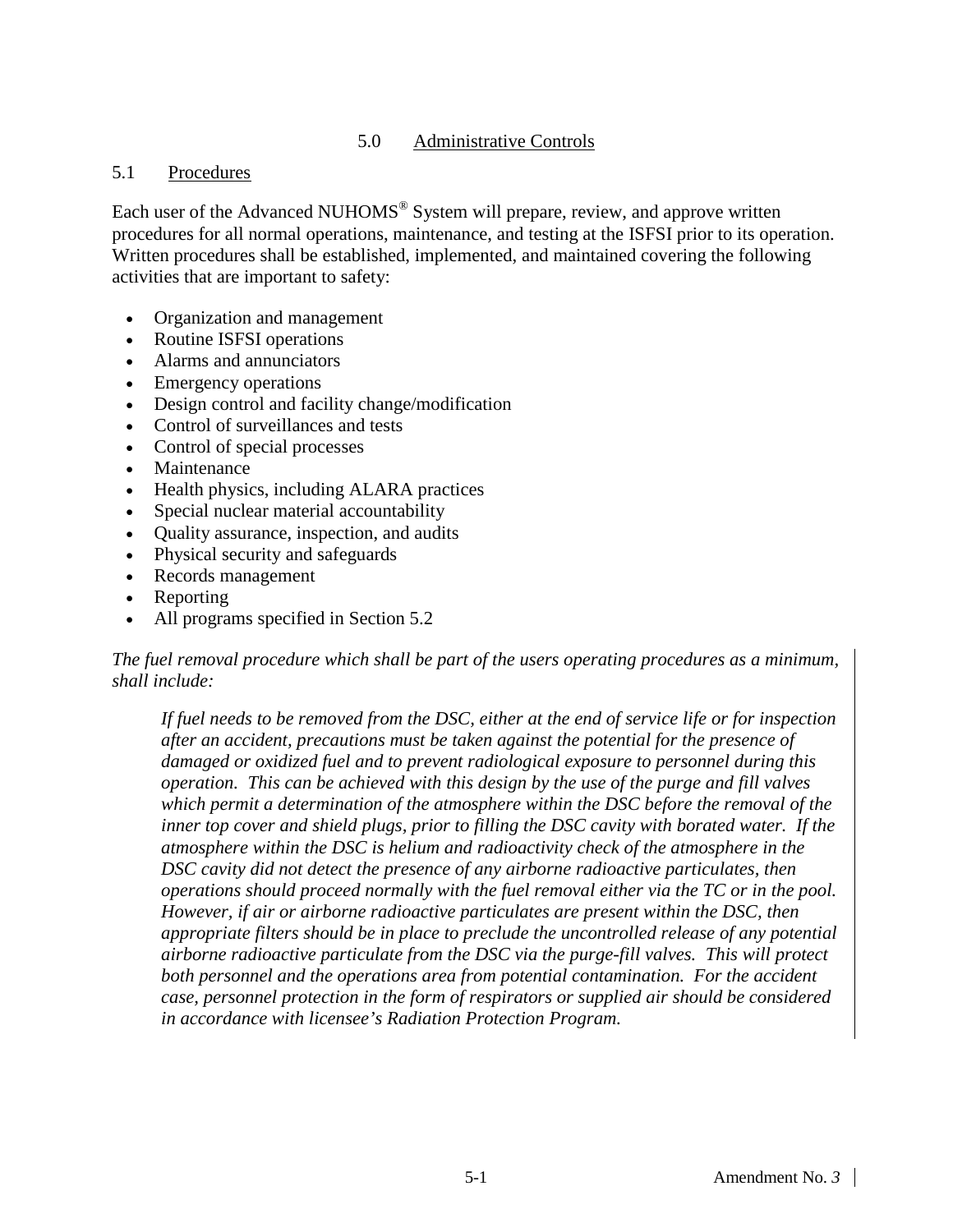#### 5.2 Programs

Each user of the Advanced NUHOMS® System will implement the following programs to ensure the safe operation and maintenance of the ISFSI:

- **Safety Review Program**
- Training Program
- Radiological Environmental Monitoring Program
- Radiation Protection Program
- AHSM*/AHSM-HS* Thermal Monitoring Program

#### 5.2.1 Safety Review Program

Users shall conduct safety reviews in accordance with 10 CFR 72.48 to determine whether proposed changes, tests, and experiments require NRC approval before implementation. Changes to the Technical Specification Bases and other licensing basis documents will be conducted in accordance with approved administrative procedures. Changes may be made to Technical Specification Bases and other licensing basis documents without prior NRC approval, provided the changes meet the criteria of 10 *CFR* 72.48.

The safety review process will contain provisions to ensure that the Technical Specification Bases and other licensing basis documents are maintained consistent with the *U*FSAR.

Proposed changes that do not meet the criteria above will be reviewed and approved by the NRC before implementation. Changes to the Technical Specification Bases implemented without prior NRC approval will be provided to the NRC in accordance with 10 *CFR* 72.48.

#### 5.2.2 Training Program

Training modules shall be developed as required by 10 CFR *Part* 72. Training modules shall require a comprehensive program for the operation and maintenance of the Advanced NUHOMS® System and the ISFSI. The training modules shall include the following elements, at a minimum:

- Advanced NUHOMS<sup>®</sup> System design (overview)
- **ISFSI Facility design (overview)**
- Systems, Structures, and Components Important to Safety (overview)
- Advanced NUHOMS<sup>®</sup> System Safety Analysis Report (overview)
- NRC Safety Evaluation Report (overview)
- Certificate of Compliance conditions
- Advanced NUHOMS<sup>®</sup> System Technical Specifications
- Applicable Regulatory Requirements (e.g., 10 CFR *Part* 72, Subpart K, 10 CFR *Part* 20, 10 CFR Part 73)
- Required Instrumentation and Use
- Operating Experience Reviews
- Advanced NUHOMS<sup>®</sup> System and Maintenance procedures, including:
	- − Fuel qualification and loading,
	- − Rigging and handling,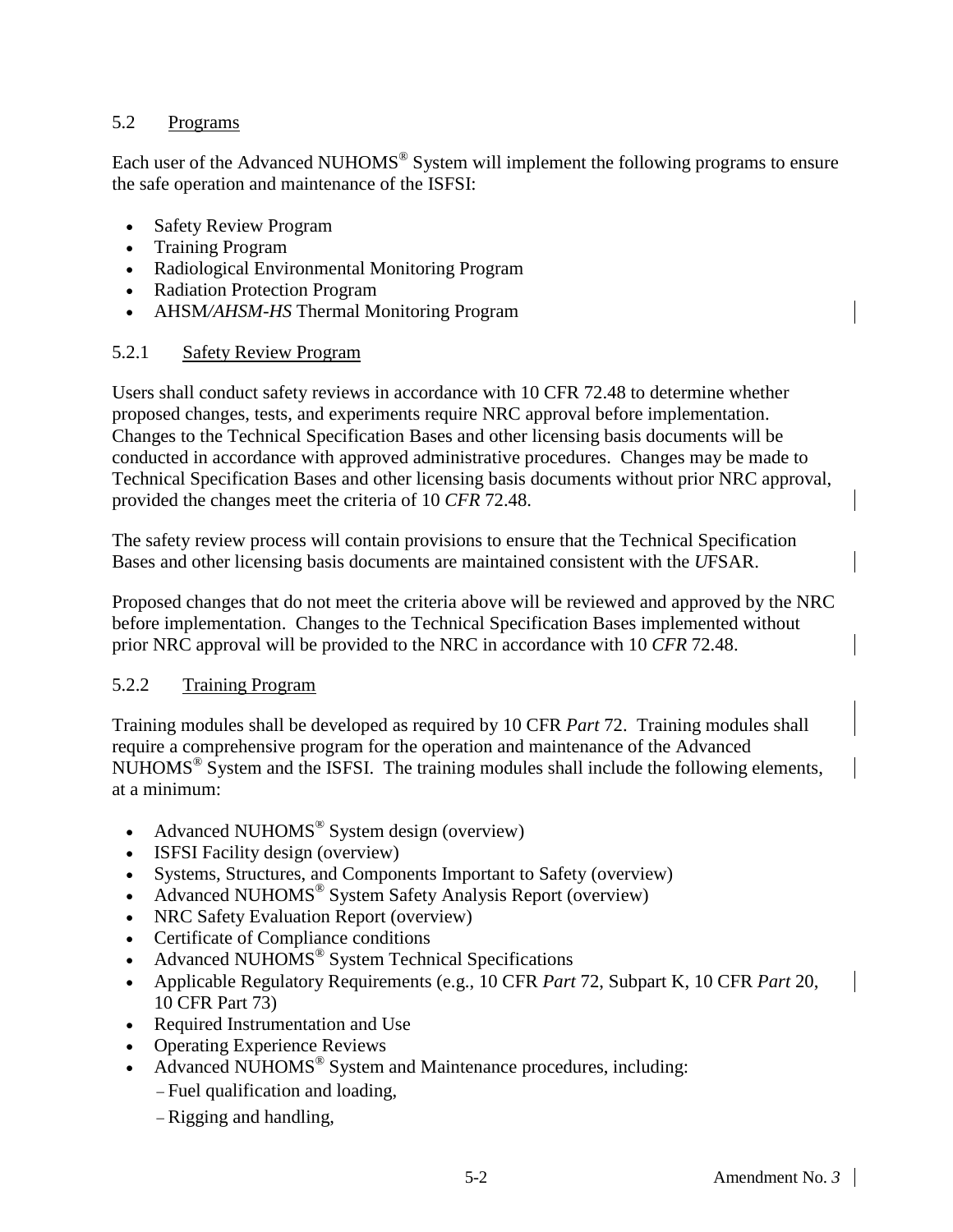- − LOADING OPERATIONS as described in Chapters 8, A.8, *B.8,* and Sections 9.2*,* A.9.2*, and B.9.2* of the *U*FSAR,
- − UNLOADING OPERATIONS including reflooding,
- − Auxiliary equipment operations and maintenance (i.e., welding operations, vacuum drying, helium backfilling and leak testing, reflooding),
- − TRANSFER OPERATIONS including loading and unloading of the Transfer Vehicle,
- − ISFSI Surveillance operations,
- − Radiation Protection,
- − Maintenance,
- − Security,
- − Off-normal and accident conditions, responses and corrective actions.

#### 5.2.3 Radiological Environmental Monitoring Program

- a) A radiological environmental monitoring program will be implemented to ensure that the annual dose equivalent to an individual located outside the ISFSI controlled area does not exceed the annual dose limits specified in 10 CFR 72.104(a).
- b) Operation of the ISFSI will not create any radioactive materials or result in any credible liquid or gaseous effluent release.

#### 5.2.4 Radiation Protection Program

The Radiation Protection Program will establish administrative controls to limit personnel exposure to As Low As Reasonably Achievable (ALARA) levels in accordance with 10 CFR Part 20 and Part 72.

- a. As part of its evaluation pursuant to 10 CFR 72.212, the licensee shall perform an analysis to confirm that the limits of 10 CFR *Part* 20 and 10 CFR 72.104 will be satisfied under the actual site conditions and configurations considering the planned number of DSCs to be used and the planned fuel loading conditions.
- b. A monitoring program to ensure the annual dose equivalent to any real individual located outside the ISFSI controlled area does not exceed regulatory limits is incorporated as part of the environmental monitoring program in the Radiological Environmental Monitoring Program of Section 5.2.3.
- *c. When using a TC with a liquid neutron shield (NS), if draining the NS is required to meet the plant lifting crane capacity limits, the NS shall be verified to be filled after completion of the lift. If DSC cavity draining or TC/DSC annulus draining operations, as applicable, are initiated after the lift, the NS shall be verified to be filled before these draining operations are initiated and continually monitored during the first five minutes of the draining evolution to ensure the NS remains filled. Observation of water level in the expansion tank or some other means can be used to verify compliance with this requirement.*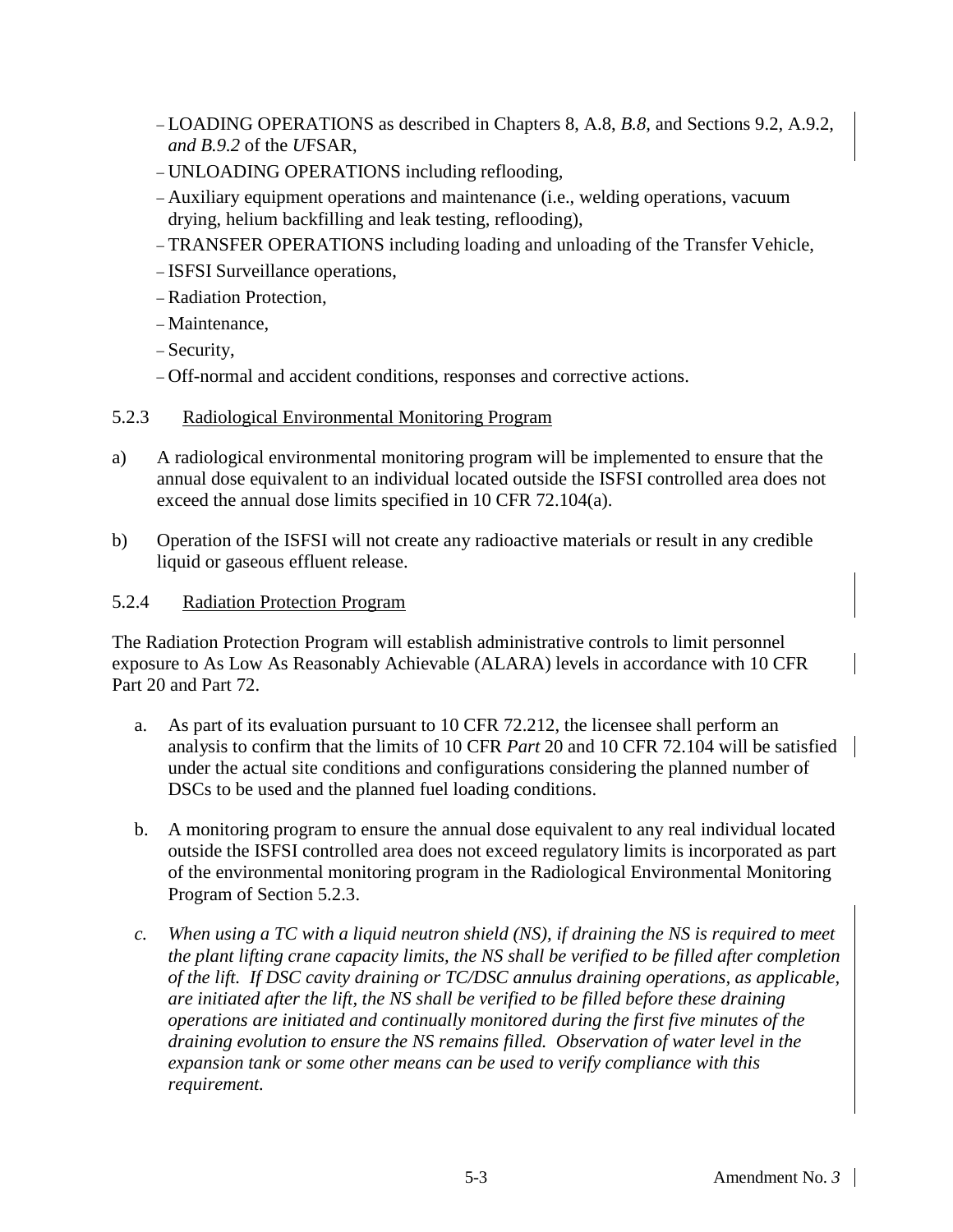*d.* Following placement of each loaded *TC* into the cask decontamination area and prior to transfer to the ISFSI, the DSC smearable surface contamination levels on the outer surface of the DSC shall be less than 2,200 dpm/100 cm<sup>2</sup> from beta and gamma emitting sources, and less than 220 dpm/100  $\text{cm}^2$  from alpha emitting sources.

The contamination limits specified above are based on the allowed removable external radioactive contamination specified in 49 CFR 173.443 (as referenced in 10 CFR 71.87(i)) the system provides significant additional protection for the DSC surface than the transportation configuration). The AHSM*/AHSM-HS* will protect the DSC from direct exposure to the elements and will therefore limit potential releases of removable contamination. The probability of any removable contamination being entrapped in the AHSM*/AHSM-HS* air flow path released outside the AHSM*/AHSM-HS* is considered extremely small.

- *e.* TC surface dose rates with 24PT4-DSC payload as specified below shall be confirmed prior to 24PT4-DSC closure to assure proper loading and consistency with the offsite dose analysis.
	- a.  $\leq$  260 mrem/hr (gamma) at 3 feet from the centerline of the top of the welder neutron shield prior to wet welding operations, with the shield plug in place and approximately 4 *inches* of water drained and the welder with its neutron shield in place.
	- b.  $\leq$  95 mrem/hr (gamma) at 3 feet from the surface of the TC neutron shield at the centerline (mid-height) of the TC prior to wet welding operations.
- *f. The OS200FC TC total dose rate shall be less than or equal to the values specified below with the 32PTH2 DSC as a payload. The dose rates should be measured as soon as possible after the OS200FC TC is removed from the spent fuel pool when in the configuration defined below but before the OS200FC TC is downended on the transfer trailer to be transferred to the ISFSI.*
	- •*OS200FC TC Axial Dose Rate Limit: 2900 mrem/hour*
	- •*OS200FC TC Radial Dose Rate Limit: 250 mrem/hour*

*The following configuration shall be employed for all OS200FC TC axial dose rate measurements:*

- •*Neutron shielding material present in the OS200FC TC neutron shield cavity.*
- • *OS200FC TC/32PTH2 DSC annulus filled with water and water level in the annulus is at least level with the top of the fuel assembly.*
- *Bulk water removed from the 32PTH2 DSC cavity.*
- •*32PTH2 DSC shield plug installed.*
- *32PTH2 DSC inner top cover plate installed.*
- • *Temporary shielding present above the inner top cover plate – minimum effective equivalent to 3 inches of NS-3 and 1 inch of steel combined.*

*The following locations shall be employed for all OS200FC TC axial dose rate measurements:*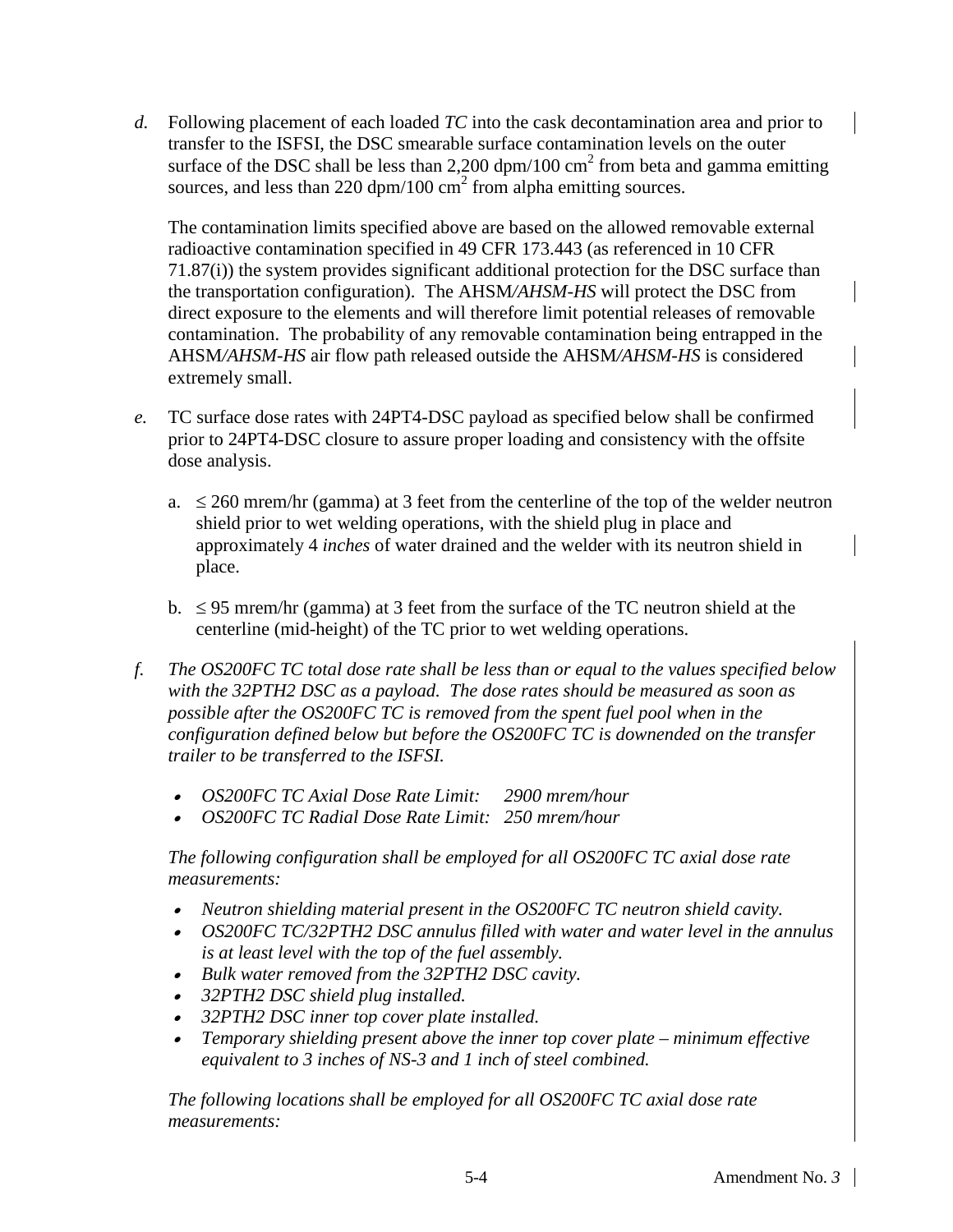• *Five locations are chosen within a radius of 10 to 25 inches (diameter of 20 to 50 inches) around the 32PTH2 DSC centerline on the top surface of the temporary shielding (as described earlier).*

*None of these measurements shall exceed the specified dose rate limits.*

*The following configuration shall be employed for all OS200FC TC radial dose rate measurements:*

- *Neutron shielding material present in the OS200FC TC neutron shield cavity*
- •*OS200FC TC/32PTH2 DSC annulus water drained*
- *32PTH2 DSC cavity vacuum drying is complete*
- *32PTH2 DSC outer top cover plate welding completed*
- *OS200FC TC top lid installed*
- •*OS200FC TC is in a vertical position*

*The following locations shall be employed for all OS200FC TC radial dose rate measurements:*

• *Eight approximately equally spaced locations around the radial surface of the OS200FC TC at an axial location corresponding to within approximately 24 inches of the center of the OS200FC TC.* 

*None of these measurements shall exceed the specified dose rate limits.*

*The OS200FC TC dose rate limits are specified to maintain dose rates ALARA during the 32PTH2 DSC TRANSFER OPERATIONS. Additional temporary shielding can be employed before and/or after dose rate measurements to further reduce dose rates. These dose rate limits are based on the shielding analysis for the 32PTH2 DSC included in UFSAR Appendix B with some added margin for uncertainty.*

*If the measured dose rates exceed above values, place temporary shielding around the affected areas of the TC and review plant records of the fuel assemblies which have been placed in the 32PTH2 DSC to ensure that they conform to the fuel specification of Technical Specification 2.3 for the 32PTH2 DSC. Submit a letter report to the NRC within 30 days summarizing actions taken and the results of the surveillance, investigation and findings. The report must be submitted using instructions in 10 CFR 72.4 with a copy sent to the administrator of the appropriate NRC regional office.*

*g. Following completion of the 32PTH2 DSC inner top cover plate to shell weld and vent and siphon port cover welds, these welds shall be leak tested with a helium leak detection device. The leak testing is performed to the leaktight criteria listed below:*

| <b>DSC</b> Model | <b>Leak Test Criterion</b>                   |
|------------------|----------------------------------------------|
| 32PTH2           | $\langle 1x10^\prime$ ref cm <sup>3</sup> /s |

*If the measured leakage rate exceeds the specified criterion, determine the location of the leak and repair.*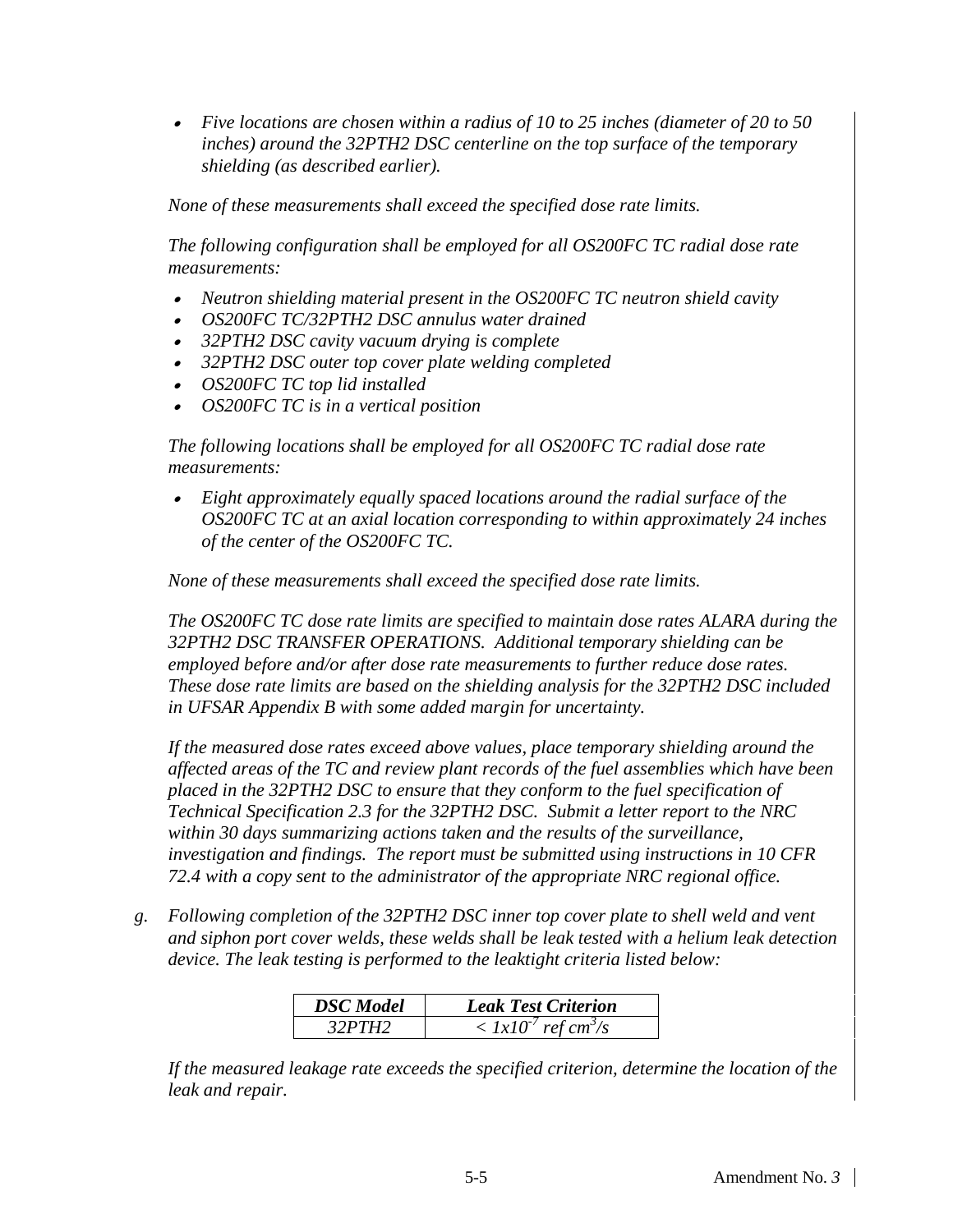#### 5.2.5 AHSM*/AHSM-HS* Thermal Monitoring Program

This program provides guidance for temperature measurements that are used to monitor the thermal performance of each AHSM*/AHSM-HS*. The intent of the program is to prevent conditions that could lead to exceeding the concrete and fuel clad temperature criteria.

#### *a.* AHSM*/AHSM-HS* Air Temperature Difference *Verification*

*For a 24PT1 or 24PT4 DSC in an AHSM, f*ollowing initial DSC transfer to the AHSM, the air temperature difference between ambient temperature and the roof vent temperature will be measured 24 hours (plus or minus 8 hours) after DSC insertion into the AHSM and again 5 to 7 days after insertion into the AHSM and prior to removing the AHSM door to perform the DSC retainer adjustment. If the air temperature differential is greater than 100 °F, the air inlets and exits should be checked for blockage. If after removing any blockage found, the temperature differential is still greater than 100 ºF, corrective actions and analysis of existing conditions will be performed in accordance with the site corrective action program to confirm that conditions adversely affecting the concrete or fuel cladding do not exist. *Possible corrective actions may include, but are not limited to, ensuring that the instruments are measuring correctly, ensuring that the inlet and outlet vents internal ducts are not clogged, ensuring that the temperature sensors are positioned correctly, or review of plant records of the fuel assemblies to verify that appropriate allowed fuel assemblies have been placed in the DSC(s).*

The specified air temperature rise ensures the fuel clad and concrete temperatures are maintained at or below acceptable long-term storage limits. If the temperature rise is within the  $\leq 100$  °F, then the AHSM and DSC are performing as designed and no further temperature measurements are required.

*For a 32PTH2 DSC in an AHSM-HS the requirements are the same as above, except that the maximum air temperature rise is*  $\leq 90$  °F.

## *b.* AHSM*/AHSM-HS* Concrete Temperature

*Monitoring of the AHSM/AHSM-HS concrete temperature is initiated following successful completion of the AHSM/AHSM-HS Air Temperature Difference Verification per Section 5.2.5.a.*

The temperature measurement will be a direct measurement of the AHSM*/AHSM-HS* concrete temperature, or other means that would identify and allow for the correction of off-normal thermal conditions that could lead to exceeding the concrete and fuel clad temperature criteria. A temperature measurement of the thermal performance for each AHSM*/AHSM-HS* will be taken on a daily basis for the 24PT1-DSC with a 40 hour blocked vent time limit*,* twice a day for the 24PT4-DSC with a 25 hour blocked vent time limit*, and daily for the 32PTH2 DSC with a 40 hour blocked vent time limit*.

If the temperature of the AHSM*/AHSM-HS* at the monitored location rises by more than 80 °F for the 24PT1-DSC*,* 30 °F for the 24PT4-DSC, *and 52 °F for the 32PTH2 DSC,* based on this surveillance, then it is possible that some type of an inlet and or outlet vent blockage has occurred. Visual inspection of the vents will be initiated and appropriate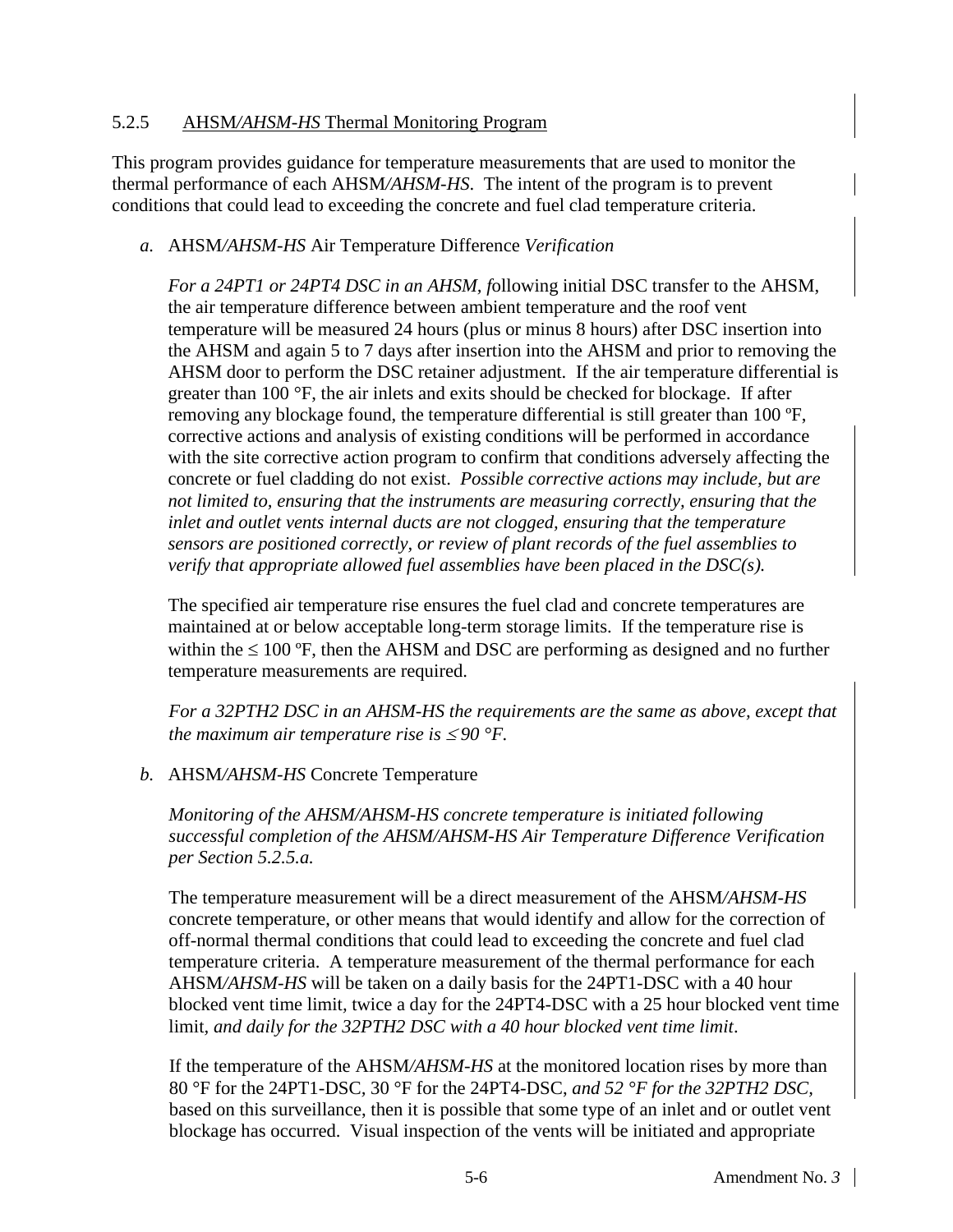corrective actions will be taken to avoid exceeding the concrete and cladding temperature limits.

The 80 °F/30 °F values are obtained from a review of a transient thermal analysis of the AHSM with a 24 kW heat load to ensure that the rapid heatup is detected in time to initiate corrective action prior to exceeding concrete or DSC basket material temperature limits for the respective AHSM DSC payloads.

In addition, if the temperature of the AHSM at the monitored location is greater than 225 °F, then it is possible that some type of an inlet and or outlet vent blockage has occurred. Visual inspection of the vents will be initiated and appropriate corrective actions need to be taken to avoid exceeding the concrete and cladding temperature limits. The 225 °F temperature limits are chosen based on the expected concrete temperature for the 24 kW blocked vent scenarios to ensure that the associated fuel clad temperature is not exceeded.

*The 52 °F value is obtained from a review of a transient thermal analysis of the AHSM-HS with a 37.2 kW heat load to ensure that the rapid heatup is detected in time to initiate corrective action prior to exceeding concrete or 32PTH2 DSC basket material temperature limits for the respective AHSM-HS DSC payloads.*

*In addition, if the temperature of the AHSM-HS at the monitored location is greater than 225 °F, then it is possible that some type of an inlet and or outlet vent blockage has occurred. Visual inspection of the vents will be initiated and appropriate corrective actions need to be taken to avoid exceeding the concrete and cladding temperature limits. The 225 °F temperature limit is chosen based on the expected initial concrete temperature for the 37.2 kW blocked vent scenario to ensure that the associated fuel clad temperature is not exceeded.* 

The AHSM*/AHSM-HS* Thermal Monitoring Program provides a positive means to identify conditions that could approach the temperature criteria for proper AHSM*/AHSM-HS* operation and allow for the correction of off-normal thermal conditions that could lead to exceeding the concrete and fuel clad temperature criteria.

#### c. AHSM*/AHSM-HS* Air Vents

Since the AHSMs*/AHSM-HSs* are located outdoors, there is a possibility that the AHSM*/AHSM-HS* air inlet and outlet openings could become blocked by debris. Although the ISFSI security fence and AHSM*/AHSM-HS* bird screens reduce the probability of AHSM*/AHSM-HS* air vent blockage, the ISFSI *U*FSAR postulates and analyzes the effects of air vent blockage.

The AHSM*/AHSM-HS* design and accident analyses demonstrate the ability of the ISFSI to function safely if obstructions in the air inlets or outlets impair airflow through the AHSM*/AHSM-HS* for extended periods. This specification ensures that blockage will not exist for periods longer than assumed in the analyses.

Site personnel will conduct a daily visual inspection of the air vents to ensure that AHSM air vents are not blocked for more than 40 hours (with 24PT1-DSC). For the 24PT4-DSC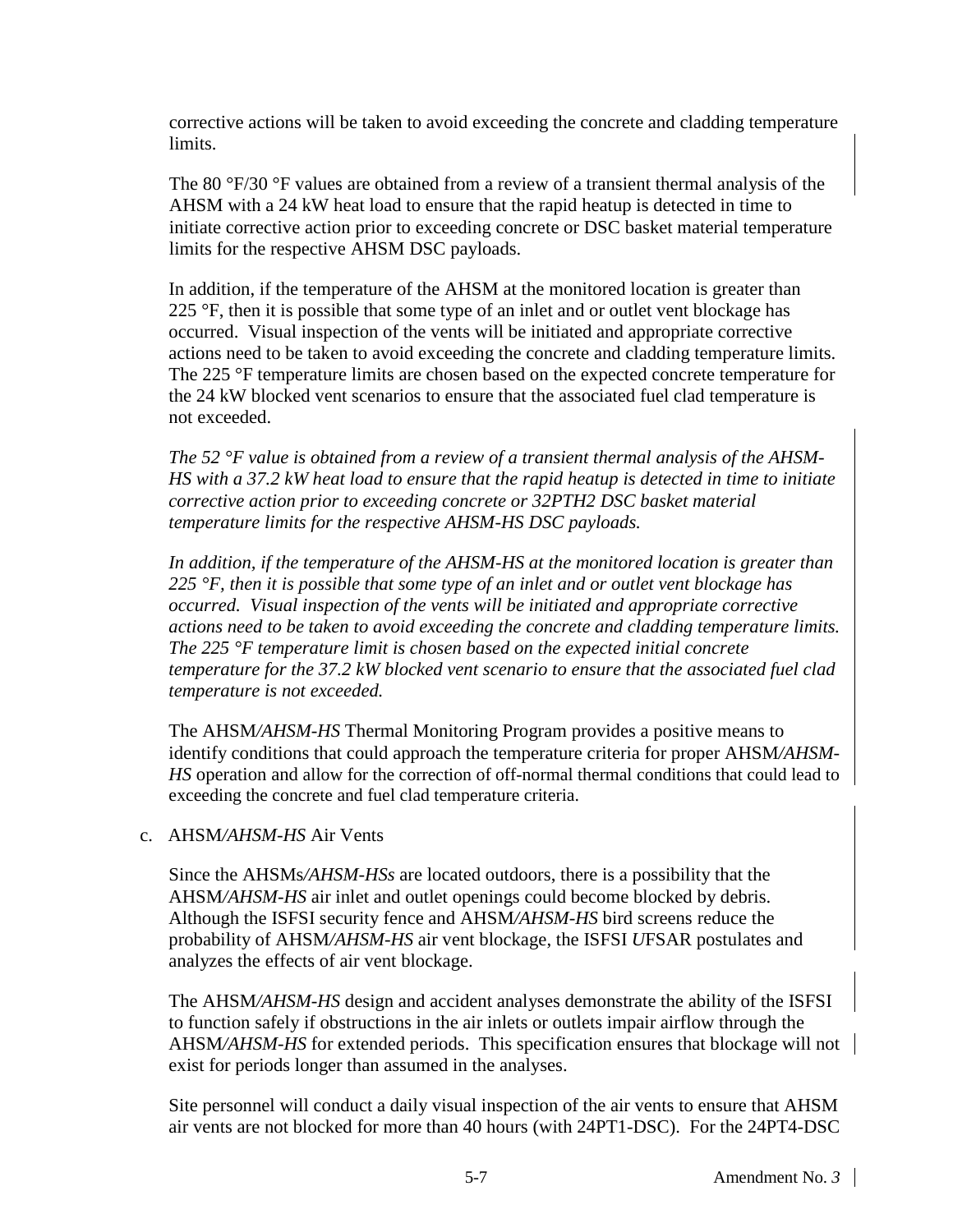credit will be taken for the temperature measurement taken in Section 5.2.5.*b*. Visual inspection of the AHSM air vents with the 24PT4-DSC will be performed only if the temperature monitoring system data is unavailable or if the temperature limits specified in Section 5.2.5.*b* are exceeded to ensure that AHSM air vents are not blocked for more than 25 hours.

*For the 32PTH2 DSC, credit will be taken for the temperature measurement taken in Section 5.2.5.b. Visual inspection of the AHSM-HS air vents will be performed only if the temperature monitoring system data is unavailable or if the temperature limits specified in Section 5.2.5.b are exceeded to ensure that AHSM-HS air vents are not blocked for more than 40 hours.*

*For the AHSM-HS, if these visual inspections show blockage of air vents (any blockage of the outlet vents or more than 50% of the inlet vents), they shall be cleared. If the bird screen is damaged, it shall be replaced.*

## *5.2.6 Hydrogen Gas Monitoring for the 32PTH2 DSC*

*For the 32PTH2 DSC, while welding the inner top cover plate during LOADING OPERATIONS, and while cutting the outer or inner top cover plates during UNLOADING OPERATIONS, hydrogen monitoring of the space under the shield plug in the 32PTH2 DSC cavity is required, to ensure that the combustible mixture concentration remains below the flammability limit of 4%.*

## 5.3 Lifting Controls

## 5.3.1 *Transfer* Cask Lifting Heights

The lifting height of a loaded TC/DSC is limited as a function of location and temperature as follows:

- a) The maximum lift height of the TC/DSC inside the Fuel Handling Building shall be 80 inches if the ambient temperature is below 0°F but higher than -80°F.
- b) No lift height restriction other than 10 CFR *Part* 50 administrative controls is imposed on the TC/DSC during LOADING OPERATIONS provided that a single-failure-proof crane is used and if the ambient temperature is higher than 0°F.
- c) The maximum lift height and handling height for all TRANSFER OPERATIONS shall be 80 inches if the ambient temperature is greater than 0°F.

These restrictions ensure that any DSC drop as a function of location or low temperature is within the bounds of the accident analysis. If the ambient temperature is outside of the specification limits, LOADING and TRANSFER OPERATIONS will be terminated.

## 5.3.2 *Transfer* Cask Drop

## Inspection Requirement

The DSC will be inspected for damage after any *TC* drop of fifteen inches or greater.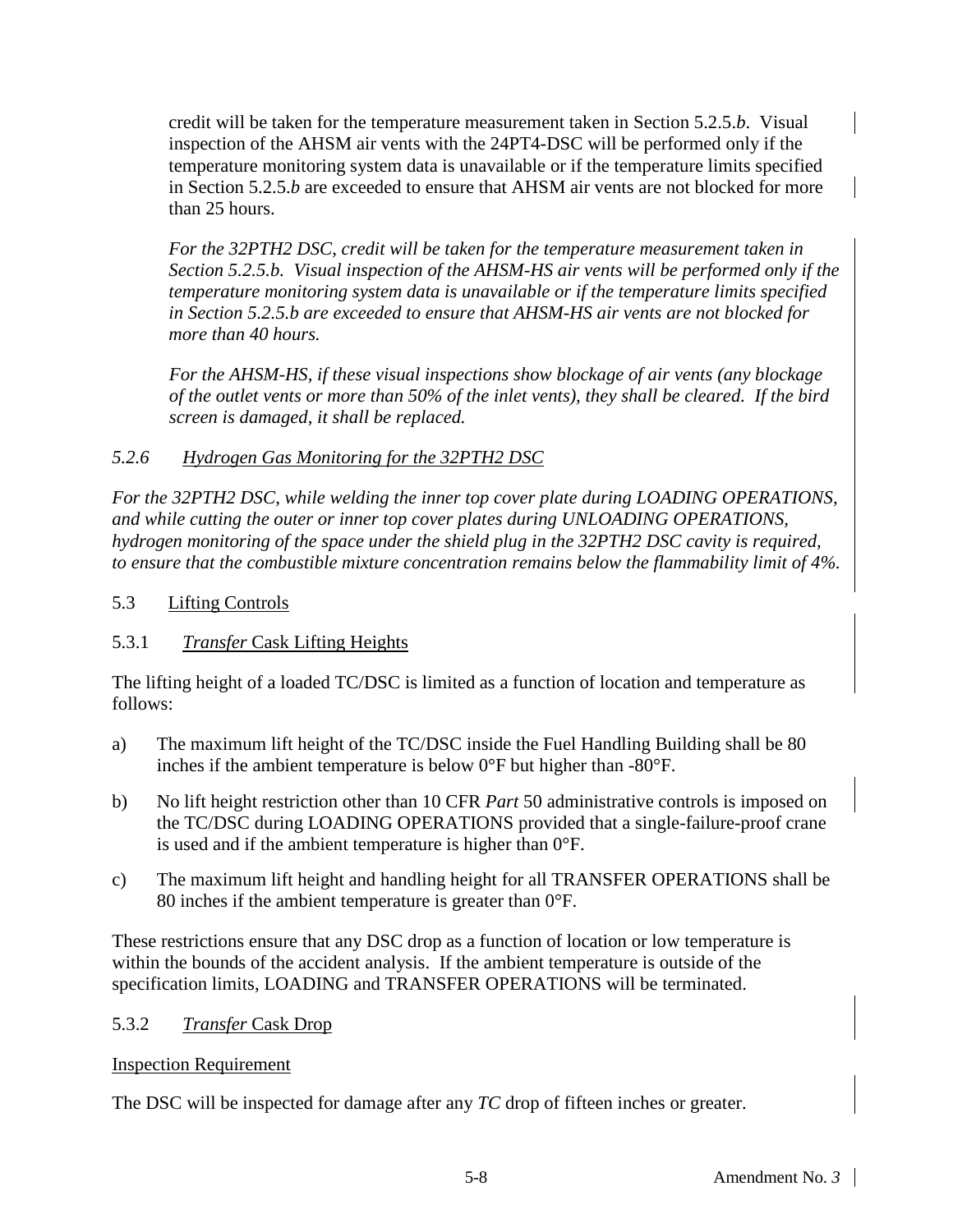## Background

TC/DSC handling and loading activities are controlled under the 10 CFR *Part* 50 license until a loaded TC/DSC is placed on the *transfer trailer*, at which time fuel handling activities are controlled under the 10 CFR *Part* 72 license. Although the probability of dropping a loaded TC/DSC while en route from the Fuel Handling Building to the ISFSI is small, the potential exists to drop the *TC* 15 inches or more.

#### **Safety Analysis**

The analysis of bounding drop scenarios shows that the *TC* will maintain the structural integrity of the DSC confinement boundary from an analyzed drop height of 80 inches. The 80-inch drop height *envelops* the maximum vertical height of the *TC* when secured to the transfer trailer while en route to the ISFSI.

Although analyses performed for *TC* drop accidents at various orientations indicate much greater resistance to damage, requiring the inspection of the DSC after a drop of 15 inches or greater ensures that:

- 1. The DSC will continue to provide confinement
- 2. The *TC* can continue to perform its design function regarding DSC transfer and shielding.

#### *5.4 AHSM-HS Dose Rate Evaluation Program*

#### *5.4.1 Overview*

*The licensee shall establish a set of AHSM-HS dose rate limits which are to be applied when loaded with the 32PTH2 DSCs at the site to ensure that the limits of 10 CFR Part 20 and 10 CFR 72.104 are met. Limits shall establish peak dose rates at the following three locations:*

- *1. AHSM-HS front inlet bird screen*
- *2. Outside AHSM-HS door*

#### *5.4.2 Limits and Locations*

*Notwithstanding the limits established in Section 5.4.1, the dose rate limits listed below for the AHSM-HS shall be met when a 32PTH2 DSC loaded with fuel is stored within an AHSM-HS module:*

- *1. Dose Rate Limit, AHSM-HS front inlet bird screen: 300 mrem/hour*
- *2. Dose Rate Limit, Outside surface of AHSM-HS door: 10 mrem/hour*

*The number and locations of the dose rate measurements on the surface of front bird screen of the AHSM-HS are indicated below:*

• *Two dose rate measurements are taken for each front bird screen for the AHSM-HS. These dose rate measurements are approximately within 24 inches measured vertically from the surface of the ISFSI pad and are approximately 6 inches from the centerline of each front bird screen.*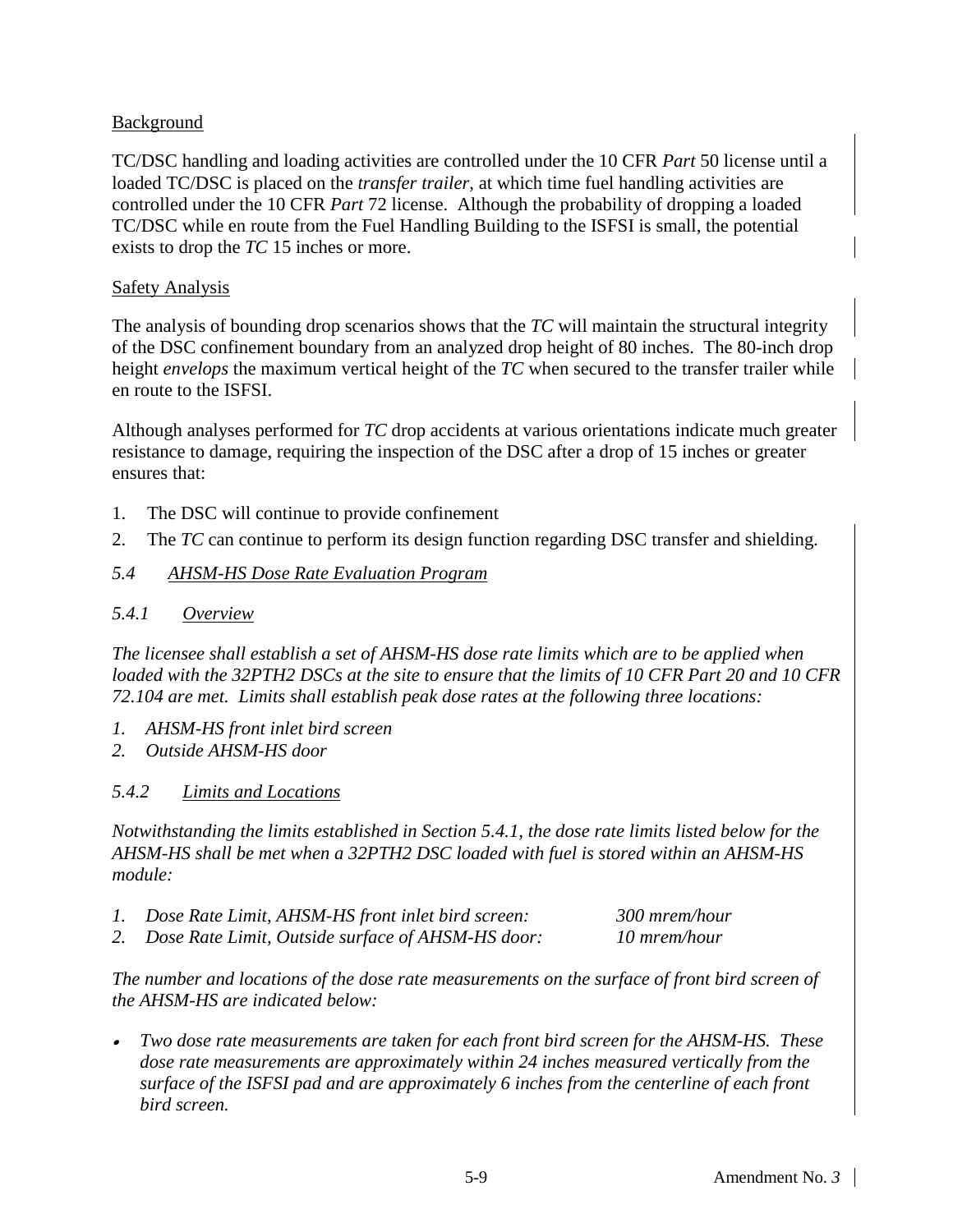*None of these measurements shall exceed the specified dose rate limits.*

*The number and locations of the dose rate measurements on the outside surface of the AHSM-HS door are indicated below:*

• *Five locations within a radius of approximately 25 inches (diameter of approximately 50 inches) around the door centerline.*

*None of these measurements shall exceed the specified dose rate limits.*

#### *5.4.3 Corrective Actions*

*If the measured dose rates do not meet the limits of Section 5.4.1 or 5.4.2, whichever are lower, the licensee shall take the following actions until compliance is achieved:*

- *a. Ensure proper installation of the AHSM-HS door and check for any streaming around the door, AND*
- *b. Administratively verify that the spent fuel assemblies loaded in the 32PTH2 DSC meet Section 2.3 limits, AND*
- *c. Ensure that the 32PTH2 DSC is properly positioned on the support rails. If compliance is not achieved then proceed to d and e.*
- *d. Perform an analysis to determine that placement of the as-loaded 32PTH2 DSC in the AHSM-HS at the ISFSI will not cause the ISFSI to exceed the radiation exposure limits of 10 CFR Part 20 and 10 CFR 72.104(a) and ALARA and/or provide additional temporary or permanent shielding to assure exposure limits are not exceeded, and*
- *e. Notify the U.S. NRC (Director of the Office of Nuclear Material Safety and Safeguards) within 30 days, summarizing the actions taken and the results of the surveillance, investigation and findings. This report must be submitted using instructions in 10 CFR 72.4 with a copy sent to the administrator of the appropriate NRC regional office.*

## *5.5 Concrete Testing for AHSM-HS*

*AHSM-HS concrete shall be tested during the fabrication process for elevated temperatures to verify that there are no significant signs of spalling or cracking and that the concrete compressive strength is greater than that assumed in the structural analysis. Tests shall be performed at or above the calculated peak temperature and for a period no less than the 40*-*hour duration of AHSM-HS blocked vent transient for components exceeding 350 °F.*

*AHSM-HS concrete temperature testing shall be performed whenever:*

- *there is a change in the supplier of the cement, or*
- *there is a change in the source of the aggregate, or*
- *the water-cement ratio changes by more than 0.04.*